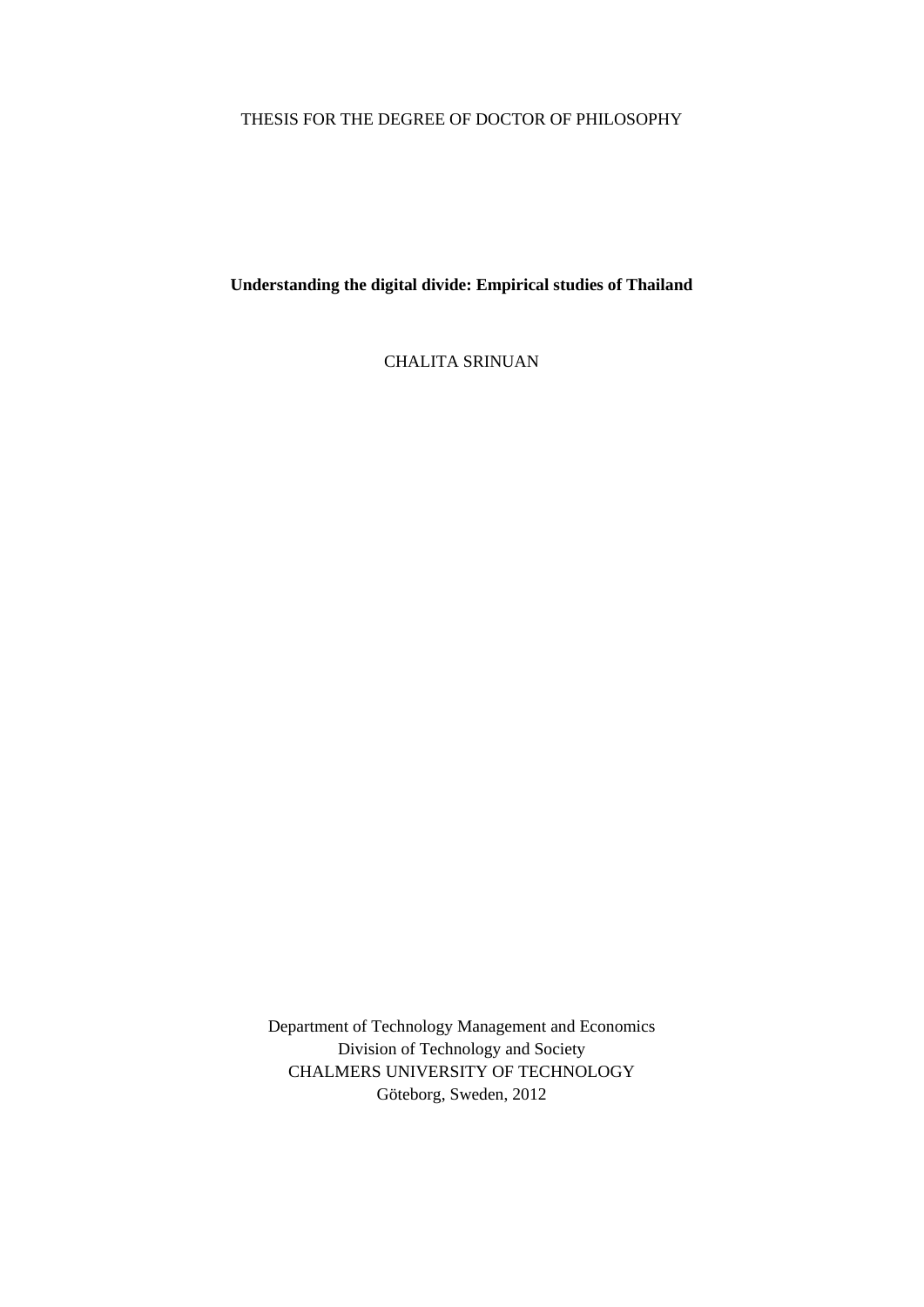Understanding the digital divide: Empirical studies of Thailand

CHALITA SRINUAN

ISBN 978-91-7385-690-4

© Chalita Srinuan, 2012

Doktorsavhandlingar vid Chalmers tekniska högskola, Ny series nr 3371

ISSN0346-718X

Division of Technology & Society Department of Technology Management and Economics Chalmers University of Technology SE-41296 Göteborg, Sweden Phone: +46 (0)31 772 1000

Printed by Chalmers Reproservice Göteborg, Sweden, 2012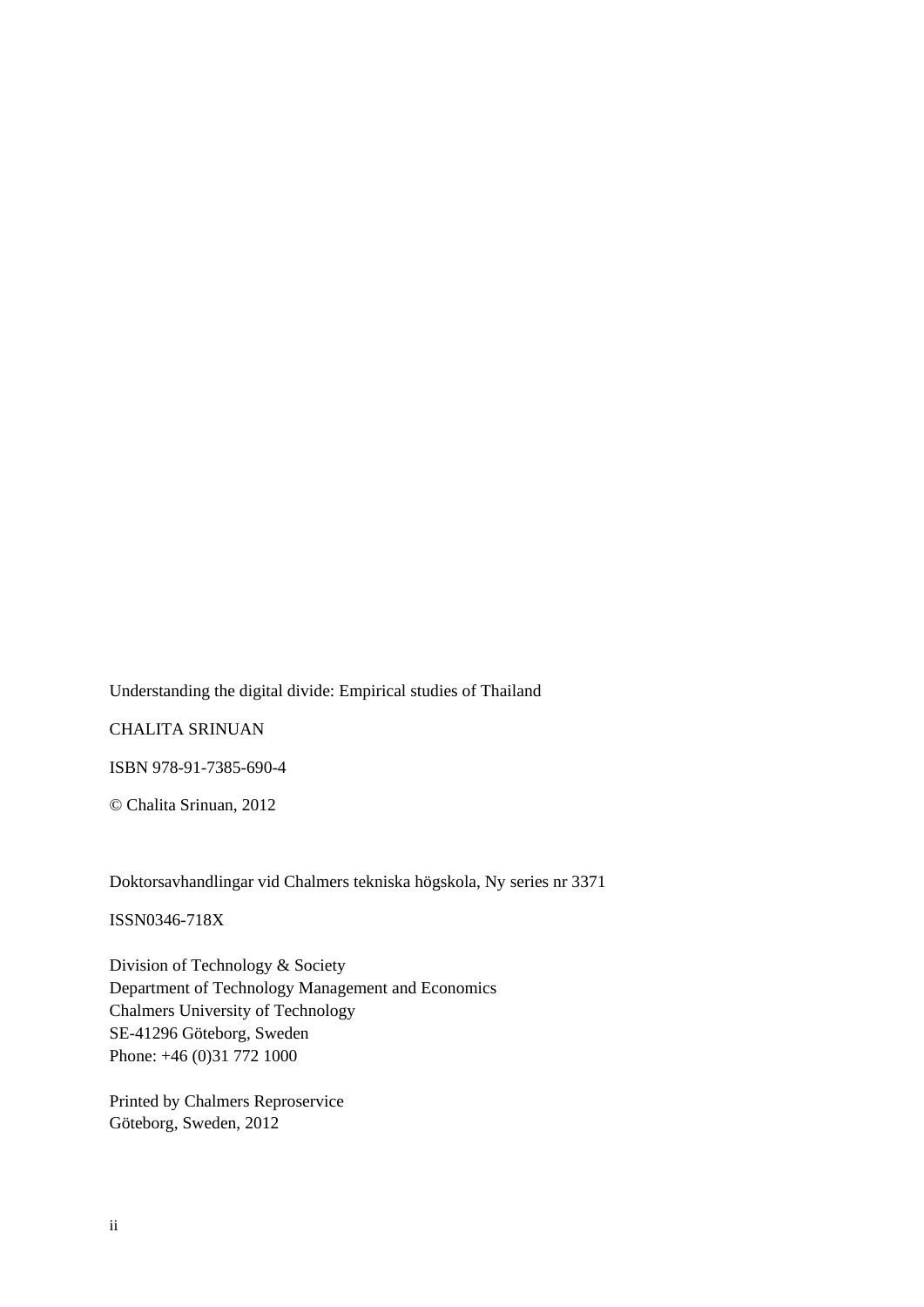### **Understanding the digital divide: Empirical studies of Thailand**

### CHALITA SRINUAN

Department of Technology Management and Economics Chalmers University of Technology

# **ABSTRACT**

The term *digital divide* was introduced in the 1990s to define the gap separating those who have access to new forms of information and communication technologies (ICTs) from those who do not. Later, scholars started looking more closely at the use of ICTs, instead of solely paying attention to access. The digital divide can exist at, for example, global (normally between developed and developing countries and between different regions), regional (between countries in the same region) and social level (within a particular country or society). The digital divide can thus be defined as the disparity between individuals, households, businesses and geographic areas at different socio-economic levels with regard to their opportunities to access information and communication technologies (ICTs) and their use of the Internet for a wide variety of activities.

This thesis aims to contribute to the understanding of the digital divide by existing literature and empirical studies. The main focus is on the digital divide in Thailand, considering telecommunications services and attempts to provide guidance to a national regulatory agency (NRA) and policymakers. A collection of papers has been put together by addressing the following main research question: What are the determinants explaining and the possible policies bridging the digital divide in Thailand? To answer this question, a quantitative research strategy of econometric and financial modelling is employed. The data come from primary and secondary sources.

The results of the thesis reveal that the digital divide in Thailand can be explained by several factors. The determinant factors for the regional divide are gross domestic product (GDP) per capita, urbanization, market competition, the existence of NRA, trade openness, the availability of infrastructure, market liberalization and privatization. The efforts to privatize state-owned enterprises and liberalize the market have not yet been successfully compared with those of other countries in the same region. In the context of the social divide, the findings suggest that not only market liberalization and privatization but also accessible infrastructure, social inequalities, media familiarity, availability of technology and service attributes, and the access price of mobile Internet are crucial factors in determining the digital divide in Thailand. These findings confirm that the issues of accessibility, availability and affordability of services and applications are all challenges facing the NRA and policy makers in bridging the digital divide. Alternative policies are discussed, and they reveal that combined policies integrated into the market mechanism and government intervention could be an option for bridging the digital divide in Thailand.

*Keywords: accessibility, availability, affordability, digital divide, government intervention, market mechanism, social inequality, Thailand*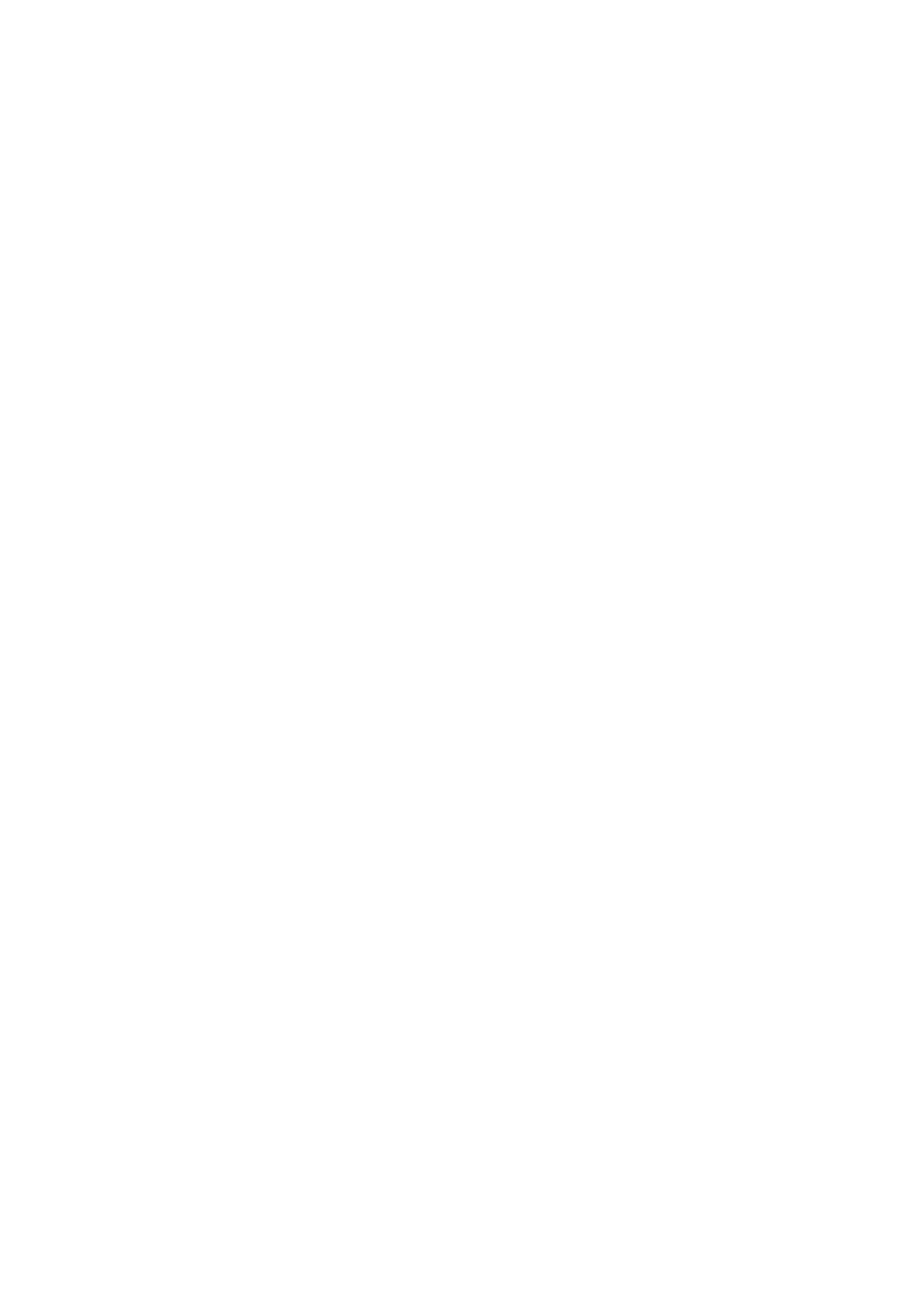# **APPENDED PAPERS**

This thesis is based on the work in the following papers.

| Paper I   | Srinuan, C., Rohman, I.K., Srinuan, P. & Bohlin, E. (2010). Digital divide in ASEAN<br>countries: Explaining the gap. In P. Gugler and J. Chaisse, (Eds.), Competitiveness of<br>ASEAN Countries: Corporate and Regulatory Drivers, New Horizons in International<br>Business (pp. 153-162), London: Edward Elgar.                                                 |  |  |
|-----------|--------------------------------------------------------------------------------------------------------------------------------------------------------------------------------------------------------------------------------------------------------------------------------------------------------------------------------------------------------------------|--|--|
| Paper II  | Srinuan, C., Srinuan P. & Bohlin, E. (2011). Entry relaxation and an independent<br>regulator: Performance impact on the mobile industry in Asia. In D. Jarvis, M. Ramesh,<br>X. Wu and E. Araral (Eds.), Infrastructure Regulation: What Works, Why, and How do<br>We Know? Lessons from Asia and Beyond (pp. 83-108), Singapore: World Scientific<br>Publishing. |  |  |
| Paper III | Srinuan, C. (2011). Private costs of delayed privatization of TOT Public Company<br>Limited. Info, 13 (1), 74-91.                                                                                                                                                                                                                                                  |  |  |
| Paper IV  | Srinuan, C. (2011). The third generation (3G) auction in Asia. <i>Keio Communication</i><br>Review, 33, 184-198.                                                                                                                                                                                                                                                   |  |  |
| Paper V   | Srinuan, C. & Bohlin, E. (2011). What makes people go on-line? An empirical analysis<br>of the digital divide in Thailand. Presented at the Annual International Conference on<br>Micro and Macro Economics (MME 2011), 25-26 July 2011, Singapore (peer-reviewed).<br>Awarded best student paper prize and in review for publication in Technology in<br>Society. |  |  |
| Paper VI  | Srinuan, C., Teppayayon, O. & Bohlin, E. (2011). Analysis of fixed broadband access<br>and use in Thailand: Drivers and barriers. Presented at the 10th International Conference<br>on Mobile Business (ICMB 2011), 20-21 June 2011, Italy (peer-reviewed). Under<br>second round review for special issue in Telecommunications Policy.                           |  |  |
| Paper VII | Srinuan, C., Srinuan, P. & Bohlin, E. (2012). An analysis of mobile Internet access in<br>Thailand: Implications for bridging the digital divide. Telematics and Informatics, 29(3),<br>254-262.                                                                                                                                                                   |  |  |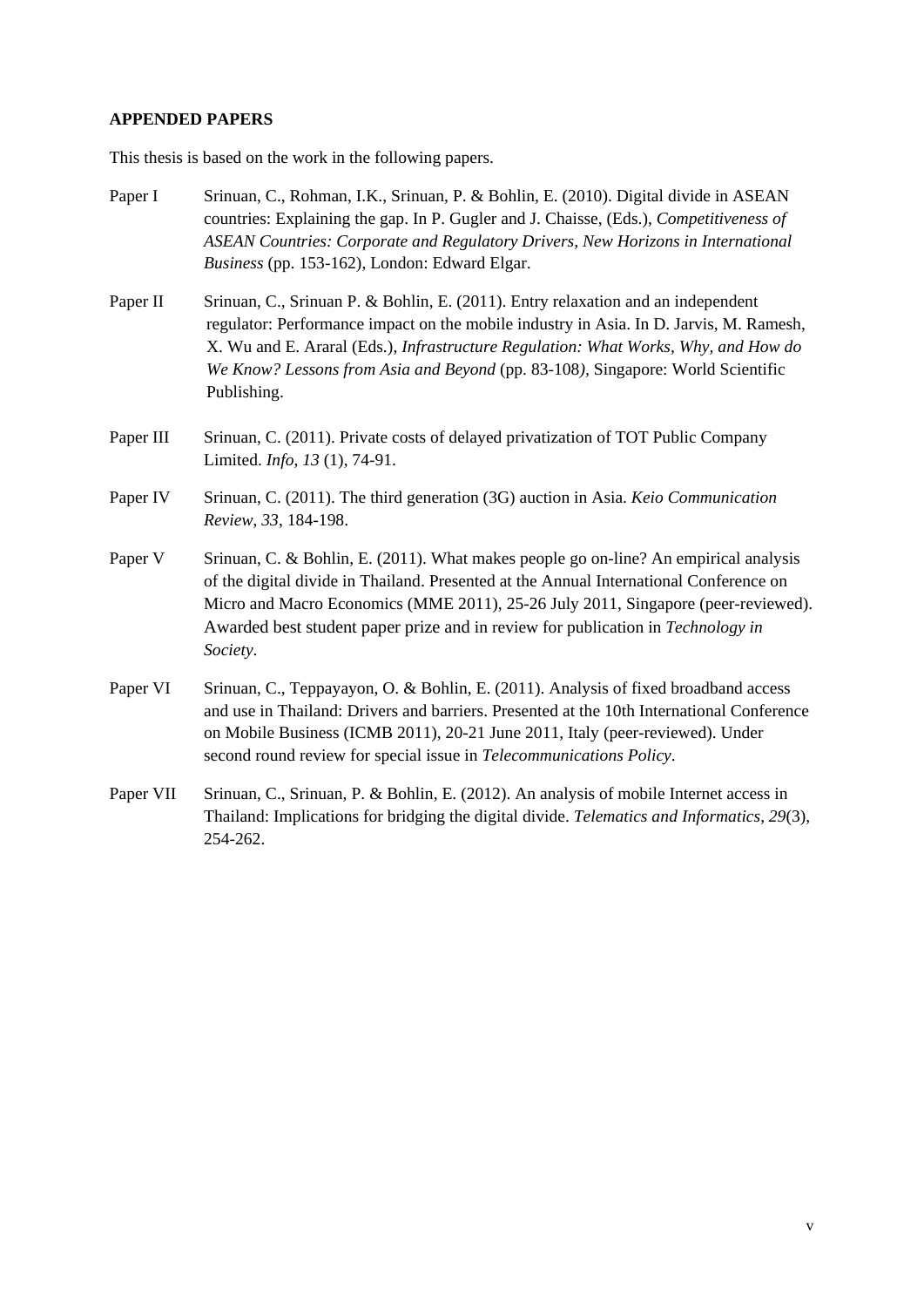### **List of additional papers**

The following papers were also written during the PhD study, and some of them have parts that are relevant to the thesis.

Srinuan, C., Srinuan, P. & Bohlin, E. (2012). Exploring mobile [pricing strategies and innovations in](http://publications.lib.chalmers.se/cpl/record/index.xsql?pubid=155665)  [Thai mobile communication market](http://publications.lib.chalmers.se/cpl/record/index.xsql?pubid=155665). Presented at the Regional International Telecommunication Society (ITS) Conference, Delhi, India, 22-24 February. In review for publication in *Info*.

Srinuan, P., Srinuan, C. & Bohlin, E. (2012). [Fixed and mobile broadband substitution in Sweden.](http://publications.lib.chalmers.se/cpl/record/index.xsql?pubid=155662) *Telecommunications Policy*, *36* (3), 237-251.

Srinuan, C. & Bohlin, E. (2011). [Understanding the digital divide: A literature survey and ways](http://publications.lib.chalmers.se/cpl/record/index.xsql?pubid=146923)  [forward](http://publications.lib.chalmers.se/cpl/record/index.xsql?pubid=146923). Presented at the 22nd European Regional International Telecommunication Society (ITS) Conference, Budapest, Hungary, 18-21 September. In review for publication in a special issue of *Telecommunications Policy*.

Srinuan, P., Srinuan, C. & Bohlin, E. (2011). [Would you prefer a set menu or à la carte? An empirical](http://publications.lib.chalmers.se/cpl/record/index.xsql?pubid=147207)  [study of multiple services and choices of consumer in the](http://publications.lib.chalmers.se/cpl/record/index.xsql?pubid=147207) Swedish telecommunications market. Presented at the 22nd European Regional International Telecommunication Society (ITS) Conference, Budapest, Hungary, 18-21 September. In review for publication in a special issue of *Telecommunications Policy*.

Srinuan, C. & Bohlin, E. (2010). Determinant of mobile broadband subscription. Presented at the 18th Biennial International Telecommunication Society (ITS) Conference, Tokyo, Japan, 27-30 June.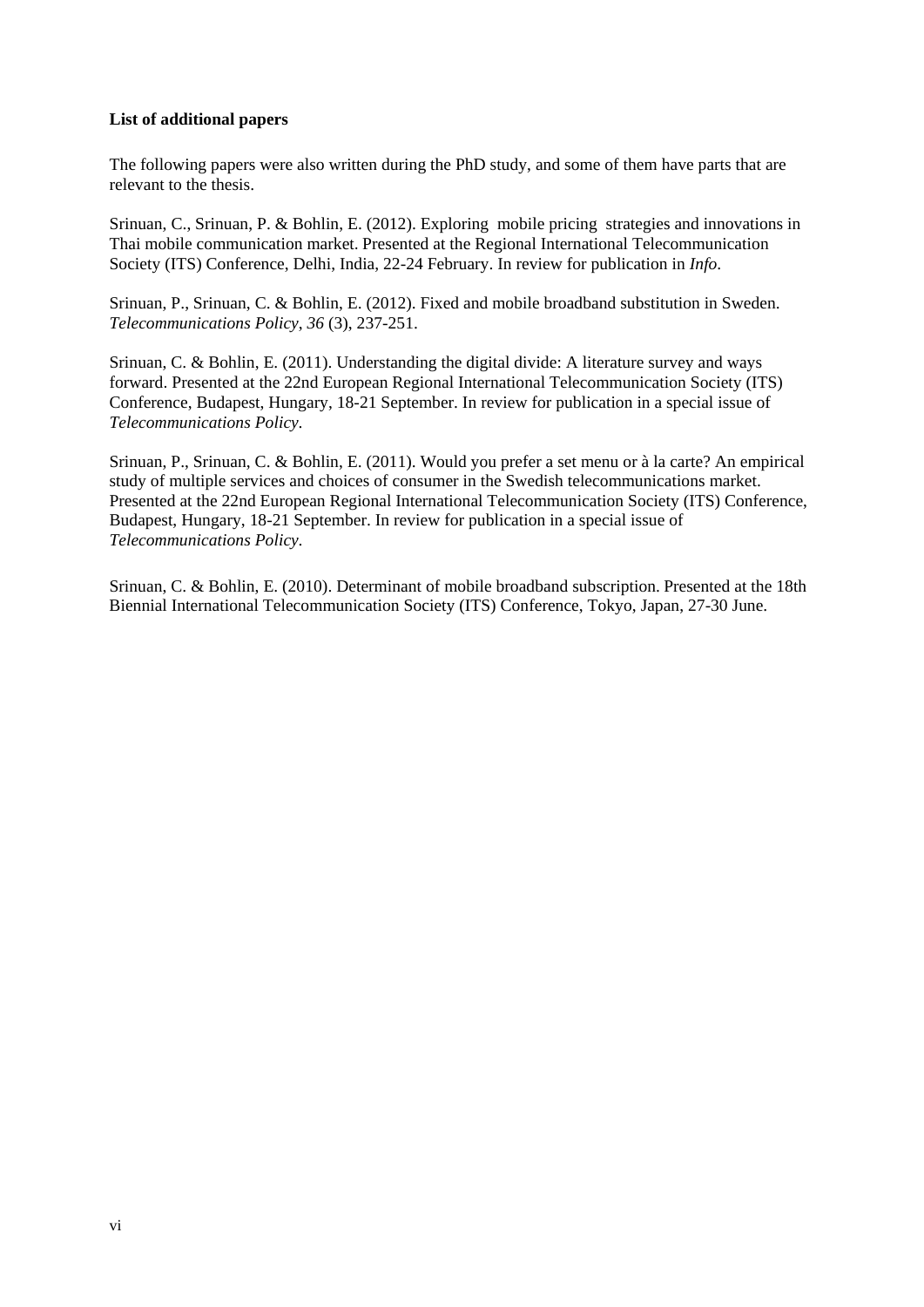#### **ACKNOWLEDGEMENTS**

A large number of people have made possible and contributed to my work on this thesis in different ways. It is a pleasure to convey my gratitude to them all in my humble acknowledgment. Foremost, I would like to give my heartfelt thanks to my supervisor, Professor Erik Bohlin, for his encouragement, guidance and support from the initial to the final phase of this thesis and for giving me the experience of conducting research throughout the work. Without his support, I could not stand on this stage and I would not have a research career. Professor Erik gave me the opportunity to prove that I can contribute to the academic community on my own. He also gave me many positive perspectives for my life. I could not imagine having a better advisor and mentor for my PhD study.

My deepest gratitude also goes to the members of the supervisory committee, Professor Ilona Heldal and Professor Gary Madden, Curtin University, for their generous advice, critical and constructive comments, and inspiring questions. Your assistance is part of this thesis. I am also very thankful to Professor Teodosio Pérez Amaral and Professor Hitoshi Mitomo for their invaluable comments on the earlier manuscript at my licentiate and final seminar.

In my daily work, I have been blessed with a friendly and cheerful group of fellow colleagues in the Division of Technology and Society. Thanks to Ann-Sofie Axelsson and Gustav Sjöblom for sharing your knowledge, ideas and interest. To Orada Teppayayon, Tsani Annafari, Nattawut Ard-Paru, Ibrahim Kholilul Rohman and, recently, Chatchai Kongaut, thank you for the many hours of stimulating discussions and all the fun times. I am happy to have shared the ups and downs of the PhD years with you and thank for being such brilliant colleagues.

My special thanks also go to Yvonne Olausson, Sofie Forsberg, Angelica Linnehav, Eva Burford, Anna Tullsten, Lillemor Kündig, Annette Kolster and Annica Holm for helping me with my requests at all times. Your support made my study and work go smoothly. Thanks for all your kindness. To the rest of my friends at the office, I would like to express my gratitude and, not least, to Igor Sanic and Marco Santos for their interesting discussions and friendship every time we met.

As well as my colleagues at Chalmers University of Technology, I would like to thank Professor Lennart Flood, Professor Johan Stennek, Professor Måns Söderbom and Roger Wahlberg at the Department of Economics, the University of Gothenburg, for their knowledge about econometrics, economics and related discussions. Furthermore, the financial and research support from the Division of Technology and Society, the Department of Technology Management and Economics, and the Office of the National Broadcasting and Telecommunications Commission (NBTC, formerly NTC) as well as a research/travel grant from Friends of Chalmers are gratefully acknowledged. This support was clearly important to me and has contributed to the knowledge contained in this thesis.

To all my friends in Thailand and Gothenburg, thank you for cheering me up and giving me a perspective on things. I cannot mention everyone personally but I know that you were important to the success of this thesis.

Last but not least, I wish to express my gratitude to my beloved families and grandparents for their understanding, endless love and for supporting me spiritually throughout my life. To Pratompong, thanks for always believing in me; your support has always been my source of strength and inspiration. I would also like to thank my husband's family for their warm support.

A very special thank you ...with sincere appreciation

Chalita Srinuan

May 2012, Göteborg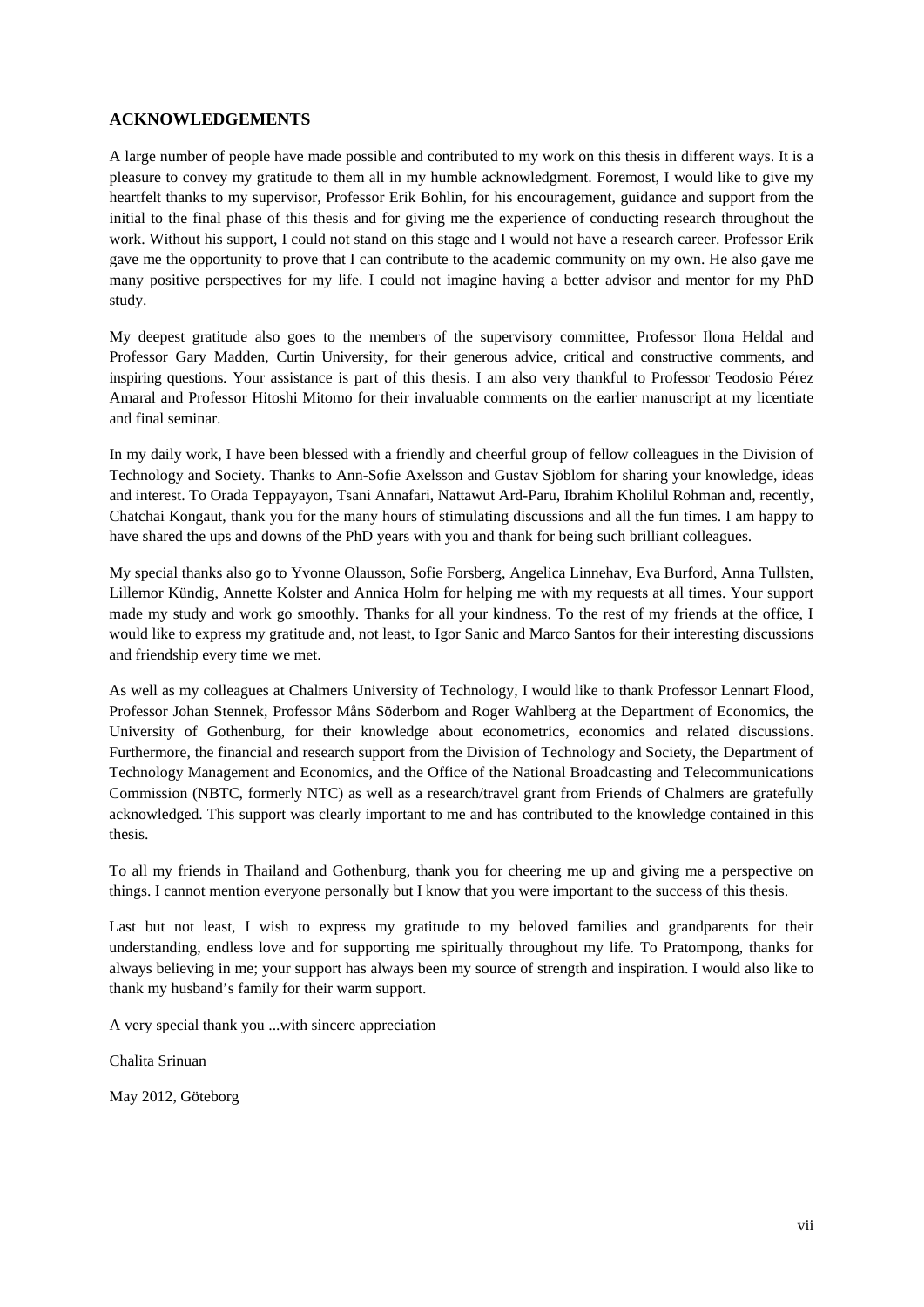## **TABLE OF CONTENTS**

| 3. AN OVERVIEW OF THE TELECOMMUNICATIONS MARKET AND DIGITAL DIVIDE IN                              |
|----------------------------------------------------------------------------------------------------|
|                                                                                                    |
|                                                                                                    |
|                                                                                                    |
|                                                                                                    |
|                                                                                                    |
|                                                                                                    |
|                                                                                                    |
|                                                                                                    |
| 5.2 Paper II: Entry relaxation and an independent regulator: Performance impact on the mobile      |
| 5.3 Paper III: The private costs of delayed privatization of TOT Public Company Limited 36         |
|                                                                                                    |
| 5.5 Paper V: What makes people go on line? An empirical analysis of the digital divide in Thailand |
| 5.6 Paper VI: Analysis of fixed broadband access and use in Thailand: Driver and barriers 37       |
| 5.7 Paper VII: An analysis of mobile Internet service in Thailand: Implications for bridging the   |
|                                                                                                    |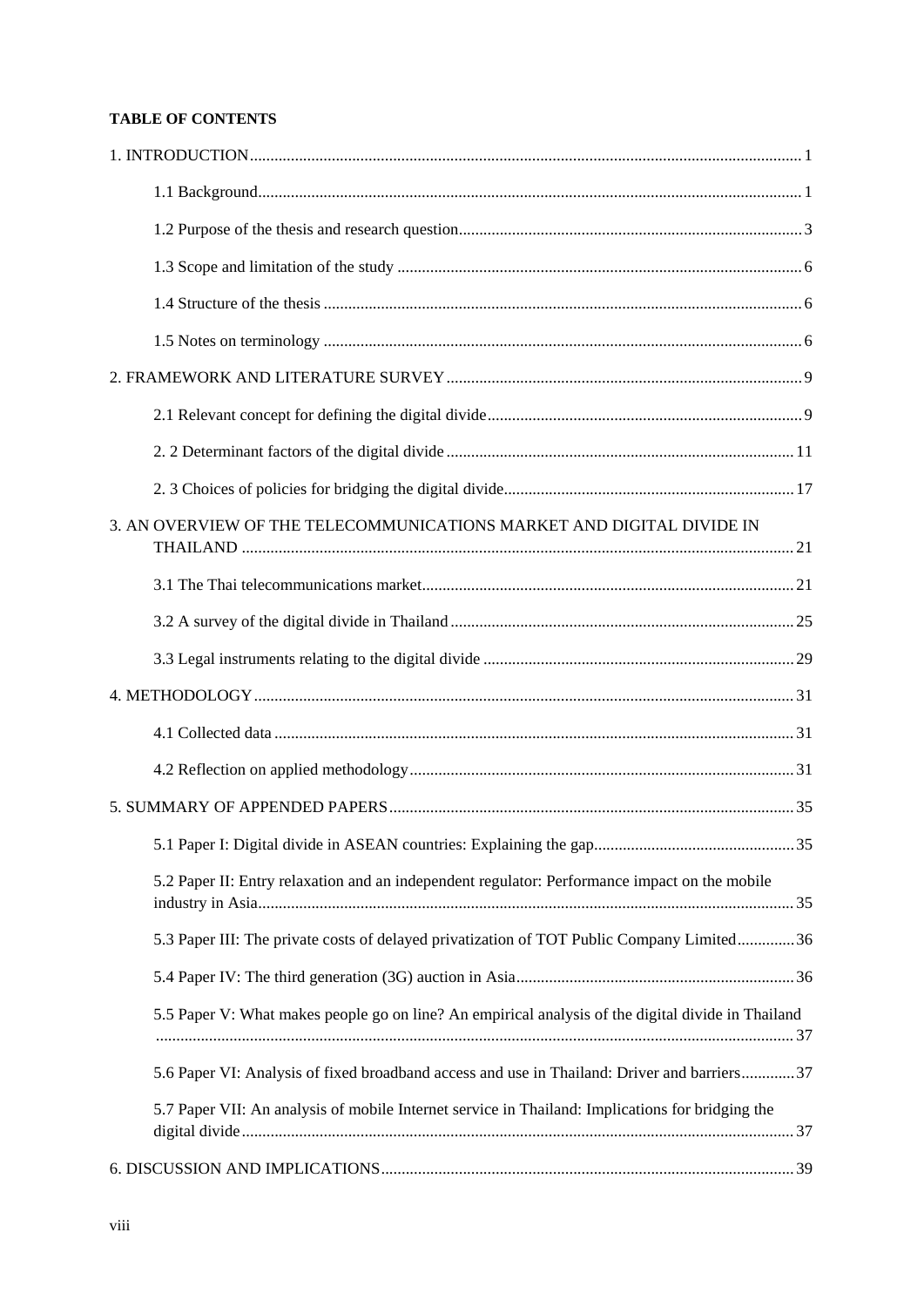| 6.2.1 Determinant factors on the demand side: Accessibility and affordability (Papers V-VII) |
|----------------------------------------------------------------------------------------------|
|                                                                                              |
|                                                                                              |
|                                                                                              |
|                                                                                              |
|                                                                                              |
|                                                                                              |
|                                                                                              |
|                                                                                              |
|                                                                                              |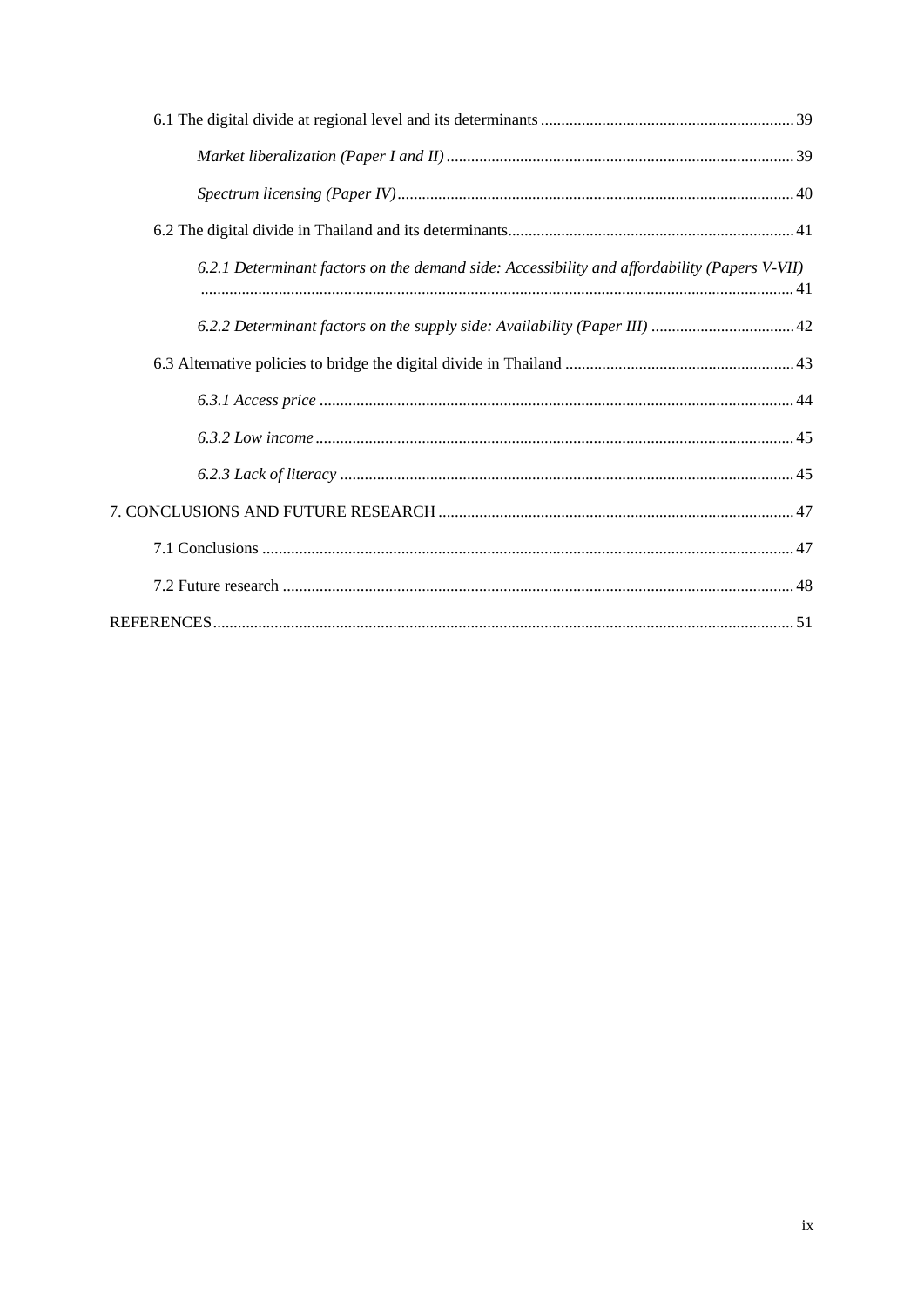# **LIST OF FIGURES**

| Figure 6. Percentage of the population aged 6 and over using a mobile phone/Internet by region26            |  |
|-------------------------------------------------------------------------------------------------------------|--|
| Figure 7. Percentage of the population aged 6 and over using a mobile phone/Internet by area  26            |  |
| Figure 8. Percentage of households that have access to the Internet by type of Internet access services and |  |
|                                                                                                             |  |
|                                                                                                             |  |
|                                                                                                             |  |
|                                                                                                             |  |
| Figure 12. Percentage of the population aged 6 and over using the Internet by activity/age group29          |  |
|                                                                                                             |  |
|                                                                                                             |  |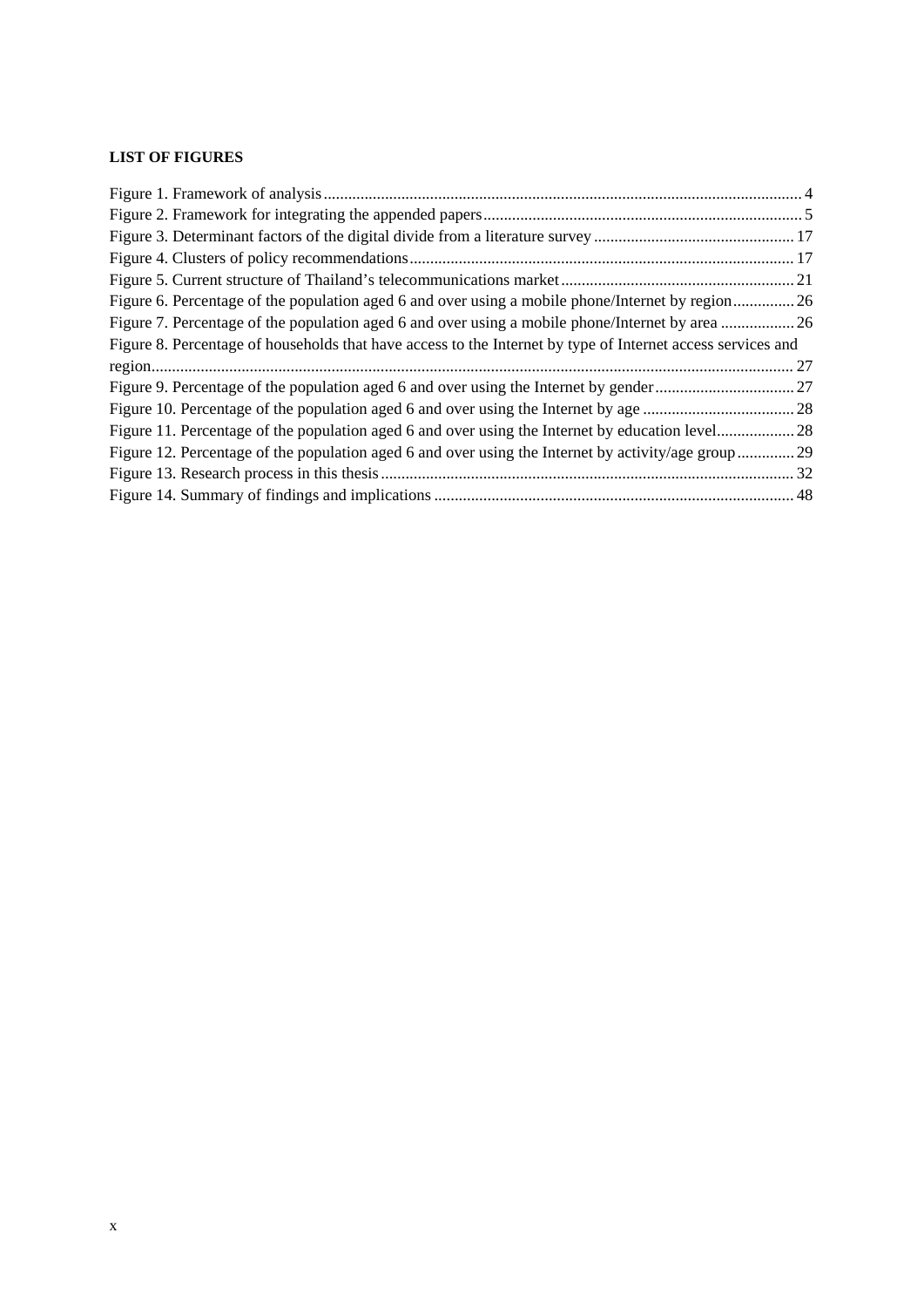## **LIST OF TABLES**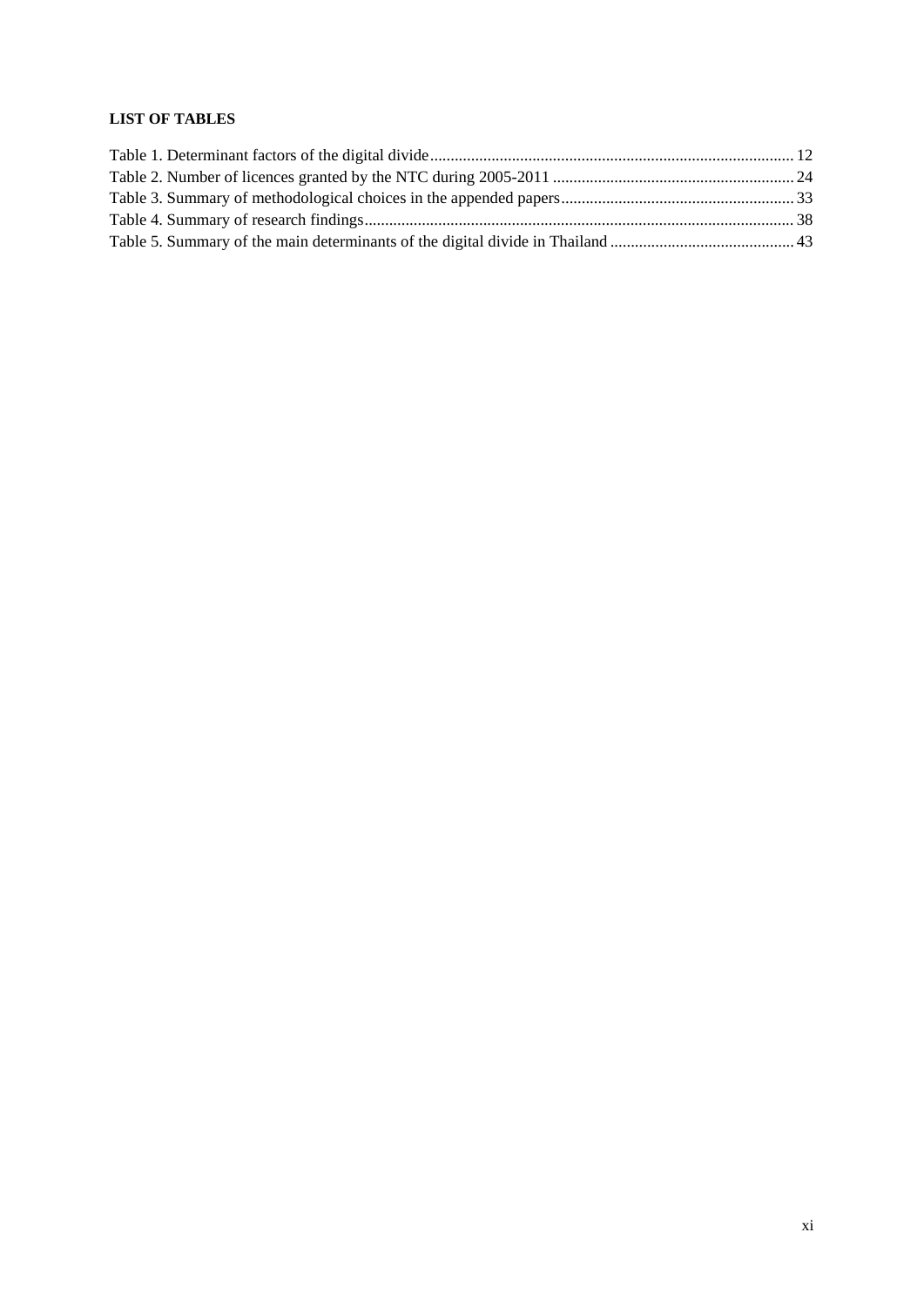# **LIST OF ABBREVATIONS**

| <b>ADSL</b>  | Asymmetric Digital Subscriber Line                       |  |
|--------------|----------------------------------------------------------|--|
| <b>AIS</b>   | Advance Information Service Public Company Limited       |  |
| <b>ASEAN</b> | <b>Association of Southeast Asian Nations</b>            |  |
| <b>BTO</b>   | <b>Build-Transfer-Operation</b>                          |  |
| <b>CAT</b>   | CAT Telecommunication Public Company Limited             |  |
| <b>CDMA</b>  | <b>Code Division Multiple Access</b>                     |  |
| <b>DSL</b>   | Digital Subscriber Line                                  |  |
| <b>DTAC</b>  | <b>Total Access Communication Public Company Limited</b> |  |
| <b>FCC</b>   | <b>Federal Communications Commission</b>                 |  |
| <b>GDP</b>   | <b>Gross Domestic Product</b>                            |  |
| <b>GHz</b>   | Gigahertz                                                |  |
| <b>GPRS</b>  | General Packet Radio Service                             |  |
| <b>GSM</b>   | Global System for Mobile Communications                  |  |
| <b>ICT</b>   | Information and Communication Technology                 |  |
| <b>IIG</b>   | <b>International Internet Gateway</b>                    |  |
| <b>ISDN</b>  | <b>Integrated Services Digital Network</b>               |  |
| <b>ISPs</b>  | <b>Internet Service Providers</b>                        |  |
| <b>ITU</b>   | <b>International Telecommunication Union</b>             |  |
| <b>K</b> bps | Kilobits per second                                      |  |
| <b>MHz</b>   | Megahertz                                                |  |
| <b>MICT</b>  | Ministry of Information and Communication Technology     |  |
| <b>MOF</b>   | Ministry of Finance                                      |  |
| <b>NBTC</b>  | National Broadcasting and Telecommunications Commission  |  |
| <b>NRA</b>   | <b>National Regulatory Agency</b>                        |  |
| <b>NSO</b>   | <b>National Statistical Office</b>                       |  |
| <b>NTC</b>   | National Telecommunication Commission                    |  |
| <b>NTIA</b>  | National Telecommunications & Information Administration |  |
| <b>OECD</b>  | Organisation for Economic Co-operation and Development   |  |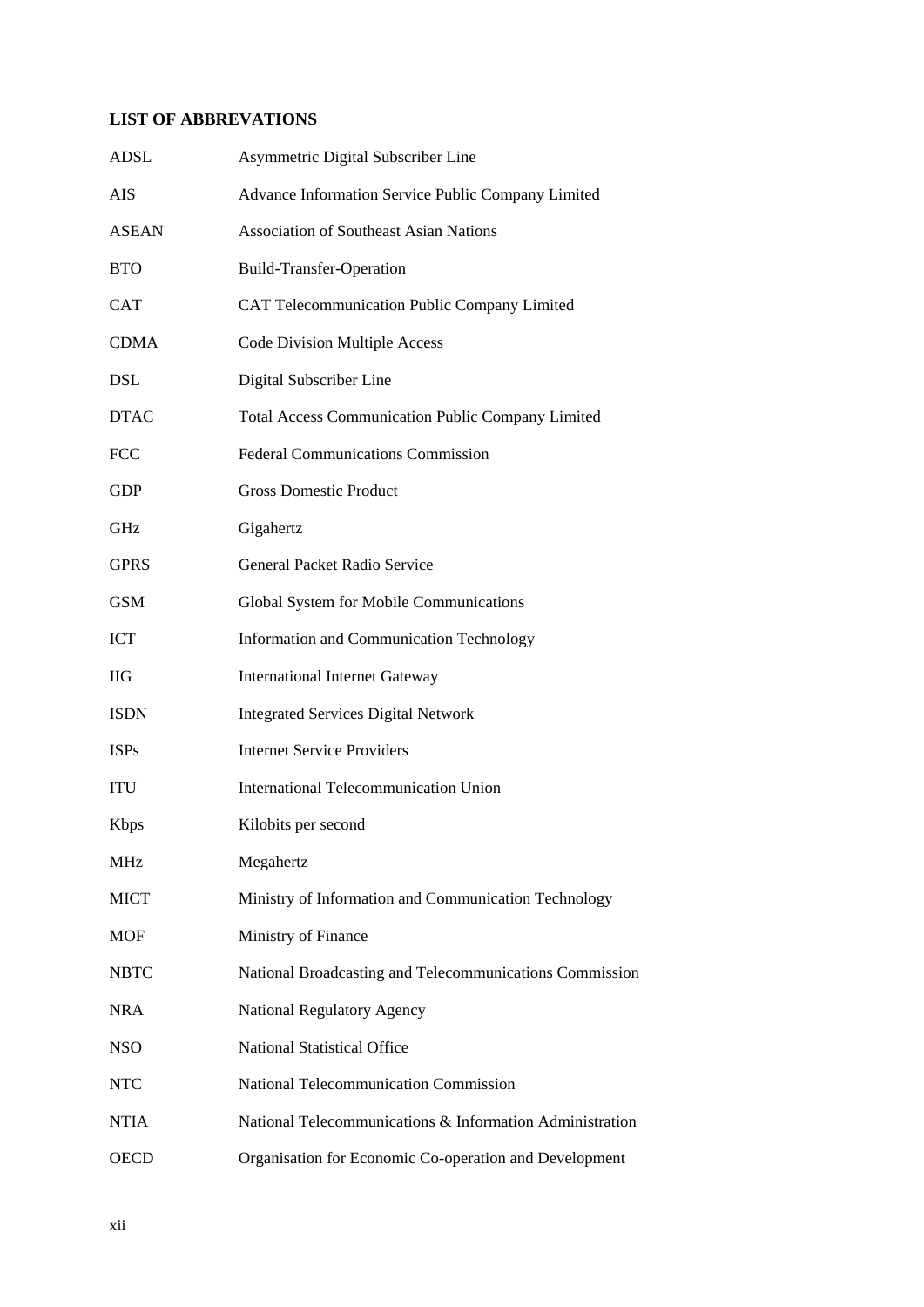| PC          | <b>Personal Computers</b>                                                                                              |  |
|-------------|------------------------------------------------------------------------------------------------------------------------|--|
| <b>SOE</b>  | <b>State-Owned Enterprise</b>                                                                                          |  |
| <b>TBA</b>  | <b>Telecommunications Business Act</b>                                                                                 |  |
| <b>THB</b>  | Thai Bath                                                                                                              |  |
| <b>TOT</b>  | <b>TOT Public Company Limited</b>                                                                                      |  |
| True        | True Corporation Company Limited                                                                                       |  |
| TrueMove    | Truemove Company Limited                                                                                               |  |
| TT&T        | TT&T Public Company Limited                                                                                            |  |
| <b>UMTS</b> | Universal Mobile Telecommunications System                                                                             |  |
| <b>USB</b>  | <b>Universal Serial Bus</b>                                                                                            |  |
| <b>USF</b>  | <b>Universal Service Fund</b>                                                                                          |  |
| <b>USO</b>  | Universal Service Obligation                                                                                           |  |
| <b>VOIP</b> | Voice over Internet Protocol                                                                                           |  |
| <b>WDI</b>  | World Development Indicators Database                                                                                  |  |
| Wi-Fi       | Wide Fidelity                                                                                                          |  |
| WiMax       | Worldwide Interoperability for Microwave Access                                                                        |  |
| <b>WTO</b>  | World Trade Organization                                                                                               |  |
| 2G          | <b>Second Generation</b>                                                                                               |  |
| 2.5G        | Second and a half generation (2G combined with GPRS, or other services not generally<br>found in 2G or former network) |  |
| 3G          | <b>Third Generation</b>                                                                                                |  |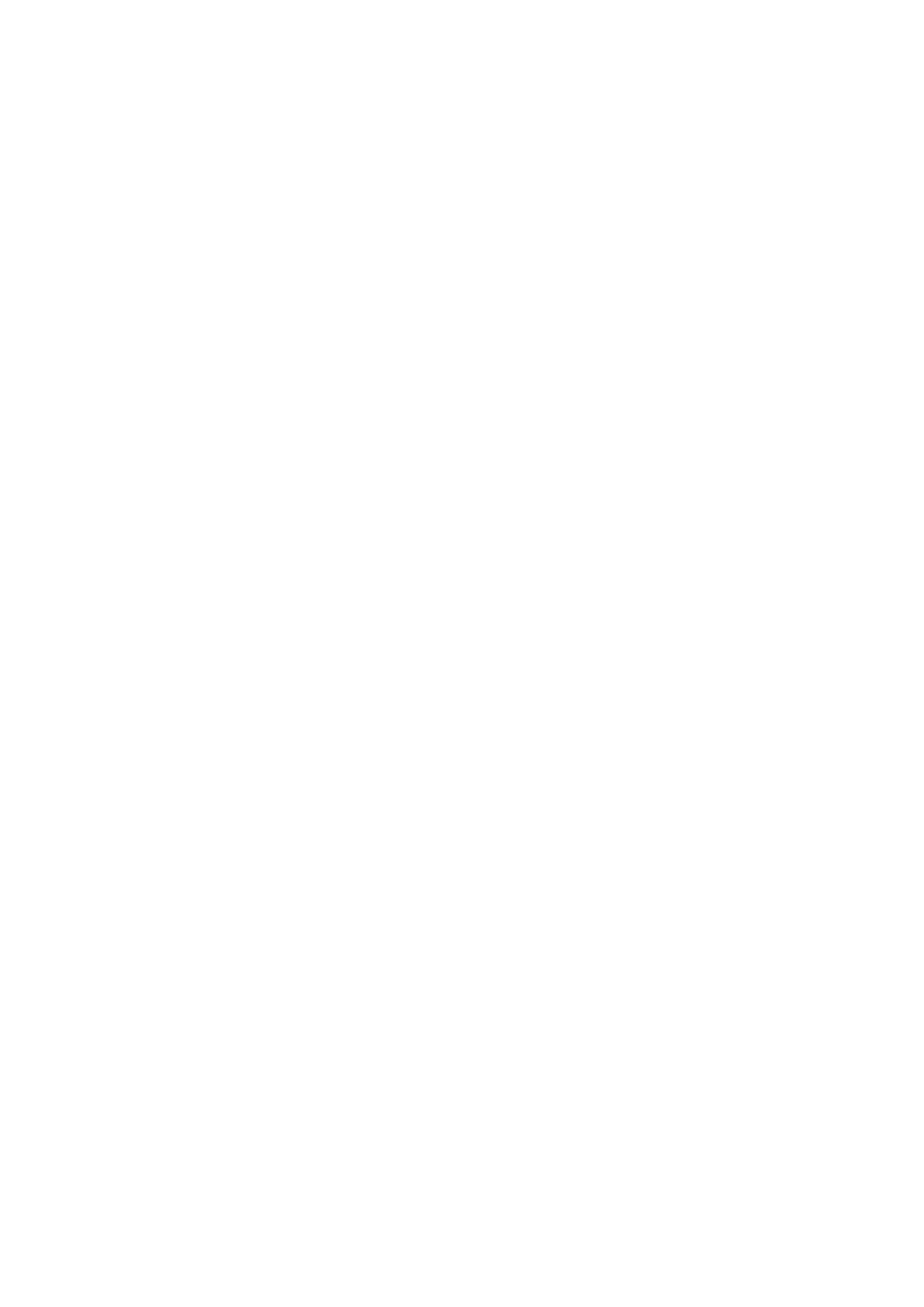### <span id="page-14-0"></span>**1. INTRODUCTION**

#### <span id="page-14-1"></span>**1.1 Background**

Information and communication technologies (ICTs) are important factors for economic growth and social development (Hardy, 1980; Madden & Savage, 1998; Röller & Waverman, 2001; Jacobsen, 2003; Waverman, Mesch & Fuss, 2005). The diffusion of ICTs drives access to information and knowledge: the inequality of distribution of ICTs within or between societies may have a very unequal impact on economic development and wealth. For example, people benefit from access to ICTs through lower costs for information and transportation, and this can thus increase productivity and enhance quality of life. After the report 'Falling Through the Net' was released in the late 1990s (NTIA 1995, 1998, 1999, 2000), the United States government, as well as other developed and developing countries, recognized the need to address this problem and actively work towards finding solutions to eliminate disparities in ICTs -the so-called digital divide. The digital divide has become an extremely important issue for many international organizations and a major challenge for policymakers and academic researchers (Billon, Marco & Lera Lopez, 2009)

At the beginning of the research into the digital divide, a broad definition was employed and the term was loosely used to express either the disparity between people's access to ICTs or, more specifically, the disparity in their access to the Internet. From the end of the 1990s onwards, attempts to accurately define the digital divide have frequently been seen. Scholarly literature, as well as that of international organizations (DiMaggio, Hargittai, Neuman & Robinson, 2001; Norris, 2001; OECD, 2001; Hargittai, 2002; van Dijk, 2002, 2006), has pointed out that the divide should be defined in terms of access and use of ICTs. DiMaggio et al. (2001) and Hargittai (2002) emphasized that the study of the digital divide should not limit its scope to binary classification of haves and have-nots of access to ICTs. A spectrum of inequality across segments of the population depending on the difference along several dimensions of ICT access and use should be also considered in order to understand the digital divide.

Norris (2001) and the OECD (2001) also noted that the digital divide can exist within and between countries. Norris (2001) explained the digital divide on three levels. The digital divide between countries, or so-called global divide, has become strikingly evident in the chasm between developed and developing countries. The social divide refers to the gap in access to and use of ICTs between different sections of a nation's society. It is apparent at the different levels of access to ICTs for groups with different socio-economic characteristics within a country. The last level is the democratic divide, which refers to the difference between those who do and do not use ICTs to engage in their public life.

Today, many countries seek to create a society in which all citizens can reach and share information by trying to form supportive policies that bridge the digital gap. For example, the e-rate programme in the United States, administered by the Universal Service Administrative Corporation under the direction of the Federal Communications Commission (FCC), has been instrumental in reducing the digital divide in America's schools (Jakayar, 2004). This programme aims to provide a discount to most schools and libraries in the United States so that they can acquire affordable telecommunications and Internet access. In the European Union, the term 'e-inclusion' was introduced in 2006 by the European Commission as part of the third pillar of the 2010 policy initiative (*i*2010) committed to halving the digital divide by 2010 (EIU, 2008). The Association of Southeast Asian Nations (ASEAN) also took the initiative for the e-ASEAN Framework Agreement in 2000. This initiative set four objectives that included reducing the digital divide within and between member countries. However, this has not yet been achieved, and there are still significant differences between individuals, groups,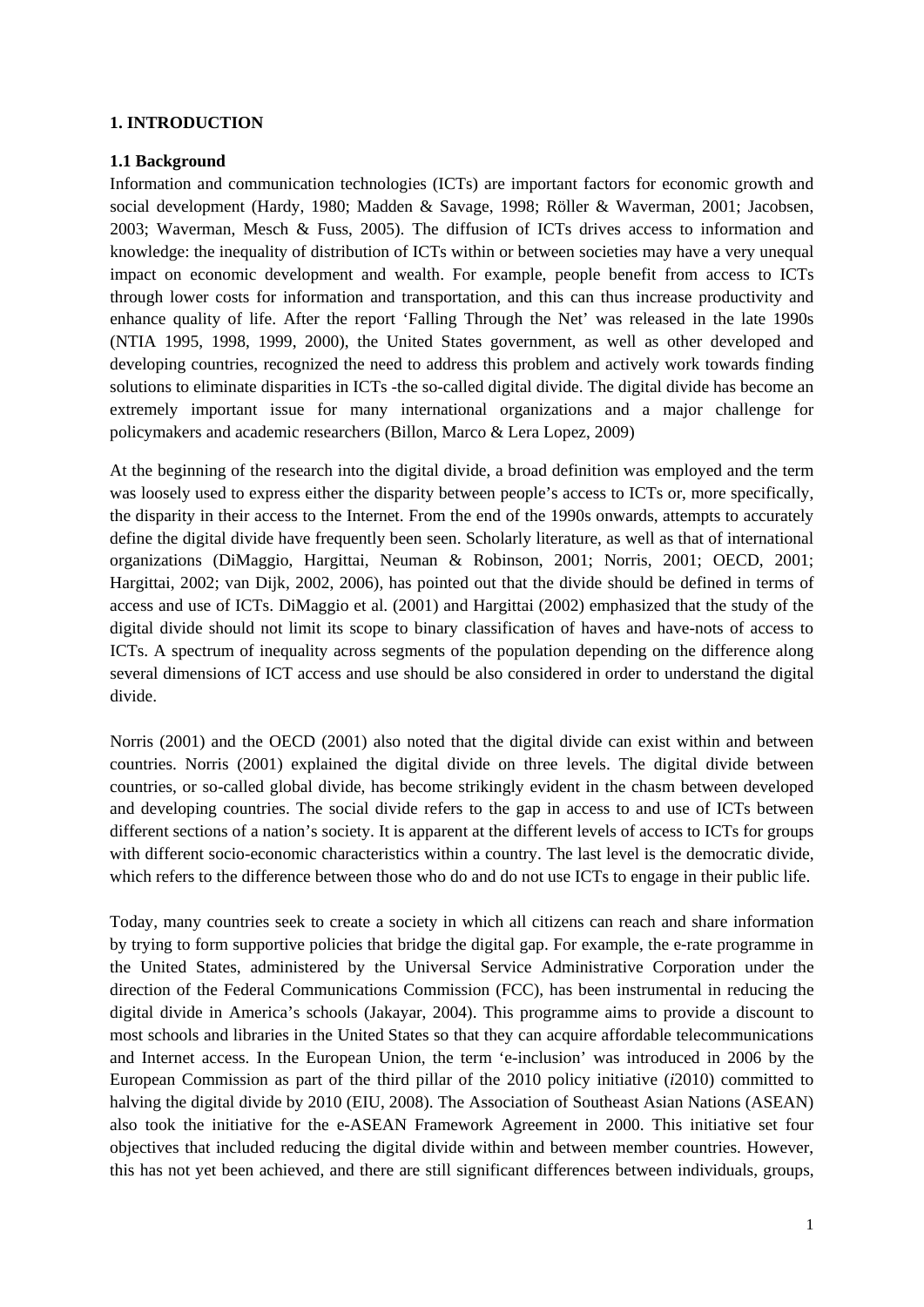regions and countries in terms of reaching and sharing ICTs. In order to design successful policies, it is essential to determine the differences in access and use of ICTs that exist between individuals, regions and countries. In this context, it becomes important to understand the concept of a digital divide (Çilan, Bolat & Coşkun, 2009)

Demand and supply can be considered as a basic framework for explaining and analysing the digital divide. Demand is driven by the consumer, whereas supply is driven by service providers and implemented regulations. As for most other products, the demand for telecommunications service depends on factors such as the demographic characteristics of consumers, their incomes, the price of the services and the price of other communication options. It should be noted that telecommunications demand is generally made up of two interrelated parts: access and usage. Access and usage are complements, for example, the consumer can only use the Internet at home if he or she has Internet access. A lack of Internet access will cause a potential consumer to ignore Internet services. For service providers, services are a function of consumer demand and will be related to income. The price of the service sold will also depend on the level of competition and the implemented regulation.

In the case of the digital divide, the demand-side factors can be defined as the determinants of the use of ICT services, regardless of location, demographic characteristics (accessibility) and affordability of prices of ICT services to consumers (affordability). On the supply side, the availability of services in parts of the country through the public community, and shared or personal devices can be described by the digital divide (ITU-infoDev, 2012). Availability presents the extent to which the provider has the requisite resources, such as technologies and applications, to meet the needs of the consumers. These three main conditions in the demand and supply analysis – accessibility, availability, and affordability of service and applications – need to be considered by policymakers and the NRA in order to narrow the digital divide (Gunasekaran & Harmantzis, 2007).

In Asia and the Pacific region, the income per capita differential and demographic factors are not only important in explaining the digital divide, but also the ICT infrastructures and the institutional environment in the form of regulatory effectiveness. Several countries have experienced continuous ICT infrastructure development and service uptake in the last decade, which has led the region to become a world leader in ICTs even though the penetration rates remain low. Moreover, the slow pace of reform has resulted in several countries - Brunei, Cambodia, Indonesia, Laos, Myanmar, the Philippines and Thailand - having partial competition in the domestic fixed line and Internet service markets (ITU, 2009). This is also reflected in the fact that these countries have not yet completed their liberalization process. It remains a challenge for them to make the benefit of ICTs available to a large part of their population.

The process of liberalization and its effect in this region may differ from the European experiences because of the economic background and lessons learned from developed countries. The transition from monopoly to competition has also been complex and time-consuming, with many procedural problems and delays. The delay of this transition not only limits firm investment and restricts firm growth but also discourages infrastructure investment by new entrants. It results in low speed of products and innovations introduced by telecom service providers, which creates high welfare losses (Prager, 1989; Hausman, 1997; Gruber & Verboven, 2001; Prieger, 2001, 2002 a, b, 2007). Further delays to the liberalization of the telecommunications market may widen the digital divide between people in the Asian countries.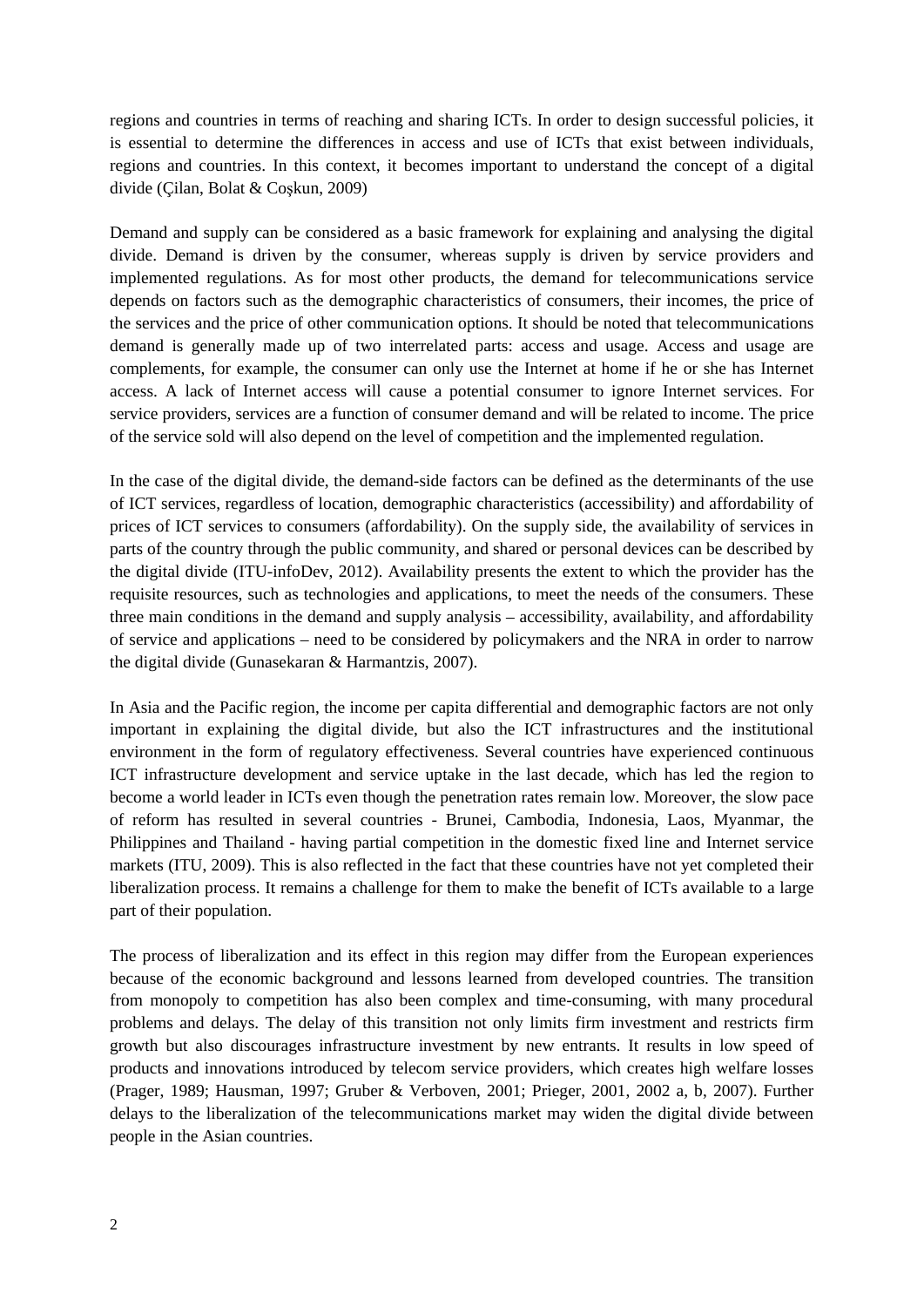Thailand has been among the slowest countries to liberalize, and it had to fully liberalize the fixed telephony markets by 2006 following Thailand's commitment to the World Trade Organization (WTO) (Hori, 2003). However, this process is still incomplete because of political and economic problems within the country. Despite the absence of a fully liberalized fixed telephony market, competition exists, for example, in the mobile phone and Internet markets. After the Telecommunications Development Master Plan was approved in 1997 and the independent regulatory body, the National Telecommunication Commission (NTC), was established in 2004 (NTC changed its name to the Office of the National Broadcasting and Telecommunications Commission or NBTC in 2011), competition in the mobile and Internet market intensified. In the mobile market, new entries by international telecommunications companies are allowed (Mavichak, 2004), and the Telecommunications Business Act (TBA) B.E. 2544 (2001) (with the 2006 amendment) has raised the limit on foreign holdings in telecommunications companies from 25% to 49% (Srinuan, 2011). The Internet service and International Internet Gateway (IIG) have gradually been liberalized since 2005. At the end of 2010, 85 active Internet service providers (ISPs) and close to 10 of the IIG-licensed providers were granted permits by the NTC. The liberalization policy on Internet services may not be able to stimulate Internet penetration in the country very much for broadband connection, however, as there are dominant players in this market.

In terms of Internet users, growth is still not high enough compared with other countries in Southeast Asia, with Thailand ranked fifth. According to the International Telecommunication Union (ITU), in 2009 Brunei Darussalam (79.78%) was ranked first, followed by Singapore (77.23%), Malaysia (57.61%), Vietnam (27.25%) and Thailand (25.80%). Even in the ICT network readiness index 2009- 2010, Thailand is in third place after Singapore and Malaysia (Dutta & Mia, 2011). This evidence shows that the digital divide exists between Thailand and its neighbouring countries. Hence, there is a need to understand and investigate the factors determining the digital divide both within Thailand and between Thailand and the other countries in the region. Some guidance to policymakers and the Nation Regulatory Agency (NRA) on ways to encourage growth in ICT access and use will be discussed in this thesis.

# <span id="page-16-0"></span>**1.2 Purpose of the thesis and research question**

As mentioned in Section 1.1, there are at least two types of digital divide that can be observed in Thailand: the digital divide between countries, or so-called global divide, and the digital divide between groups of Thai society, or so-called social divide. In this case, the thesis analyses the global divide by comparing countries in the same region as Thailand, or so-called digital divide at regional level. The thesis also focuses on Thai society at social level. Moreover, this thesis will look at the possibilities of bridging the digital divide.

This thesis is thus conducted with the following main research question in mind: **RQ:**

"*What are the determinants and possible policies for bridging the digital divide in Thailand?"*

The purposes motivating the main research question are

- o To examine the determinant factors of the digital divide in Thailand
- o To identify possible policies for bridging the digital divide in Thailand

To answer the main research question, the study was broken down into seven sub-studies. The reasoning for the sub-studies and the research question are as follows: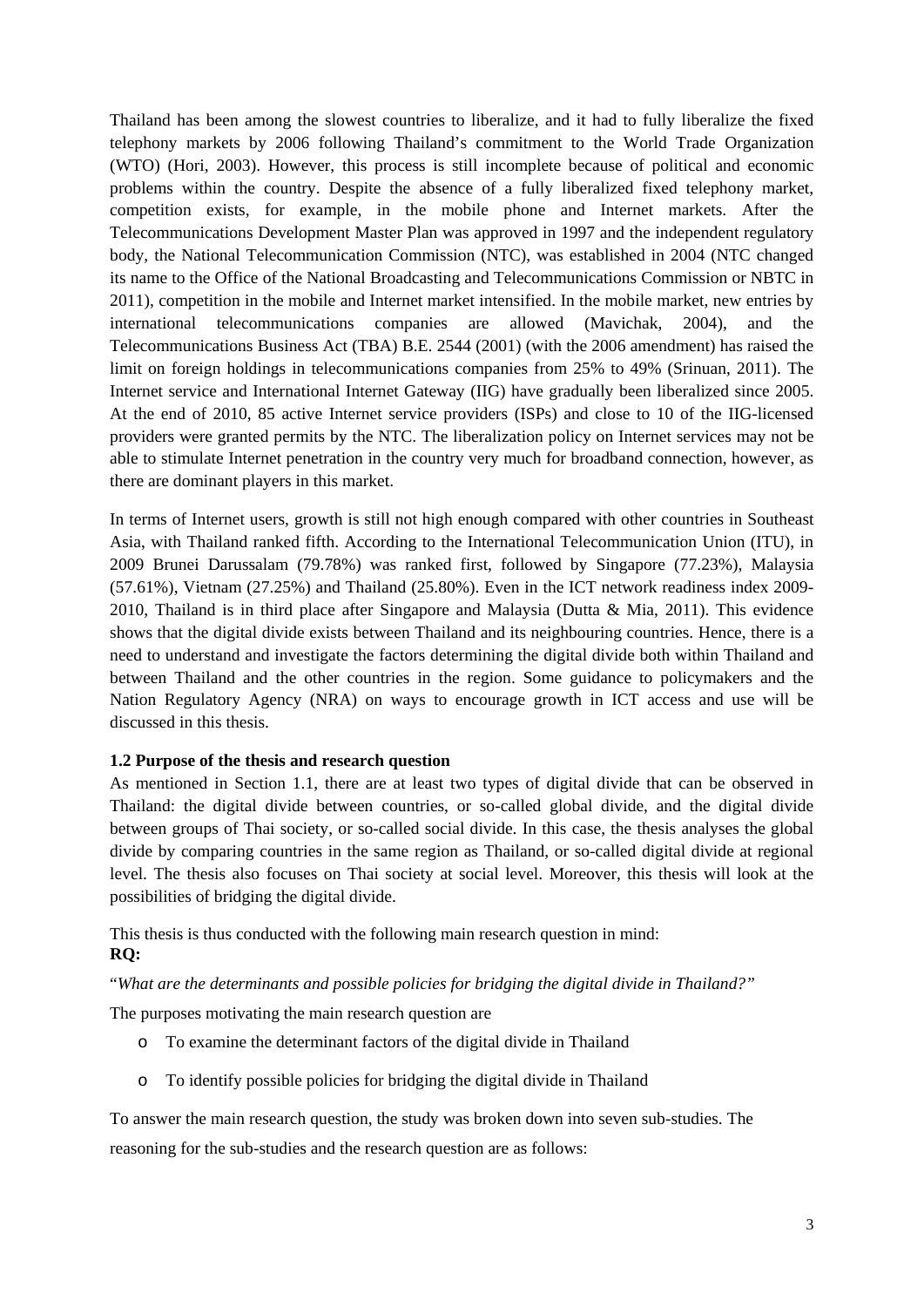### *Sub-RQ 1: What are the determinants of the digital divide at regional level?*

The disparity in the diffusion of ICTs between developed and developing nation has been recognized by various agencies, including the OECD and the International Telecommunication Union, as it may also produce disparity in economic development between these nations. This research question is formulated to examine empirically whether regulatory and economic factors explain the digital divide phenomenon in the region. These determining factors are investigated in the appended papers. However, as the focus of this research question is on investigating the digital divide at regional level, it is also interesting to investigate the social divide as there is clear evidence that a decrease in the digital divide between countries does not mean that the digital divide at the domestic or social level disappears (Fuch & Horak, 2008; EIU, 2008). Thus, the second research question is:

#### *Sub-RQ 2: What are the determinants of the digital divide in Thailand?*

There is also concern in literature about the growing digital divide at social level, referring to the inequalities in ICT access and use by different groups of people within society, even in countries at the forefront of the information society. In Thailand, the telecommunications market, in particular Internet service, is still emerging, partly due to the low Internet penetration rate and the percentage of Internet subscribers. This research question is therefore formulated to examine empirically whether the regulatory issues, technology and service attributes, access price, residential areas and socio-economic factors could explain the digital divide phenomenon at social level. Specifically, the determining factors of the digital divide could be categorized into two groups: the demand-side factors and the supply-side factors, as illustrated in Figure 1.



**Figure 1.** Framework of analysis

The demand-side factors are defined as determinants of the use of ICT services, including accessibility and affordability. These factors relate to the digital divide since lack of access to ICT services and high costs are barriers to adopting them. On the supply side, the availability of services in parts of the country through various types of technology and service attributes is considered. These determining factors are investigated in the appended papers as show below:

#### *Sub-RQ 2.1: What are the determinant factors on the demand side?*

The accessibility and affordability conditions are related to user- or demand-side issues. Accessibility is determined by how easily the individual can physically reach the ICT service. Affordability is determined by how the provider's charges relate to the individual's ability and willingness to pay for services. The factors considered for affordability include price of telecommunications service and individual income. The appended papers I, V, VI and VII investigate these two conditions by including possible factors based on previous literature and existing concepts. The method employed is econometric models, which vary depending on the aim of each paper.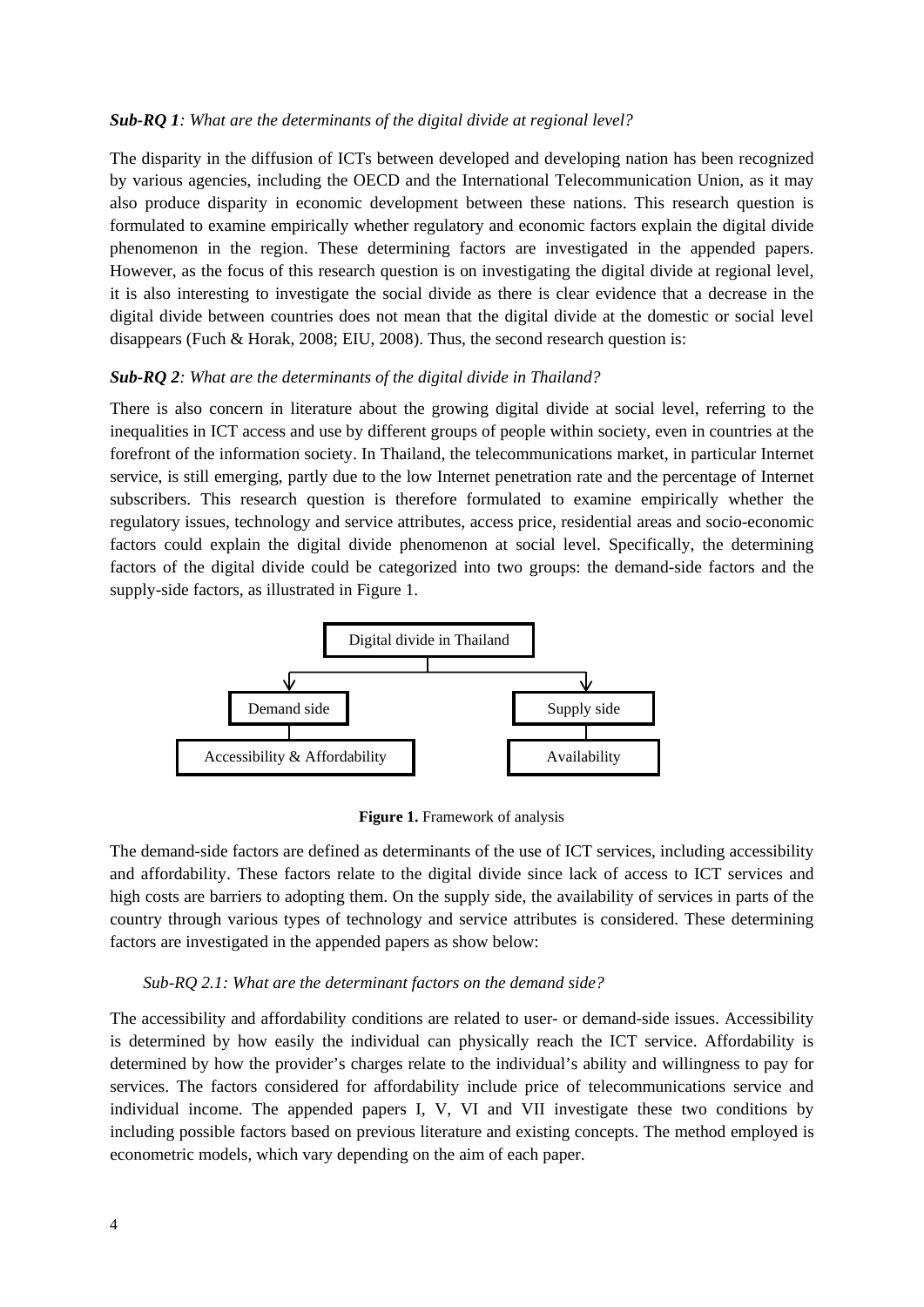#### *Sub-RQ 2.2: What are the determinant factors on the supply side?*

On the supply side, availability measures the extent to which the provider has the requisite resources, such as technologies and services, to meet the needs of the user. An Internet connection through a fixed network was still the main option for users in Thailand during the period of the study. Apart from fixed connection (dial-up and broadband), mobile Internet via a mobile handset and a USB modem is one option for the end-user, but there is a limitation due to the technology and frequencyallocation problem. The appended papers II, III and IV aim to explain the situation of the supply side in Thailand by including the regulatory issues (i.e. entry relaxation, privatization, 3G licensing and its delays), and the availability of fixed-line and wireless service, in particular, mobile Internet. At least three main methods are employed: discounted cash flow analysis, event study and econometric modelling. Although the employed methods are inconsistent, the findings aim to answer and contribute to the RQ and sub-RQ.

# **Sub***-***RQ 3:** *What are the possible policies for bridging the digital divide in Thailand?*

This research question aims to synthesize the results of the first two research questions. ICTs are significant inputs to economic growth, but the potential of ICTs may serve to reduce or widen the existing digital divide. Without an understanding of the determinant factors, it will be difficult to discuss possible options for bridging this gap. The finding is expected to identify alternative policies for bridging the digital divide in the current circumstances in Thailand.

A series of studies show the determinant factors of the digital divide and the possibility of bridging the digital divide in Thailand according to the sub-research questions. The analysis and discussion identify the reasons the telecommunications regulator and policymakers should pay attention to this phenomenon. The analytical framework used in this thesis is presented in Figure 2.



**Figure 2.** Framework for integrating the appended papers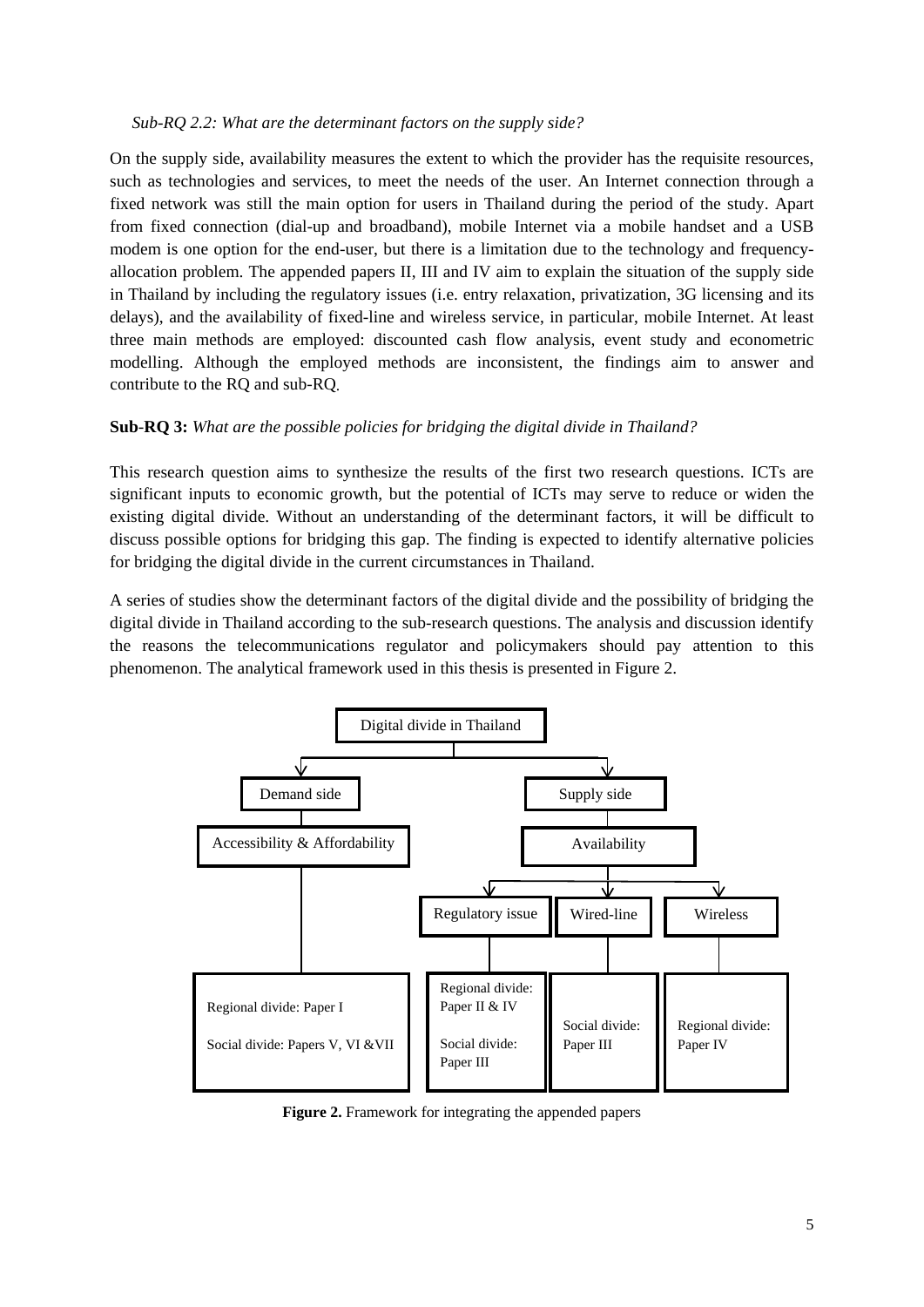#### <span id="page-19-0"></span>**1.3 Scope and limitation of the study**

This thesis focuses on the determinant factors of the digital divide in Thailand. The digital divide is defined as the disparity between individuals, households, communities and/or countries at different socio-economic and institutional levels that do or do not have the opportunity to access and use ICTs. However, this thesis examines the digital divide on two levels: a country comparison (regional level) and Thai society (social level). Three services are considered in telecommunications in this thesis: mobile phone, fixed line and Internet. Specifically, Paper I uses the composite index, which combines three telecommunications services. Papers II and III focus on mobile phones and all three services, respectively, while the rest of the appended papers further explore different Internet services. Most of the appended papers discuss the digital divide in the context of access and use, but none of them emphasizes non-user behaviour. Data availability and sources of data are also important criteria for selecting the countries for the analysis.

This thesis consists of seven appended papers and uses multiple approaches to explain the digital divide phenomenon. This thesis attempts to include the various possible factors that could explain the digital divide in Thailand. Some of these appended papers, however, may not directly explain and provide in-depth discussion on how much the considered factors influence the digital divide due to differences in others in terms of the method logic and sample. This may lead to some difficulties in integrating the results smoothly. If these papers are re-considered, four of them, Papers I, V, VI and VII, can be seen to be related to the demand side, while Papers II, III and IV are connected to the supply side, as shown in Figure 2. The inclusion of all of them provides a presentation of the current situation and possible factors that could reduce or widen the digital divide, even if the studies of the supply side are quite scattered.

#### <span id="page-19-1"></span>**1.4 Structure of the thesis**

This thesis focuses on Thailand as a case by quantitatively examining the digital divide phenomenon. The cover paper consists of seven chapters. It gives an overview of the topic and summarizes how the appended papers are interrelated. The rest of the thesis is structured as follows. Chapter 2 presents relevant theories on the digital divide and literature with an understanding of different theories and concepts that are relevant to the topic. This is followed by an overview of Thai telecommunications in Chapter 3, which presents the background of the market and illustrates the current situation and legal instrument related to the digital divide in Thailand. The methodological approach is then discussed in Chapter 4 and a summary of the appended papers is given in Chapter 5. Chapter 6 discusses the main findings with regard to the research questions. The conclusions and future research are provided in Chapter 7. The thesis ends with the appended papers.

#### <span id="page-19-2"></span>**1.5 Notes on terminology**

Throughout this thesis, the following terms are used to indicate their associated meanings.

| <b>Terms</b>  | <b>Definitions</b>                                                                                                                              |  |  |
|---------------|-------------------------------------------------------------------------------------------------------------------------------------------------|--|--|
| Access divide | Disparity between haves and have-nots in relation to access to ICTs                                                                             |  |  |
| Accessibility | Use of services regardless of location and demographic characteristics (ITU-infoDev, 2012)                                                      |  |  |
| Affordability | Affordable price of ICT services to consumers (ITU-infoDev, 2012)                                                                               |  |  |
| Availability  | The presence of ICT services for inhabited parts of the country through the public community,<br>shared or personal devices (ITU-infoDev, 2012) |  |  |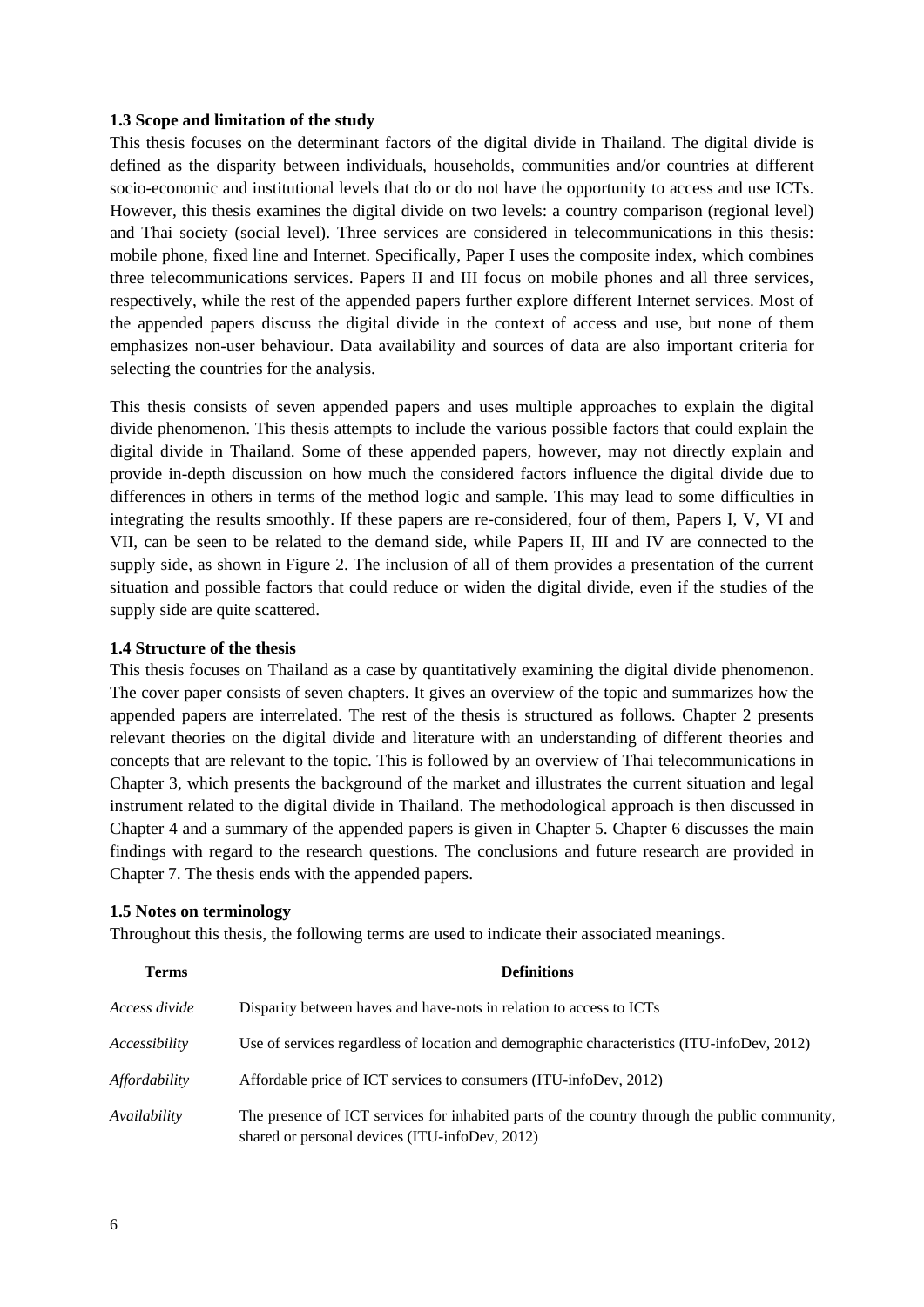| <b>Terms</b>    | <b>Definitions</b>                                                                                                                                                                                                                                                                                                                                                    |
|-----------------|-----------------------------------------------------------------------------------------------------------------------------------------------------------------------------------------------------------------------------------------------------------------------------------------------------------------------------------------------------------------------|
| Digital divide  | This term, defined by the OECD (2001, p.5), means the gap between individuals, households,<br>businesses and geographic areas at different socioeconomic levels with regard to their<br>opportunities to access ICTs and to their use of the Internet for a wide variety of activities. The<br>digital divide reflects various differences among and within countries |
| Global divide   | Gap in access to and use of ICTs between countries in different regions, normally relating to<br>the gap between developed and developing countries (Norris, 2001)                                                                                                                                                                                                    |
| Regional divide | Gap in access to and use of ICTs between countries in the same region                                                                                                                                                                                                                                                                                                 |
| Social divide   | Gap in access to and use of ICTs between different sections of a nation's society. It is apparent<br>in the different levels of access to ICTs for groups with different socio-economic characteristics<br>within a country (Norris, 2001).                                                                                                                           |
| Usage divide    | Disparity between ICT users and ICT non-users, or between ICT users                                                                                                                                                                                                                                                                                                   |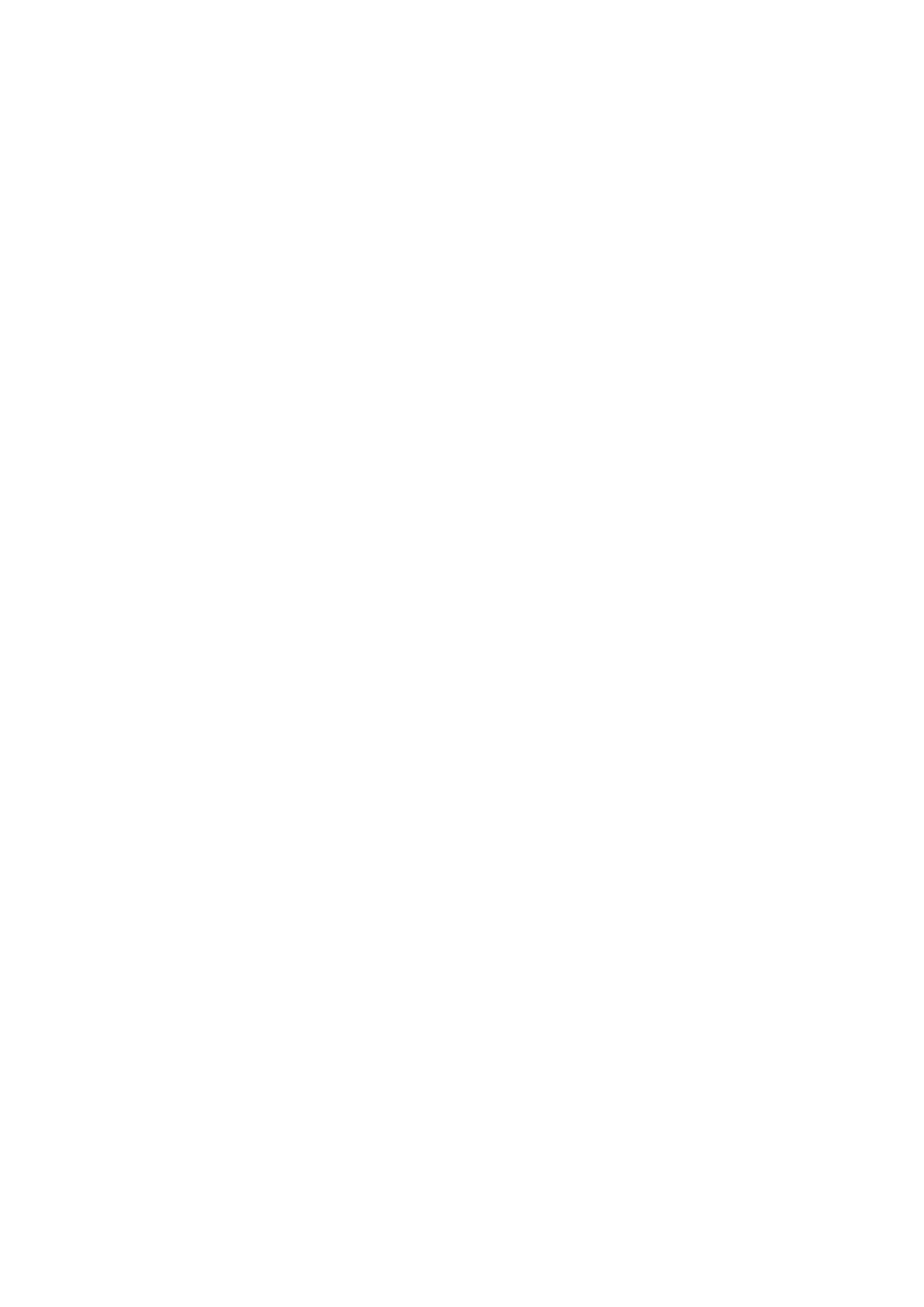### <span id="page-22-0"></span>**2. FRAMEWORK AND LITERATURE SURVEY**

This chapter aims to present a literature review in the field of digital divide research. Given the complexity of the digital divide, this chapter consists of three sub-chapters on relevant concepts for defining the digital divide, determinant factors and choices of policies. Based on the literature, the result provides insights into the digital divide research.

### <span id="page-22-1"></span>**2.1 Relevant concept for defining the digital divide**

The term *digital divide* entered public discourse and became very popular in the 1990s (van Dijk, 2000). NTIA (1999) defined the digital divide as the gap between those with and those without access to ICT. The discussion on the digital divide initially employed an element of technological determinism. The technological determinist view is a technology-led theory of social change. Technology is the sole or prime antecedent cause of changes in society, while human and social factors are seen as secondary (Smith & Marx, 1996). Many empirical studies (e.g. Lentz & Oden, 2001; Chowdary, 2002; Hartviksen, Akselson & Eidsvik, 2002; James, 2002, 2003; Lim, 2002; Meng & Li, 2002; Moss, 2002) focus on the equalization of access to ICTs in terms of physical access, using technological determinism theory in their hypotheses and conclusions.

The gap in access could also be understood as a phenomenon with three distinct aspects, including a global divide (referring to ICT disparities between countries), a social divide (referring to the gap in access to ICTs between different groups of a nation's society) and a democratic divide (referring to the difference between those who do and do not use the variety of digital means to engage in public life) (Norris, 2001). In accordance with technological determinism, liberalization and opening of markets are presented as being necessitated by the technology change. This implies that everyone has the same potential to use technology and to benefit from ICTs provided that everyone has access to them. Although the above-mentioned authors used technological determinism in their research, they also gave consideration to social factors by including, for example, socio-economic factors in their analysis. Hence, this suggests that the theory of technological determinism is not sufficient to explain the situation regarding the digital divide.

A number of sociological and economic perspectives have been applied to understand the digital divide (Mason & Hacker, 2003), for example, the diffusion of innovation theory, the knowledge gap hypothesis and public-private spheres. According to the diffusion theory, as innovative forms of technology emerge, they are not adopted 'en masse' (Rogers, 1995). Rather, as the popularity and personal resources of the adopters increase, innovation is adopted. Van Dijk (2000) noted that the path of the physical access divide may follow the diffusion S-curve of innovations. The path is much more complex, however, and differentiated between groups within the population than the S-curve projects and there are serious problems with the mainstream diffusion theory regarding computer and Internet technology<sup>[1](#page-22-2)</sup>. The argument by van Dijk (2000) can be seen as related to the argument about the knowledge gap hypothesis by Tichenor, Donohue and Olien (1970). The hypothesis explicitly considers that knowledge regarding the use of adopted technologies is greater among those with high socio-economic status who are already well informed. Most scholars contend that the digital divide should be defined in terms of both access and use (e.g. DiMaggio et al., 2001; Hargittai, 2002; Hartviksen et al., 2002; Akhter, 2003; Brown & Licker, 2003; van Dijk & Hacker, 2003; Selwyn, 2003, 2006).

<span id="page-22-2"></span> $<sup>1</sup>$  van Dijk (2006) compares the adoption curve with the normalization model and with a stratification model of diffusion. The</sup> results show that the differences between groups only increase in the early stages of adoption and, if a normalization model applies, disappear with the saturation in the last stages, or, if the stratification model applies, the gap persists.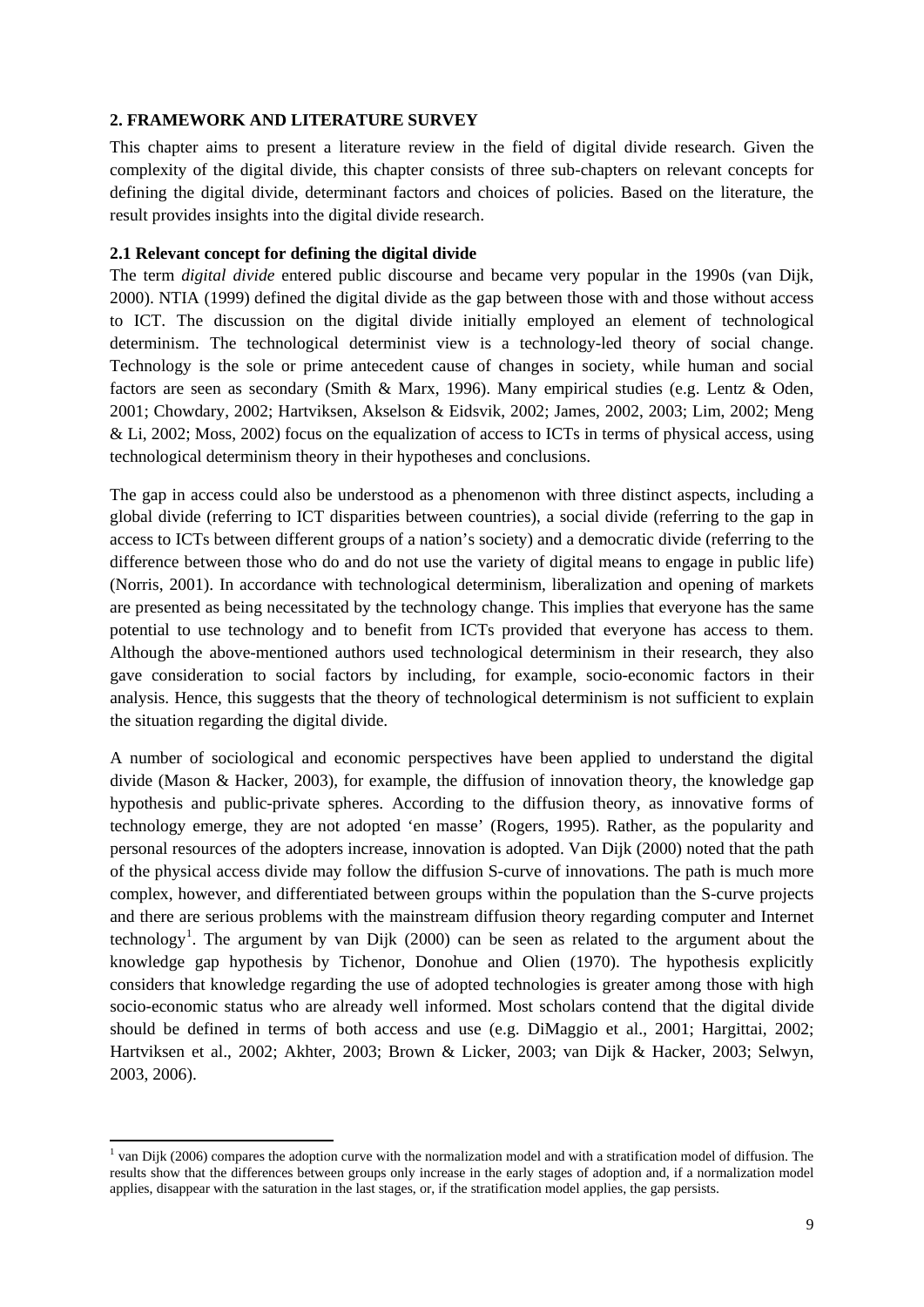Hargittai (2002) discussed the five dimensions along which a digital divide may exist: technical means (software, hardware, quality of connectivity), autonomy of use (location of access, freedom of use of the medium for the user's preferred activities), use pattern (types of uses of the Internet, experience of using ICT), social support networks (availability of others who can be turned to for assistance with use, size of network to encourage use) and skill (the ability to use the new technology efficiently and effectively). This illustrated that there are factors beyond mere connectivity that need to be considered when discussing the digital divide. Hargittai also called the difference in people's online skills the second level digital divide. Similarly, van Dijk (2002, 2006) pointed out that the divide in access and use should be conceptualized as a continuous process of multiple dimensions. The disparity of access should be seen as a range of differences along dimensions for hardware, software, mode of Internet connection, etc., and the disparity of use should be seen as a range of differences along the dimensions of skills, literacy and types of usage (Lentz & Oden, 2001; van Dijk & Hacker 2003). van Dijk (2006) divided skills into three types: instrumental skills (the capacities to work with hardware and software), information skills (the ability to search, select and process information on computer and network sources) and strategic skills (the capacities to use computer and network sources as the means for particular goals and for the general goal of improving the user's position in society).

Apart from access and use, other dimension of the digital divide could be explained by the theory of public-private spheres. Keane (2000) explains that public spheres, which can be categorized into three levels (micro-, meso- and macro-sphere), serve as a platform for the negotiations of which society consists. ICTs allow citizens to move beyond the traditional idea of the public sphere and create new public spheres without the constraints of geography, time and political interest. In this way, they recreate the structure of society by renegotiating rules, roles and meaning. They also provide opportunities for citizens who have no connection to networks with other citizens. This theory presents the impact of ICTs on power, in particular of the Internet on society. It also implicitly reveals that an institutional perspective can act as a lens through which to explain the digital divide phenomenon at individual, national and global levels. A number of studies support this idea by considering the taxonomy of the institution that has influence over the policies, regulation and market mechanism of ICTs (e.g. Chowdary, 2002; Lim, 2002; Meng & Li, 2002; Wong, 2002; McSorley, 2003; Roseman, 2003; Roycroft & Anantho, 2003; Selwyn, 2003; Sharma & Gupta, 2003).

However, a number of studies showed that merely having access to an Internet-connected machine does not result in informed users (e.g. Hargittai, 2002, 2003a, 2003b, 2005; Freese, Rivas & Hargitai, 2006; Robinson, DiMaggio & Hargittai, 2003; Dobransky & Hargittai, 2006; Hargittai, 2008; Hargittai & Hinnant, 2008; Hargittai, 2010). If some people are unable to find information online while an increasing number of services relevant to daily life become easier to access on the web (e.g. financial services, product information, government forms), then the segment of the population with low digitalliteracy levels will become increasingly disadvantaged. These studies show that there is unequal participation in social network sites and the digital divide remains since the user cannot use the Internet effectively and gain maximum benefit.

As well as the attempts to define the digital divide as a continuous disparity along multifaceted dimensions, there have been attempts to define the concept accurately in a quantitative manner, both at regional (Beynon-Davies & Hill, 2007) and global level (Corrocher & Ordanini, 2002; Bagchi, 2005; Hanafizadeh, Saghaei & Hanafizadeh 2009b; Emrouznejad, Cabanda & Gholami, 2010). At regional level, Beynon-Davies and Hill (2007) developed a digital divide index to highlight the multifaceted nature of this phenomenon within a regional context. The index allows a comparison of technology adoption rates, regarding access and use, in four 'at risk' groups (females, persons aged over 50,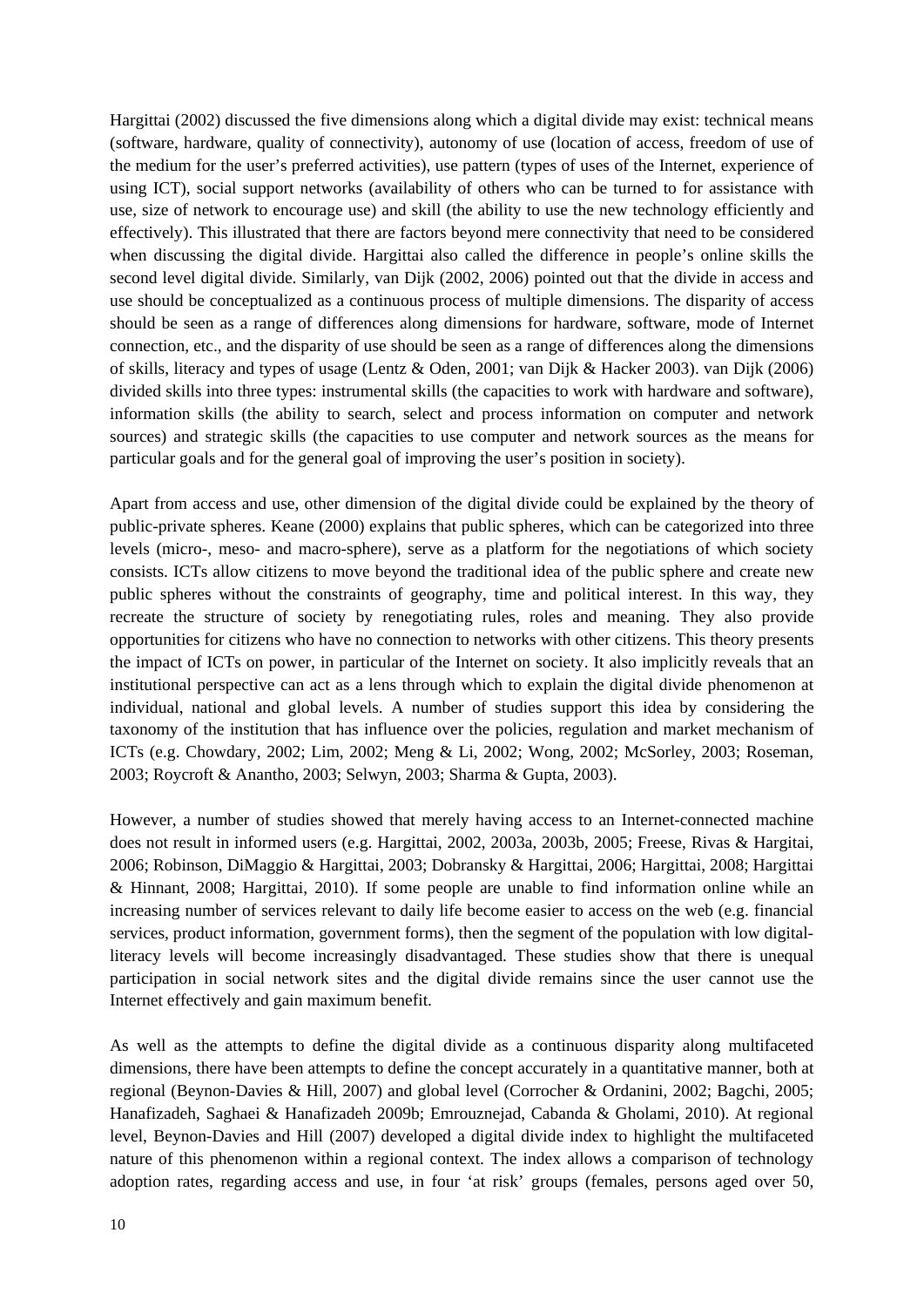persons with limited formal education and persons on a low income) with the technology adoption rates among the population average. They defined the digital divide as individuals who fall behind the population average in terms of Internet access and use.

Considering the global level, Corroher and Ordanini (2002) point out that there are six determinant factors of the digital divide between countries. They are markets, diffusion, infrastructures, human resources, competitiveness and competition. These factors were quantified and constructed into a single index. Similarly, Bagchi (2005), Hanafizadeh et al. (2009b), and Emrouznejad, et al. (2010) developed the digital divide index, which is built on defining and conceptualizing the ICT infrastructure, access and skill of the user. These indexes use core ICT indicators on which the international community and experienced modellers have reached the consensus that they provide suitable measurements of the information society.

The digital divide has been an area of interdisciplinary concern, and several types of technologies have been investigated from empirical and conceptual standpoints. The main ICT discussed in this field was the Internet. The reason might have been that the supply of information by the Internet is more heterogeneous and potentially unlimited than that by other ICTs while, on the other hand, access to the Internet is still restricted in many countries due to technical and economic barriers. Furthermore, compared with other ICTs, the use of the Internet requires a much more active and skilled user (Bonfadelli, 2002). As governments worldwide increasingly implement e-government services, concerns about the potential impact of the digital divide continue to grow. As an example, the digital divide has been identified as a major barrier to the effective deployment of e-government (Choudrie, Weerakkody & Jones, 2005; Helbig, Gil-Garcia & Ferro, 2009). Specifically, the issues of egovernment, the ICT index, e-readiness and alternative technologies for bridging the digital divide have gradually increased, while the issue of ICT adoption and diffusion, public policy and regulation have remained important over time.

The definition of *digital divide* depends on several contexts, e.g. the investigated subject, research area and level of investigation. Previous studies have indicated that the digital divide for access and usage is discussed at several levels, for example, global, country, organization and individual level. Several factors are involved in explaining the digital divide. In light of all such circumstances, there appears to be convergence in the research community that the digital divide is not just about access to technology, but rather that it has socio-economic and institutional components.

# **2. 2 Determinant factors of the digital divide**

The digital divide is not restricted to access to technical infrastructure, it also covers the social factors that support ICT (Rooksby, Weckert & Lucas, 2002).This includes socio-demographic factors such as income, gender, race, ethnicity, education, age and location, and institution (Choudrie et al., 2005). Helbig et al. (2009) proposed three levels of factors influencing the digital divide. The first level is the technology access approach, which is close to the idea of technological determinism. Based on this assumption, the important factors at this level should be availability of the infrastructure and infrastructure investment, as once everyone has access the digital gap will be bridged. The next level is the multi-dimension approach. Helbig et al. (2009) note that there are many dichotomous divides or multiple dimensions: it is not only a question of having or not having access. These dimensions could be, for example, socio-economic status, skills, geography and education. The last level considers that the digital divide may be understood by examining the various ways that different factors (e.g. age, gender race, etc.) interact to shape the experiences of the users. The literature was classified into three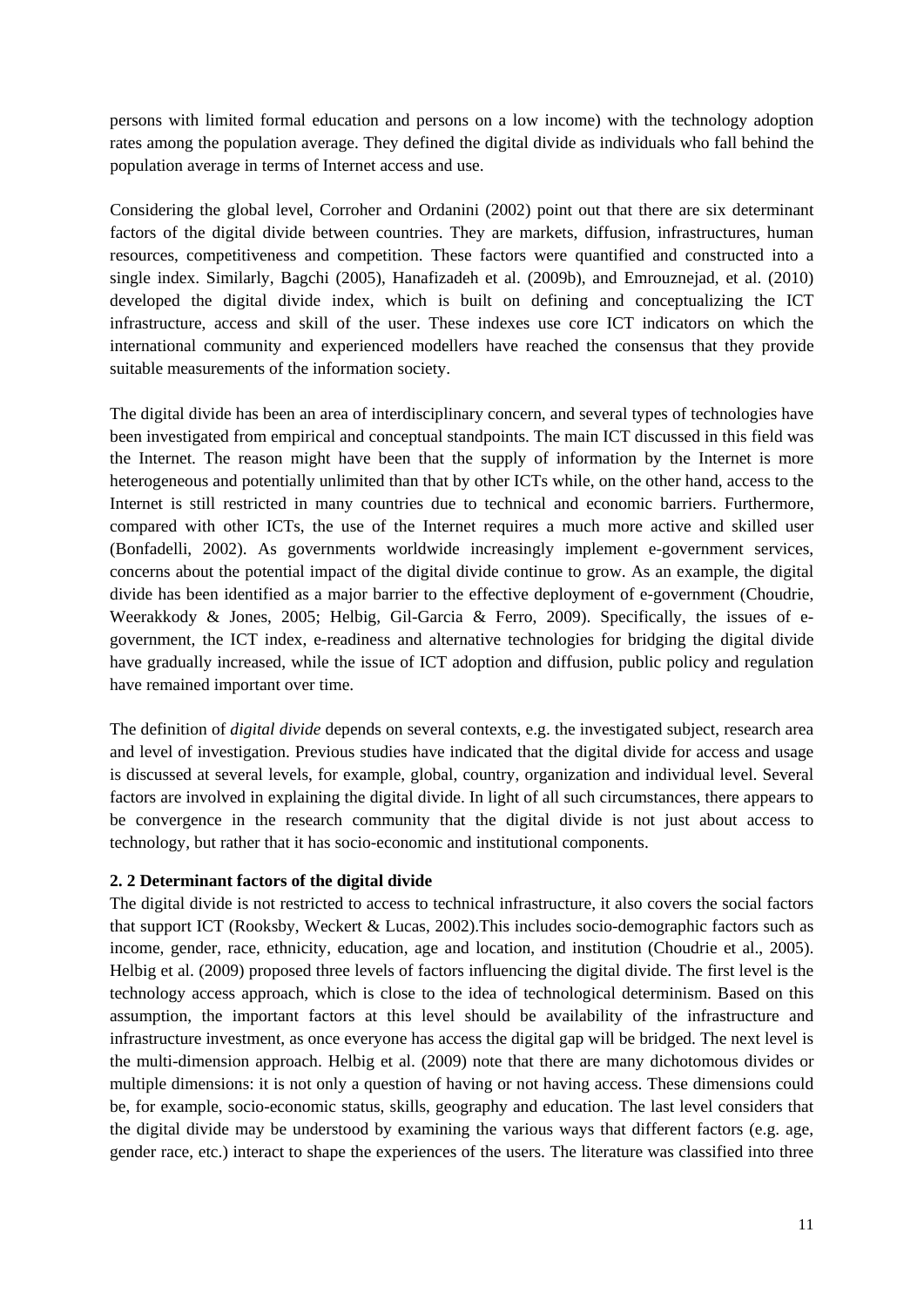broad categories - a technology access approach, a multi-dimension approach and a multi-perspective approach - and each of these was divided into sub-categories as shown in Table 1.

| Factors                       | Rationale                                               | Sources                                                                                                        |  |
|-------------------------------|---------------------------------------------------------|----------------------------------------------------------------------------------------------------------------|--|
| 1.Technology access           |                                                         |                                                                                                                |  |
| 1.1 Availability              | The availability of                                     | Lentz and Oden (2001), Chowdary (2002), Hartviksen et al                                                       |  |
| of infrastructure             | infrastructure (including the                           | (2002), James (2002, 2003), Lim (2002), Ming and Li                                                            |  |
|                               | availability of related                                 | (2002), Moss (2002), Ngini et al. (2002), Sexton et al.                                                        |  |
|                               | technologies, e.g. fixed                                | (2002), Wong (2002), Breiter (2003), Brown and Licker                                                          |  |
|                               | phone, mobile phone, Wi-Fi                              | (2003), Cullen (2003), Fink and Kenny (2003), Robinson et                                                      |  |
|                               | and WiMax) predicts the                                 | al.(2003), Roseman (2003), Roycroft and Anantho (2003),                                                        |  |
|                               | likelihood of adoption and                              | Sharma and Gupta (2003), Bozionelos (2004), Eastman and                                                        |  |
|                               | the extent of use of ICT.                               | Iyer (2004), Kanungo, S. (2004), Kebede (2004), Jayakar                                                        |  |
|                               |                                                         | (2004), Mutula (2004), Mwesige (2004), Pook and Pence                                                          |  |
|                               |                                                         | (2004), Simpson et al. (2004), Bagchi (2005), Chin (2005),                                                     |  |
|                               |                                                         | Choudrie et al. (2005), Fairlie (2005), Hawkins (2005),                                                        |  |
|                               |                                                         | Hubregtse (2005), Kalusopa (2005), Oyelaran-Oyeyinka and                                                       |  |
|                               |                                                         | Lal (2005), Rao (2005), Sun and Wang (2005), Cava-                                                             |  |
|                               |                                                         | Ferreruela and Alabau-Muñoz (2006), Cooke and                                                                  |  |
|                               |                                                         | Greenwood (2008), Deichmann (2006), Demoussis and                                                              |  |
|                               |                                                         | Giannakopoulos (2006), Freese et al. (2006), Gibbons and                                                       |  |
|                               |                                                         | Ruth (2006), Hassani (2006), Huang and Russell (2006),                                                         |  |
|                               |                                                         | Igun and Olise (2008), Mutula and van Brakel (2006), Shim                                                      |  |
|                               |                                                         | et al. (2006), Vicente Cuervo and López Menéndez (2006),                                                       |  |
|                               |                                                         | Wood (2008), Xiong (2006), Alam and Ahsan (2007),                                                              |  |
|                               |                                                         | Beynon-Davies and Hill (2007), Blackman (2007), Guasch                                                         |  |
|                               |                                                         | and Ugas, (2007), LaRose et al. (2007), Ono and Zavodny                                                        |  |
|                               |                                                         | (2007), Powell (2007), Reisenwitz et al. (2007), Robertson et                                                  |  |
|                               |                                                         | al. (2007), Ryder (2007), Teo (2007), Warren (2007),                                                           |  |
|                               |                                                         | Engelbrecht (2008), Ganapati and Schoepp (2008), Gómez-                                                        |  |
|                               |                                                         | Barroso and Robles-Rovalo (2008), Hargittai (2008),                                                            |  |
|                               |                                                         | Hohlfeld et al. (2008), Ishmale et al. (2008), Kim (2008),                                                     |  |
|                               |                                                         | Noh and Yoo (2008), Singh and Sahu (2008), Szabó et al.                                                        |  |
|                               |                                                         | (2008), Yuguchi (2008), Ashraf et al.(2009), Avila (2009),                                                     |  |
|                               |                                                         | Çilan et al. (2009), Salinas and Sanchez (2009), Emrouznejad                                                   |  |
|                               |                                                         | et al. (2010), Haßler and Jackson (2010), Klimaszewski and                                                     |  |
|                               |                                                         | Nyce (2009), Liao and Chang (2010), Niehaves et al. (2010),                                                    |  |
|                               |                                                         | Pal (2009), Emrouznejad et al. (2010), Haßler and Jackson                                                      |  |
|                               |                                                         | (2010), Puga et al. (2010), Pieri and Diamantinir (2010),                                                      |  |
|                               |                                                         | Wetzl, A. (2010), Wilbon (2010), Yu (2010)                                                                     |  |
| 1.2 Investment                | A higher level of ICT<br>infrastructure would lead to   | Chowdary (2002), Ming and Li (2002), Sharma and Gupta<br>(2003), Pook and Pence (2004), Hawkins (2005), Cava-  |  |
|                               |                                                         |                                                                                                                |  |
|                               | a greater diffusion rate and<br>reduce the digital gap. | Ferreruela and Alabau-Muñoz (2006), Shim et al. (2006),<br>Gómez-Barroso and Robles-Rovalo (2008), Noh and Yoo |  |
|                               |                                                         | (2008), Avila (2009)                                                                                           |  |
| 2. Multi-dimensional approach |                                                         |                                                                                                                |  |
| 2.1 Education                 | People with higher                                      | Hargittai (2002), Hartviksen et al. (2002), Lim (2002),                                                        |  |
|                               | education will be more                                  | Akhter (2003), Brown and Licker (2003), Hargittai (2003a),                                                     |  |
|                               | likely to use and adopt ICTs                            | Hollifield and Donnermeyer (2003), Rice and Katz (2003),                                                       |  |
|                               | than less educated people.                              | Robinson et al. (2003), Sharma and Gupta(2003), Mwesige                                                        |  |

<span id="page-25-0"></span>**Table 1.** Determinant factors of the digital divide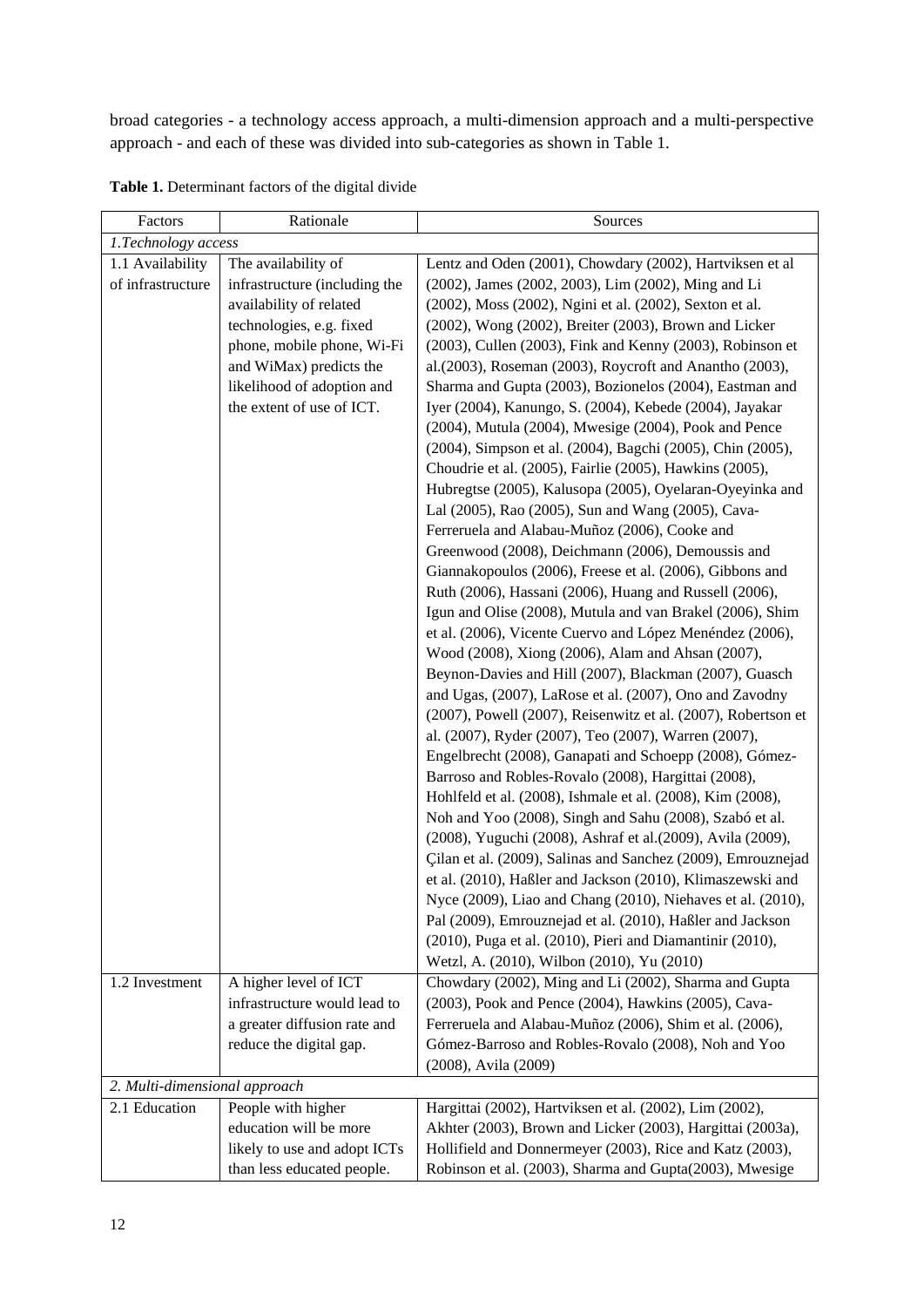| Factors        | Rationale                    | Sources                                                                                                         |
|----------------|------------------------------|-----------------------------------------------------------------------------------------------------------------|
|                |                              | (2004), Simpson et al. (2004), Wareham et al. (2004),                                                           |
|                |                              | Eastman and Iyer (2004), Kanungo, S. (2004), Azari and                                                          |
|                |                              | Pick (2005), Bagchi (2005), Fairlie (2005), Kalusopa (2005),                                                    |
|                |                              | Cava-Ferreruela and Alabau-Muñoz (2006), de Koning and                                                          |
|                |                              | Gelderblom (2006), Demoussis and Giannakopoulos (2006),                                                         |
|                |                              | Deichmann (2006), Dobransky and Hargittai (2006), Hassani                                                       |
|                |                              | (2006), Peter and Valkenburg (2006), Schleife (2010),                                                           |
|                |                              | Selwyn (2006), van Dijk (2006), Xiong (2006), Yap et al.                                                        |
|                |                              | (2006), Beynon-Davies and Hill (2007), Dwivedi and Lal                                                          |
|                |                              | (2007), Flamm and Chaudhuri (2007), Ono and Zavodny                                                             |
|                |                              | (2007), Robertson et al. (2007), Warren (2007), Zhao et al.                                                     |
|                |                              | (2007), Ameen and Gorman (2008), Cooke and Greenwood                                                            |
|                |                              | (2008), Goldfarb and Prince (2008), Hargittai and Hinnant                                                       |
|                |                              | (2008), Noce and McKeown (2008), Noh and Yoo (2008),                                                            |
|                |                              | Prieger and Hu (2008), Rice and Katz (2008), Vie (2008),                                                        |
|                |                              | Alam et al. (2009), Ashraf et al. (2009), Avila (2009), Billon                                                  |
|                |                              | et al. (2009), Klimaszewski and Nyce (2009), Orviska and                                                        |
|                |                              | Hudson (2009), Shirazi et al. (2009), van Deursen, and van                                                      |
|                |                              | Dijk (2009a), van Deursen, and van Dijk (2009b),                                                                |
|                |                              | Emrouznejad et al. (2010), Engelbrecht (2008), Gauld et                                                         |
|                |                              | al.(2010), Liao and Chang (2010), Moon et al. (2010),                                                           |
|                |                              | Shirazi et al. (2010)                                                                                           |
| 2.2 Geography  | Urban populations may        | Chowdary (2002), Cullen (2003), Rowe (2003), Simpson et                                                         |
|                | benefit from easier and      | al. (2004), Whaley (2004), Wareham et al. (2004), Bagchi                                                        |
|                | cheaper access to ICT        | (2005), Chaudhuri et al. (2005), Chin (2005), Choudrie et al.                                                   |
|                | infrastructure because       | (2005), Mariscal (2005), Cava-Ferreruela and Alabau-Muñoz                                                       |
|                | adoption costs will decrease | (2006), Dobransky and Hargittai (2006), Selwyn (2006),                                                          |
|                | with increases in population | Shim et al. (2006), Akca et al. (2007), Gómez-Barroso and<br>Pérez-Martínez (2007), Flamm and Chaudhuri (2007), |
|                | size and density.            |                                                                                                                 |
|                |                              | Goldfarb and Prince (2008), Noce and McKeown (2008),<br>Prieger and Hu (2008), Wood (2008), Yartey (2008),      |
|                |                              | Yuguchi (2008), Billon et al. (2009), Orviska and Hudson                                                        |
|                |                              | (2009), Savage and Waldman (2009), Chen et al. (2010),                                                          |
|                |                              | Gauld et al.(2010), García-Jiménez and Gómez-Barroso                                                            |
|                |                              | (2009), Liao and Chang (2010), Moon et al. (2010), Park and                                                     |
|                |                              | Jayakar (2010), Schleife (2010)                                                                                 |
| 2.3 Occupation | Professional, scientific     | Rice and Katz (2003), Wareham et al. (2004), Azari and Pick                                                     |
|                | and/or technical workers are | (2005), Chaudhuri et al. (2005), Demoussis and                                                                  |
|                | more likely to access and    | Giannakopoulos (2006), Dwivedi and Lal (2007), Flamm and                                                        |
|                | use ICT tools than other     | Chaudhuri (2007), Billon et al. (2009), Salajan et al. (2010),                                                  |
|                | workers.                     | Schleife (2010)                                                                                                 |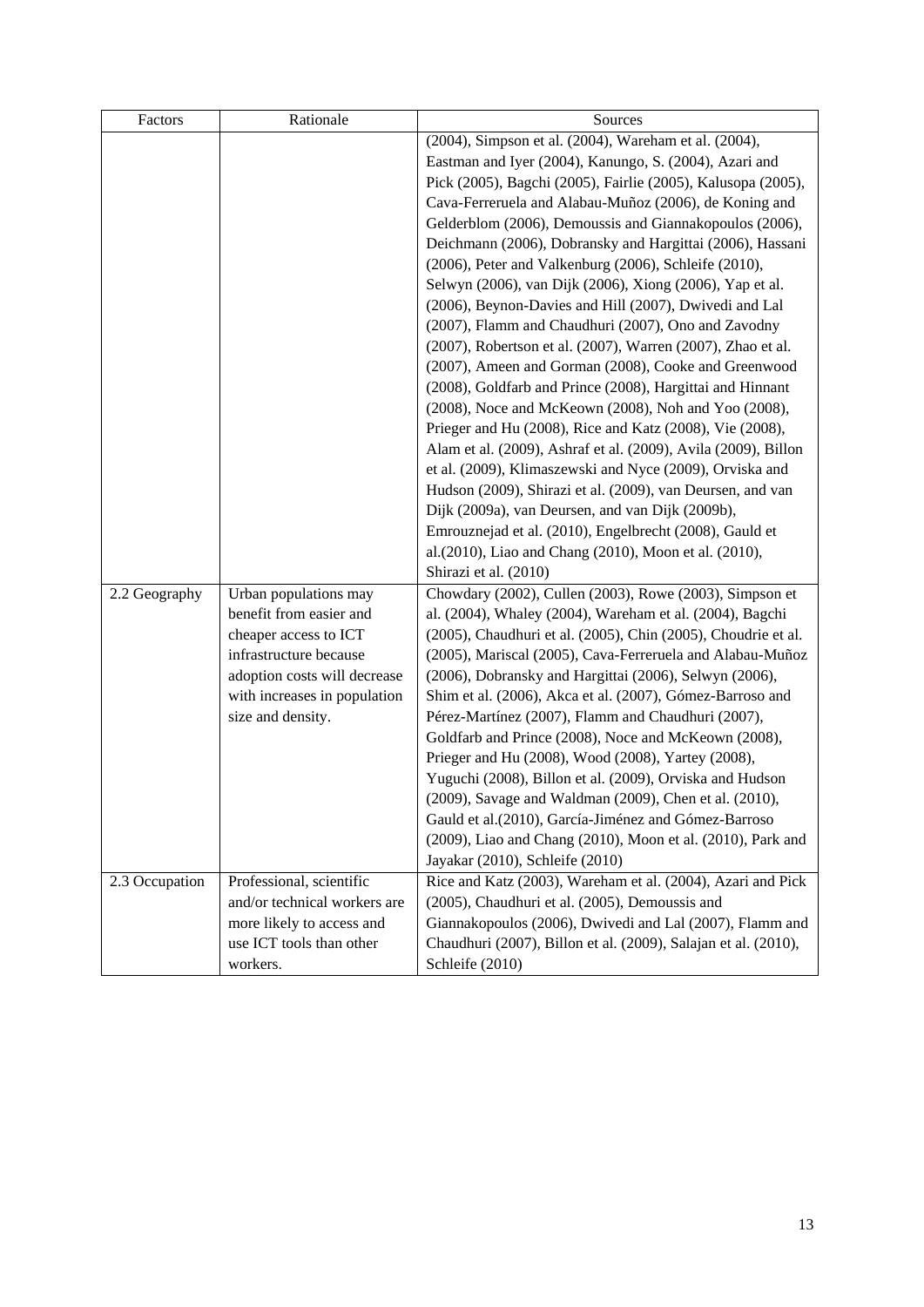| Factors                      | Rationale                    | Sources                                                        |
|------------------------------|------------------------------|----------------------------------------------------------------|
| 2.4                          | Individuals and countries in | Bosman (2002), Ming and Li (2002), Wong (2002), Akhter         |
| Socioeconomic                | more privileged socio-       | (2003), Fink and Kenny (2003), Rice and Katz (2003),           |
| status/GDP per               | economic situations are      | Roycroft and Anantho (2003), Quibria et al. (2003),            |
| capita                       | expected to have a smaller   | Bozionelos (2004), Eastman and Iyer (2004), Pook and Pence     |
|                              | digital gap.                 | (2004), Whaley (2004), Wareham et al. (2004), Azari and        |
|                              |                              | Pick (2005), Bagchi (2005), Fairlie (2005), Mariscal (2005),   |
|                              |                              | Oyelaran-Oyeyinka and Lal (2005), Cava-Ferreruela and          |
|                              |                              | Alabau-Muñoz (2006), Deichmann (2006), Hassani (2006),         |
|                              |                              | Vicente Cuervo and López Menéndez (2006), van Dijk             |
|                              |                              | (2006), Yap et al. (2006), Beynon-Davies and Hill (2007),      |
|                              |                              | Dwivedi and Lal (2007), Flamm and Chaudhuri (2007), Hitt       |
|                              |                              | and Tambe (2007), LaRose et al. (2007), Ono and Zavodny        |
|                              |                              | (2007), Robertson et al. (2007), Warren (2007), Barrantes and  |
|                              |                              | Galperin (2008), Engelbrecht (2008), Goldfarb and Prince       |
|                              |                              | (2008), Hohlfeld et al. (2008), Noce and McKeown (2008),       |
|                              |                              | Noh and Yoo (2008), Prieger and Hu (2008), Billon et al.       |
|                              |                              | (2009), Orviska and Hudson (2009), Andrés (2010),              |
|                              |                              | Chakraborty and Emrouznejad et al. (2010), Gauld et            |
|                              |                              | al.(2010), Martinez and Williams (2010), Shirazi et al.        |
|                              |                              | (2009), Schleife (2010), Wilbon (2010)                         |
| 3.Multi-perspective approach |                              |                                                                |
| 3.1 Access                   | A low access price will      | Chowdary (2002), Chaudhuri et al. (2005), Shim et al.          |
| price                        | increase the probability of  | (2006), Xiong (2006), Flamm and Chaudhuri (2007),              |
|                              | access to and use of ICTs.   | Robertson et al. (2007), Barrantes and Galperin (2008),        |
|                              |                              | Engelbrecht (2008), Billon et al. (2009), Savage and           |
|                              |                              | Waldman (2009)                                                 |
| 3.2 Age                      | The elderly show greater     | Hargittai (2002), Akhter (2003), Hargittai (2003a), Hollifield |
|                              | reluctance to adopt new      | and Donnermeyer (2003), Rice and Katz (2003), Mwesige          |
|                              | technologies than teenagers  | (2004), Whaley (2004), Chaudhuri et al. (2005), Fairlie        |
|                              | do.                          | (2005), de Koning and Gelderblom (2006), Demoussis and         |
|                              |                              | Giannakopoulos (2006), Dobransky and Hargittai (2006),         |
|                              |                              | Peter and Valkenburg (2006), Selwyn (2006), Beynon-            |
|                              |                              | Davies and Hill (2007), Dwivedi and Lal (2007), Flamm and      |
|                              |                              | Chaudhuri (2007), LaRose et al. (2007), Ono and Zavodny        |
|                              |                              | (2007), Goldfarb and Prince (2008), Noce and McKeown           |
|                              |                              | (2008), Prieger and Hu (2008), Rice and Katz (2008), Abbey     |
|                              |                              | and Hyde (2009), Alam et al. (2009), Middleton and             |
|                              |                              | Chambers (2009), Orviska and Hudson (2009), van Deursen,       |
|                              |                              | and van Dijk (2009a), Gauld et al. (2010), Moon et al. (2010), |
|                              |                              | Pieri and Diamantinir (2010), Salajan et al. (2010), Schleife  |
|                              |                              | (2010)                                                         |
| 3.3 Attitude                 | A favourable attitude        | Brown and Licker (2003), Cullen (2003), Jackson et al.         |
|                              | towards ICT will influence   | (2003), Oxedine et al. (2003), Bozionelos (2004), Kebede       |
|                              | its adoption.                | (2004), Bagchi (2005), Hubregtse (2005), Broos and Roe         |
|                              |                              | (2006), Hinson and Sorensen (2006), van Dijk (2006),           |
|                              |                              | Vogelwiesche et al. (2006), Reisenwitz et al. (2007), Warren   |
|                              |                              | (2007), Carter and Weerakkody (2008), Hill et al. (2008),      |
|                              |                              | Klecun (2008), Das et al. (2009), Chen et al. (2010), Gomez    |
|                              |                              | and Gould (2010), Moon et al. (2010), Pieri and Diamantinir    |
|                              |                              | (2010), Waycott et al. (2010), Wilbon (2010)                   |
|                              |                              |                                                                |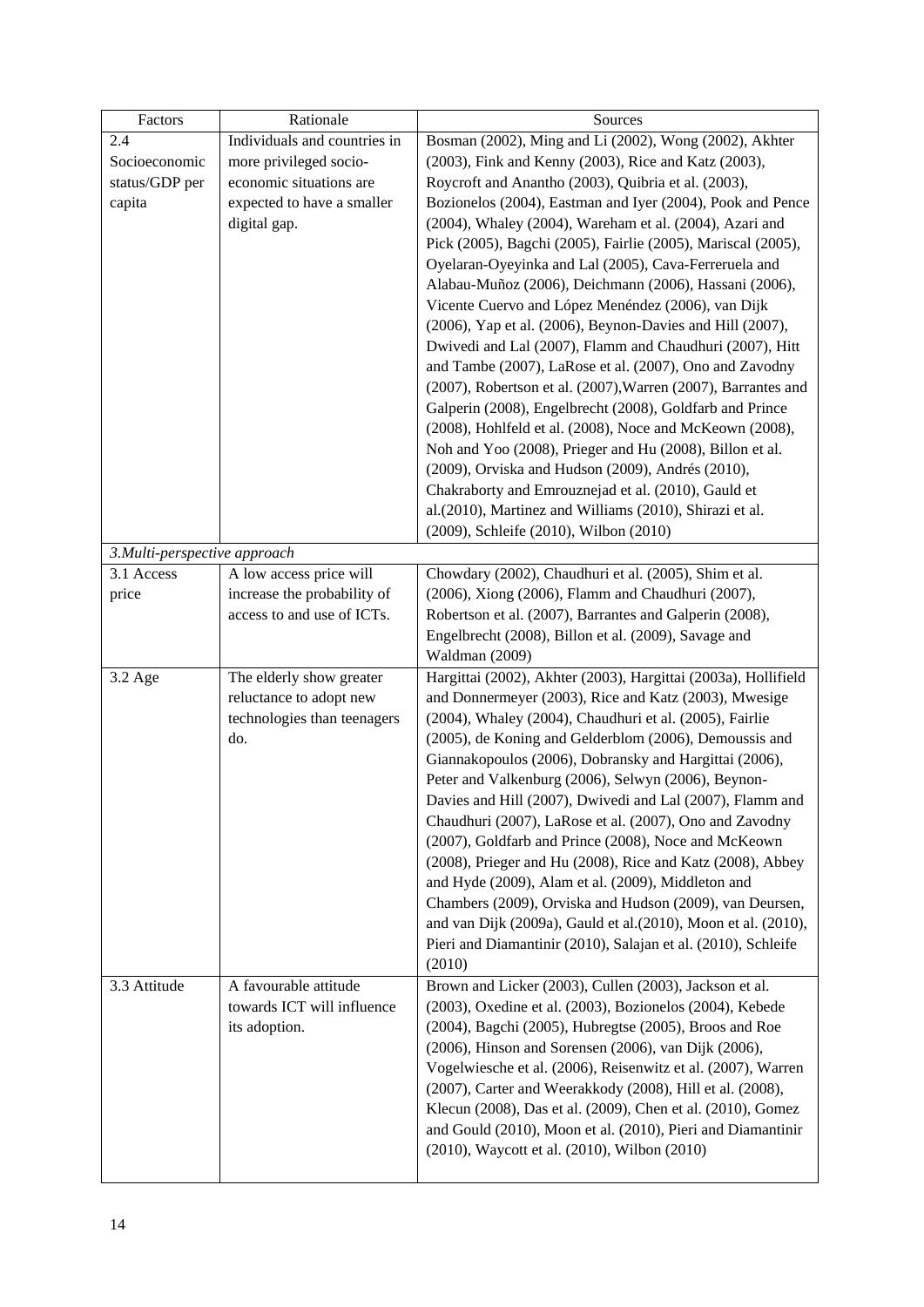| Factors          | Rationale                     | Sources                                                                                                            |
|------------------|-------------------------------|--------------------------------------------------------------------------------------------------------------------|
| 3.4 Content      | Content suited to the         | Kuk (2002), Ngini et al. (2002), Hargittai (2003b), Robinson                                                       |
|                  | preferences and needs of the  | et al. (2003), Kebede (2004), Mwesige (2004), Simpson et al.                                                       |
|                  | user will reduce the digital  | (2004), Choudrie et al. (2005), Harrison et al. (2005),                                                            |
|                  | gap.                          | Kalusopa (2005), Rao (2005), Sun and Wang (2005), Freese                                                           |
|                  |                               | et al. (2006), Ke and Wei (2006), Mutula and van Brakel                                                            |
|                  |                               | (2006), Peter and Valkenburg (2006), Alam and Ahsan                                                                |
|                  |                               | (2007), Teo (2007), Hohlfeld et al. (2008), Tien and Fu                                                            |
|                  |                               | (2008), Rice and Katz (2008), Vie (2008), Alam et al. (2009),                                                      |
|                  |                               | Orviska and Hudson (2009), Sang et al. (2009), Salajan et al.                                                      |
|                  |                               | (2010), Waycott et al. (2010)                                                                                      |
| 3.5 Culture $2$  | People belonging to           | Hubregtse (2005), Praboteeah et al. (2005), Zhao et al.                                                            |
|                  | different cultures may have   | (2007), Hill et al. (2008), Recabarren et al. (2008), Srite et al.                                                 |
|                  | different perceptions of ICT, | (2008), Al-Jaghoub and Westrup (2009), Klimaszewski and                                                            |
|                  | which could lead to different | Nyce (2009)                                                                                                        |
|                  | ICT adoption rates.           |                                                                                                                    |
| 3.6 Ethnicity    | ICT adoption and use vary     | Jackson et al. (2003), Wareham et al. (2004), Chaudhuri et al.                                                     |
|                  | by ethnic group, e.g. white   | (2005), Fairlie (2005), Flamm and Chaudhuri (2007), Kim et                                                         |
|                  | users have a higher rate of   | al.(2007), Prieger and Hu (2008), Tien and Fu (2008),                                                              |
|                  | ICT adoption than Asian,      | Middleton and Chambers (2009)                                                                                      |
|                  | African and Hispanic users    |                                                                                                                    |
|                  | do.                           |                                                                                                                    |
| 3.7 Family       | The current use of ICTs by    | Rice and Katz (2003), Demoussis and Giannakopoulos                                                                 |
| structure        | children at home will         | (2006), Dobransky and Hargittai (2006), Hitt and Tambe                                                             |
|                  | increase the probability of   | (2007), Hargittai (2008), Goldfarb and Prince (2008), Prieger                                                      |
|                  | ICT use by other family       | and Hu (2008), Noce and McKeown (2008), Liao and Chang                                                             |
|                  | members.                      | (2010), Schleife (2010), Wilbon (2010)                                                                             |
| 3.8 Gender       | Men are more likely to        | Sexton et al. (2002), Trauth (2002), Akhter (2003), Rice and                                                       |
|                  | access and use ICT tools      | Katz (2003), Chaudhuri et al. (2005), Winker (2005), de                                                            |
|                  | than women.                   | Koning and Gelderblom (2006), Dobransky and Hargittai                                                              |
|                  |                               | (2006), Hargittai and Shafer (2006), Peter and Valkenburg                                                          |
|                  |                               | (2006), Selwyn (2006), Flamm and Chaudhuri (2007), Ono                                                             |
|                  |                               | and Zavodny (2007), Goldfarb and Prince (2008), Hargittai<br>(2008), Hargittai and Hinnant (2008b), Prieger and Hu |
|                  |                               | (2008), Rice and Katz (2008), Tien and Fu (2008), Alam et                                                          |
|                  |                               | al. (2009), Orviska and Hudson (2009)                                                                              |
| 3.9 Institution, | Public policies and           | Chowdary (2002), Lim (2002), Ming and Li (2002), Wong                                                              |
| structure and    | regulation play an important  | (2002), McSorley (2003), Roseman (2003), Roycroft and                                                              |
| type of          | role in promoting or          | Anantho (2003), Selwyn (2003), Sharma and Gupta (2003),                                                            |
| government       | inhibiting ICT diffusion.     | Greco and Floridi (2004), Kebede (2004), Mutula (2004),                                                            |
|                  |                               | Papazafeiropoulou (2004), Simpson et al. (2004), Azari and                                                         |
|                  |                               | Pick (2005), Chin (2005), Goth (2005), Kalusopa (2005),                                                            |
|                  |                               | Kasusse (2005), Mariscal (2005), Mistry (2005), Gibbons                                                            |
|                  |                               | and Ruth (2006), Mutula and van Brakel (2006), Shim et al.                                                         |
|                  |                               | (2006), Yap et al. (2006), Blackman (2007), Ryder (2007),                                                          |
|                  |                               | Zhao et al. (2007), Åkesson et al. (2008), Blackman and                                                            |

<span id="page-28-0"></span> $\frac{1}{2}$  Culture refers to the values, beliefs and practices that influence the ways individuals interpret the world and can manifest itself in a variety of social settings, including homes, schools and communities. Technologies are not culturally neutral or value-free and can have a significant impact on the habits, folkways, outlooks and identities normally associated with culture (Hill et al., 2008).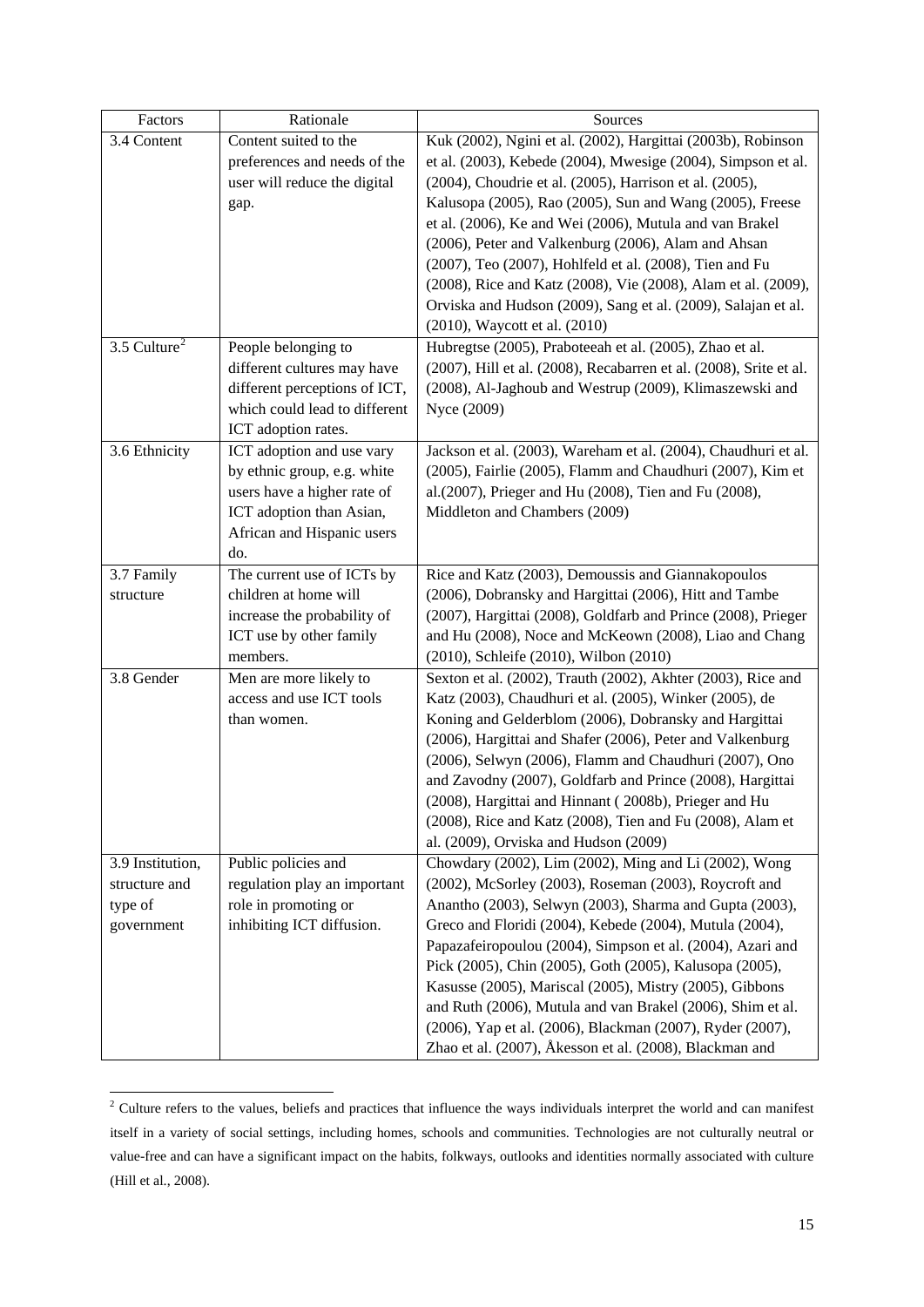| Factors        | Rationale                      | Sources                                                          |
|----------------|--------------------------------|------------------------------------------------------------------|
|                |                                | Forge (2008), Kim (2008), Letch and Carroll (2008), Prieger      |
|                |                                | and Hu (2008), Recabarren et al. (2008), Singh and Sahu          |
|                |                                | (2008), Wood (2008), Xia and Lu (2008), Yartey (2008),           |
|                |                                | Yuguchi (2008), Al-Jaghoub and Westrup (2009), Avila             |
|                |                                | (2009), Billon et al. (2009), Pal (2009), Shirazi et al. (2009), |
|                |                                | Andrés (2010), Hohlfeld et al. (2010), Martinez and Williams     |
|                |                                | (2010), Sang et al. (2009), Shirazi et al. (2010), Xia (2010)    |
| 3.10 Language  | English is a potential         | Roycroft and Anantho (2003), Chin (2005), Gamage and             |
|                | predictor of the digital       | Halpin (2007), Noce and McKeown (2008), Alam et al.              |
|                | divide, in particular for the  | (2009), Wetzl (2010)                                             |
|                | Internet.                      |                                                                  |
| 3.11 Marital   | Marital status seems to have   | Rice and Katz (2003), Wareham et al. (2004), Chaudhuri et        |
| status         | a highly significant effect on | al. (2005), Selwyn (2006), Flamm and Chaudhuri (2007),           |
|                | gaining access to ICTs.        | Goldfarb and Prince (2008), Rice and Katz (2008), Schleife       |
|                |                                | (2010), Orviska and Hudson (2009)                                |
| 3.12 Network   | The number of ICT users (in    | Robinson et al. (2003), Cava-Ferreruela and Alabau-Muñoz         |
| effect         | a given country) in the        | (2006), Demoussis and Giannakopoulos (2006), Yartey              |
|                | previous year is a powerful    | (2008), Andrés (2010)                                            |
|                | determinant of the number      |                                                                  |
|                | of ICT users in the current    |                                                                  |
|                | year.                          |                                                                  |
| 3.3 Race       | A major race in a given        | Chakraborty and Bosman (2002), Jackson et al. (2003),            |
|                | country is more likely to      | Whaley (2004), Chaudhuri et al. (2005), Fairlie (2005),          |
|                | access and use ICT tools.      | Dobransky and Hargittai (2006), Selwyn (2006), Flamm and         |
|                |                                | Chaudhuri (2007), Goldfarb and Prince (2008), Hargittai          |
|                |                                | (2008), Prieger and Hu (2008), Alam et al. (2009)                |
| 3.4 Skills and | A lack of ICT skills and       | Hargittai (2002), Sexton et al. (2002), Brown and Licker         |
| experience     | experience will widen the      | (2003), Hargittai (2003a, 2003b), Hollifield and                 |
|                | digital gap.                   | Donnermeyer (2003), Robinson et al. (2003), Eastman and          |
|                |                                | Iyer (2004), James (2004), Kebede (2004), Hargittai (2005),      |
|                |                                | Kalusopa (2005), Fisher and Bendas-Jacob (2006), Freese et       |
|                |                                | al. (2006), Hargittai and Shafer (2006), Mutula and van          |
|                |                                | Brakel (2006), Selwyn (2006), van Dijk (2006), Vicente           |
|                |                                | Cuervo and López Menéndez (2006), Xiong (2006), Hitt and         |
|                |                                | Tambe (2007), LaRose et al. (2007), Reisenwitz et al. (2007),    |
|                |                                | Hill et al. (2008), Hargittai (2008), Hargittai and Hinnant      |
|                |                                | (2008), Srite et al. (2008), Tien and Fu (2008), Vie (2008),     |
|                |                                | Çilan et al. (2009), García-Jiménez and Gómez-Barroso            |
|                |                                | (2009), Salinas and Sanchez (2009), van Deursen and van          |
|                |                                | Dijk (2009a), Gauld et al. (2010), Salajan et al. (2010),        |
|                |                                | Waycott et al. (2010), Wilbon (2010), Yu (2010)                  |
| 3.15 Speed and | Higher quality of service and  | Kuk (2002), Ngini et al. (2002), Chin (2005), Rao (2005),        |
| quality of     | faster Internet connection     | Mutula and van Brakel (2006), Prieger and Hu (2008),             |
| service        | speed will increase the        | Savage and Waldman (2009), Glass and Stefanova (2010)            |
|                | adoption rate.                 |                                                                  |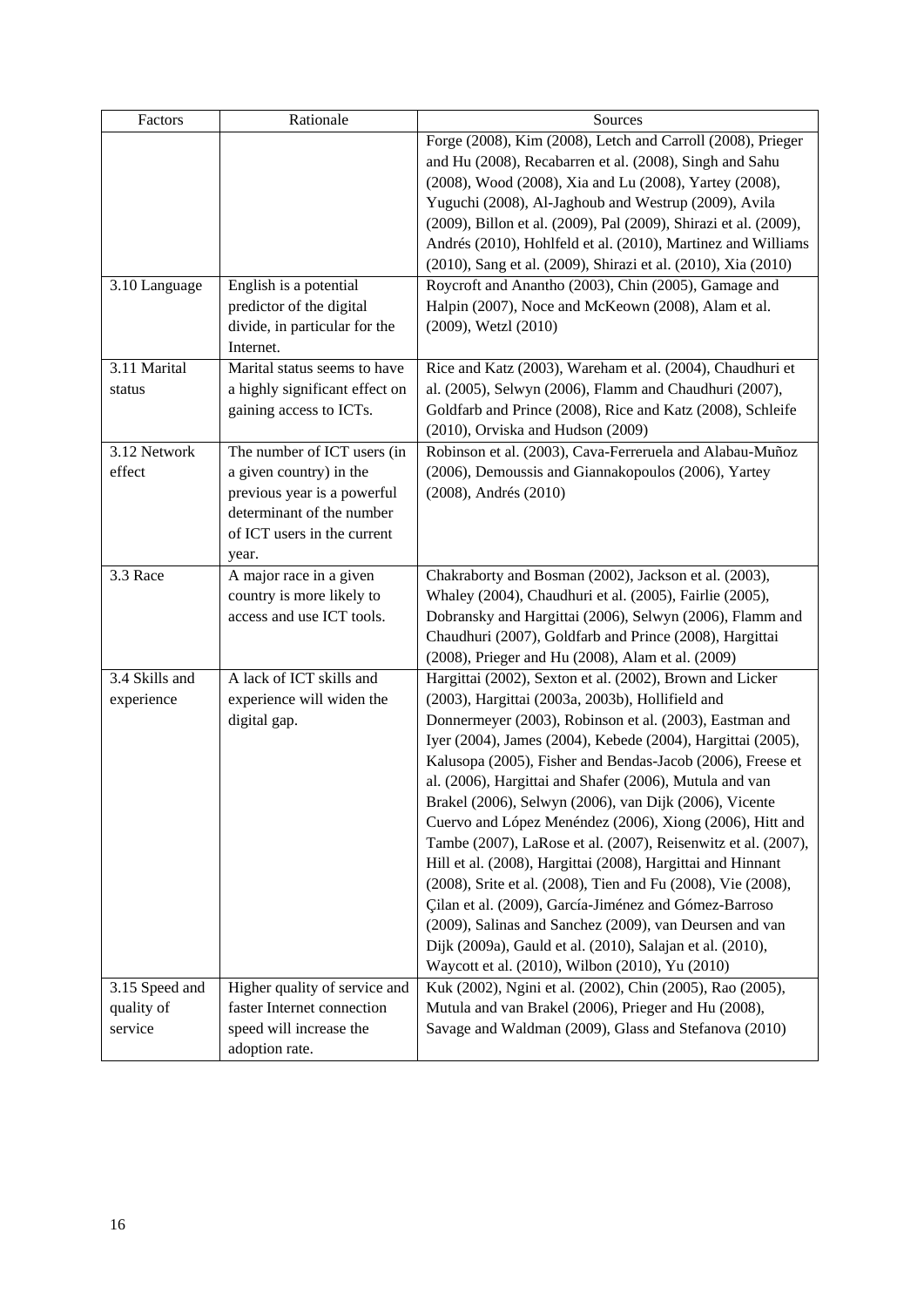A number of factors contribute to this disparity, all of which must be considered if the divide is to be bridged. These factors can be summarized as shown in Figure 3. Interestingly, there are several factors, for example, skill and experience, education, price of access, institutional structure, race, ethnicity, culture, psychological factors, network effects, content and speed and quality of service, that scholars have been paying attention to since 2005. These factors confirm that digital divide research has moved beyond the technological access concept.



**Figure 3.** Determinant factors of the digital divide from a literature survey

# <span id="page-30-0"></span>**2. 3 Choices of policies for bridging the digital divide**

Most of the studies in the survey developed policy recommendations for tackling the issue of the digital divide. These recommendations are based on the definition of the digital divide and on the determinant factors, and they display a wide range of policies and actions. Three clusters of policy recommendations that can be found in research in developed and developing countries emerged from the literature survey (see Figure 4).



**Figure 4.** Clusters of policy recommendations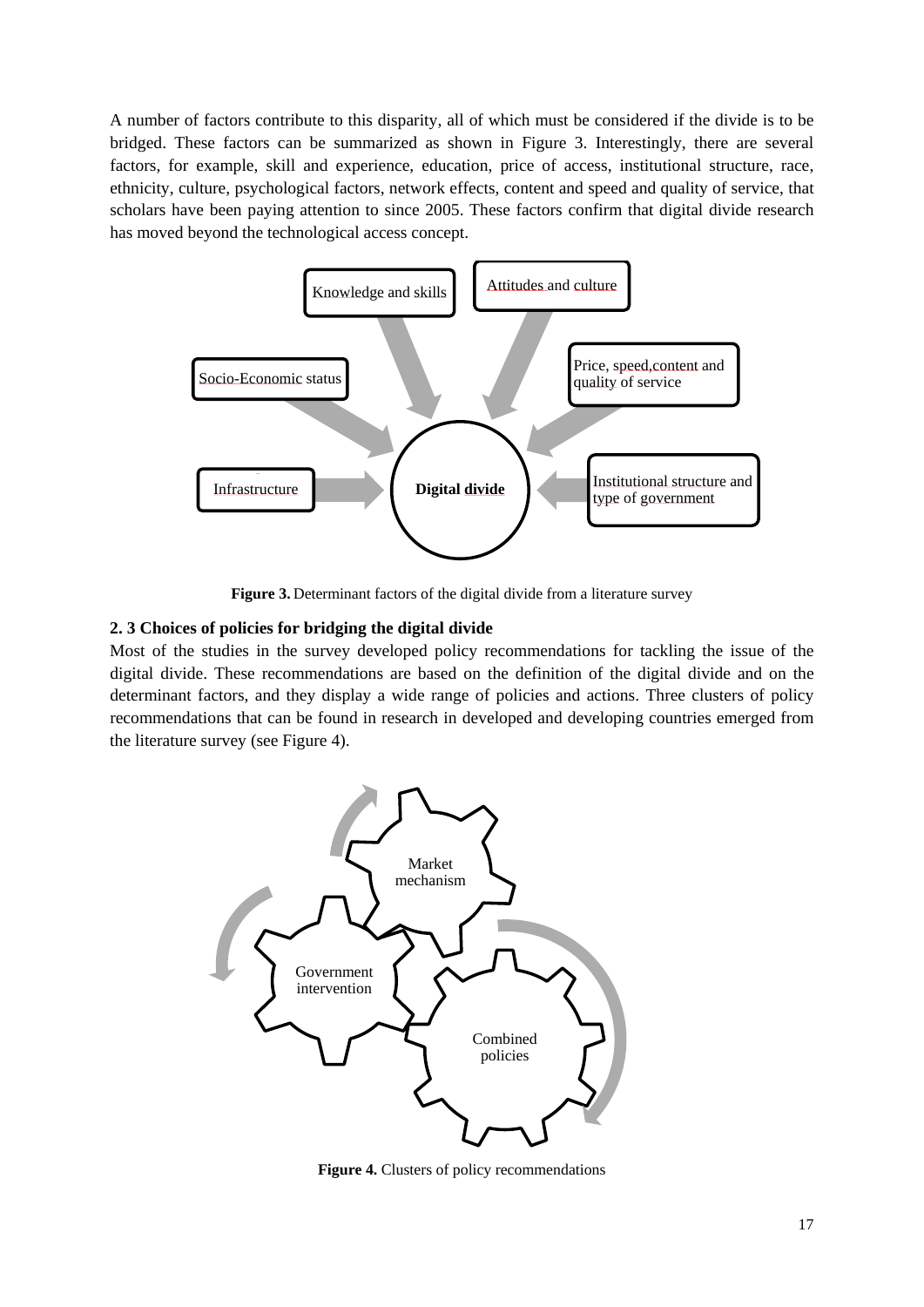The first cluster contends that ICTs, like any other technological inventions in the past, will be spread by market forces to the vast majority in society. The current digital divide will only exist as a temporary phenomenon. There is no need for government intervention because subsidies from the government distort investment patterns and lead to inefficient resource allocation (as cited in Mariscal, 2005). A competitive environment will encourage technological innovation and prices will decrease for many users (Wareham et al., 2004; Lai & Brewer, 2006; Andrés et al., 2010; Haßler & Jackson, 2010). Developing countries, in particular, need to speed up the liberalization of their telecommunications sector (Billon et al., 2009). Recently, many studies have shown that the diffusion of technology can help developing countries and/or people in rural areas to catch up in terms of ICT access, in particular for Internet provided by wireless technologies (Gibbons & Ruth, 2006; Gunasekaran & Harmantzis, 2007; Gómez-Barroso & Robles-Rovalo, 2008; Ishmael et al., 2008; Middleton & Chambers, 2010). Genasekaran and Harmantizis (2007) reveal that the deployment of wireless services has three main characteristics – accessibility, availability and affordability of service and application – that provide an opportunity to advance digital inclusion. However, little research has been conducted that examines the use of this technology to bridge the digital divide.

The second cluster argues that the digital divide will not decrease without government intervention (Chowdary, 2002; Wong, 2002; Roycroft & Anantho, 2003; Mariscal, 2005; Mathur & Ambini, 2005). This cluster believes that a certain degree of government intervention is needed to bridge the digital gap. Cava-Ferreruela and Alabau-Muñoz (2006) categorized interventions into three levels -soft, medium and hard intervention –-using broadband as an example. Soft intervention tends to create the appropriate conditions for market development, for example, unbundling policies, right of way, increased radio spectrum allocation, reducing taxation and financial incentives for users (Barrantes & Galperin, 2008; Igun & Olise, 2008). There are two main arguments that support this idea. Firstly, the development of some ICT infrastructure is still at an early stage, and excessive government involvement may distort competition and affect future market development. Secondly, strong market competition is considered an essential requirement to ensure an efficient supply of services and technological innovation. However, there are geographic areas that are likely to remain underserved (rural areas and areas with low population density). It is reasonable to consider public funding for infrastructure supply in these areas. This strategy is referred to as medium intervention, while hard intervention can be seen as a strategy that is characterized by very proactive government involvement. With regard to medium intervention, several strategies have been recommended, for example, subsidizing Internet access to low-income and less-educated people (Demoussis & Giannakopoulos, 2006; Ono & Zavodny, 2007; Goldfarb & Prince, 2008; Ashraf et al., 2009; Park & Jayakar, 2010), collaboration between public and private partners to build infrastructure (Lattemann et al., 2009; Qiang, 2010) and public access facilities (Hartviksen et al., 2002; Billion et al., 2009). However, the majority of the studies focused on intervention in access rather than usage. Very few studies reported how government intervention could encourage disadvantaged people to adopt ICTs and content. Moreover, comparative studies of government intervention between countries, in particular between developed and developing countries, need to be discussed further because there are dissimilarities in institutional, economic and technological development.

The third cluster tends to emphasize the need to address social, political and cultural aspects of bridging the digital divide, not only market mechanisms. Several initiatives at country and regional levels, as well as international organizations, have also realized this issue. Consequently, the policymaker should design policies that integrate the needs and restraints of the users (McSorley, 2003; Mariscal, 2005; Mutula & van Brakel, 2006; Blackman, 2007; Fuch & Horak, 2008; Hanafizadeh et al., 2009a; Helbig et al., 2009). Recommendations proposed by these studies are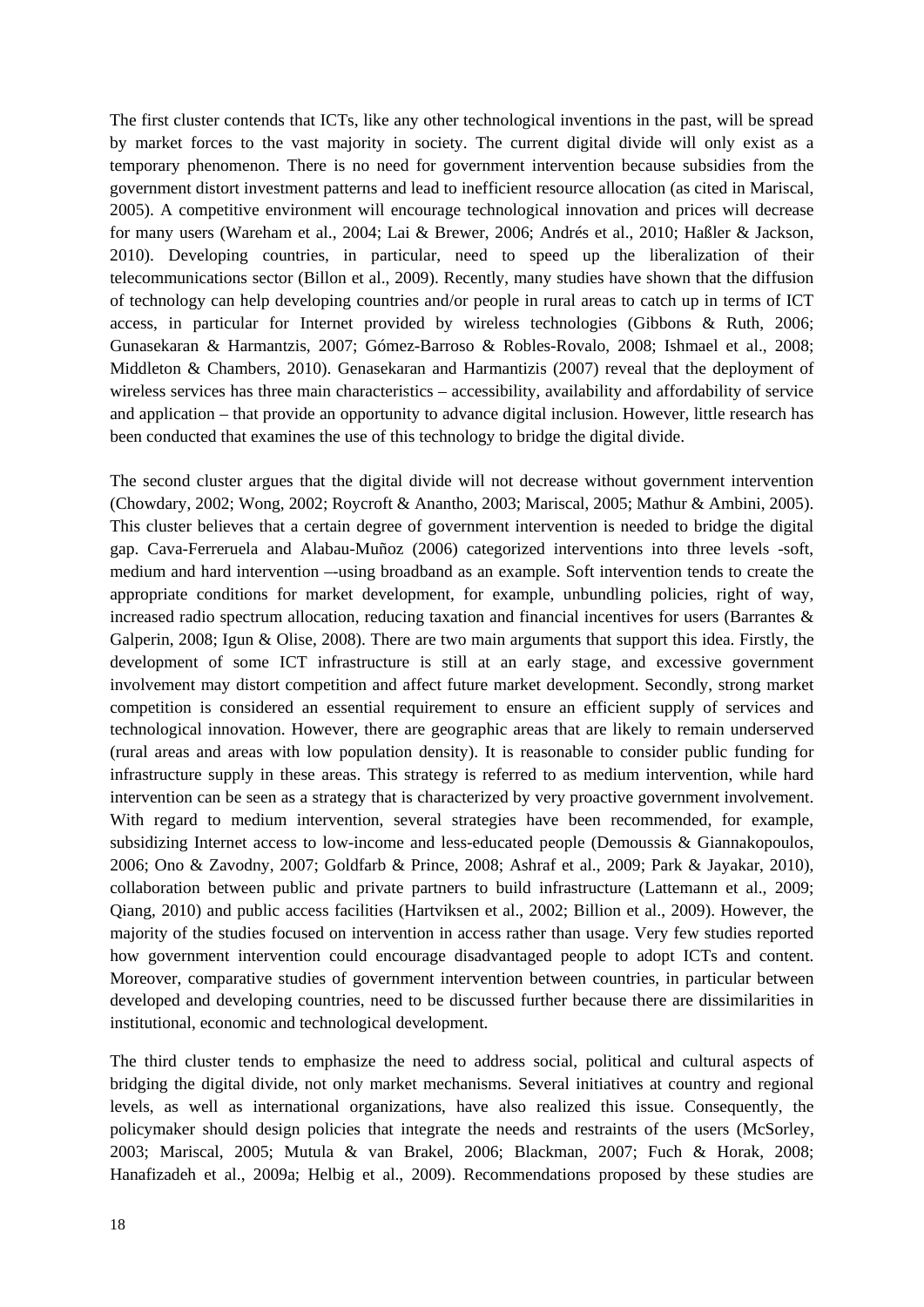therefore likely to urge the government to take greater responsibility for ensuring equitable ICT access and use after the market has functioned.

From the supply perspective, funding and supporting R&D in the country is a long-term initiative, but its need remains, in particular for developing countries (Azari & Pick, 2005). The introduction of localized technological innovations reduces technological dependency, makes the best use of the local endowments and provides major opportunities for taking advantage of new technological systems. A parallel effort to change the structure of relative prices may help in reducing the production costs (Antonelli, 2003). Similarly, Hollifield and Donnermeyer (2003) propose encouraging locally owned businesses to adopt information technologies as a means of maximizing local diffusion and increasing demand. From the demand perspective, the government can provide support to socially diverse groups. For example, it can encourage the development of a wide range of interesting local content and high quality of services in the community to which these groups belong (Gebremichael & Jackson, 2006; Akca et al., 2007; Billion et al., 2009). This may increase the perceived value of ICTs and, consequently, raise the proportion of ICT adoption. Moreover, improving institutional strength and aid effectiveness seems to be essential to bridging the digital divide. Notably, the improvement in educational conditions would provide an important catalyst for sustainable digital progress (Quibria et al., 2003; Wijers, 2010). Policy decisions should aim to reduce inequalities in access to and use of ICTs, and they must take into consideration the necessary investment in training and support (Hargittai, 2002; Freese et al., 2006; Hargittai & Hinnant, 2008). Hence, the ideas of this group strengthen the view that efforts to bridge the digital divide should not only pay attention to technological development and innovations. Rather, policymakers should holistically address matters of improving the human capital of a global society. Focusing on social, educational, diversity and skill aspects in the context of technological change will be beneficial for all stakeholders as these factors may affect economic development and country competitiveness in the long run. This may suggest that a combined policy is the current trend in digital divide policies.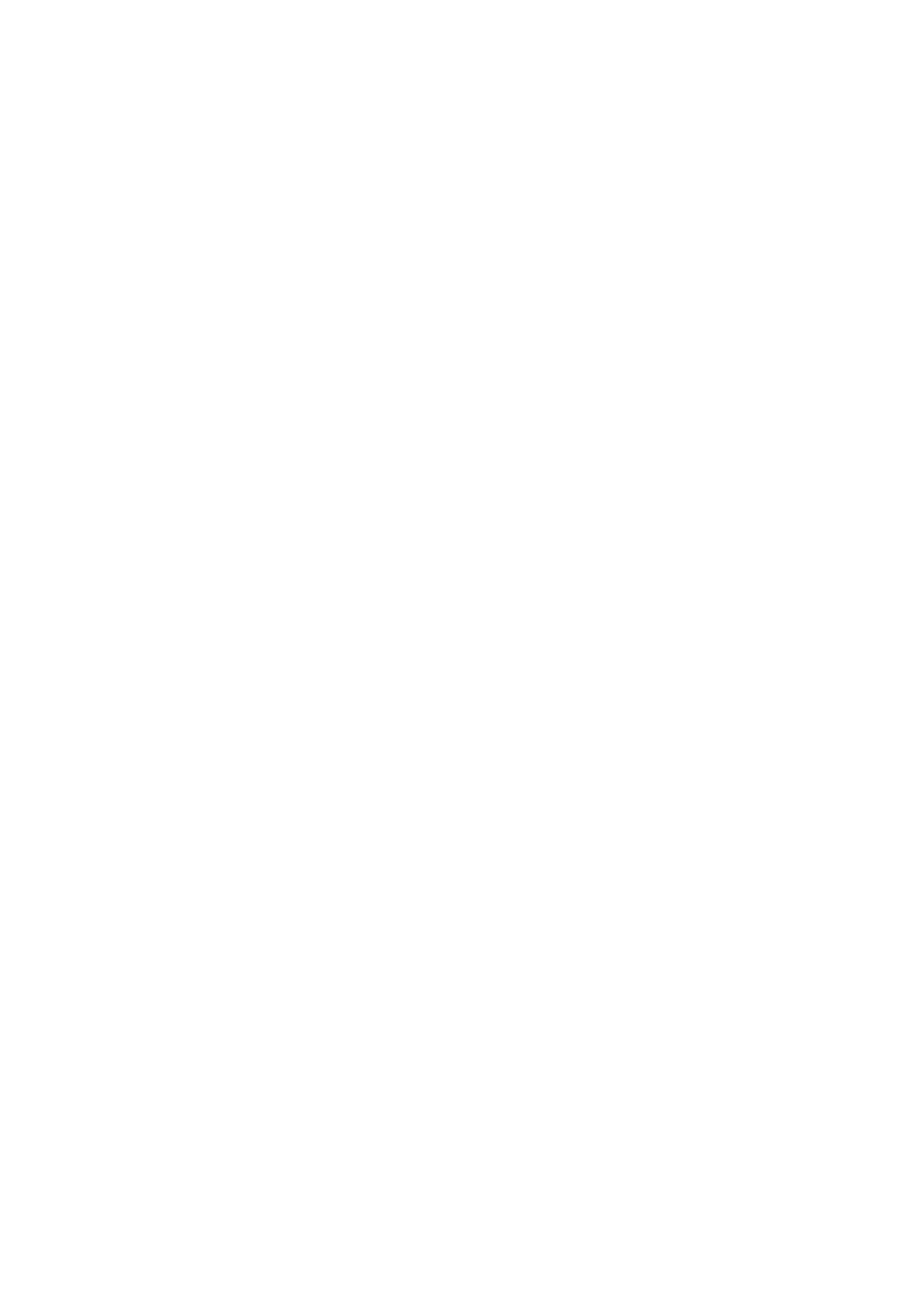# <span id="page-34-0"></span>**3. AN OVERVIEW OF THE TELECOMMUNICATIONS MARKET AND DIGITAL DIVIDE IN THAILAND**

This chapter is in three parts. The first presents the background of the Thai telecommunications market. The second illustrates the current situation of the digital divide in Thailand. The third section describes the legal instrument related to the digital divide.

### <span id="page-34-1"></span>**3.1 The Thai telecommunications market**

The telecommunications framework in Thailand is administered under three main laws: the 2007 Constitution, the Frequency Allocation Act (2010) and the Telecommunications Business Act (TBA) B.E. 2544 (2001) (with the 2006 amendment). As illustrated in Figure 5, the Ministry of Information and Communication Technology (MICT) is primarily responsible for setting national telecommunications and ICT policy and promulgating telecommunications and ICT development plans. The Ministry of Finance (MOF) is a major shareholder of state-owned enterprises (SOEs) while the NBTC is empowered to prescribe rules and regulations as well as promote fair competition among operators in the telecommunications market.



Source: Adapted from Srinuan (2011)

**Figure 5.** Current structure of Thailand's telecommunications market

In the past, telecommunications services in Thailand were monopolized by two SOEs: TOT Public Company Limited (TOT, formerly the Telephone Organization of Thailand), the monopoly provider of domestic telephony, and CAT Telecommunication Public Company Limited (CAT, formerly the Communications Authority of Thailand), which had a monopoly right over the international gateway services. Significant development of the Thai telecommunications began in the late 1980s with the initiation of a Build-Transfer-Operation (BTO) concession. Under these agreements, a private company was allowed to build a network and transfer ownership, but it had to operate the service through the revenue-sharing arrangement. This revenue-sharing agreement was contracted with TOT and CAT. In return, private enterprises were granted the right (15-30 years of exclusive right) to use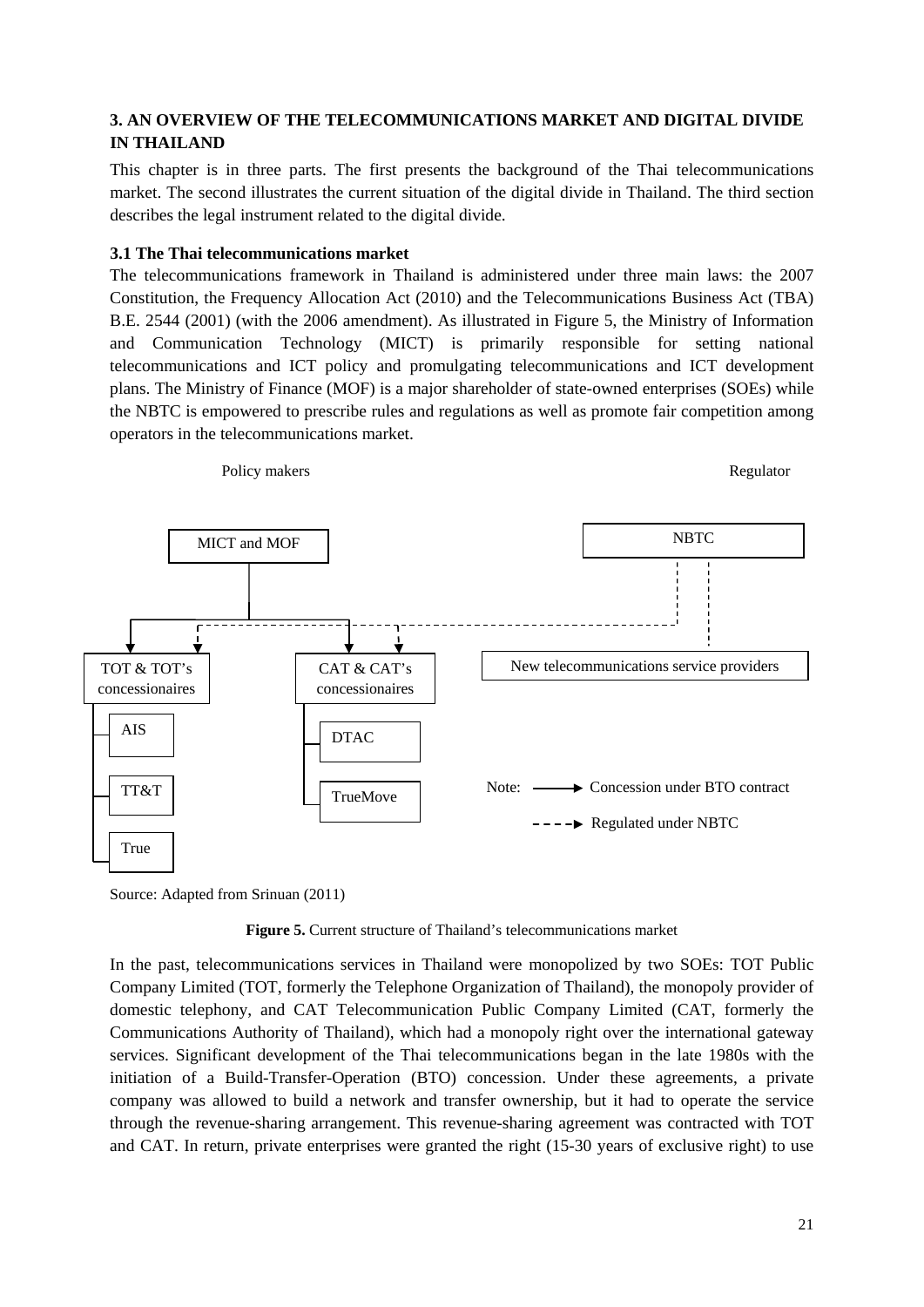these networks to provide the public with services and share revenue returns from their operations with relevant state enterprises (Srinuan, 2011).

Under the BTO concession, a number of private service providers have been granted a concession from TOT and CAT. In fixed telephone services, two private service providers - True Corporation and TT&T Public Company Limited (TT&T) - have been granted a concession from TOT to provide fixed telephone service. TOT provides services to all provinces, True only provides fixed-line service in the Bangkok metropolitan area and TT&T serves provincial areas. Fixed-line subscribers have been decreasing since 2008 in Bangkok's metropolitan and provincial areas. In mid-2011, TOT dominated the fixed-line market with a market share of 58.95%, with True and TT&T having 27.53% and 13.52% of the total market share respectively (NTC, 2011). A major regulatory concern relating to the concession contract is that the regulator has no authority to regulate the concessionaires directly since the private service providers are protected, as stated in the BTO contracts. The regulator can therefore only regulate the concessionaires indirectly through SOEs.

In mobile service, Advance Information Service Public Company Limited (AIS) is the largest mobile phone company with 43.41% of the market share in mid-2011 (NTC, 2011). AIS was granted the concession from TOT to provide mobile service and operate services at 900 MHz from 1990. Total Access Communication Public Company Limited (DTAC) and TrueMove (formerly TA Orange) are the second (30.43%) and third (24.07%) largest mobile service providers that have been granted a concession from CAT since 1991 and 2002 respectively. In the following year, Hutch CAT wireless Multimedia (Hutch), which is a joint venture with Hong Kong-based Hutchison and CAT, entered the market by introducing CDMA technology (Bangkok Post, 2002). Hutch mainly serves 25 central provinces including Bangkok. It is acquired all the shares by Real Future Co., a True subsidiary, in January 2011 (Bangkok Post, 2011). The last mobile network operator has been Thai Mobile. It was a joint venture company between TOT and CAT and entered the market in 2004. TOT and CAT agreed to terminate the joint venture agreement on the mobile phone services project from September 30, 2008. All assets, rights and duties of the Thai Mobile Joint Venture were transferred to TOT as of September 29, 2008 (Srinuan, Srinuan & Bohlin, 2012). It is now solely owned by TOT and has been renamed TOT3G. Compared with fixed-line service, the mobile phone service is more competitive, with more private service providers, and competition on price and quality of service is widely seen in the market.

All international service, including Internet service in Thailand, shares the same history as fixed telephone service. They were monopolized by CAT. From 1995 to 2004, Internet service was provided through joint agreements between the Internet Service Providers (ISPs) and CAT. These joint agreements imposed the same criteria on all ISPs: 32% of the shares in ISPs must be held by CAT without real investment (Suriyasarn, 2002). All ISPs also had to lease an international circuit from CAT with that part of the value chain also monopolized by CAT, and all the equipment had to be transferred to CAT after the agreement ended. The situation for Internet connections in fixed networks and IIG was gradually liberalized until 2005, though the major ISPs were still the main fixed telephone service providers or subsidiary firms. NTC (2011) showed that True Internet had 36% of the market share of high-speed Internet service, followed by TOT (34.42%), 3BB (26.47%) and others (3.12%).

Thailand's telecommunications market has gradually been liberalized since 1997 in order to comply with the WTO Agreement on Basic Telecommunication Services. The commitments identified concerned competition and the market liberalization policy and were scheduled for completion by 2006. To conform to the WTO requirements, the Thai government approved the Telecommunications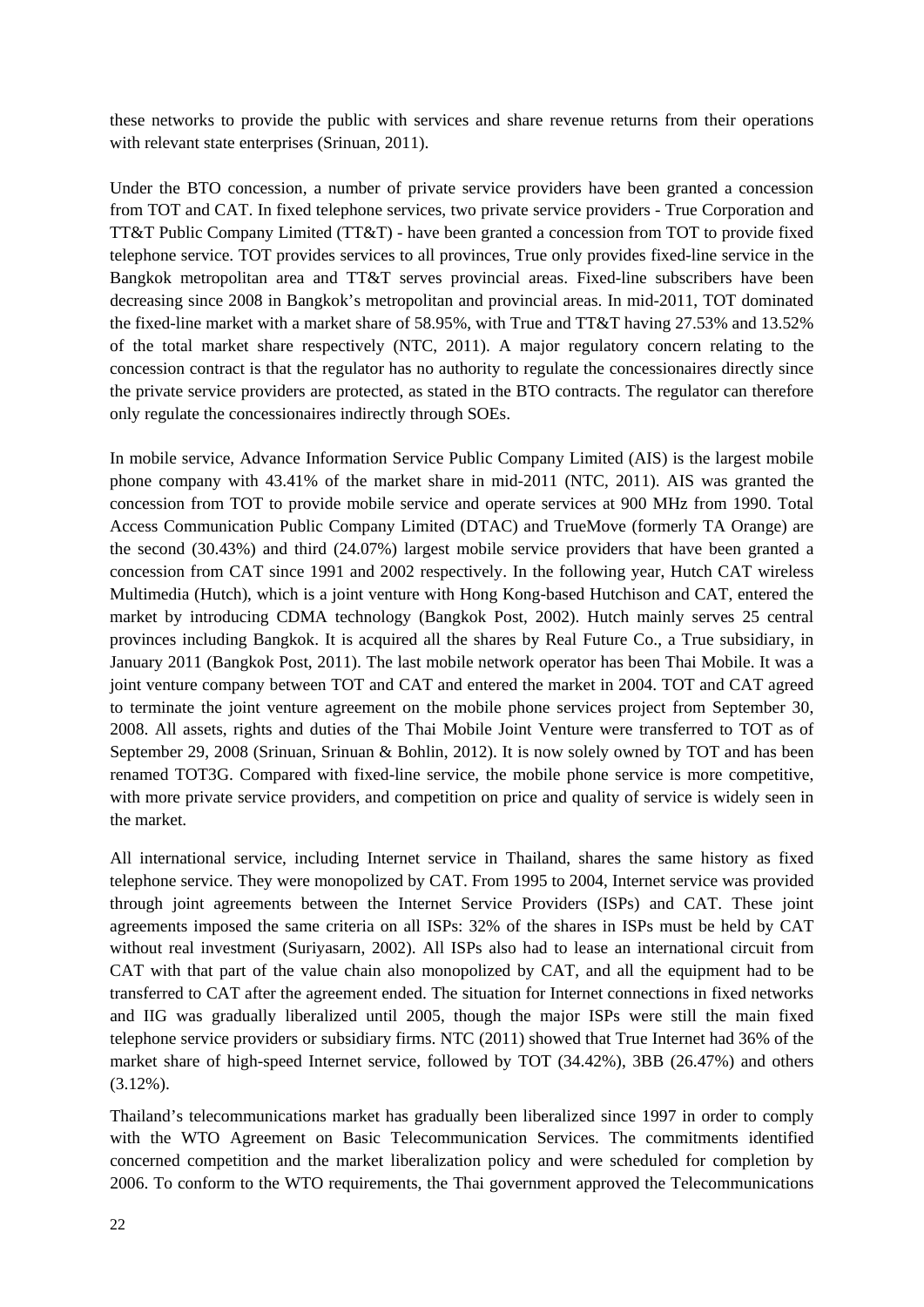Development Master Plan in 1997. The Master Plan provides for the privatization of TOT and CAT, converting the BTO concessions into operating licences, opening up the telecommunications market to competition through a step-by-step liberalization process, and establishing the NRA along the principles set forth by the WTO.

With regard to the establishment of the NRA, the 1997 Constitution laid the framework for a new telecommunications and broadcasting regulatory regime in Thailand. The cornerstone of the new regime was the establishment of two independent regulators: the National Telecommunication Commission (NTC) and the National Broadcasting Commission (NBC). The NTC would regulate the telecommunications industry while the NBC would regulate the broadcast media industry. The NTC and NBC were to be jointly responsible for frequency allocation, and this was to be formally constituted by way of a joint committee. However, the NTC, which was originally expected to be in place by the end of 2000, was finally established in 2004, whereas the NBC is still not in operation, as the process involves extremely contentious issues and numerous delays.

During 2000-2005, TOT and CAT transformed into TOT Corporation Public Company (later changing to TOT Public Company Limited) and CAT Telecommunication Public Company Limited under the State Enterprise Corporatisation Act B.E.2542 (1999). All business, rights and obligations, assets and liabilities related to the telecommunications of these two organizations were transferred to the newly established company. The government planned to privatize TOT and CAT in 2006 by listing them on Thailand's stock exchange according to WTO's specification. The shares of state enterprises have not been distributed to the public however. Privatization remains delayed because many actors have been circumspect about privatization. They include politicians, the public, some academics and journalists, and most importantly their employees. In this regard, TOT and CAT remain a state enterprise in which the Ministry of Finance is the sole shareholder according to the State Enterprise Fund Act B.E. 2542 (1999). The Act states that even if TOT and CAT have corporatized their organization, although the shares have been not distributed to the public, the management and investment decisions still depend on the Cabinet.

An exclusive monopoly right by TOT and CAT to provide telecommunications services in Thailand was replaced by the Telecommunications Business Act (TBA) B.E. 2544 (2001). Since the monopoly right was given under the Telegraph and Telephone Act B.E. 2477 (1934) and the Telegraph and Telephone Act (No. 2) B.E. 2517 (1974), the TBA 2001 has replaced previous acts, which implies that the monopoly right has been revoked. TOT and CAT have to give up their regulatory power to become only telecommunications service providers. Other legislation that governs the telecommunications market is the Act on Organization for Allocating Spectrum and Radio and Television Broadcasting Supervision and Telecommunication Businesses B.E. 2543 (2000) or the Frequency Allocation Act.

The Frequency Allocation Act (2000) and the TBA (2001) both provide new regulatory frameworks, including a licensing scheme for the completion of liberalization. Telecommunications operating licences Types 1 and 3, and the Internet service Type 1 were granted to TOT and CAT by the NTC in accordance with the operation of the TBA (2001). Many licences have also been issued by the NTC in the last seven years, as shown in Table 2. Most of the granted licences are Type 1, which is nonnetwork services, whereas the network-based services or Type 3 remain limited.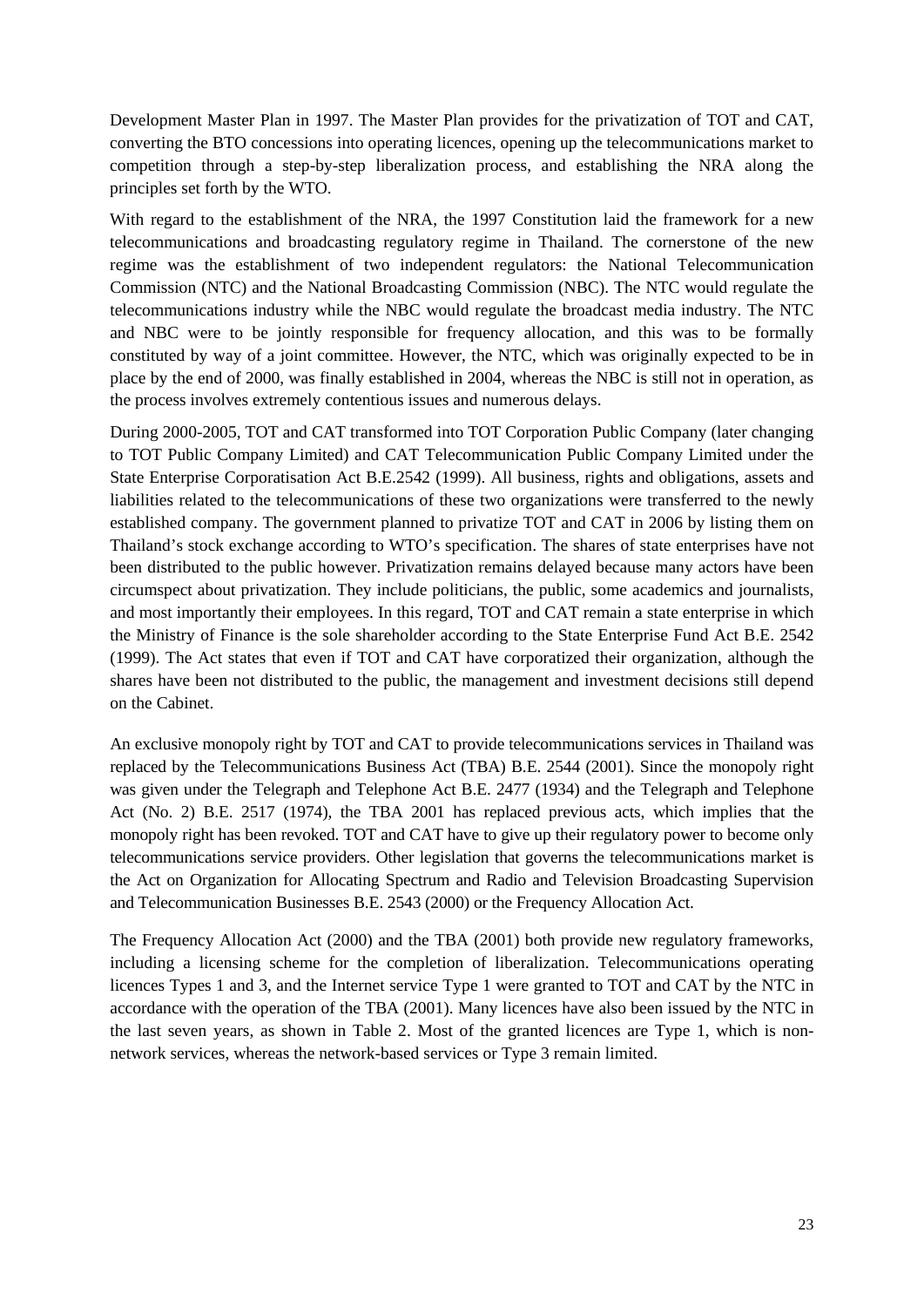|                  | 2005                     | 2006           | 2007           | 2008                     | 2009           | 2010 | 2011           | <b>Total</b> |
|------------------|--------------------------|----------------|----------------|--------------------------|----------------|------|----------------|--------------|
| Type 1           | 2                        | 7              | 18             | 17                       | 26             | 31   | 29             | 130          |
| Type 2           | $\overline{\phantom{a}}$ | 3              | 5              | 1                        | 3              | 3    | 2              | 17           |
| Type 3           | 2                        | $\overline{4}$ | 8              | 2                        | 3              |      | $\overline{4}$ | 23           |
| ISP <sub>1</sub> | 18                       | 14             | 8              | 15                       | 17             | 11   | 12             | 95           |
| ISP <sub>2</sub> |                          | 1              | $\overline{4}$ | 3                        | $\overline{4}$ |      |                | 13           |
| ISP <sub>3</sub> |                          | 1              | 1              | $\overline{\phantom{a}}$ | 1              |      | $\overline{a}$ | 3            |
| Total            | 22                       | 30             | 44             | 38                       | 54             | 45   | 58             | 281          |

**Table 2.** Number of licences granted by the NTC during 2005-2011

Source: NBTC

Note: Licence authorizations in Thailand are categorized as Type 1, Type 2 and Type 3 for telecommunications and Internet service. Type 1 licences are granted to operators that provide services without their own networks. Type 2 licences are granted to operators that provide services either with or without their own networks but only when the services are intended for use by a limited group of people or have no significant impact on competition, public interest or consumers. Type 3 licences are granted to operators that provide services with their own networks that are intended for use by the general public or may impact competition, public interest or consumers.

In liberalizing the telecommunications industry, the NTC relaxed the foreign investment restriction imposed on foreign entities owning telecommunications facilities or operating telecommunications services through the [Telecommunication Business Act in 2006.](http://en.wikipedia.org/w/index.php?title=Thai_Telecommunication_Act_(2006)&action=edit&redlink=1) On [23 January](http://en.wikipedia.org/wiki/January_23) [2006,](http://en.wikipedia.org/wiki/2006) the TBA 2001 (amended in 2006) became effective, raising the limit on foreign holdings in telecommunications companies to 49% from 25%. Several overseas companies have therefore taken strategic stakes, directly and indirectly, in Thailand's telecommunications companies. They include Temasek Holding (Singapore), Norway's Telenor, Hong Kong's Hutchison, France's Orange and the US's Verizon. In 2008, AIS and DTAC were owned to more than 49% by Temasek Holding (Singapore) and Norway's Telenor, both direct and indirect shareholders in the mobile service market. The slow pace of reform has led to a reduction in investors however. Orange and Verizon have divested their stakes, while Hutchison found the conditions difficult and was acquired by the True subsidiary later in 2011, as there was intense competition in the mobile market, and TOT continues to dominate the market in fixed-line service.

The 1997 Constitution was abrogated by an Interim Constitution on October 1, 2006 as a result of an army-led coup on September 19, 2006. The new Constitution B.E. 2550 (2007) became effective on August 26, 2007. The Constitution of 2007 specifies that the allocation and assignment of frequencies is to be managed by a single agency, namely, the National Broadcasting and Telecommunications Commission (NBTC), which was to be established by an amendment to the Frequency Allocation Act B.E. 2553 (2010). The NBTC is responsible for regulating and mapping out the master plans on frequency management, radio and television broadcasting services, and the telecommunications business. It is also required to allocate frequencies and give licences for radio, television and telecommunications service.

The issuing of 3G licences, which was prepared by the NTC during 2009-2010, has been officially stalled by the Supreme Administrative Court. The Supreme Administrative Court decreed that the NTC did not have authority to issue the 3G licence in September 2010 as the NBTC had constitutional responsibility for the auctions, not the NTC. The 3G auction may be delayed until 2012 or even longer and this may hamper network deployment by mobile operators and impede the growth of mobile Internet adoption. However, major mobile operators managed to launch 3G services in 2011. For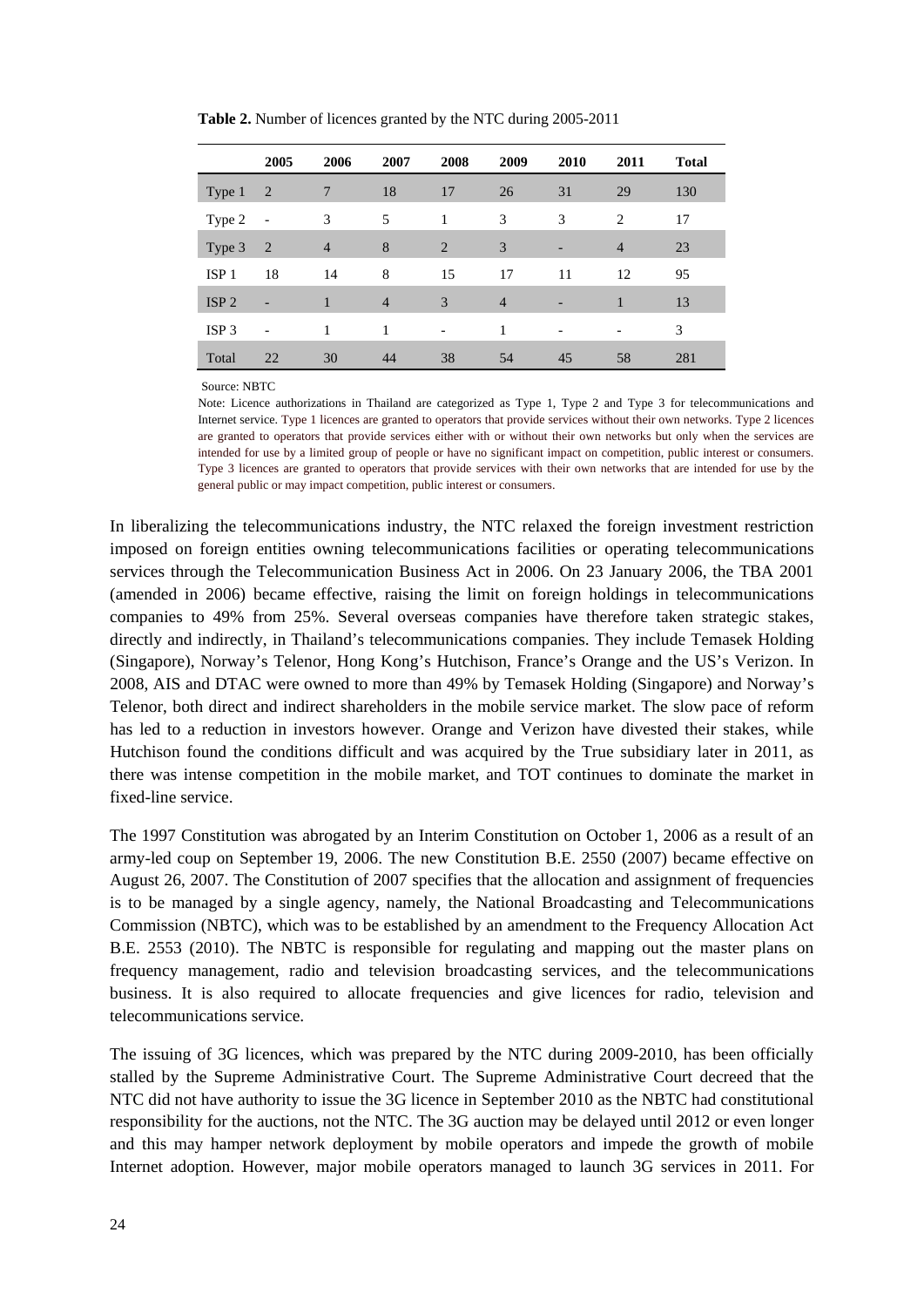instance, AIS launched 3G-900 MHz and signed an agreement with TOT to use 3G-2.1 GHz for data services. Real Move, a subsidiary of True Corp, is jointly providing 3G services with CAT at a spectrum of 800 MHz for 14.5 years. DTAC has also managed to launch 3G services on the 850 MHz band in spite of protests from CAT (The Nation, 2011). Mobile operators will compete fiercely on both voice and data packages in the near future.

Telecommunications services in Thailand are coming to a transition, following the enforcement of the Frequency Allocation Act (2010) and the establishment of the NBTC. According to the Frequency Allocation Act (2010), which took effect in December 2010, 11 NBTC commissioners will be selected by the Senate and the selection process completed within 180 days of the enforcement of the law. In October 2011, the NTC was officially replaced by the NBTC. The NBTC assumed the NTC's responsibilities including the production of master plans (the Telecommunication Master Plan 2012- 2016, the Spectrum Management Master Plan, the Broadcasting Master Plan and the Universal Service Obligation (USO) Master Plan). Moreover, most of concession agreements between SOEs and private operators in Figure 5 will have expired by 2013-2018, after the process of converting the concession has been debated for years. The first concession to expire is the BTO agreement between TrueMove and CAT in 2013, and it will be followed by AIS, True and DTAC in 2015, 2017 and 2018 respectively. This will bring about a significant change in the Thai telecommunications market.

### **3.2 A survey of the digital divide in Thailand**

As elaborated in previous section, the digital divide should be defined in terms of access to and use of ICTs and it can exist in a particular country and between countries (Norris, 2001; OECD, 2001). The NTC (2010) shows that in Thailand, fixed telephony per 100 inhabitants is lower (10.50%) than in European countries (40.30%), America (28.10%) and the Commonwealth of Independent States (CIS) (26.6%). Moreover, the Thai fixed-line penetration rate is below the world average (17.10%) and that of Asia and the Pacific region (14.00%). The fixed line penetration rate in Thailand has declined over time since 2003 due to the limited availability of fixed lines and fixed-mobile substitution. These reasons have also been a barrier to the uptake of fixed broadband in the Thai telecommunications market. At the end of 2010, fixed Internet broadband penetration in Thailand was about 4.10%, while the averages for Asia and the Pacific region, and the world were 5.70% and 8.00% respectively. On the contrary, mobile telephony is experiencing growth in number of subscribers. The mobile penetration rate in Thailand (105.00%) was well above the average of Asia and the Pacific region (67.80%) and the world (79.40%) in 2010. This evidence indicates that the digital divide between Thailand and other countries clearly exists.

As discussed about the digital divide: there is digital divide within a country, or social divide. The NSO survey in 2010 (NSO, 2011) found that although the proportion of ICT access and use of ICT in Thailand had and was continuing to increase, there were gaps in ICT access and use of ICT between Bangkok's metropolitan area and other regions, and between municipal and non-municipal areas. Figure 6 shows that the disparity between Internet users in Bangkok and other regions is higher than for mobile subscribers in these two areas. Specifically, the proportion of mobile subscribers in Bangkok's metropolitan area is 77.3% and in the regional area 55-67%. In contrast to Internet users, Bangkok has 39.60% of Internet users, followed by the Central region (22.30%), the Northern region (21.20%), the Southern region (19.90%) and the Northeast region (18.90%).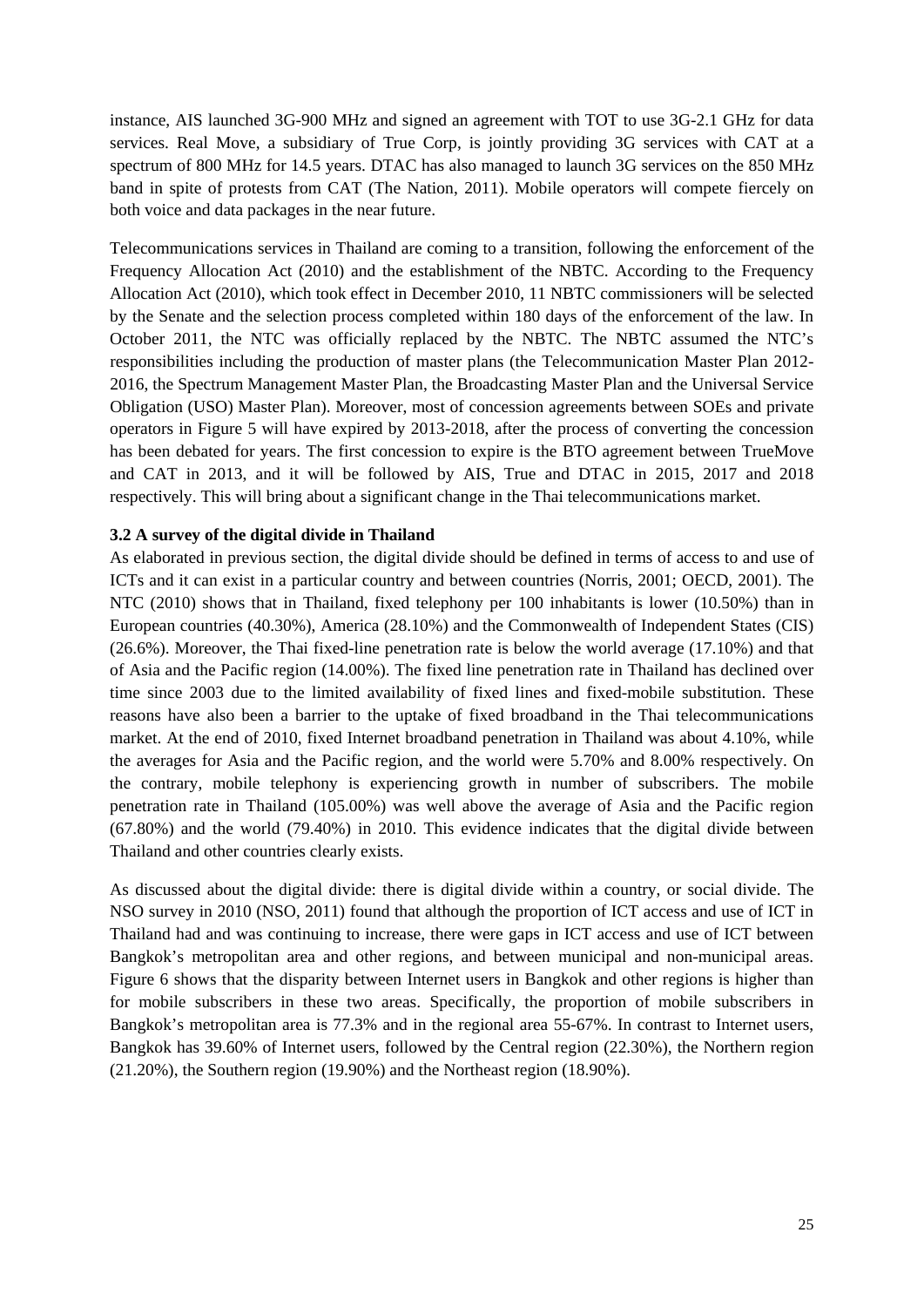

 $\blacksquare$  Mobile phone  $\blacksquare$  Internet

Source: NSO (2011), Thailand

**Figure 6.** Percentage of the population aged 6 and over using a mobile phone/Internet by region

Figure 7 presents the proportion of mobile phone users by area. In the municipal area it was 72.70%, and the proportion of Internet users was 35.10%. While the proportion of mobile phone users in the non-municipal area was 57.00%, the proportion of Internet users was 16.50% at the end of 2010.



Source: NSO (2011), Thailand

**Figure 7.** Percentage of the population aged 6 and over using a mobile phone/Internet by area

As presented in Figure 8, the digital divide is likely to remain a major problem in Thailand, especially Internet uptake. There are at least four main types of Internet access. The majority of Thai households has access through fixed broadband, at 57.40%. Next is narrowband, which includes ISDN (23.60%) and mobile wireless 2G and 2.5G (9.5%), and broadband mobile wireless such as CDMA (3%).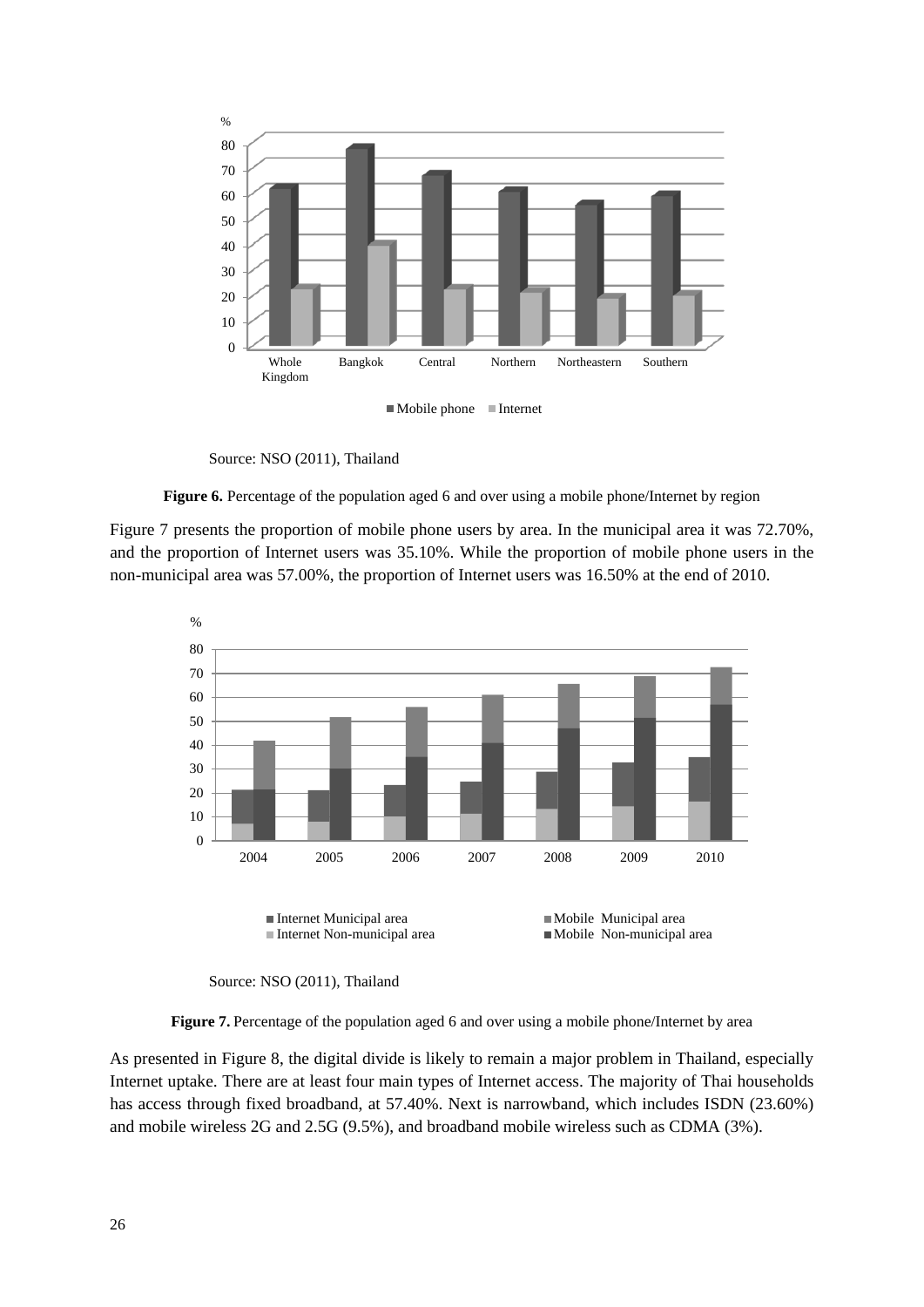

Fixed broadband  $\Box$  ISDN  $\Box$  Narrow band-Mobile wireless  $\Box$  Broadband-Mobile wireless  $\Box$  Unsure

#### Source: NSO (2011), Thailand

Note: Fixed broadband refers to Internet service via DSL, cable modem, leased line, satellite Internet, fibre optic cable, fixed wireless and WiMAX. The user can communicate with high-speed bandwidth starting at 256 Kbps. Integrated Services Digital Network (ISDN) is a type of Internet connection using a modem dial-up connection. Narrowband-Mobile wireless refers to using mobile phones 2G and 2.5G, such as GSM, CDMA and GPRS, while broadband wireless accesses the Internet via mobile 3G phones such as CDMA.

**Figure 8.** Percentage of households that have access to the Internet by type of Internet access services and region

Figure 9 shows that there is no difference in the proportion of males and females using the Internet. The percentage of males using the Internet is 21.90% and of females 22.80%.This indicates that there is a narrow gender gap in terms of Internet use in Thailand.



Source: NSO (2011), Thailand

**Figure 9.** Percentage of the population aged 6 and over using the Internet by gender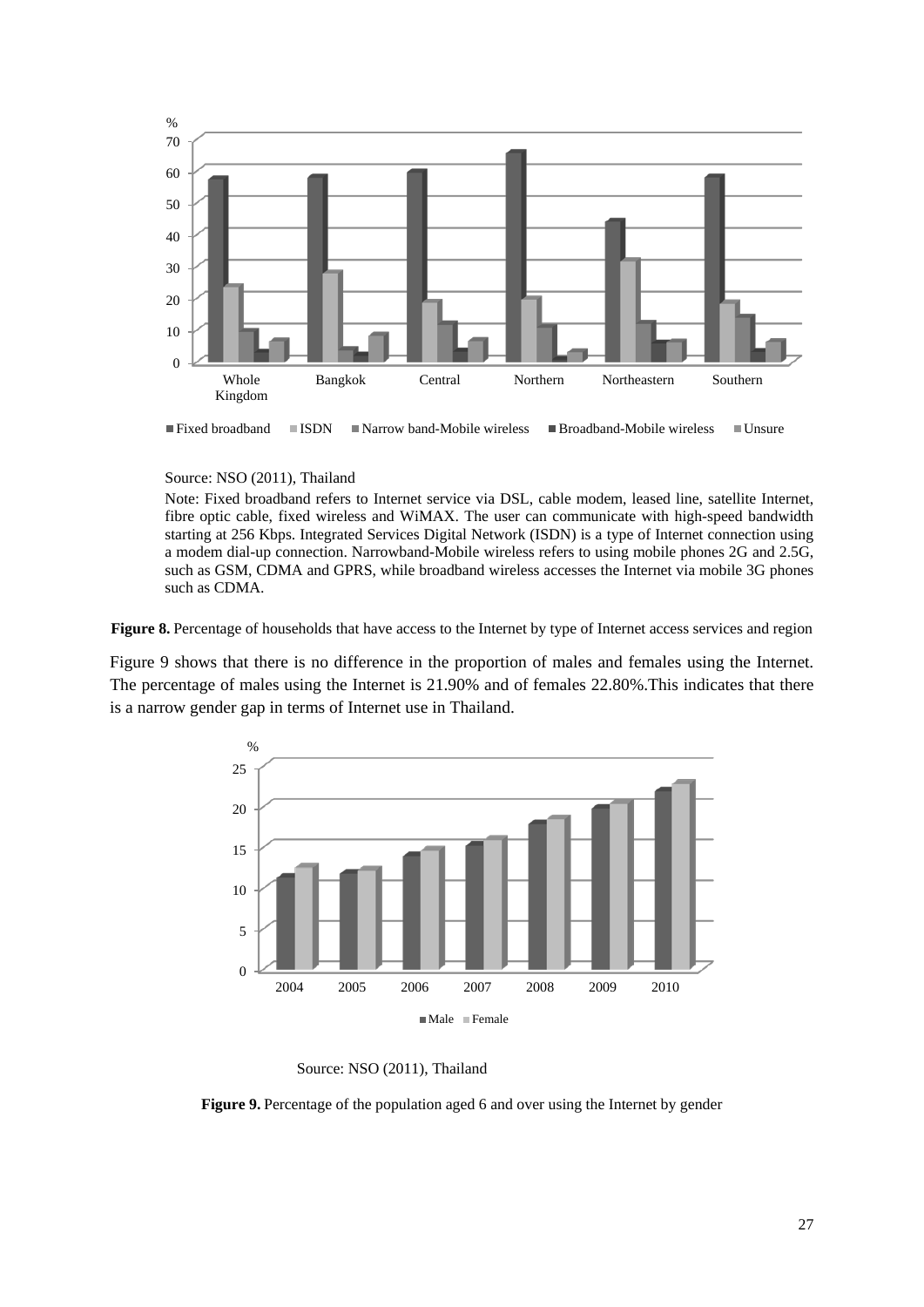Figure 10 shows an inverted U-shape by age group, with Internet use initially increasing and then decreasing as the population ages. Of the Internet users, 35.90% are aged 6-14, followed by the population aged 15-24 who use the Internet most at 50.00%. Internet use continuously declines, however, as the population ages. A large percentage of the population with elementary and lower levels of education does not use the Internet. Internet use increases if the population has higher education, as shown in Figure 11.



Source: NSO (2011), Thailand



**Figure 10.** Percentage of the population aged 6 and over using the Internet by age

Source: NSO (2011), Thailand

**Figure 11.** Percentage of the population aged 6 and over using the Internet by education level

In terms of Internet activities, searching for information is a frequent activity by Internet users in every age group. The population aged 6-14 use the Internet for gaming and e-learning most, at 44.30% and 18.80% respectively. E-mail, downloading and watching multimedia, and tracking news are frequent activities for other age groups as shown in Figure 12.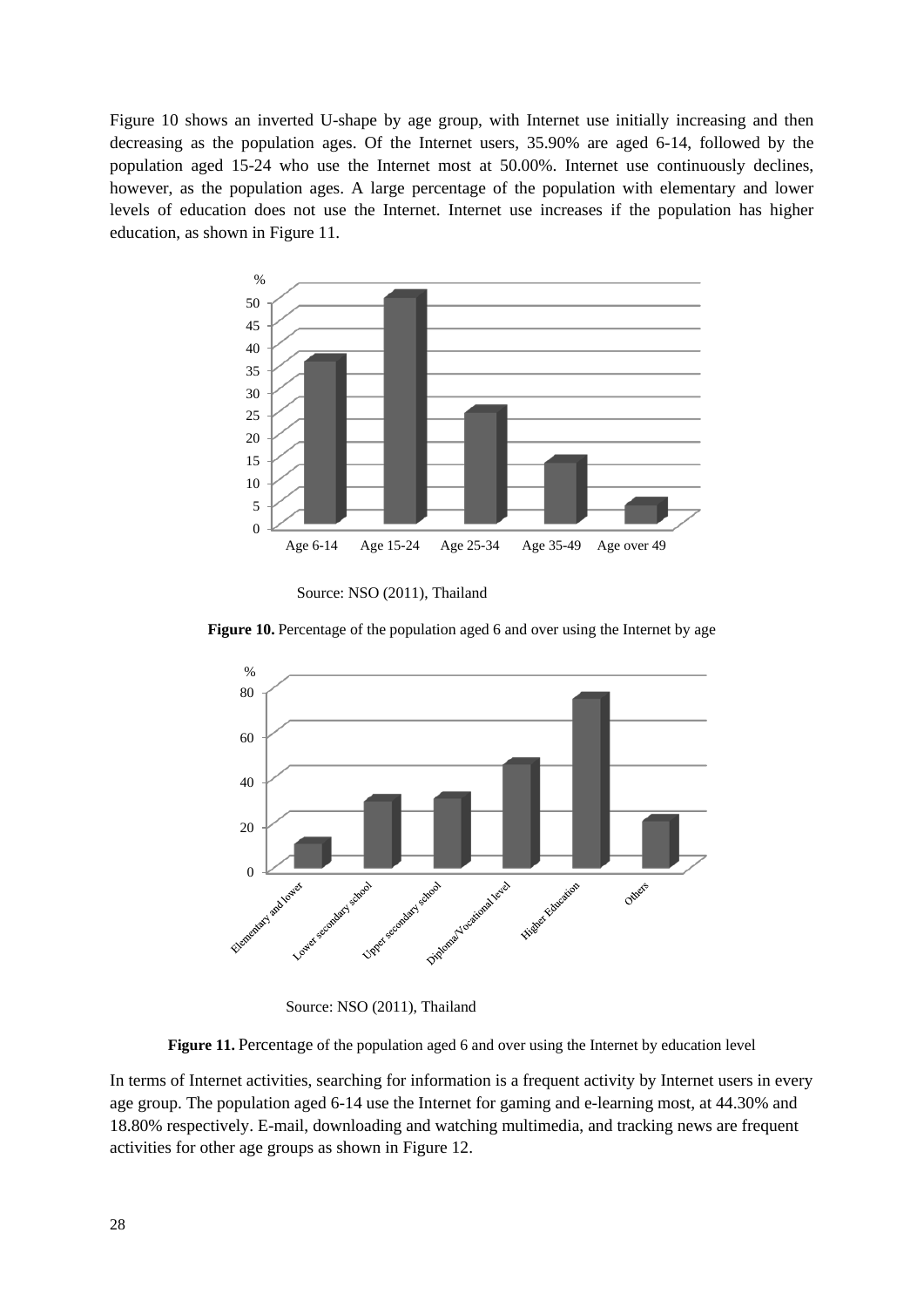

Age 6-14 Age 15-24 Age 25-34 Age 35-39 Age over 49

Note: Others included purchasing or ordering goods or services, using e-government services, Internet banking, voice over Internet protocol (VOIP), etc.

### **Figure 12.** Percentage of the population aged 6 and over using the Internet by activity/age group

Figures 6-12 show that a digital divide exists in Thailand. This may result from insufficient supply and demand. For example, people who live in urban or municipal areas may have a better infrastructure that leads to higher access and use of the Internet compared with those who live in rural areas. One of the factors stems from current concession agreements and lack of interest in supplying service at the current market price. The demand side also reveals that there are groups of people that cannot access and use the Internet at the current price, particularly people with a low level of education and the elderly.

Although it is difficult to help people at every level and in every region of the country to gain access to the Internet and use the Internet in the short term, the government and NRA have tried to fix the digital divide through projects and regulations to reduce this gap, including through the universal service obligations (USO). Before the establishment of the NTC in 2004, many universal service projects were implemented by SOEs-TOT and CAT. They include the rural long distance public phone project, support for distance learning via satellite, public telephones for the disabled, the Schoolnet computer project for Thai schools, Internet Tambon<sup>[3](#page-42-0)</sup>, donated computers and ICT computers for the Thai people project. These universal service projects have created significant deficits for both SOEs as they are not profitable. TOT and CAT also had to use revenues from their monopoly services to cross-subsidize their losses.

# **3.3 Legal instruments relating to the digital divide**

The TBA provides a framework for universal service provision by setting up a Universal Service Fund (USF) that can be distributed for the USO. Sections 17 and 18 of the TBA state that the NRA has a duty to administer the USO for basic telecommunications service and the power to prescribe a USO

Source: NSO (2011), Thailand

<span id="page-42-0"></span><sup>&</sup>lt;sup>3</sup> Tambon is a local government unit below the district and province.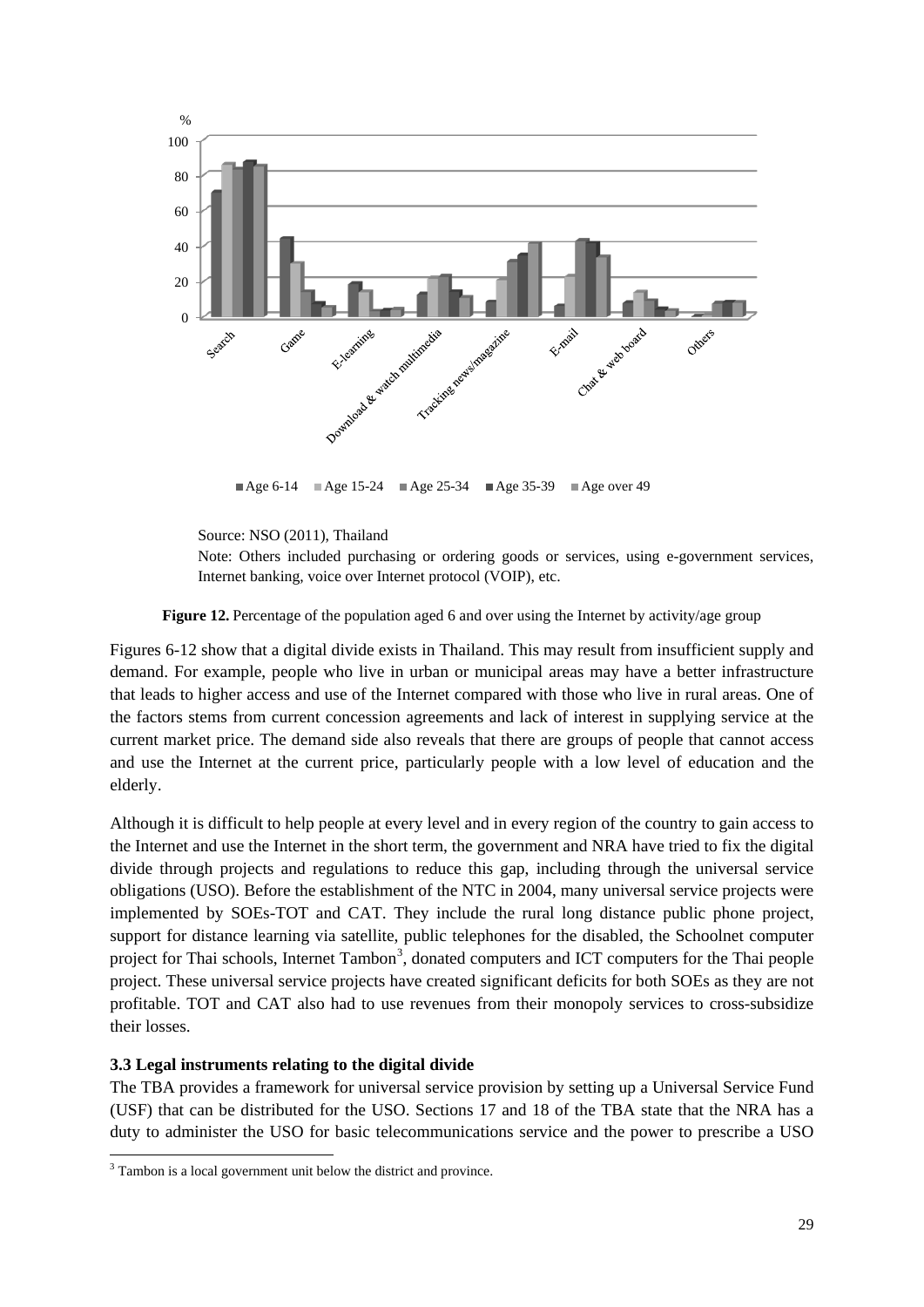licensee to provide telecommunications services in rural areas or low return-on-investment areas and for specific target groups (e.g. educational institutions, religious institutions, medical institutions and other social assistance agencies). If the USO licensee is unable to provide the telecommunications service as prescribed by the NRA, the licensee needs to allocate a certain portion of its income from the supply of telecommunications service to the Telecommunications Development for Public Benefit Fund under the Frequency Allocation Act (2000), Section 56. The goal of the USO in Thailand is characterized by the availability, accessibility and affordability of telephony and the Internet. Based on Sections 17 and 18 of the TBA, the USO telecommunications projects can clearly be used to promote the development of telecommunications services with non-discriminatory access and wired-spread affordability services in Thailand.

Since August 2005, the NTC has issued a Notification on the Criteria and Procedure for the Provision of Universal Basic Telecommunications and Social Services (2005) and Criteria and Procedure for the Provision of Universal Basic Telecommunications and Social Services No. 2 (2009). All network licensees have an obligation of universal service of telecommunications under these notifications. The licensees have two alternatives: to be a USO provider responsible for all costs incurred from its investments without any financial subsidy from the NTC or to contribute 4% of its revenue to the USF to finance providers interested in serving remote, rural areas and disadvantaged people, if they prefer not to be a USO provider. TOT and CAT have agreed to provide service in unserved rural areas or public places such as educational institutions, schools and hospitals in lieu of contributing to the USF, while other licensees have had to make financial contributions instead.

To safeguard the benefits of the consumer, the NTC set out certain universal service goals for the licensee to achieve, for example, the installation of at least two public phones per village and at least two fixed lines or public phones in educational institutions, hospitals and other social service organizations, and the provision of free telephone cards for disabled persons, those on low incomes and the elderly. At the end of 2010, the NTC announced a Notification on the Implementation Plan for the Provision of Universal Basic Telecommunications and Social Services. Each targeted village in a rural area will have at least one public telephone, each targeted educational institute will have at least one fixed telephone and one public telephone, and an Internet centre will be set up for each village, as specified by the NTC.

The Telecommunications Development for the Public Benefit Fund was changed to Broadcasting and Telecommunications Research and Development Fund for the Public Interest under the Frequency Allocation Act (2010), Section 52, in 2010 after the NTC was transformed into the NBTC. The fund will be used to support and develop broadcasting and telecommunications industries, protect consumers and support community services. The start-up fund will be allocated by the government and other sources (e.g. money from a spectrum auction). The fund management committee has duties and powers in the management of the fund and provides recommendations on the fund allocation to the NBTC for its approval. Moreover, the NBTC finished the draft USO master plan at the end of 2011. The plan aims to cover 90 per cent of the populated areas with broadband networks within five years. This shows that the NBTC as the regulator has recognized the problem of the digital divide. However, the regulations that have been implemented by the NBTC are still at the initial stage. There may be some challenging issues for the NBTC to overcome, for example, identifying the universal service area, the amount of subsidies needed, the funding mechanism and efficiency of the funding. These concerns may require strategic considerations from both the NBTC and the government.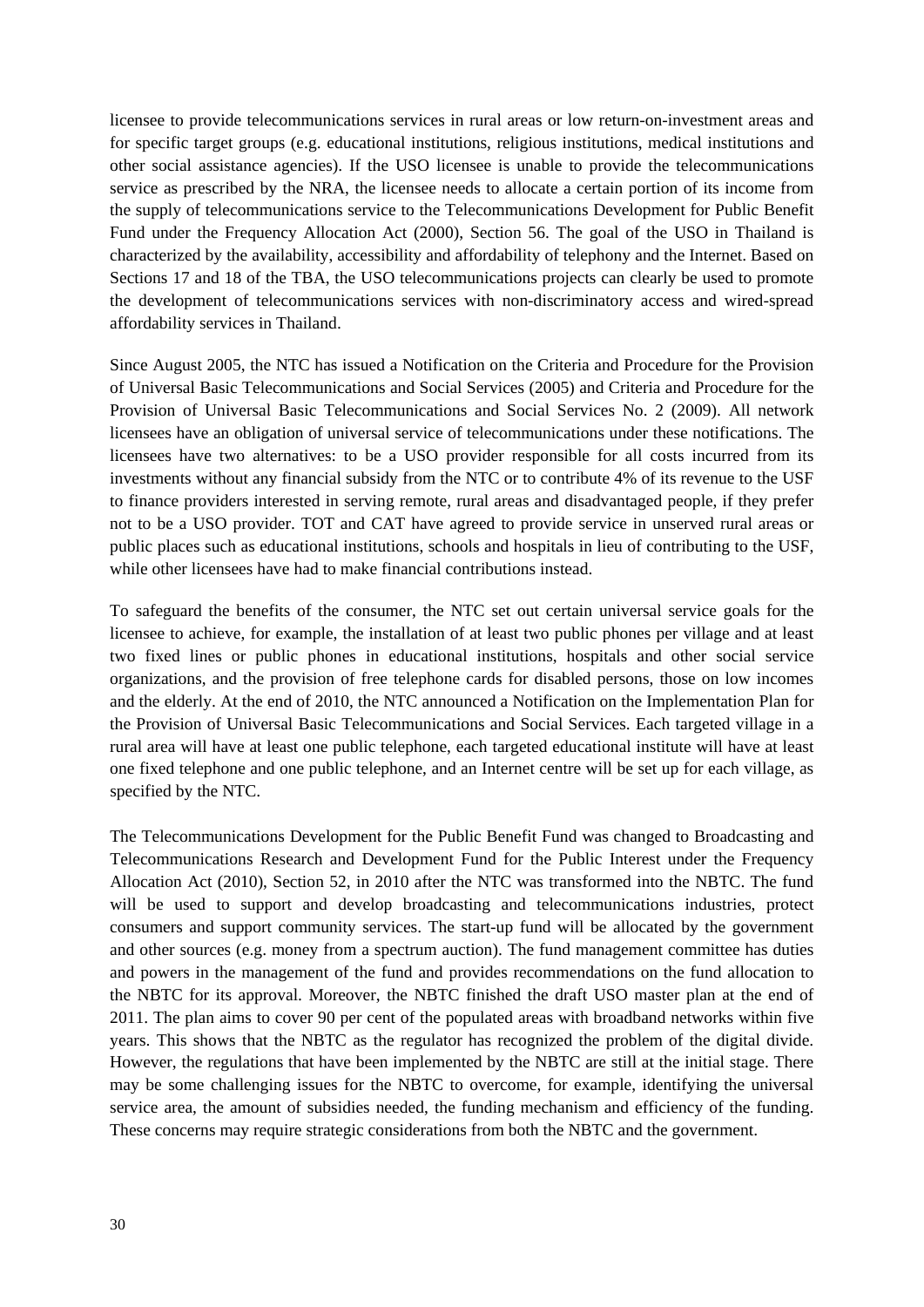# **4. METHODOLOGY**

# **4.1 Collected data**

The data come from primary and secondary sources. The survey data were provided by the NTC. The ITU and the World Development Indicators Database (WDI) are the main sources of the sector and macroeconomic data. The data on financial information for each of the selected firms come from the mobile telecommunications sector in DataStream and its websites.

The sample included 15 countries in Asia: Brunei, Cambodia, Indonesia, Laos, the Philippines, Malaysia, Myanmar, Thailand, Singapore, Vietnam, Japan, Hong Kong, the Republic of South Korea, Taiwan and Thailand. The study period ran from 1990 to 2010. Different sample and study periods vary depending upon the objective of the appended papers.

### **4.2 Reflection on applied methodology**

To answer the research question, the analysis in the research in this thesis is based on positivism in epistemology. According to Smith (1998), an epistemological issue concerns how to begin to understand the world and communicate this as knowledge to other human beings. Positivism characterizes epistemologies that seek to explain and predict what happens in the social world by searching for regularities and causal relationships between its constituent elements. Anti-positivism, on the other hand, states that the social world is essentially relativistic and can only be understood from the point of view of the individuals who are directly involved in the activities that are to be studied (Burrell & Morgan, 1979). On this basis, the concept of positivism fits the approach of this thesis better than anti-positivism, since the thesis aims to present the causal relationships of phenomena by measurable properties that are independent of the researcher and a tool for data collection. This implies that the researcher pursues some form of investigation without interfering with the phenomena being studied. The phenomena should be isolated and observations should be repeatable.

From the ontological perspective, the thesis is based on objectivism. Knowledge is obtained through the highly successful methods of the natural sciences to investigate social science phenomena. It rests on the belief that scientific knowledge connects directly with reality (Burrell & Morgan, 1979). The objectivist paradigm also provides the theoretical basis for quantitative research. For example, the telecommunications markets, telecommunications providers and users can be discussed as tangible objects and the digital divide as a social phenomenon.

In terms of research strategy, this thesis is concerned with a quantitative strategy, collecting numerical data and using research methods to focus on, for example, quantitative analysis and surveys. The relationship that is examined between theory and research can be considered deductive (Bryman & Bell, 2007). In particular, this thesis tends to specialize in quantities in the sense that numbers come to represent values and levels of theoretical constructs and concepts, and the interpretation of the numbers is viewed as strong scientific evidence of how a phenomenon operates.

As illustrated in Figure 13, the research process in this thesis is linearity since it is associated with the deductive research approach. The research process starts from a survey of pre-existing knowledge and literature in order to identify the research gap and formulate the research question. The literature review is an integral part of the whole research process since it helps to understand the subject area better and is a tool to contextualize research findings at the end. The research objective is formulated after the research problem is identified. Based on the research objectives, the hypotheses were constructed to enable the study to be framed, as these hypotheses provide information on which data to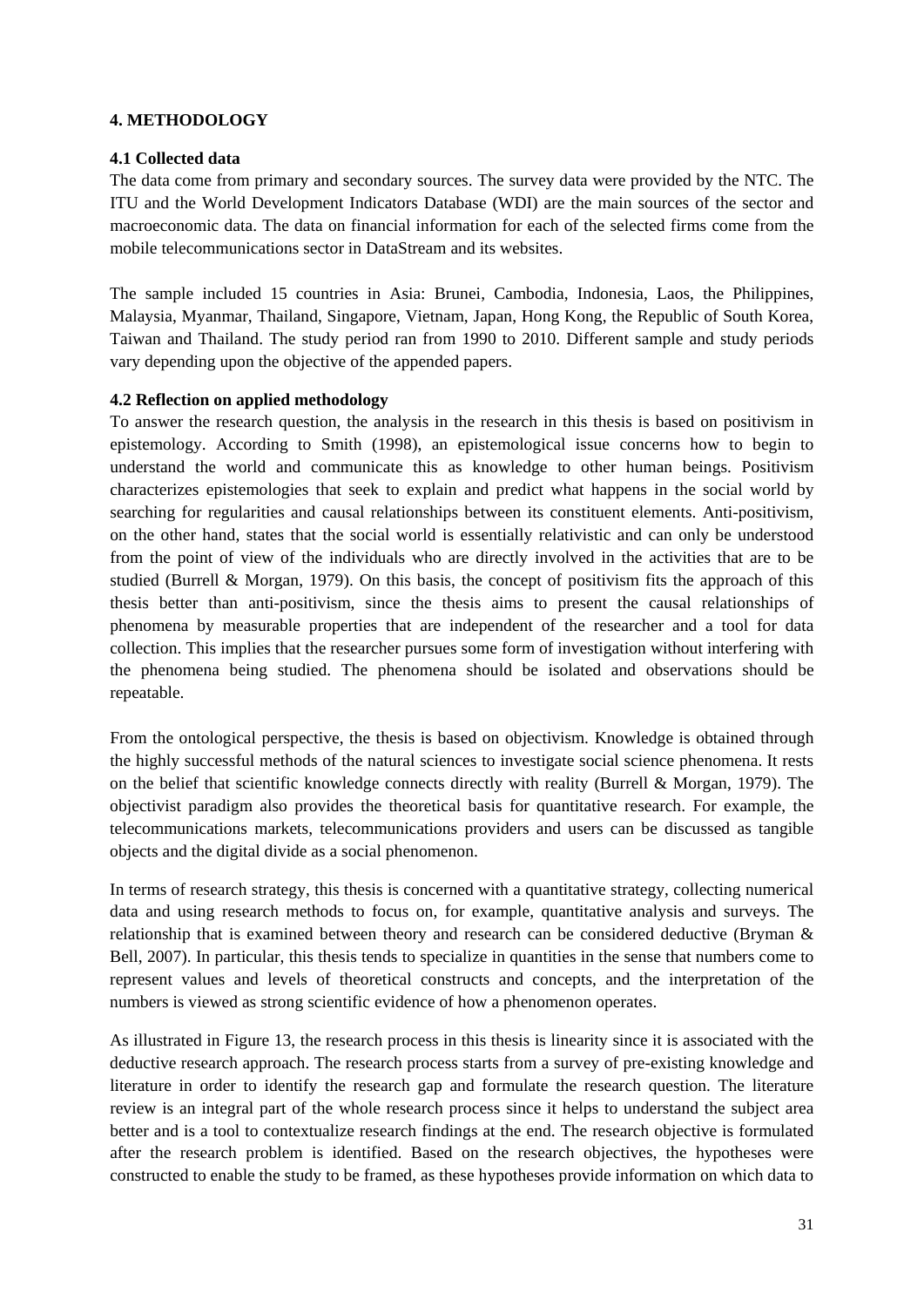collect and not collect. The hypotheses are set up based on observation and existing knowledge. The research problem, objective and hypothesis are formulated in each appended paper, while the main research problem, objective and hypothesis in the cover paper of this thesis are elaborated on more after the licentiate thesis.



**Figure 13.** Research process in this thesis (adapted from Bryman, 1989; Bryman & Bell, 2007)

The preparation of the research design starts after the hypothesis is set. This step of the research process involves the method of data collection and data analysis. Two types of data were used in the thesis: the survey data and the secondary data from official sources. As mentioned in Section 3.1, the survey data were provided by the NTC. The survey was designed for a generic purpose, which is not always relevant to the underlying assumption in this study; a thorough review and confirmation are performed before using the data set. The survey was conducted as a nationwide face-to-face interviewbased survey. The respondents were asked to supply information on their individual use of telecommunication means, including fixed telephony, mobile telephony and the Internet, as well as some other questions related to their socio-economic background and household. The rate of response was 72.32% of the total number of questionnaires distributed, which is high. Moreover, the official statistics are gathered from the ITU, the WDI, DataStream and websites of service providers. The survey and secondary data are publicity accessible on official request. Data credibility and reliability are therefore not an issue.

This thesis uses different data analysis approaches in different papers that are chosen mainly based on the research question/aims of each paper. Each approach is described in detail in each of the appended papers. The major approach in this thesis is econometric analysis. In econometric analysis, the concept is examined and tested through clear delineation of indicators that are observable and clearly defined. Testing of relationship between variables is achieved through an appropriate statistical test. This process can be replicated, and the issue of validity is therefore unquestionable for the measurement procedure. The final research process is interpreting and presenting the results. All findings are revealed and discussed whether the pre-existing knowledge is confirmed or rejected. This implies a process of deductive study. The summaries of method and data collection related to each study are described in Table 3.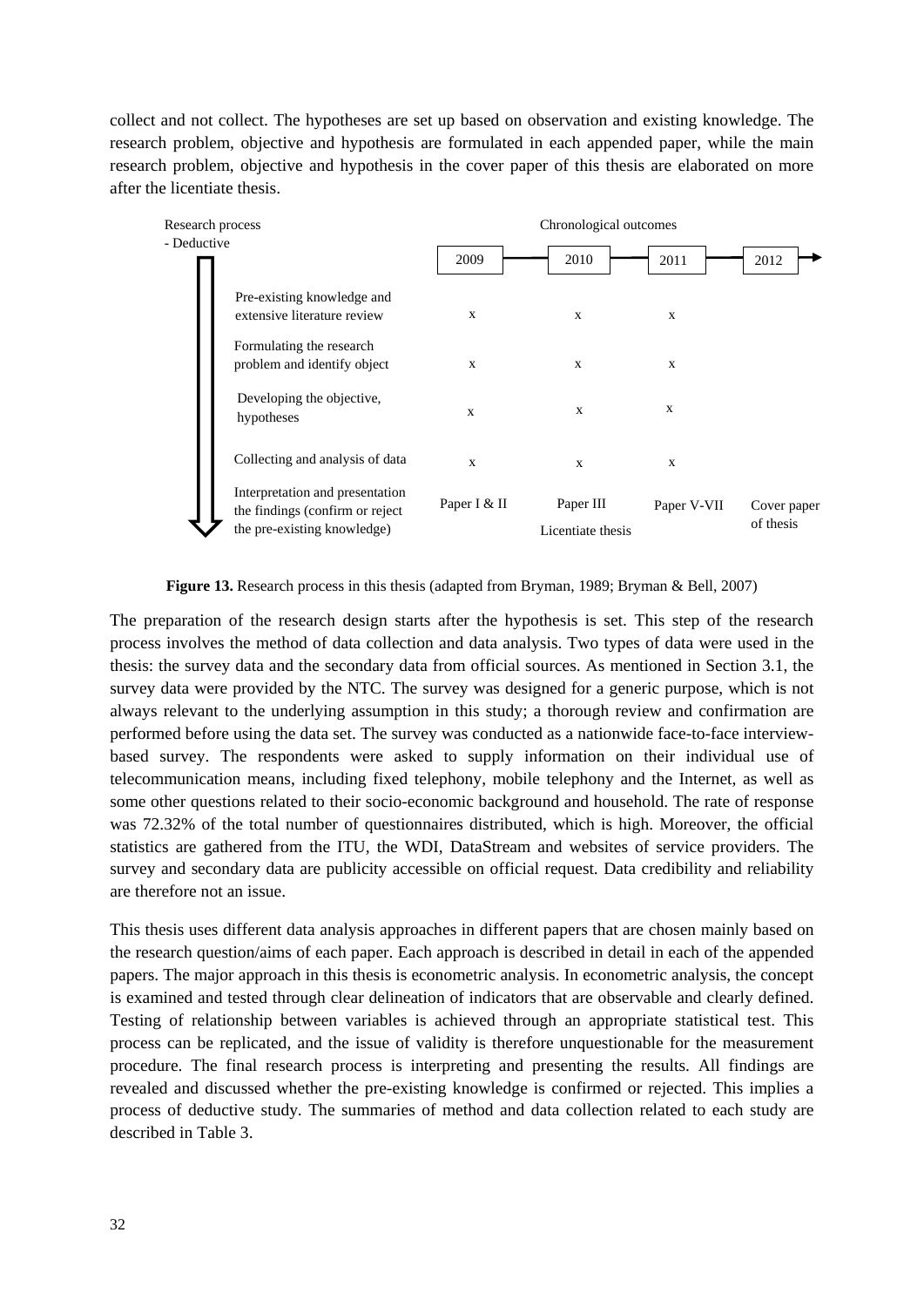| <b>Papers</b>           | <b>Research objective</b>                                                                                                                               | Sources of data and<br>period of study                                                       | Unit of analysis                                                                                                                            | <b>Method</b>                                                                                           |
|-------------------------|---------------------------------------------------------------------------------------------------------------------------------------------------------|----------------------------------------------------------------------------------------------|---------------------------------------------------------------------------------------------------------------------------------------------|---------------------------------------------------------------------------------------------------------|
| $\mathbf I$             | Examine whether a digital<br>divide exists between<br>developing countries and<br>examine determinants of this<br>digital divide in ASEAN<br>countries. | <b>ITU</b> database<br>$(1995 - 2005)$                                                       | <b>ASEAN Countries</b><br>(Brunei, Cambodia,<br>Indonesia, Laos, the<br>Philippines, Malaysia,<br>Myanmar, Thailand,<br>Singapore, Vietnam) | Econometric<br>modelling-panel<br>regression model                                                      |
| П                       | Empirically examine the<br>effect of entry relaxation on<br>the performance of mobile<br>phone firms and the role of<br>NRA in Asian countries.         | ITU database, WDI<br>database, DataStream<br>and websites of<br>companies<br>$(1990 - 2007)$ | <b>Countries and Firms</b><br>(Indonesia, Malaysia,<br>Thailand, Singapore,<br>Japan, Hong Kong,<br>and the Republic of<br>South Korea)     | Econometric<br>modelling-panel<br>regression model<br>and two-tailed<br>Wilcoxon signed-<br>ranked test |
| III                     | Examine the private costs of<br>delaying privatization of<br><b>TOT Public Company</b><br>Limited, a state-owned<br>enterprise telephony carrier.       | Database of the NTC<br>and the company's<br>annual reports<br>$(2002 - 2008)$                | Firm (Thailand)                                                                                                                             | Discounted cash<br>flow analysis and<br>sensitivity<br>analyses                                         |
| IV                      | Investigate the winners'<br>curse in 3G auctions in<br>Asian countries.                                                                                 | DataStream<br>$(2002 - 2006)$                                                                | Firms (Hong Kong,<br>Singapore, Taiwan<br>and Indonesia)                                                                                    | Event study                                                                                             |
| $\overline{\mathsf{V}}$ | Examine the determinant<br>factors that can explain the<br>digital divide phenomenon<br>in Thailand.                                                    | Survey data were<br>provided by the NTC<br>(2010)                                            | Individual (Thailand)                                                                                                                       | Econometric<br>modelling-probit<br>model                                                                |
| VI                      | Examine the key drivers of<br>and barriers to fixed<br>broadband access and use in<br>Thailand.                                                         | Survey data were<br>provided by the NTC<br>(2010)                                            | Individual (Thailand)                                                                                                                       | Econometric<br>modelling-<br>bivariate probit<br>model                                                  |
| <b>VII</b>              | Examine the determinant<br>factor for mobile Internet<br>adoption in Thailand.                                                                          | Survey data were<br>provided by the NTC<br>(2010)                                            | Individual (Thailand)                                                                                                                       | Econometric<br>modelling-logit<br>model                                                                 |

**Table 3.** Summary of methodological choices in the appended papers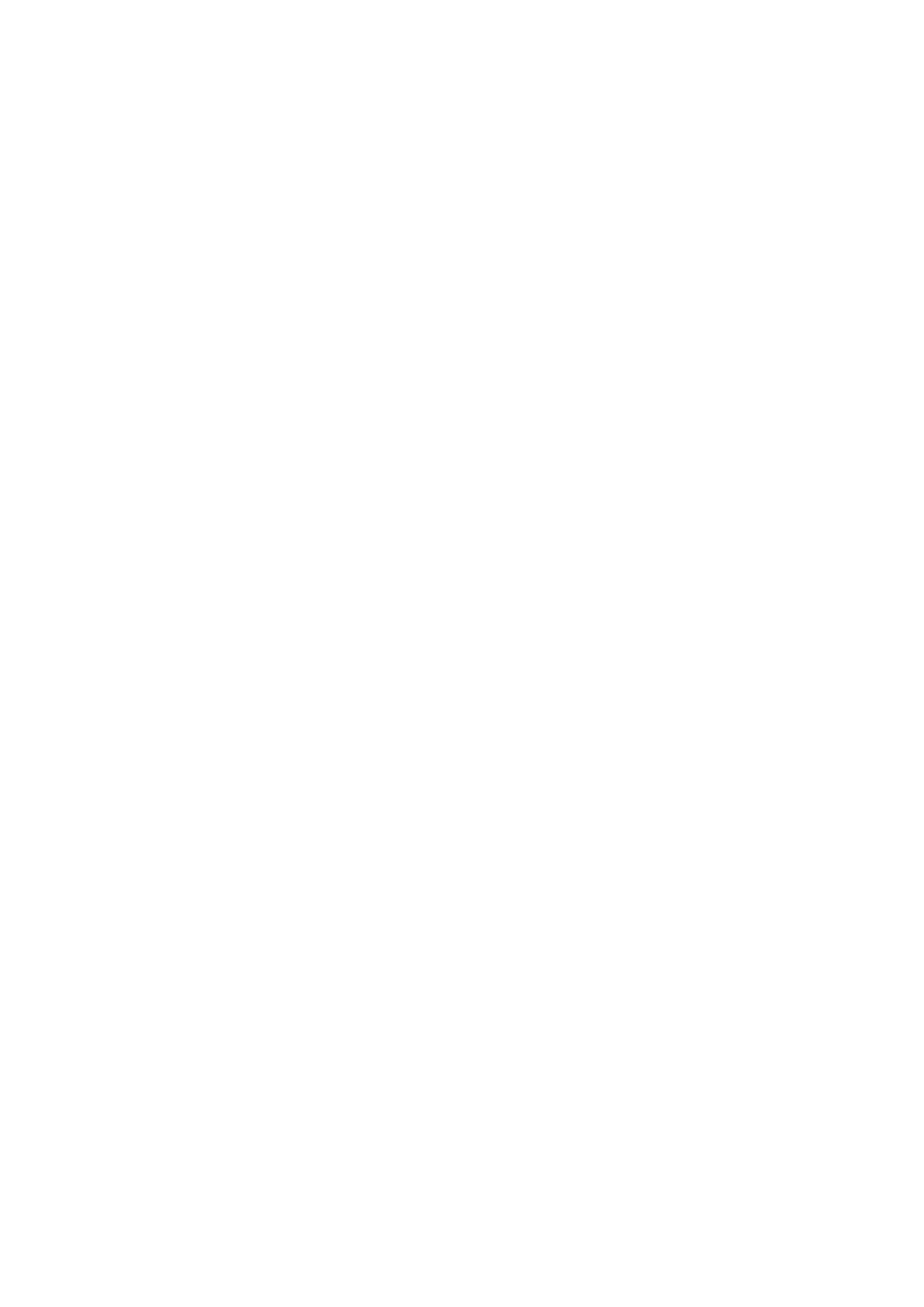# **5. SUMMARY OF APPENDED PAPERS**

This thesis is based on seven appended papers. In this chapter, the main findings from each paper will be presented briefly. These results will be developed further in the discussion.

# **5.1 Paper I: Digital divide in ASEAN countries: Explaining the gap**

This paper examines the role of GDP per capita, urbanization, competition in the telecommunications market and the establishment of an independent regulator to explain the digital divide for a group of ASEAN countries. This relationship is analysed through econometric modelling with panel data (time series and cross-sectional data).

ASEAN countries are used as a sample of the developing countries to investigate the digital divide. The telecommunications services examined (fixed line, mobile phone and Internet) in ASEAN countries are spread unequally. All the data on the ASEAN countries are collected from the ITU database for the period 1995-2005. Only five countries have full competition (i.e. Indonesia, Malaysia, the Philippines, Singapore and Vietnam) and five have an NRA that is separate from the ministry or government (i.e. Indonesia, Malaysia, the Philippines, Singapore and Thailand). This information is an important factor in explaining and resolving the question of the digital divide. The digitization index for each country is introduced in order to present the level of digitization in three telecommunications services.

The first main finding is that the effect of income is positive, generating a higher digitization index. The second finding is that market competition has a positive relationship with the digitization index in ASEAN countries. This means that if market becomes more competitive, the digitization index increases. Thirdly, the urban population variable reveals that as more people live in the urban areas, the digitization index will increase. Thus, the digitization policy also depends on how governments implement the infrastructure sector on the road map of development programmes. Finally, the establishment of an independent regulator is not statistically significant, although it is positively correlated with the digitization index. The result suggests weak support for the idea that the existence of an independent regulator will promote the digitization index.

# **5.2 Paper II: Entry relaxation and an independent regulator: Performance impact on the mobile industry in Asia**

The primary objective of this study is to determine whether entry relaxation impacts the performance of the mobile sector. Entry relaxation is part of liberalization in the telecommunications market. The relaxation should reduce the barrier to entry, leading to more competition in the affected market. The study also considers the establishment of the NRA prior to entry relaxation. The expected results would suggest that establishing a regulatory body before entry relaxation should yield greater improvement and investment in the mobile phone sector because of the greater transparency of regulation, and it should allow for non-discriminatory treatment among mobile operators. A second objective is to investigate whether the entry relaxation affects firm performance. Performance is measured by profitability, efficiency, output, employment and leverage. Since entry relaxation can foster competition and new entrants, the expected results would suggest that the incumbent firm performance would be worsened by the relaxation of entry.

To test the effect of entry relaxation on the sector and firm performances, the International Telecommunication Union (ITU) compiles sector data on mobile phone teledensity, GDP per capita, trade openness and competition. The data for trade openness come from the World Development Indicators Database (WDI). The data on financial information for selected firms come from the mobile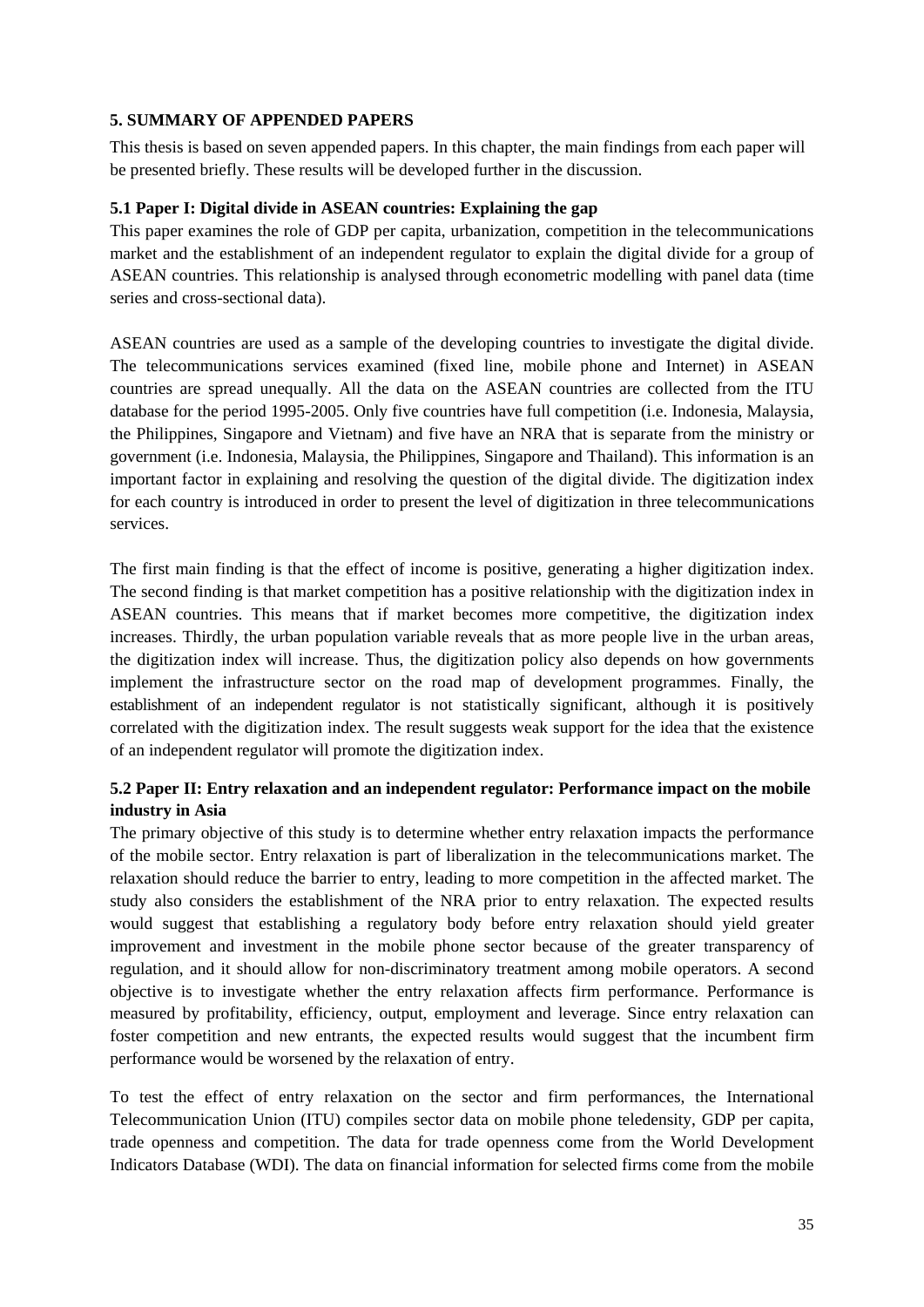telecommunications sector in DataStream and its homepages. The sample includes 14 incumbent carriers from 7 countries, which consist of Japan, Hong Kong, the Republic of South Korea, Singapore, Malaysia, Indonesia and Thailand, liberalized over the period 1990-2007. All the carriers are dominant providers of mobile service and listed on the stock markets.

Econometrics is employed in order to determine the effect of entry relaxation on sector performance. The two-tailed Wilcoxon signed-rank test is also used in order to assess the significance of performance changes of carriers.

The relationship between mobile penetration and macroeconomic variables - GDP and trade openness and regulatory variables, which include entry relaxation, competition level and the establishment of a regulatory body as dummy variables – was examined using an econometric model. The findings show that macroeconomic variables have a positive impact on mobile penetration. Moreover, the regulatory variables improve mobile penetration. The NRA plays a particularly important role in setting up a regulatory system outside government intervention in order to promote competition.

The results of the comparison pre- and post-entry relaxation also show that relaxation leads to shrinkage in financial and operating efficiency performance of incumbent listed firms in the selected countries even for developed countries. This implies that entry relaxation can create intense competition and affect the financial and operating performance of incumbent firms. However, entry relaxation does not affect the profitability of incumbent firms significantly in either developed or developing countries. It suggests that the incumbents try to prevent competition during the period of entry relaxation. To ensure a level playing field, regulation and regulatory monitoring will be needed. The government and regulator should prepare the market conditions by introducing laws and regulations in order to facilitate new entrants. The new entrants can then enter the market with fewer constraints.

#### **5.3 Paper III: The private costs of delayed privatization of TOT Public Company Limited**

This paper has analysed the impact of delayed privatization in the case of TOT from 2007 to 2011. While most countries experienced liberalization in telecommunications, Thailand delayed privatization. To address the private costs of a delay in terms of privatization, a counterfactual forecasting model has been constructed for the years 2007-2012. The starting year of the evaluation is 2006, as this year was the deadline for privatization under the WTO agreement. The forecasting model uses the traditional investment approach as well as scenario analyses. The traditional investment approach and sensitivity analyses provide similar results. Both show that the benefit of delaying the privatization process could be higher than if the WTO-agreed time process for TOT privatization were followed, as the growth of revenue sharing and from concessionaires would be higher than if TOT were privatized. There are no benefits in the long run, however, as the growth rate of revenue in the base case is lower than that in the privatization case, leading to a reduction in the present value of the base case over time; hence, the longer the delay in privatization, the slower the firm growth.

# **5.4 Paper IV: The third generation (3G) auction in Asia**

This study examines the winner's curse in the third generation (3G) spectrum auction for selected Asian countries during 2000-2006. The winner's curse is the phenomenon that a winner will tend to overpay in an auction, potentially making the licence unprofitable. An event study has been employed as a method in order to assess the winner's curse through the analysis of security prices of the firms involved in the auction. The cumulative abnormal return of the stock price post auction indicates whether the firm in question paid too much for the licence. The results reveal that there is a mix of positive and negative cumulative abnormal returns of winner firms. Most of the winner firms have a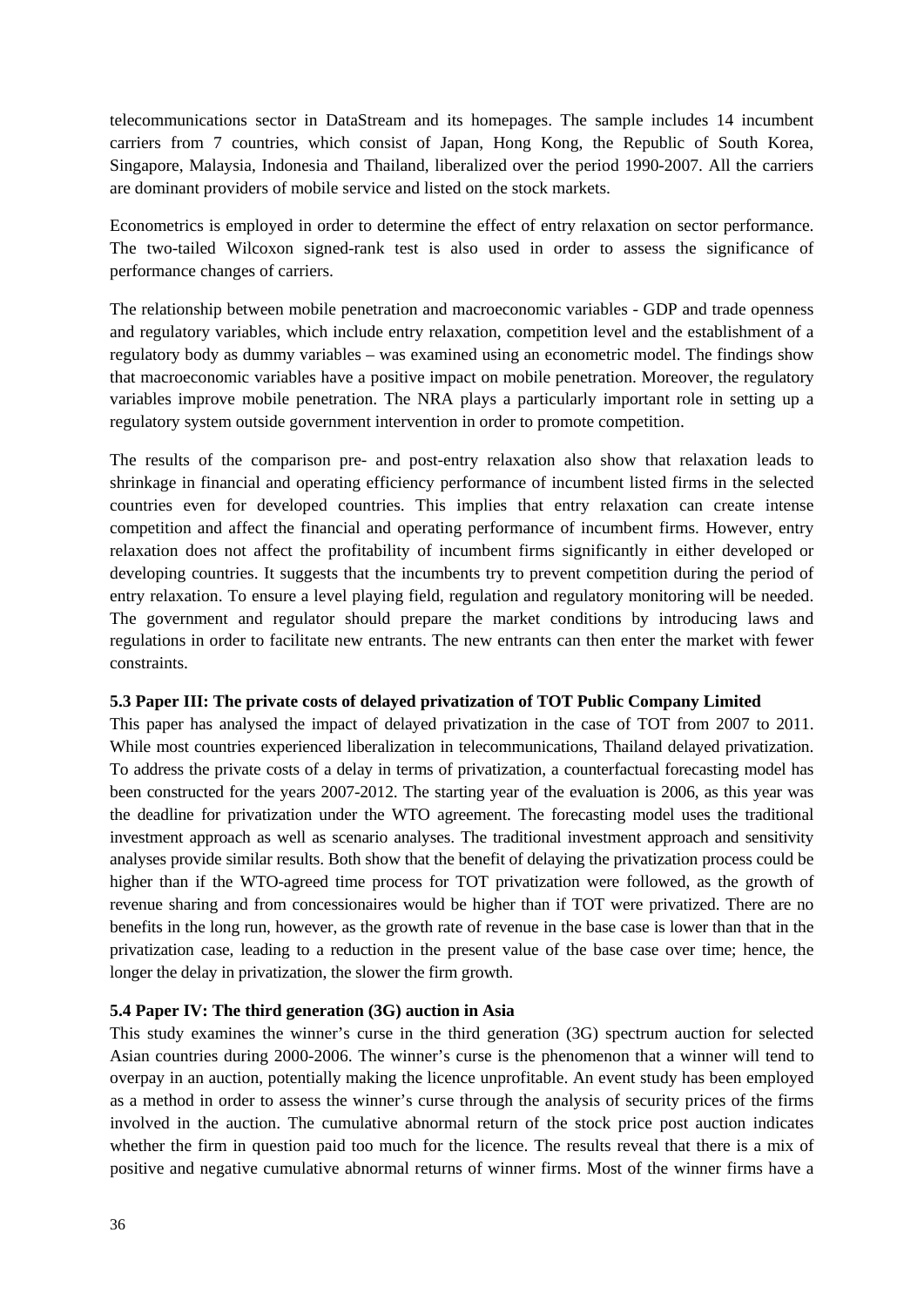negative cumulative abnormal return until the end of the auctions. After fourteen days, there are signs of rewards as the stock prices of the winning bidders increase. This finding indicates that the 3G licences in Asian countries face a very short term of the winner's curse. The short period of a negative abnormal return is obtained by the reduction in the reserve price and relaxation of the licensing condition by the NRA.

# **5.5 Paper V: What makes people go on line? An empirical analysis of the digital divide in Thailand**

This study aims to investigate the determinant factors that can explain the digital divide phenomenon in Thailand. The updated survey data set from 2010 was provided by the NTC, and it applies to the econometric model estimating Internet access. The availability of fixed telephony, mobile telephony subscription and media familiarity is the crucial factor for encouraging people to access the Internet. Moreover, socio-economic background is an important factor, for example, age, level of education and area of residence. To bring off-line users into the on-line world, policymakers and telecommunications regulators need to take action on fixed, fixed wireless and wireless infrastructure development and provide education or training programmes.

# **5.6 Paper VI: Analysis of fixed broadband access and use in Thailand: Driver and barriers**

The aim of this paper is to analyse the demand for fixed broadband in Thailand. Data obtained from a national survey in 2010 by the National Telecommunications Commission (NTC) of Thailand have been used for this analysis. The bivariate probit model has been employed to examine empirically whether accessibility to fixed telephony infrastructure, socio-economic variables and the area of residence have a systematic link to fixed broadband access in the first stage, and then, specific usage, provided access exists, is estimated. Based on the findings, the variables, together with their potential impact, are as follows: fixed infrastructure, income, gender, level of education age of consumer and residential area. The impact of these factors varies with the service (i.e video download, social network, searching and e-mail). The implications for NRA are to encourage competition through the infrastructure and to permit more competition in infrastructure development. This could stimulate the growth of fixed broadband access and use. The government or policy maker could also implement policies which reduce the access and usage gap, for example income subsidisation and training programme.

# **5.7 Paper VII: An analysis of mobile Internet service in Thailand: Implications for bridging the digital divide**

Mobile Internet is growing around the world, bypassing the poor legacy of wired infrastructure, in particular, in developing countries. This growth can also be observed in developing countries like Thailand. To cope with this trend, this study attempts to provide guidance to the NRA by addressing the following question: What are the key determinant factors for an individual consumer to access mobile Internet? A discrete choice model is employed to examine empirically whether price, service, application attributes, socio-economic variables and service provider have a systematic link to the decision of the consumer. The data from a national survey in 2010 commissioned by the NTC are used for the analysis.

The results show that price, availability of fixed telephony, age and area of residence are recognized as the strongest determinants for mobile Internet adoption. The findings also suggest that mobile Internet could be an alternative technology to bridge the digital divide, as the group of people that does not have fixed Internet connection at home can connect via mobile Internet. The price of mobile Internet service is inelastic, however, which means that an increase in price has less effect on the propensity to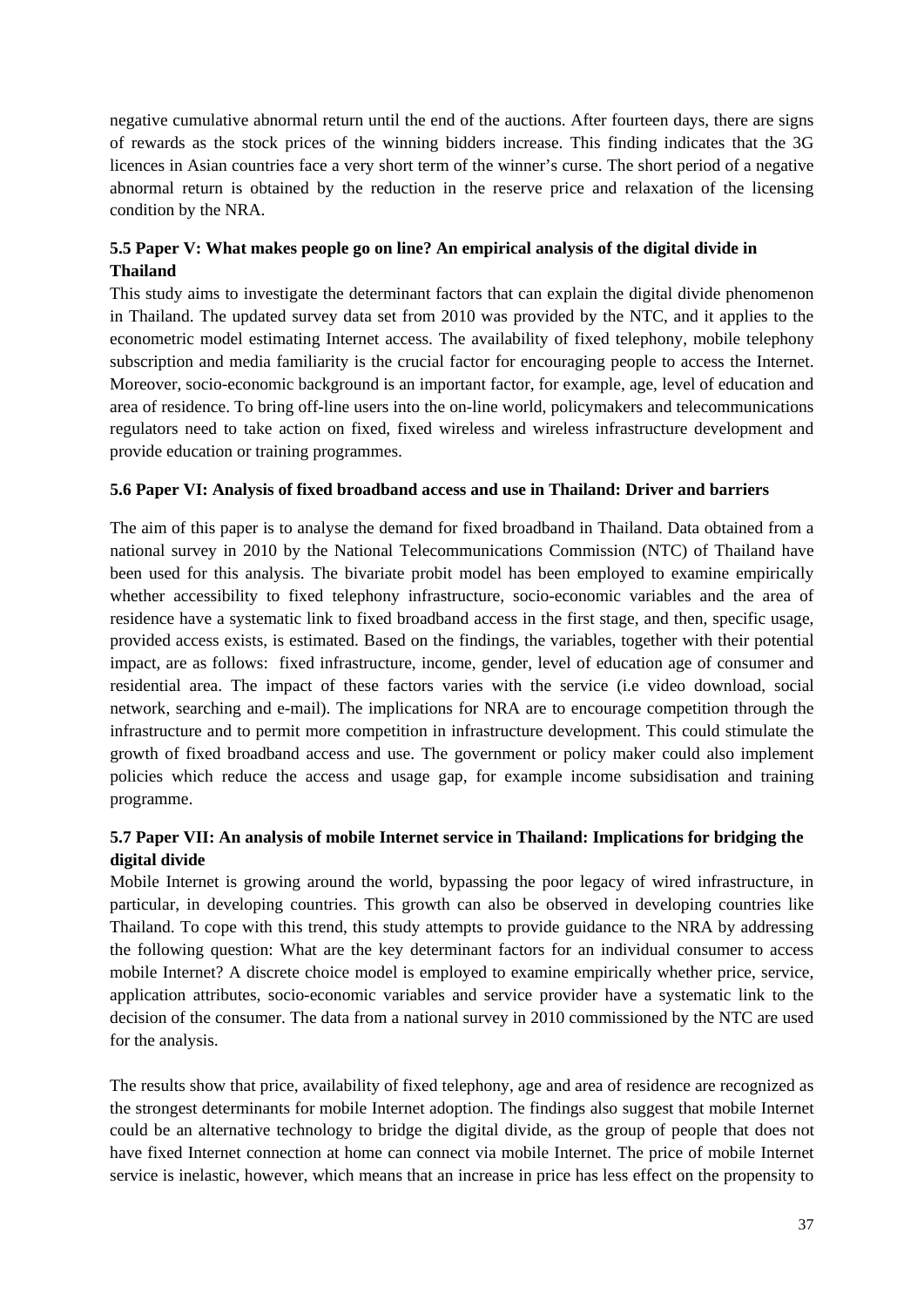access mobile Internet. This is a result of the lack of competition in fixed connection, and it leads to a limited choice for the consumer. Telecommunications regulators and policymakers therefore need to consider policies such as increasing competition and infrastructure investment in order to stimulate growth of mobile Internet adoption and close the digital divide in Thailand.

The outcomes of the paper that are relevant to addressing the research questions are summarized in Table 4.

| <b>Papers</b> | <b>RO</b>                              | <b>Finding</b>                                                                                                                                      |
|---------------|----------------------------------------|-----------------------------------------------------------------------------------------------------------------------------------------------------|
| I             | What are the determinants of the       | The determinants of the digital divide in ASEAN countries are income,                                                                               |
|               | digital divide in ASEAN countries?     | the establishment of the NRA, market competition and urbanization.                                                                                  |
| $\mathbf{I}$  | What is the effect of entry relaxation | Entry relaxation and the NRA have a positive impact on mobile                                                                                       |
|               | and an independent regulator on the    | penetration. Entry relaxation also has effects on the financial and                                                                                 |
|               | performance of the mobile phone        | operating performance of incumbent firms, but it does not affect the                                                                                |
|               | sector and firms?                      | profitability of incumbent firms significantly in developed or developing                                                                           |
|               |                                        | countries.                                                                                                                                          |
| III           | What is the private cost of delaying   | The value of delaying the privatization process could be higher than by                                                                             |
|               | privatization of TOT?                  | following the WTO-agreed time process for TOT privatization since the                                                                               |
|               |                                        | growth of revenue sharing and from concessionaires is higher than if                                                                                |
|               |                                        | TOT were privatized and did business itself. However, the benefits do                                                                               |
|               |                                        | not exist in the long run.                                                                                                                          |
| IV            | Does the winner's curse exist in the   | The 3G licences in Asian countries face a very short winner's curse. The                                                                            |
|               | 3G spectrum auction in Asia?           | short period of a negative abnormal return is obtained by the reduction in                                                                          |
|               |                                        | the reserve price and relaxation of the licensing condition by the NRA.                                                                             |
| V             | What are the determinants of the       | The availability of fixed telephony, mobile telephony subscription and                                                                              |
|               | digital divide in Thailand?            | media familiarity are the crucial factors encouraging people to access the                                                                          |
|               |                                        | Internet. Moreover, socio-economic backgrounds are important, for                                                                                   |
|               |                                        | example, age, education and residential area.                                                                                                       |
| VI            | What are the key determinant factors   | The variables with potential impact on access and use are fixed                                                                                     |
|               | to explain the probability that an     | infrastructure, income, gender, level of education, age of consumer and                                                                             |
|               | individual consumer accesses and       | residential area. The impact of these factors varies across broadband                                                                               |
|               | uses fixed broadband?                  | services (i.e. video download, social network, searching and e-mail).                                                                               |
| VII           | What are the key determinant factors   | Price of mobile Internet, availability of fixed telephony, age and living                                                                           |
|               | for an individual consumer to access   | area are recognized as the strongest determinants for mobile Internet                                                                               |
|               | mobile Internet?                       |                                                                                                                                                     |
|               |                                        | adoption. The findings also suggest that mobile Internet could be an                                                                                |
|               |                                        | alternative technology to bridge the digital divide, as the group of people<br>that does not have fixed Internet connection at home can connect via |
|               |                                        |                                                                                                                                                     |
|               |                                        | mobile Internet. The price of mobile Internet service is inelastic,                                                                                 |
|               |                                        | however, which means that an increase in price has less effect on the                                                                               |
|               |                                        | propensity to access mobile Internet.                                                                                                               |

#### **Table 4.** Summary of research findings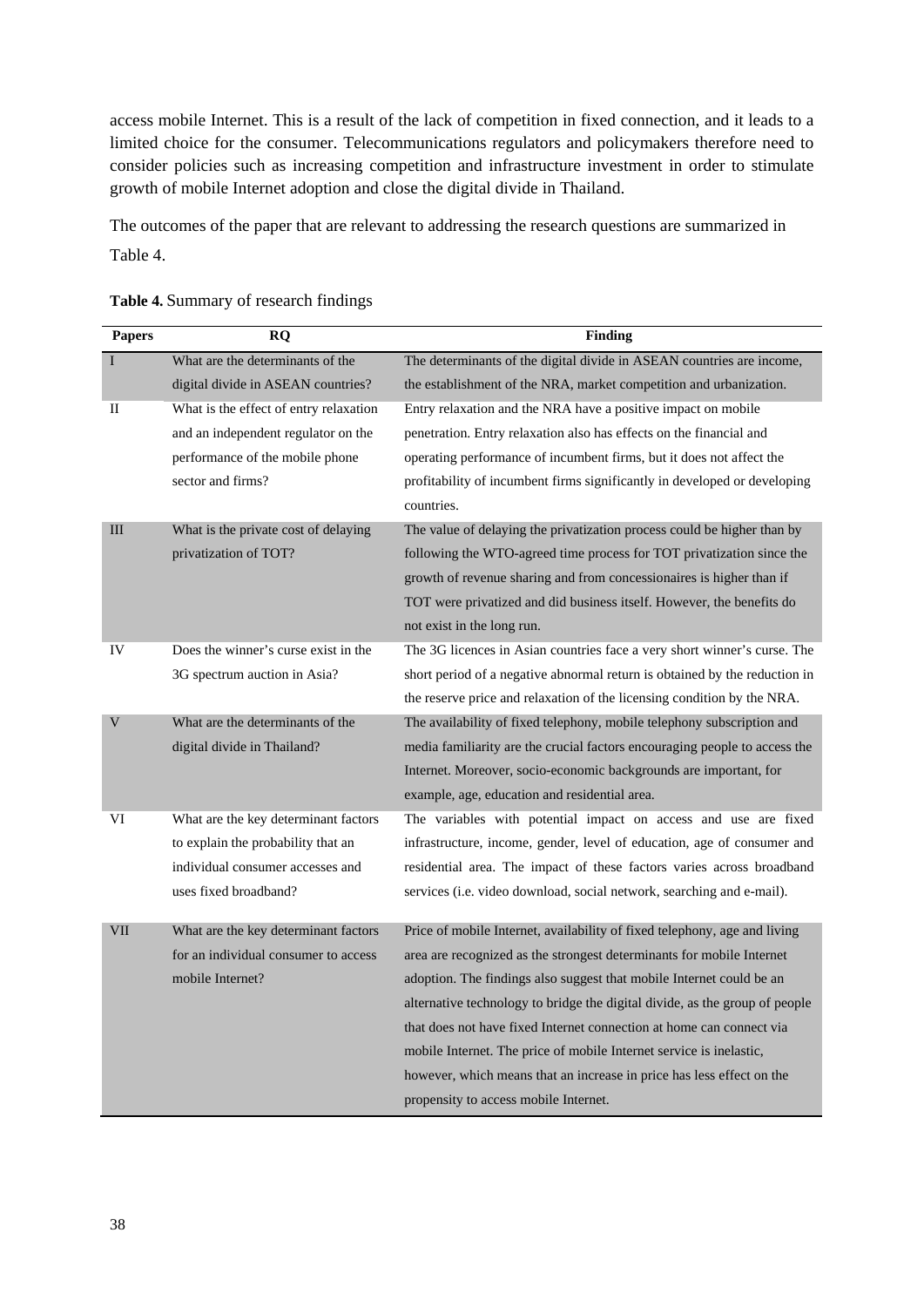#### **6. DISCUSSION AND IMPLICATIONS**

This section discusses the findings from the appended papers. The relevant results from the studies are synthesized in this section in an attempt to provide answers to the main research question. The overall discussion of the results of the studies is divided into two parts. The first part focuses on the digital divide (at regional level and in Thailand) and its determinants. The second part focuses on the possibilities for bridging the digital divide in Thailand.

### **6.1 The digital divide at regional level and its determinants**

### *Market liberalization (Paper I and II)*

The results of Paper I show that the digital divide in Thailand exists at the regional level. Market liberalization in the ASEAN countries has created greater potential for ICT access through a promotion of sector expansion as a whole by raising the number of new entrants and giving them an opportunity to move into new markets for incumbents and new entries. Market liberalization and the establishment of the NRA also encourage foreign investment. In this case, consumers have an opportunity to benefit more from new telecommunications services after liberalization. At the same time, however, market liberalization can widen the digital divide due to the difference in the institutional structure, and economic and technological development between countries. Empirical evidence confirms this argument as shown below.

The problem of unequal access to telecommunications services among ASEAN member countries exists. The leading country for all services is Singapore. Apart from Singapore, there are countries leading in specific services, which also have a higher penetration rate than the ASEAN average. For example, Vietnam, Brunei and Malaysia are leading countries in terms of the fixed telephone and Internet penetration rate. In the mobile phone service, Thailand, Malaysia, Brunei and the Philippines have a higher mobile phone penetration rate than the ASEAN average at the end of 2007. On the contrary, Myanmar, Cambodia and the Lao People's Democratic Republic (Laos) have the lowest penetration rates for all services compared with other ASEAN countries.

The factors that are identified as being important are income (GDP per capita), establishment of an NRA, market competition and urbanization. These factors are in line with a number of previous studies (e.g. Wong, 2002; Fink & Kenny, 2003; Chin, 2005; Mariscal, 2005; Noh & Yoo, 2008; Yartey, 2008). Specifically, the Thai telecommunications market had partial competition in 2007 even after the establishment of the NTC. The mobile telephony and Internet market has gradually been liberalized while the market of fixed line service is monopolized by the SOEs. This may be one of the obstacles to the ICTs penetration rate in Thailand followed by some ASEAN countries.

Paper II provides the empirical findings, specifically for the mobile telephony market. This market was intensified after the [Thai Telecommunication Act \(2006\)](http://en.wikipedia.org/w/index.php?title=Thai_Telecommunication_Act_(2006)&action=edit&redlink=1) became effective. This Act raises the limit on foreign holdings in telecommunications companies to 49% from 25%. In 2008, AIS and DTAC were owned to more than 49% by Temasek Holding (Singapore) and Norway's Telenor respectively, as direct and indirect shareholders. This is similar to other countries in the region, e.g. Indonesia, Malaysia and Singapore. As a result of introducing competition and setting up the NRA, mobile penetration is increasing. This implies that the consumer benefits from various pricing schemes, nationwide network coverage and better quality of services offered by mobile operators. These results are consistent with previous studies (e.g. Wong, 2002; Roycroft & Anantho, 2003; Mutala, 2004; Kasusse, 2005; Mariscal, 2005; Kim, 2008; Billion et al., 2009; Shirazi et al., 2010) showing that competition and the establishment of the NRA drive the ICTs penetration rates.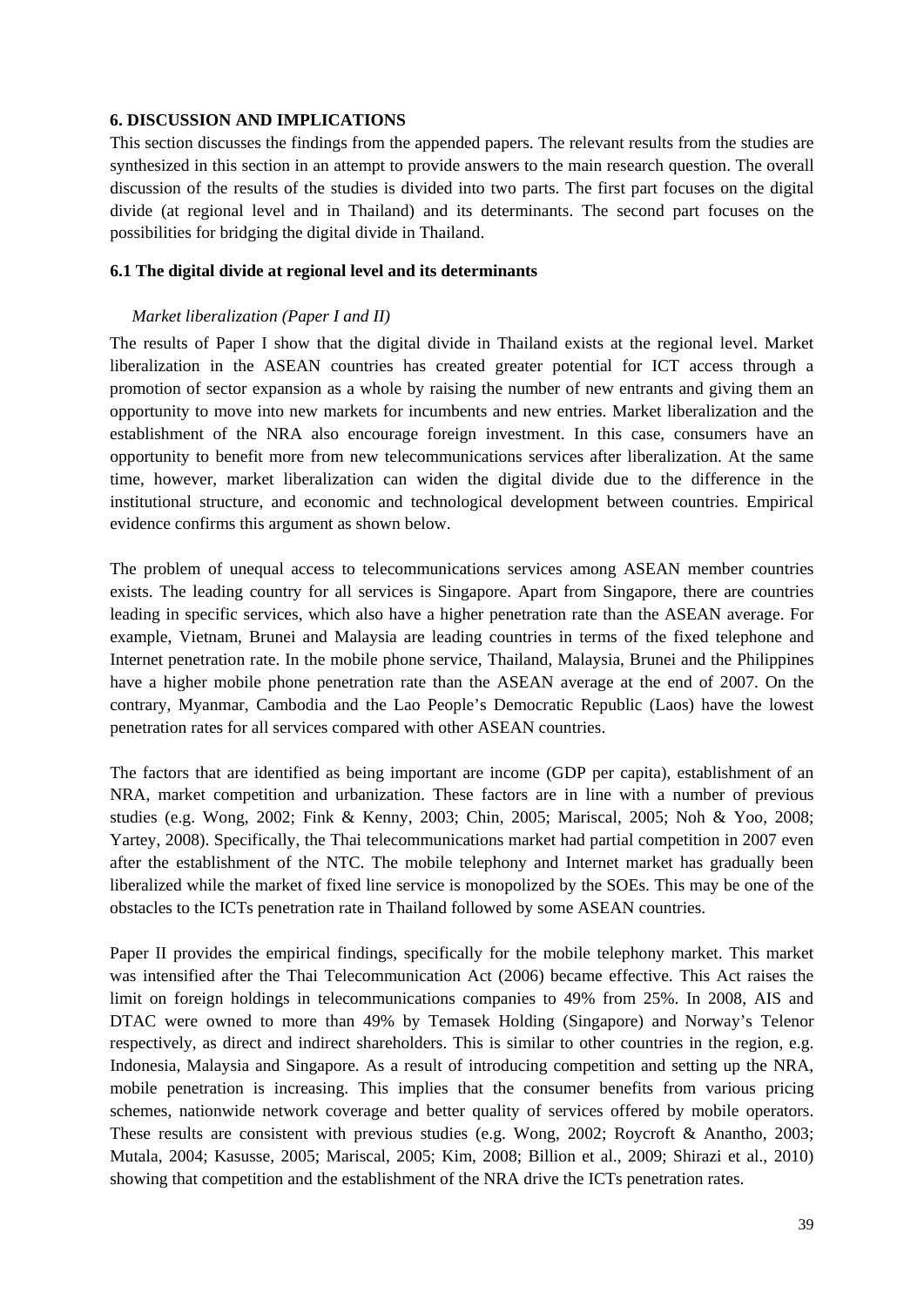#### *Spectrum licensing (Paper IV)*

The credibility and effectiveness of a regulatory framework and its ability to encourage private investment and support efficiency in the production and use of services vary with a country's political and social institutions (Levy & Spiller, 1996). The performance of mobile telecommunications will then depend on the transparency of the regulations and how neutral the regulator can be. For example, the regulator should prepare the market conditions by introducing laws and regulations in order to facilitate new entrants and ensure a level playing field. The new entrants can then enter the market with fewer constraints. Licensing is one of the most important mechanisms that establish a competitive framework and support effective distribution in the telecommunications market.

Although the Thai mobile market has gradually been liberalized, the issue of the spectrum licensing process has not been achieved compared with other countries in the region. An interesting aspect that has received considerable attention in this thesis is 3G or Universal Mobile Telecommunications System (UMTS) licences. It is an effort by the ITU to create global standards for wireless communications. This service will have greater impact on the revenue stream of mobile operators and provide an opportunity for rural dwellers to connect to the Internet. Hence, spectrum licensing can be seen as part of the policies to improve the number of ICTs inclusion in the country and not just to increase competition in the mobile market.

Four well-known methods have been used for spectrum assignment: first-come-first-served, lottery, beauty contest and auction (Hazlett, 1998). An auction allocates frequency to those operators that value the spectrum most highly and who are expected to make the most economically efficient use of the spectrum. However, the high bid prices of 3G auctions in the UK and Germany were major factors in explaining the loss in market value of the firms or the so-called winner's curse, since the licences were a burden for firm growth in the long run. The licensees may resell their licences in the secondary market or not activate the licences. Those firms who acquire the licences may have financial constraints post award or they may not roll out the infrastructure and start their operation as they have committed themselves to doing, since they do not have enough funding for their investment. Moreover, a higher licence fee may result in a lower number of firms sustained by the market. The market structure will then become much more concentrated with incumbents, and the market growth will be lower and could, in turn, delay innovation.

Many countries in Asia allocated the 3G spectrum to telecommunications service providers during 2000-2006. The assignment approach can be categorized into two main methods: auction and beauty contest. Hong Kong was the first country to implement the 3G auction in September 2001, and it has been followed by many countries in subsequent years. The results of this thesis show that the 3G licences in Asian countries face a very short term of the winner's curse. This also suggests that the NRAs in Asian countries are aware of the high reserve price from the Europeans' experience. They then reduced the reserve prices and relaxed the licence condition, which finally led to the short period of the curse. Thailand can also learn from this finding, though there has been a delay in issuing new 3G licences. The main goal of 3G assignment cannot only be considered as a method for raising revenue for the government but also for using the spectrum with optimum efficiency. However, NRAs need to monitor the inefficiency loss from their reserve prices in the long run to improve their reserve prices for the future auction and promote the development of the industry in order to protect the interests of the consumers.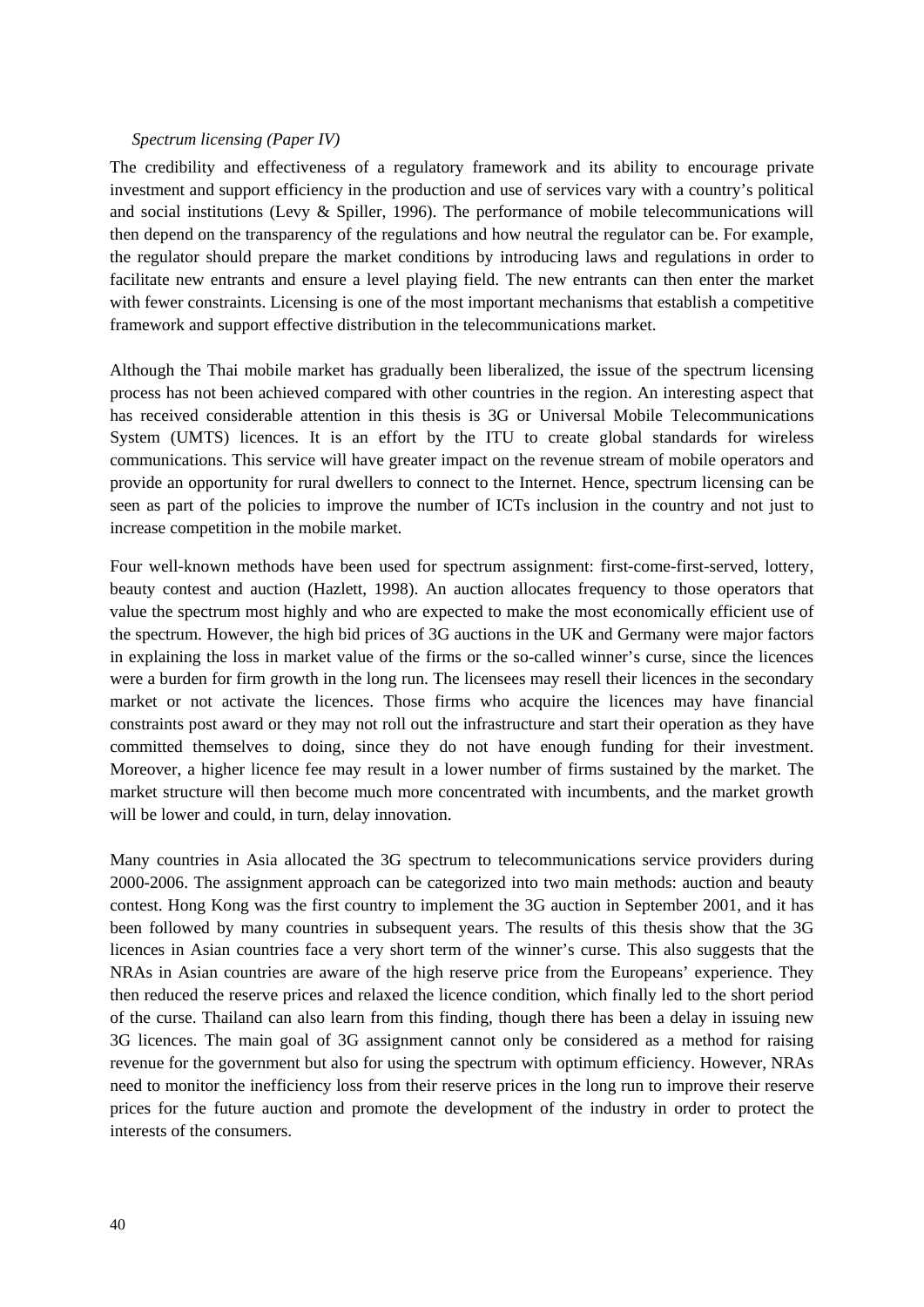#### **6.2 The digital divide in Thailand and its determinants**

The digital divide in a particular society is equally important to the digital divide at regional level. Several factors are investigated in this thesis, e.g. technology access, socio-economic factors, access price of ICT services and the institutional factor. In light of this discussion, these factors are categorized into two groups: demand-side factors and supply-side factors. The demand-side factor is defined as determinants of the use of ICT services, which include accessibility and affordability. On the supply side, the availability of service in parts of the country through various types of technology and service attributes is considered.

#### *6.2.1 Determinant factors on the demand side: Accessibility and affordability (Papers V-VII)*

The results of this thesis show that demand-side factors, which are commonly found in the United States and the European Union, are also evident in Thailand. Beginning with income, the income gap for Internet users across the whole region of Thailand proved substantial. The low- and mediumincome earners are less likely to access the Internet than those who earn more, in particular for fixed broadband access, as shown in Papers V and VI. The access price of ICT services also plays an important role in explaining how the provider's charges relate to the individual's ability and willingness to pay for services. Paper VII takes the access price of mobile Internet into account. Mobile subscribers have increased gradually year on year, and, by 2010, the mobile penetration rate had reached 100%. At the same time, the number of mobile Internet users has been growing. At the end of 2010, 30% of mobile subscribers used mobile Internet (NTC, 2010). This suggests that mobile Internet has the potential to become a common means of access to the Internet in Thailand where the fixed Internet infrastructure is far from well developed. The results of Paper VII reveal that demand for mobile Internet access has a negative relationship to the price of mobile Internet. The elasticity is determined to show how the provider's charges relate to the individual's ability and willingness to pay for services. The elasticity with respect to the price of mobile Internet is -0.1898. This means that a 1% increase in the price of mobile Internet service will lead to a 0.1898% decrease in the demand for mobile Internet. The price of mobile Internet service is inelastic, however, which means that an increase in price has less effect on the propensity to access mobile Internet. It may be due to the lack of competition in fixed connection, and it leads to limited choice for the consumer.

The generational difference in Internet adoption is perhaps the most significant for the future diffusion of the Internet. Papers V-VII show that the early adopters in Thailand were concentrated among the youngest age groups, with minimal access in Thai society among senior citizens. The elderly may have a greater reluctance to adopt new technologies than teenagers. Another social factor is gender. The gender gap in the online community has been the subject of widespread study. The relative access to the Internet of males and females is equal for mobile Internet but not for broadband. Many plausible reasons may account for any gender differences in the access and use of the Internet, for example, the applications.

Paper VI also shows that education is a stronger determinant of Internet access, in particular for fixed broadband, than other demographic variables. From the literature, people with a higher education are more likely to access and use the Internet than less educated people. Norris (2001) emphasizes that schools and colleges provide an environment that is relatively rich in all forms of ICTs. In fact, they have been among the first institutions to access the Internet in most countries. Education can be expected to improve the skill of the Internet user (van Dijk & Hacker, 2003; van Dijk, 2006; van Deursen & van Dijk, 2009a, b).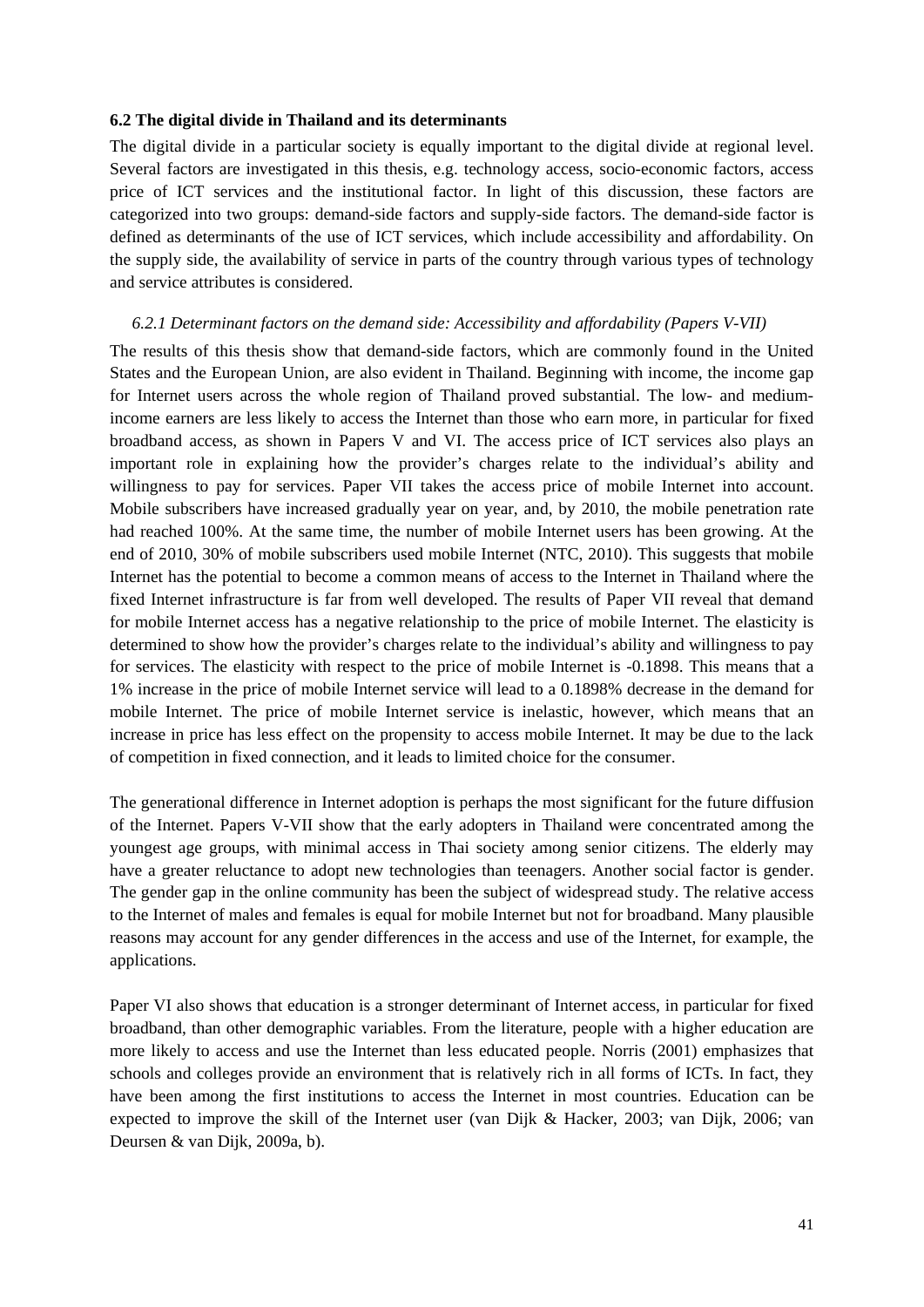Internet access and use also vary across the region of living. People who live in the Bangkok are more likely to access and use the Internet than those who live anywhere else in the country, in particular, fixed broadband services. This may indicate that the fixed infrastructure is more developed in Bangkok than in regional areas, which is important to Internet development.

Moreover, media familiarity plays an important role in Internet adoption. A wide distribution of other ICTs such as radio, television and mobile phones could encourage people to access the Internet due to familiarity with multimedia content and applications. Evidence from Paper V shows that cable TV and mobile phone influence Internet adoption. This is similar to the study by Norris (2001). In terms of using service applications, the results of Papers VI and VII indicated that usage depended on demographic factors. For example, males are more likely to use the applications than females. Like the younger respondents they are more likely to use search and video streaming, and download and play online games. Elderly people are also less likely to use the applications. Interestingly, low- and medium-income earners are more likely to use applications related to entertainment (social networking, video streaming, and downloading and playing online games) than those with a high income, even though they are less likely to access fixed broadband at home. Moreover, they are less likely to use an information application (i.e. search and e-mail). One idea is that differences in the opportunity cost of leisure time may drive this result. As Goldfrab and Prince (2008) noted, lowincome individuals are much more likely to use the Internet for gaming and chat as these are relatively inexpensive and often time-consuming Internet applications. The finding from Paper VII also suggests that searching applications are used more frequently than e-mail and social network applications via mobile Internet. An estimated coefficient is not statistically significant however.

### *6.2.2 Determinant factors on the supply side: Availability (Paper III)*

Internet connection through a fixed network is still the main option for users in Thailand. Paper III empirically shows that one of the obstacle factors on the supply side is the delay in the privatization of TOT. The aim of privatization in many parts of the world is for private ownership to improve corporate performance (e.g. overcome borrowing or boundless investment decisions) and social welfare. Currently, TOT remains a state enterprise in which the Ministry of Finance is the sole shareholder according to the State Enterprise Fund Act B.E. 2542 (1999). The Act states that even if TOT has corporatized its organization, although the shares have not been distributed to the public, management and investment decisions still depend on the Cabinet.

The structure of carrier ownership is also important to competitiveness. Managers of SOEs pursue objectives that differ from those of private firms (political view) and face less monitoring (management view). Not only are the managers' objectives distorted, but the budget constraints they face are softened. The soft-budget constraint emerges since bankruptcy is not a credible threat to public managers. These conditions create inefficiency. The finding shows that privatization increases profitability and efficiency through increased productivity. However, privatization *per se* does not guarantee improved performance, at least not in the short to medium term. The important factors that matter for firm restructuring and performance are the type of private ownership, corporate governance, access to expertise and markets, and the legal and institutional system.

The delay in privatization could lead to inequality in fixed infrastructure development between Bangkok and other regions since there is lack of competition in infrastructure development and quality of service. The fixed-line telephone market in Thailand is monopolized by TOT to provide a domestic telephone service. Private service providers can only operate in the industry if they work in conjunction with one of the SOEs through a collaborative partnership in the form of BTO contracts.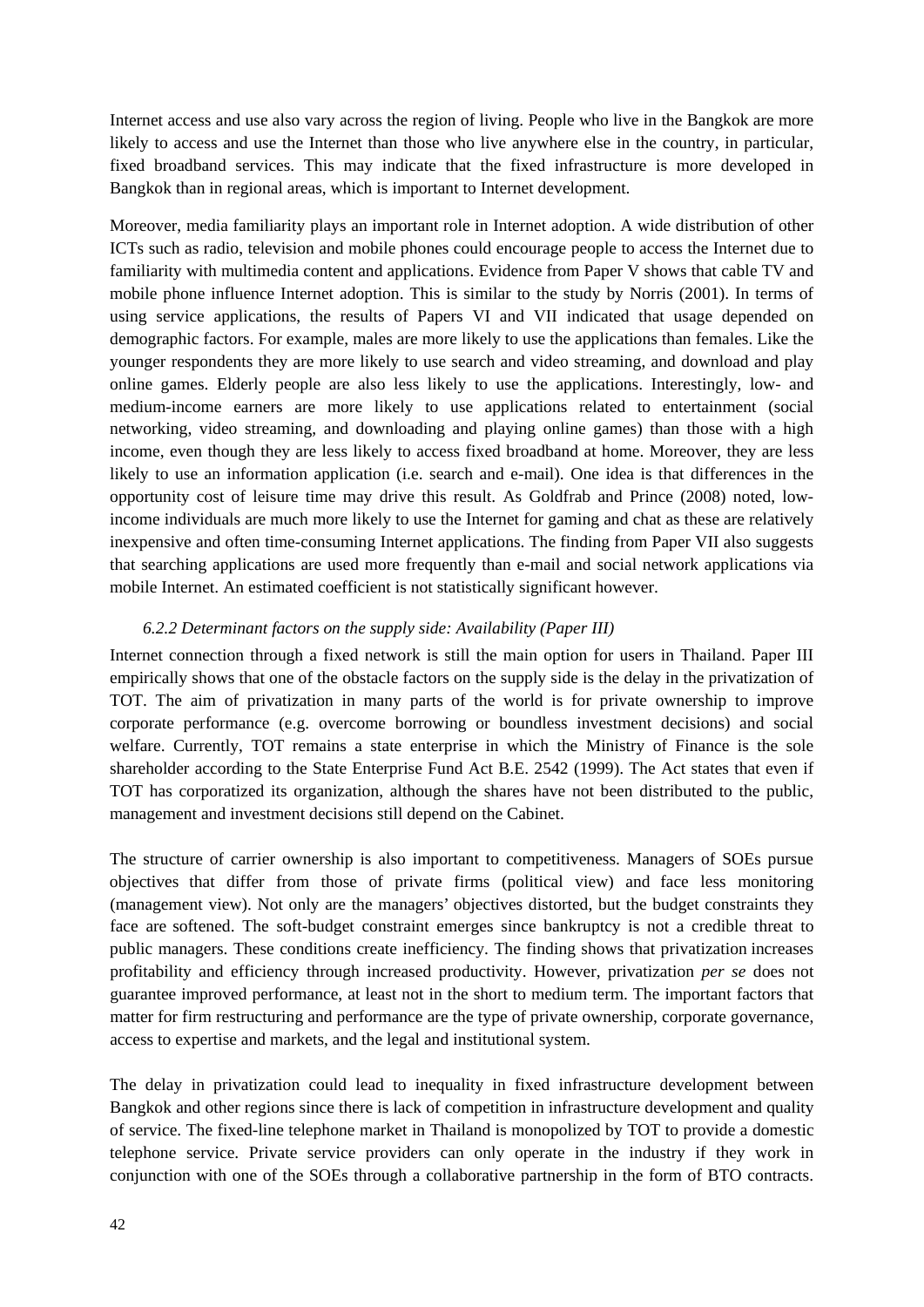Specifically, there are only two service providers -TOT and True-in the Bangkok metropolitan area, while TT&T and TOT provide fixed-line service in the provincial area. Due to a lack of competition, the price of fixed-line telephone service also remains very high compared with other countries in the region. Hence, the slow pace of privatization of fixed-line service not only affects the development of fixed infrastructure but may also result in low Internet access, as fixed infrastructure is important for Internet connection.

Apart from fixed connection (dial-up and broadband), mobile Internet via a mobile handset and a USB modem to the end-user is one alternative, but there is a limitation due to the technology and frequency allocation problem. Mobile operators are expected to migrate from 2.5G-based mobile systems to 3Gbased systems or beyond, which will allow for multimedia transmission. Currently, mobile operators have run limited trials migrating on the existing networks to 3G networks in the 850 MHz (for TrueMove and DTAC) and 900 MHz bands (for AIS). This has unfortunately resulted in EDGE currently being the best option for nationwide coverage. Allocation of a 3G licence is one of the most critical steps for the NBTC, a new national regulatory agency, after the previous auction was suspended by the Supreme Administrative Court in September 2010. This delay could hamper network deployment by mobile operators and it may widen the digital divide.

At this point, this thesis demonstrates that the digital divide exists in Thailand at regional and social level. The digital divide depends on several factors, as summarized in Table 5.

|                      | Type of<br>divide | <b>Description</b>                                                                                                  | <b>Investigated</b>                                    | <b>Determinants</b>                                                                                                                       |                                                                                                                                                         |  |
|----------------------|-------------------|---------------------------------------------------------------------------------------------------------------------|--------------------------------------------------------|-------------------------------------------------------------------------------------------------------------------------------------------|---------------------------------------------------------------------------------------------------------------------------------------------------------|--|
| Level                |                   |                                                                                                                     | technologies                                           | <b>Demand side:</b><br>accessibility and<br>affordability                                                                                 | Supply-side:<br>availability                                                                                                                            |  |
| Regional             | Access            | Difference between<br>countries that can and<br>cannot access ICTs                                                  | Composite<br>index and<br>mobile                       | GDP per capita,<br>urbanization                                                                                                           | Level of competition,<br>existence of the NRA.<br>trade openness,<br>availability of<br>infrastructure, spectrum<br>licensing, market<br>liberalization |  |
| Social<br>(Thailand) | Access            | Difference between<br>individuals who can<br>and cannot access<br>ICTs within a<br>particular society or<br>country | Internet, fixed<br>broadband<br>and mobile<br>Internet | Income, gender, age,<br>education, area of<br>living, media<br>familiarity, access price<br>of mobile Internet and<br>service application | Market liberalization,<br>privatization,<br>availability of<br>infrastructure and<br>technology, spectrum<br>licensing                                  |  |
|                      | Use               | Difference between<br>individuals who do<br>and do not use ICTs<br>within a particular<br>society or country        | Fixed<br>broadband                                     | Income, gender, age,<br>education, area of living<br>and service application                                                              | Availability of<br>infrastructure and<br>service application                                                                                            |  |

# **6.3 Alternative policies to bridge the digital divide in Thailand**

The results of this thesis show that the digital divide in Thailand is shaped by the interaction of several factors from the demand and supply sides. Initiatives from both the demand and the supply side are required to promote further gains in Internet adoption and to bridge the digital divide. The relative proportion of the two will need to be based on the specific situation in each region (Cava-Ferreruela & Alabau-Muñoz, 2006). The main findings from this thesis explicitly show how much the demand-side factors influence the digital divide while the supply-side factors may narrow or widen the digital divide. Hence, alternative policies to bridge the digital divide are discussed in this part. The various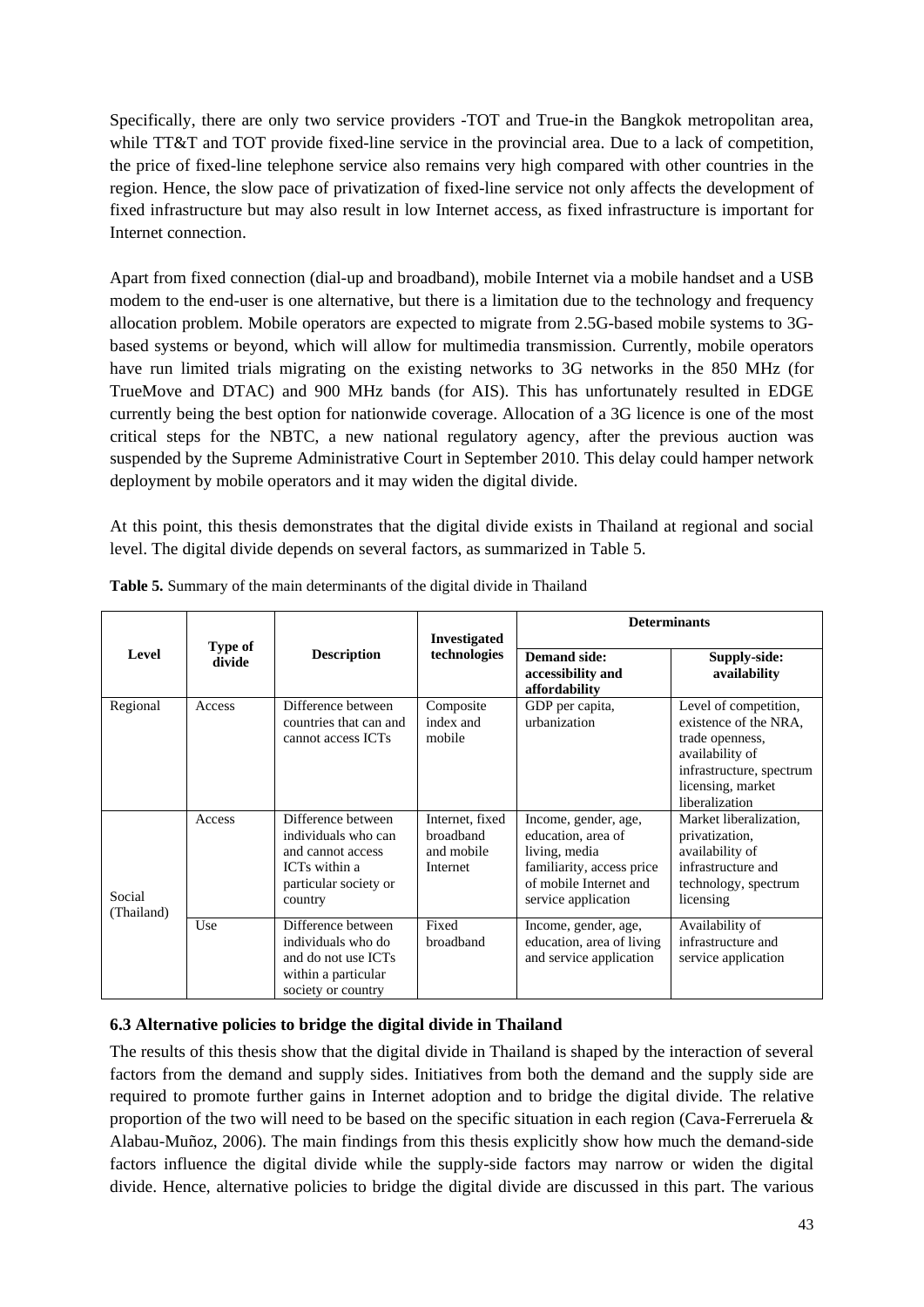types of policy are categorized according to three main barriers to adoption from the previous section: high access price, low income and lack of literacy.

#### *6.3.1 Access price*

High price of access as a barrier to access has been accepted in a number of studies since it was the most important barrier preventing the consumer from adopting services (e.g. Chowdary, 2002; Chaudhuri et al., 2005; Flamm & Chaudhuri, 2007; Savage & Waldman, 2009). This thesis shows that mobile Internet is growing as another means of Internet connection. There is a weak response to a price change in mobile Internet service however. This means that an increase in price is less likely to affect the propensity to access mobile Internet. The speed of wireless Internet connection is two to three times higher than that of dial-up Internet connections, while the price of mobile Internet is about the same as that of dial-up. The average monthly payment is 458 THB or 3.82% of the individual monthly income, which is cheaper than an ADSL connection. The inelastic access price of mobile Internet may be due to a lack of choice for consumers. The NRA therefore needs to promote fiercer competition in order to drive the price down. In the long term, the quality of service of mobile Internet needs to be announced explicitly by the regulator to ensure consumers gain the benefits.

Policies that stimulate Internet adoption are crucial. Two main options have been pursued: infrastructure competition (the United States model) vs service competition, i.e. local loop unbundling (the European model). Under the infrastructure competition, the NRA encourages service providers to build their own networks for the last miles. It is costly for new entrants, however, and it cannot fully attract them to invest in the current situation. The NRA may need to consider the implementation of local loop unbundling. Local loop unbundling would be introduced as a way to overcome the bottleneck control over the last mile of copper cable owned by incumbent operators, which has proved very hard and very expensive to replicate. This would provide an opportunity for new entrants to introduce Internet service. It would also result in greater choice for the consumer and drive down the price of the service. However, the implementation of local loop unbundling might reduce the investment incentive for the incumbent since this regulation aims to provide access to the incumbent's local network. While the jury is still out on which policy is best, the general implication is to stimulate Internet adoption. The tailor-made policy is a possible alternative to the NRA, i.e. encouraging infrastructure competition in rural areas while implementing service competition in urban areas.

Mobile Internet can play an important role in bridging the digital divide in Thailand, as mobile phones are now reaching consumers in Thailand much more rapidly. The demand for Internet has grown rapidly since 2001, but there is an issue of concession that creates some difficulties for the Internet service providers to offer fixed Internet connection (Srinuan, 2011). The NRA should consider wireless infrastructure as an option for solving the digital divide. Although Thailand faces a digital disparity due to the underdeveloped fixed-line network, there has apparently been leap-frogging of mobile over fixed line both in terms of infrastructure and subscription in the Thai market and in the growth of mobile applications. Moreover, the spectrum licensing from the NRA would facilitate more competition in the Internet market. This could provide an opportunity for the Thai citizen to access the Internet via wireless (i.e. mobile broadband) and fixed wireless technology (e.g. Wi-Fi and WiMAX).

Governments are responding in many ways, including by developing ICTs and Internet accessibility policies to ensure that all citizens can use ICTs profitably (e.g. McSorley, 2003; Mariscal, 2005; Mutula & van Brakel, 2006; Fuch & Horak, 2008; Hanafizadeh et al., 2009a). In the case of Thailand, the first priority should be privatization and liberalization of the fixed telephony market. As there are currently more than 80 fixed-Internet service providers, the price of the service should decrease as a result of market competition. The access price to the Internet is not much lower, however, as there are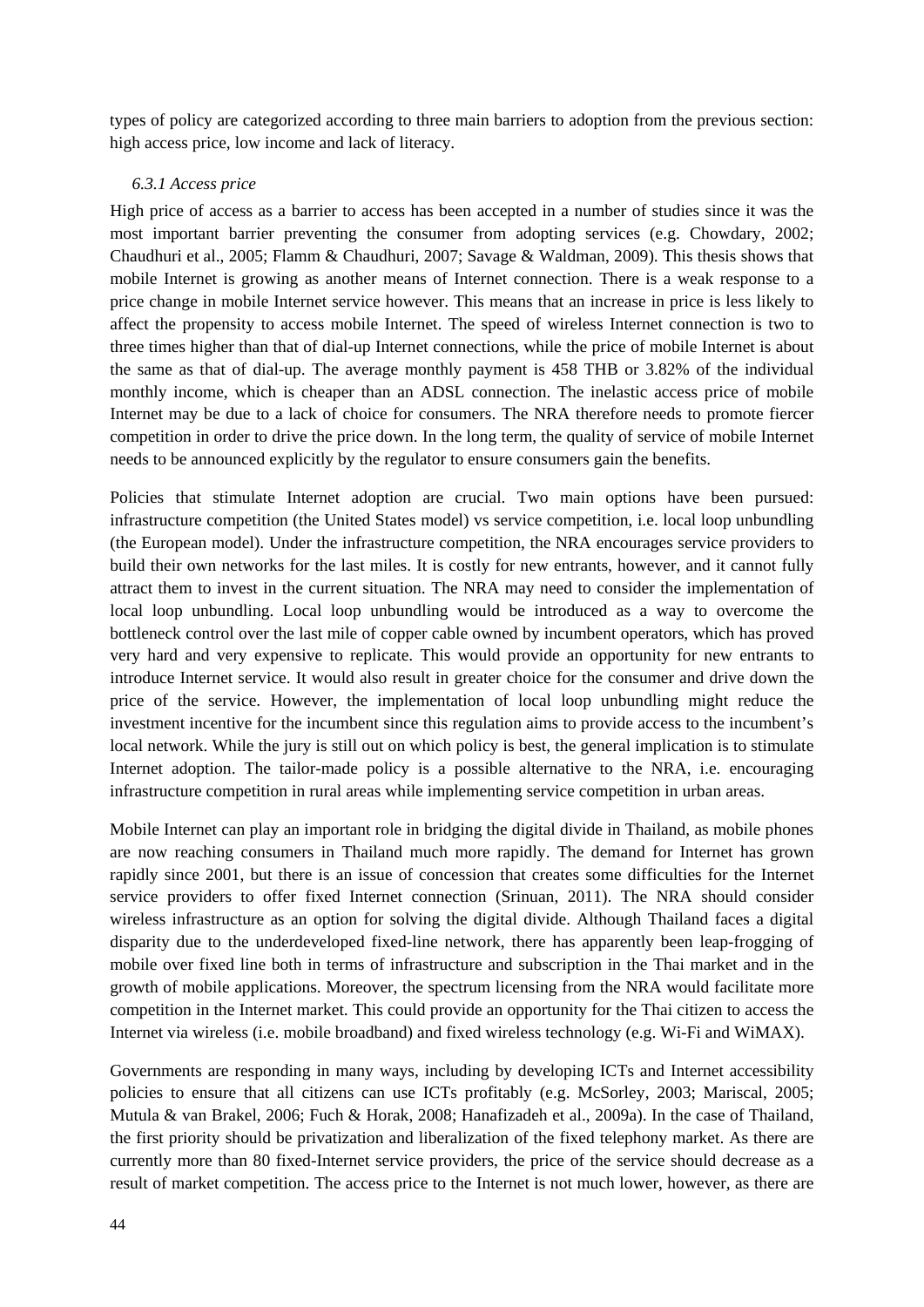few fixed-line providers. Moreover, there are only five Internet service providers that have been providing both mobile Internet services. One of them is TOT, which is the SOE. TOT had 3G wireless broadband on the 2.1 Gigahertz (GHz) spectrum licence without bidding since this licence was jointly owned by TOT and CAT in 2000. Subsequently, TOT took over the spectrum rights from CAT to become sole spectrum owner. TOT is planning to use the 2.1 GHz spectrum to provide 3G service on its existing Bangkok metropolitan network. This will increase the choice of technology available in the Internet market.

### *6.3.2 Low income*

The results of this thesis clearly indicate that low- and medium-income earners are less likely to access the Internet, in particular fixed broadband access, than those who earn more. Most direct policies to increase adoption should involve subsidies from the government. Although the USF has been set up, it has not yet been used to finance any telecommunications services. Current designated USO providers in Thailand mainly provide service in unserved rural areas or public places such as educational institutions and schools, according to certain goals set by the NTC. This may not cover some groups of low-income people however. It also indicates that telecommunications services have some public good and social (fairness and equity) features (Crandall & Waverman, 2000) and the role of the government may therefore be needed.

The thesis considers specific examples of government policy aimed at Internet adoption in Thailand: the rural long-distance public phone, distance learning via satellite, public telephones for the disabled, the Schoolnet computer, Internet Tambon, and ICT computers for the Thai people project. All of these projects were implemented by SOEs, while the last project was directly implemented by the government in 2003. The government at the time aimed to make personal computers (PC) and notebooks more affordable by making a deal with PC dealers. In May 2003, the Thai ICT ministry launched a budget PC programme to spur computer ownership in the country. This project could be considered a pilot project for ICT adoption. However, the government should also consider alternative policies to increase Internet access for low-income households, for example, free or low-cost Internet access for low-income households or tax reductions for costs related to installing broadband access in the home or apartments (Shim et al., 2006). This would increase Internet and broadband adoption for low-income people.

#### *6.2.3 Lack of literacy*

Many skills are necessary for Internet adoption, including literacy. The findings of this thesis are in line with other previous studies that have emphasized the importance of literacy (e.g. Akhter, 2003; van Dijk & Hacker, 2003; Selwyn, 2006; van Dijk, 2006). The findings show that educated people are more informed about access and use of the Internet. Education is a crucial determinant of Internet access compared with other demographic variables. This also confirms the knowledge gap hypothesis by Tichenor et al. (1970) that knowledge regarding the usage of adopted technologies is greater by well-informed people. The less educated people are, the more likely they are to be digitally excluded. Moreover, the availability of more information for the user on the Internet does not guarantee that he or she will be able to use it and navigate efficiently. Users may use the Internet in different ways due to their skills and experiences (e.g. Hagittai, 2002, 2003a, b; Robinson et al., 2005; van Dijk, 2006; Hargittai & Hinnant, 2008). The lack of literacy, in particular digital literacy, could lead to the second level of the digital divide as noted by Hargittai (2002). Hence, the digital divide cannot be bridged without an education or training programme, particularly for under-educated, elderly and low-income persons and those in rural areas.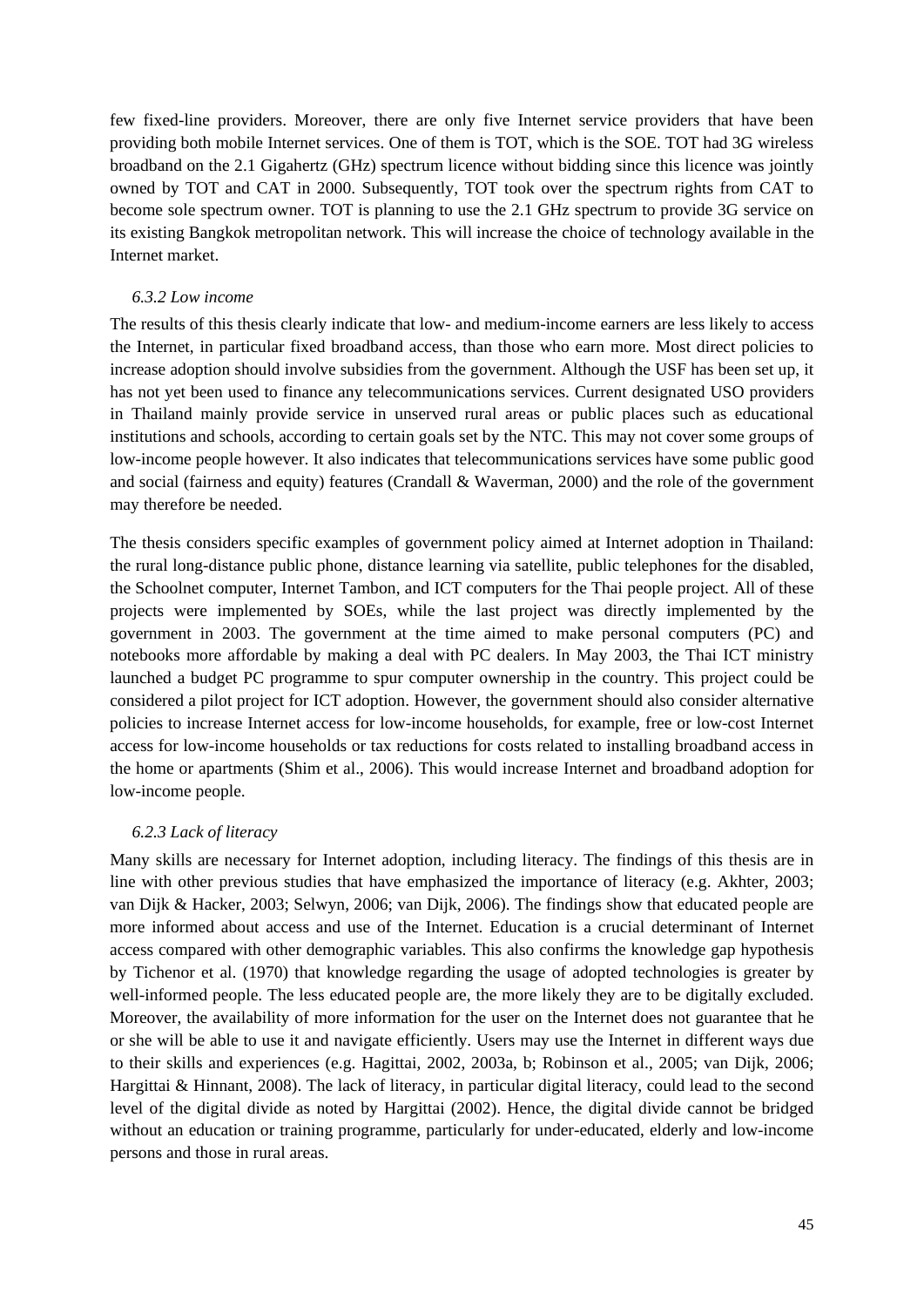At the end of 2010, the NTC announced a Notification on the Implementation Plan for the Provision of Universal Basic Telecommunications and Social Services. One of the objectives of this Notification is to set up an Internet centre for each village, as specified by the NTC. This is an important step in increasing the capability and experience of using the Internet for people in rural areas. This aim may be difficult to accomplish, however, if the NTC only provides the physical access, since most of those who live in rural areas lack basic education and are less likely to see the benefits of using the Internet. The government therefore needs to increase awareness and the perceived value of the Internet.

The government should consider a demand-stimulating programme that aims to increase literacy, in particular digital literacy, for example, by encouraging the use of ICTs in teaching and learning in education with priority emphasis on basic education. Training programmes and education materials for different disadvantaged groups (i.e. disabled persons and the elderly) should be provided in order to ensure that they can access information in an equitable manner. The results of this thesis also reveal that applications play an important role in attracting Internet users. Low- and medium-income users use ICT for entertainment (social networks, video streaming, downloading and online games) more than for education purposes, commercial or government transactions, however. This variable should also be considered in bridging the digital divide.

To increase accessibility, the government should provide support to socially diverse groups. Learning resources and applications that are user-friendly and searchable through a computer or mobile phone should be developed to assist in improving livelihoods. A number of studies indicate that encouragement from the government in the development of a wide range of interesting local content and disseminating it in the communities to which these groups belong will increase the perceived value of ICTs and, consequently, raise the proportion of ICT adoption (Gebremichael & Jackson, 2006; Akca et al., 2007; Billion et al., 2009).

The empirical findings from this thesis confirm that the digital divide is rooted in various factors. A combined policy from the NRA and the government is needed to reduce barriers to ICT access and use. The NRA can propose regulations that encourage investment by providing rules that are broadly perceived to be fair, allow investors a profit and inspire confidence in the stability of the business environment. Regulation supports efficiency by encouraging competition and market-based pricing and by requiring efficient pricing where competition alone is inadequate (Levy & Spiller, 1996). At the same time, policymakers or the government can offer incentives and coordinate efforts to the private sector that consider local needs and capacities. This might be a good opportunity for disadvantaged groups since these people can benefit from the technical innovations occurring today in the ICT industry. It is also possible to create growth faster and at a greater level than ever before. The combined policies that will be designed by the NRA and policymakers are therefore a necessity to ensure equitable ICT access and use in the Thai society.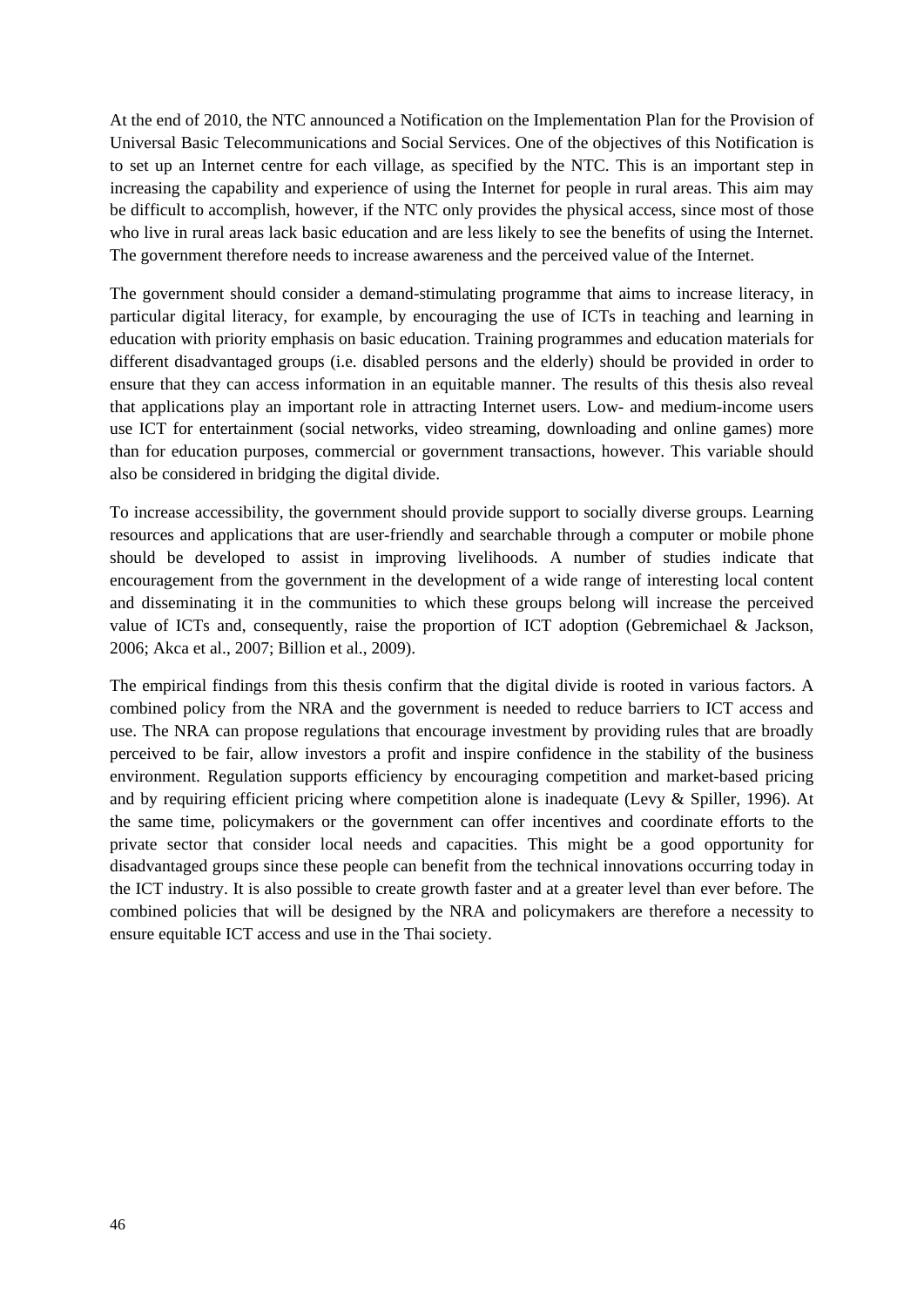# **7. CONCLUSIONS AND FUTURE RESEARCH**

The purpose of the thesis is to examine the factors that determine the digital divide and the possible alternatives for bridging this divide in Thailand. The section below discusses the extent to which the knowledge gained from the work conducted in the thesis achieves this purpose.

# **7.1 Conclusions**

Policy makers and international organizations like the ITU and OECD have raised concerns about the growing digital divide since the 1990s. As well as direct economic benefits for trade and tourism, ICTs may accelerate the long-term investment in human capital. In order to yield these benefits, there is a need to understand the digital divide between countries, different regions (global level) or the same region (regional level), and within a country (social level). To understand the digital divide, this thesis investigates and analyses its determinant factors in Thailand at regional and social level as a case. Data are gathered from primary and secondary sources, and a quantitative research methodology is employed.

The main reasons for the regional divide are GDP per capita, urbanization, market competition, the existence of NRA, trade openness, availability of infrastructure, market liberalization and privatization. The liberalization and privatization of telecommunications services, in particular, have been debated and pursued with varying speed and success by countries throughout the world. In Thailand, efforts to privatize SOEs and liberalize the telecommunications regime have not yet been successful, as in other countries in the region.

Multiple factors also affect the digital divide on a social level. These factors are related to both supply and demand and can be categorized into three domains: availability, accessibility and affordability. Availability of service through various types of technology and service attributes is investigated in parts of the country. The findings show that there is inequality in fixed infrastructure across the country due to the lack of competition in infrastructure development, price and quality of service. The fixed-line telephony market remains monopolized by SOEs. The inequality of fixed infrastructure leads to disparity in fixed Internet connection in different parts of the country. In the case of mobile telephony, it is well developed and more competitive than the fixed-line market. The growth of mobile Internet use is also increasing. Mobile Internet can be considered an alternative technology for solving the digital divide. Current 3G service offerings are very limited, however, due to the legal difficulties of allocating the new 3G frequencies.

In terms of accessibility and affordability, findings suggest that socio-economic factors (income, gender, age, education and area of living) are associated with Internet access and use. People who have higher socio-economic status could benefit more from the Internet. Related ICT services, for example, cable TV and mobile phone and service applications (i.e. social network, video streaming and e-mail) could encourage people to access and use both fixed and mobile Internet connection. Further empirical findings show that the access price of mobile Internet is highly inelastic. One possible reason is the lack of choice, with the consumer not able to switch to another option. This confirms that the digital divide is not restricted to access to technical infrastructure but includes the socio-economic factors that support ICT access and use.

The challenges for the NRA and policy makers to bridge the digital divide are: (1) a lack of ICT infrastructure resulting from the delay in liberalization and privatization; (2) the delay in spectrum allocation; (3) further barriers due to mobile Internet service being expensive; and (4) gaps in the way the Internet is used. Various types of policy are discussed according to these barriers, for example, infrastructure competition vs. local loop unbundling, privatization of SOEs, spectrum licensing, a tax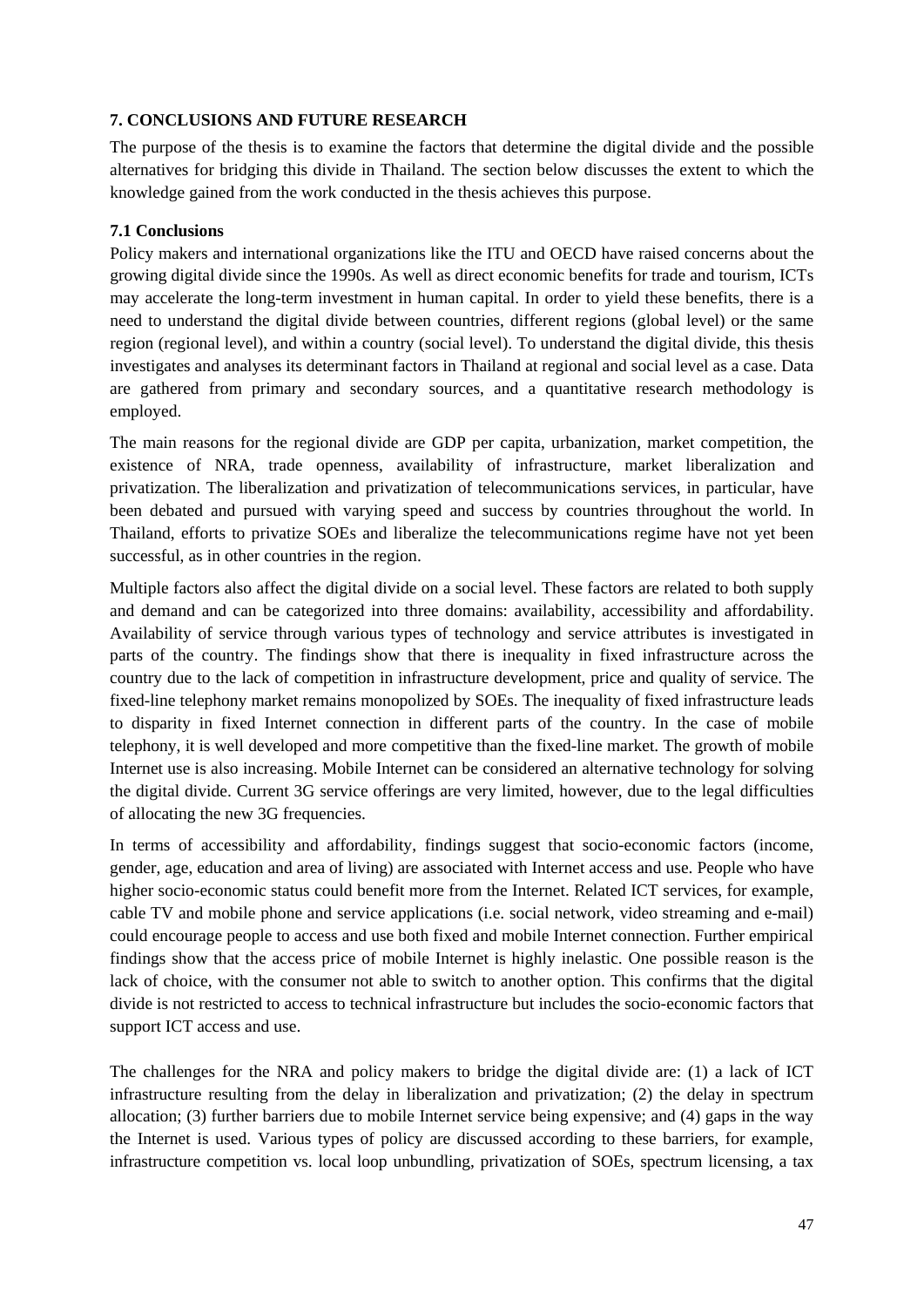subsidy, USO and training programmes<sup>[4](#page-61-0)</sup>. The policies discussed indicate that the roles of the NRA and government are needed at different levels of the digital divide. The access and usage gap at regional and social level continue even under efficient market conditions because of the price of ICT services and social inequalities. The combined policies, which urge government intervention to ensure equitable ICT access and use after the market has functioned, can be considered a policy option. However, an assessment of the potential impacts of the implemented policy from the NRA and the government need to be made in order to contribute more consistent and coherent policies and to ensure that the ICTs are beneficial to Thai society. Hence, the conclusion of the thesis is presented below in Figure 14.



**Figure 14.** Summary of findings and implications

# **7.2 Future research**

This thesis has investigated the determinants of the digital divide in Thailand and discussed alternatives for bridging the digital divide. Future research is needed, however, as one of the critical questions in the digital divide research relates to whether the digital divide is in fact widening. Availability of longitudinal data is necessary and will benefit future research. It offers an opportunity to gain a deeper understanding from the observation of the evolution of the digital divide at regional and social level rather than by merely surveying different cross sections.

A number of determinants can explain the digital divide. Some determinants have been pointed out as main factors in this thesis; others need to be investigated further, in particular, skills, culture, psychological factors, content and quality of service. Future research on this issue would provide insights into how diverse people in different areas adopt ICTs. Moreover, several policies have been implemented in Thailand, as mentioned in this thesis. Future research on policy evaluation is also needed in order to assess what does and does not work. A qualitative research method (i.e. in-depth interview and focus group) can be considered a complementary method. This method would add a

<span id="page-61-0"></span><sup>&</sup>lt;sup>4</sup> The detailed discussions of each policy are not included in this thesis due to the scope of the study.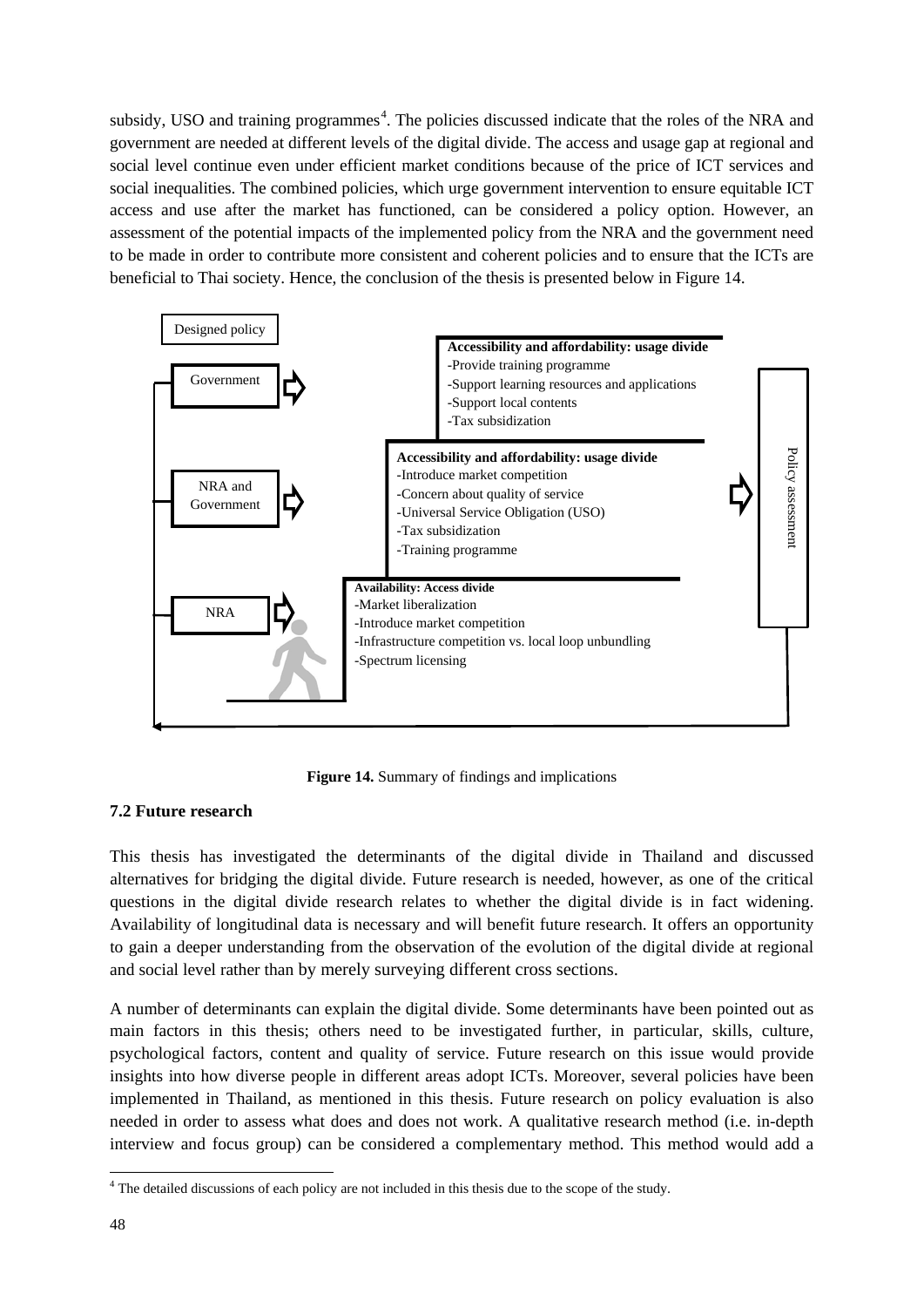more in-depth understanding of the digital divide, potentially indicate how and why some people are digitally excluded and help us to interpret and better understand the complex reality of the digital divide.

The impact of market liberalization on the digital divide and competition in the telecommunications market has been discussed in this thesis, but much research remains to be done as no specific regulation has been addressed in the appended papers. It would be possible for future research to conduct a comparative study on specific regulations, for example, entry regulation and price regulation, in particular among the ASEAN countries or in Thailand. The results would provide insights for the NRA to better understand how these regulations affect the telecommunications market and service providers. Specifically, this thesis shows how the market has been liberalized and how the issue of delayed privatization has affected the growth of SOEs in the long run. This result only presents the impact of delayed privatization on the service provider with no discussion about the social cost. An interesting point is that delayed privatization may not only affect the service provider but also the costs to society as a whole. The social cost should therefore be taken into account in future research.

Moreover, the Thai telecommunications market is not yet mature compared with other countries in the region, particularly on the issue of spectrum management. The results of this thesis also show that mobile Internet can be considered an alternative technology to bridge the digital divide. However, there are different licence award processes, post-award obligations and a spectrum payment mode that could affect telecommunications investment and diffusion of mobile Internet according to the 3G assignment approach. In particular, service providers need to roll out their networks in order to meet the licensing obligation. Research is therefore needed to analyse whether and how the spectrum assignment approach affects telecommunications investment and mobile Internet diffusion. The result would be useful for the NRA in terms of increasing availability to the Internet user.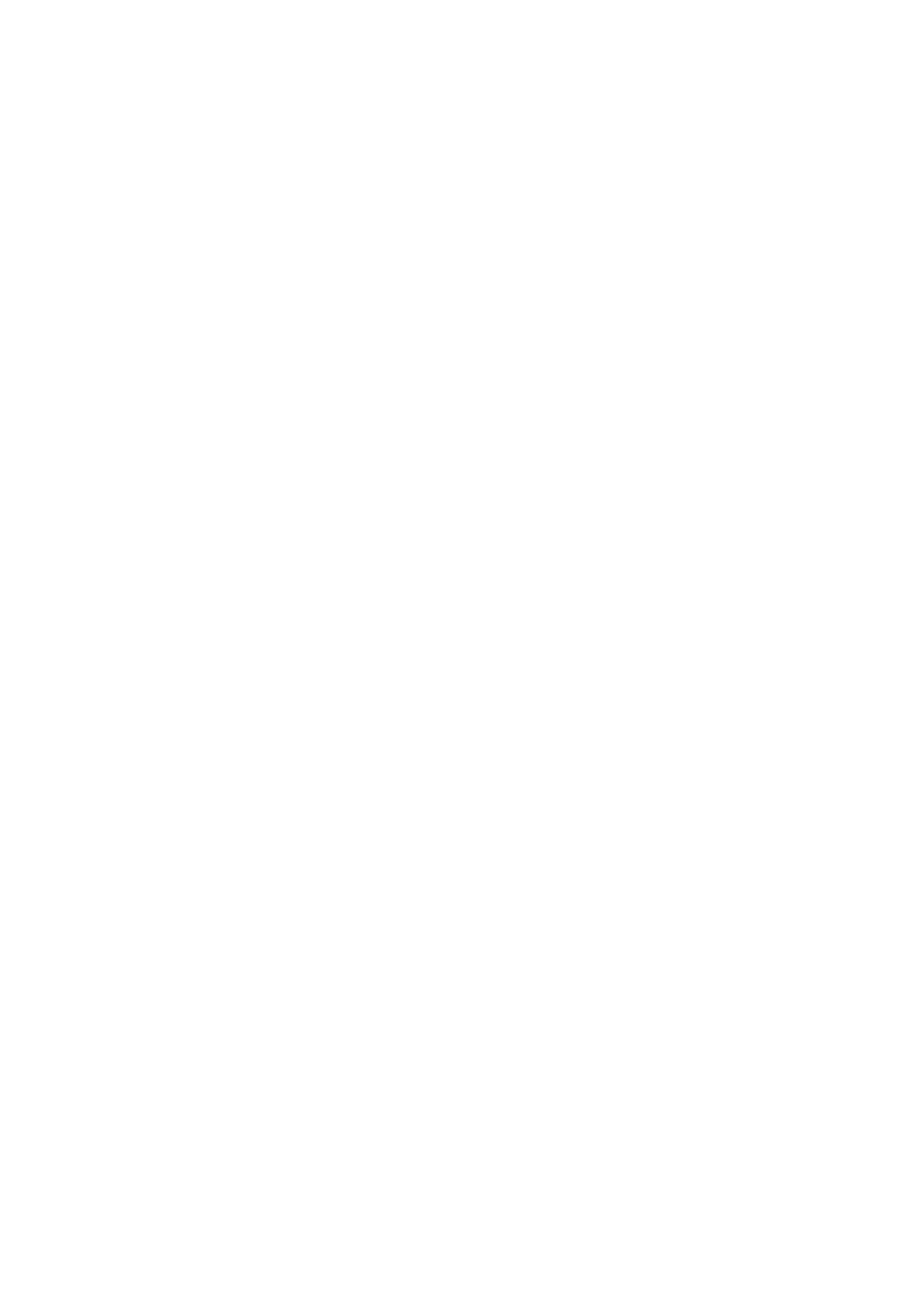#### **REFERENCES**

Abbey, R. & Hyde, S. (2009). No country for older people? Age and the digital divide. *Journal of Information, Communication & Ethics in Society, 7* (4), 225-242.

Akca, H., Sayili, M. & Esengun, K. (2007). Challenge of rural people to reduce digital divide in the globalized world: Theory and practice, Government Information Quarterly, *24* (2), 404-413.

Akhter, S.H. (2003). Digital divide and purchase intention: Why demographic psychology matters. *Journal of Economic Psychology, 24* (3), 321-327.

Al-Jaghoub, S. & Chris Westrup, C. (2009). Reassessing social inclusion and digital divides. *Journal of Information, Communication & Ethics in Society, 7* (2-3), 146-158.

Alam, S.S. & Ahsan, N. (2007). ICT adoption in Malaysian SMEs from services sectors: Preliminary findings. *Journal of Internet Banking and Commerce, 12* (3), 1-11.

Alam, S.S., Abdullah, Z. & Ahsan, N. (2009). Cyber café usage in Malaysia: An exploratory study. *Journal of Internet Banking and Commerce, 14* (1), 1-13.

Andrés, L., Cuberes, D., Diouf, M. & Serebrisky, T. (2010). The diffusion of the Internet: A cross-country analysis. *Telecommunications Policy, 34* (5-6), 323-340.

Ashraf, M., Hanisch, J. & Swatman, P. (2009). ICT intervention in the "Chandanbari" village of Bangladesh: Results from a field study. *Information Systems Frontiers, 11* (2), 155-166.

Ameen, K. & Gorman, G.E. (2009). Information and digital literacy: a stumbling block to development? A Pakistan perspective. Library Management, *30* (1-2), 99-112.

Antonelli, C. (2003). The digital divide: Understanding the economics of new information and communication technology in the global economy. *Information Economics and Policy*, 15 (2), 173-199.

Avila, A. (2009). Underdeveloped ICT areas in Sub-Saharan Africa. *Informatica Economică, 13* (2), 136- 146.

Azari, R. & Pick, J. (2005). Technology and society: socioeconomic influences on technological sectors for United States counties. *International Journal of Information Management, 25* (1), 21-37.

Åkesson, M., Skålén, P. & Edvardsson, B. (2008). E-government and service orientation: gaps between theory and practice. *International Journal of Public Sector Management, 21* (1), 74-92.

Bangkok Post (2002). 'Hutch' mobile launch imminent. The Bangkok Post. Retrieved 06 January 2012 from<http://search.proquest.com/docview/308879412?accountid=10041>

Bangkok Post (2011). Hutch deal costs four baht … plus a bit more. The Bangkok Post. Retrieved 06 January 2012 from<http://search.proquest.com/docview/822481421?accountid=10041>

Bagchi, K. (2005). Factors contributing to Global Digital Divide: Some empirical results. *Journal of Global Information Technology Management, 8* (3), 47-65.

Barrantes, R. & Galperin, H. (2008). Can the poor afford mobile telephony? Evidence from Latin America. *Telecommunications Policy, 32* (8), 521-530.

Beynon-Davies, P. & Hill, R. (2007). Evaluating a digital divide index in a regional context. *Journal of Systems and Information Technology, 9* (1), 46-59.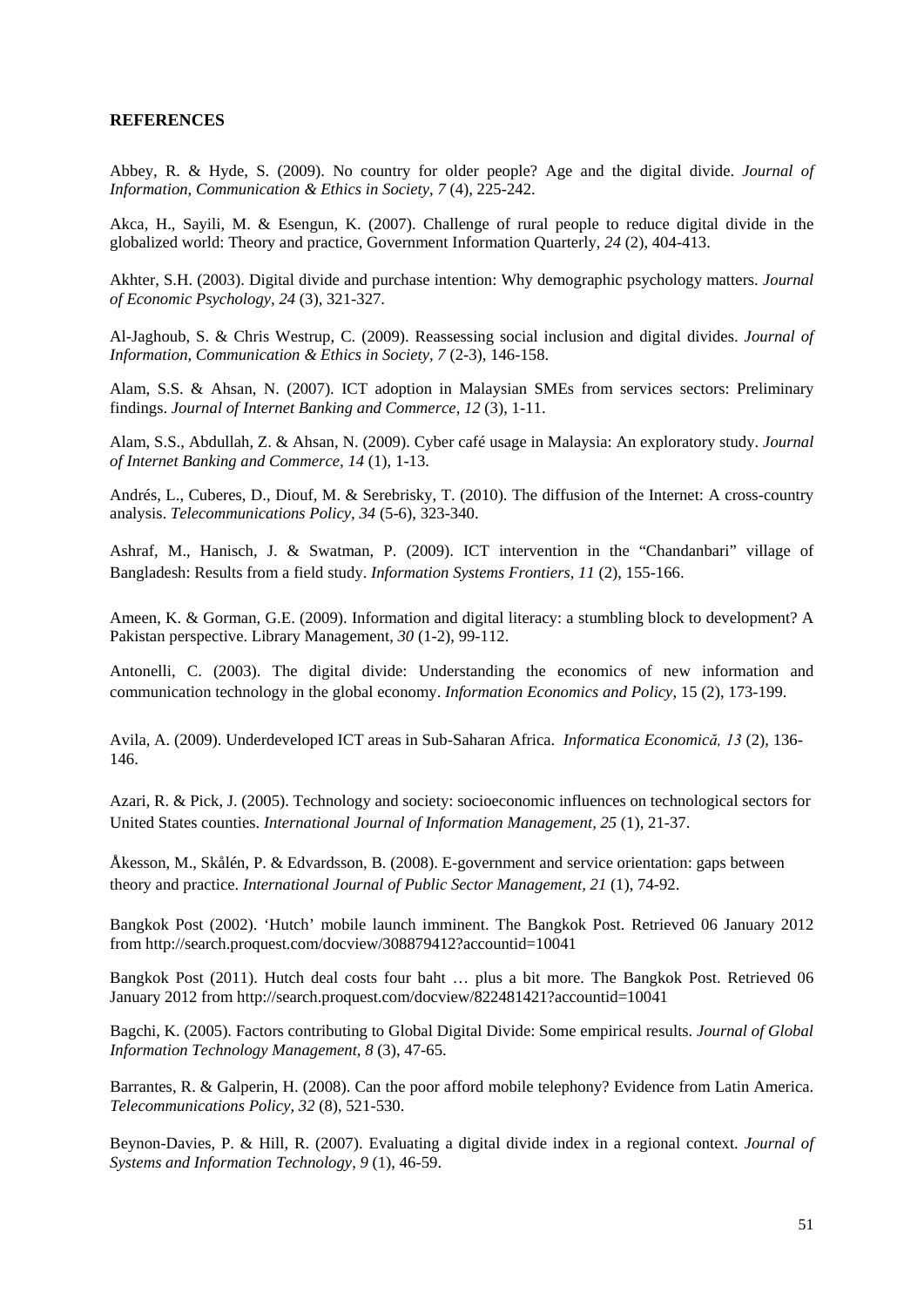Bijker, W.E., Hughes, T.S. & Pinch, T.J. (Eds.) (1987). *The Social Construction of Technological Systems: New Directions in the Sociology and History of Technology*, MIT Press, Cambridge, MA.

Billon, M., Marco, R. & Lera-Lopez, F. (2009). Disparities in ICT adoption: A multidimensional approach to study the cross-country digital divide. *Telecommunications Policy*, 33 (10-11), 596-610.

Blackman, C. (2007). The public interest and the global, future telecommunications landscape. *Info, 9* (2), 6-16.

Blackman, C. & Forge, S. (2008). The future of universal service in Europe. *Info, 10* (5), 152-165.

Bonfadelli, H. (2002). The Internet and knowledge gaps: A theoretical and empirical investigation. *European Journal of communication*, *17* (1), 65-84.

Bozionelos, N. (2004). Socio-economic background and computer use: the role of computer anxiety and computer experience in their relationship. *International Journal of Human-Computer Studies, 61* (5), 725- 746.

Broos, A. & Roe, K. (2006). The digital divide in the play station generation: Self-efficacy, locus of control and ICT adoption among adolescents. *Poetics*, 34 (4-5), 306-317.

Brown, I. & Licker, P. (2003). Exploring differences in internet adoption and usage between historically advantaged and disadvantaged groups in South Africa. *Journal of Global Information Technology Management, 6* (4), 6-26.

Breiter, A. (2003). Public Internet usage point in schools for the local community – Concept implementation and evaluation of a project in Bremen, Germany. *Education and Information Technologies, 8* (2), 109-125.

Bryman, A. (1989). *Quantity and Quality in Social Research.* London: Unwin Hyman.

Bryman, A. & Bell, E. (2007). *Business Research Method* (2<sup>nd</sup> ed.). New York: Oxford University Press.

Burrell, G. & Morgan, G. (1979). *Sociological Paradigms and Organizational Analysis*. Ashgate Publishing Limited.

Carter, L. & Weerakkody, V. (2008). E-government adoption: A cultural comparison. *Information Systems Frontiers, 10* (4), 473-482.

Cava-Ferreruela, I. & Alabau-Muñoz, A. (2006). Broadband policy assessment: A cross-national empirical analysis. *Telecommunications Policy*, *30* (8-9), 445-463.

Cave, M. & Hatta, K. (2008). Universal service obligations and spectrum policy. *Info, 10* (5), 59-69.

Chakraborty, J. & Bosman, M. (2002). Race, income, and home PC ownership: a regional analysis of the digital divide. *Race & Society, 5* (2), 163-177.

Chaudhuri, A., Flamm, K. & Horrigan, J. (2005). An analysis of the determinants of internet access. *Telecommunications Policy, 29* (9-10), 731-755.

Checchi, R.M., Po-An Hsieh, J.J. & Straub, D.W. (2003). Public IT policies in less developed countries: A critical assessment of the literature and a reference framework. *Journal of Global Information Technology Management, 6* (4), 45-64.

Chen, D., Lin, Z. & Lai, F. (2010). Crossing the chasm – understanding China's rural digital divide. *Journal of Global Information Technology Management, 13* (2), 4-36.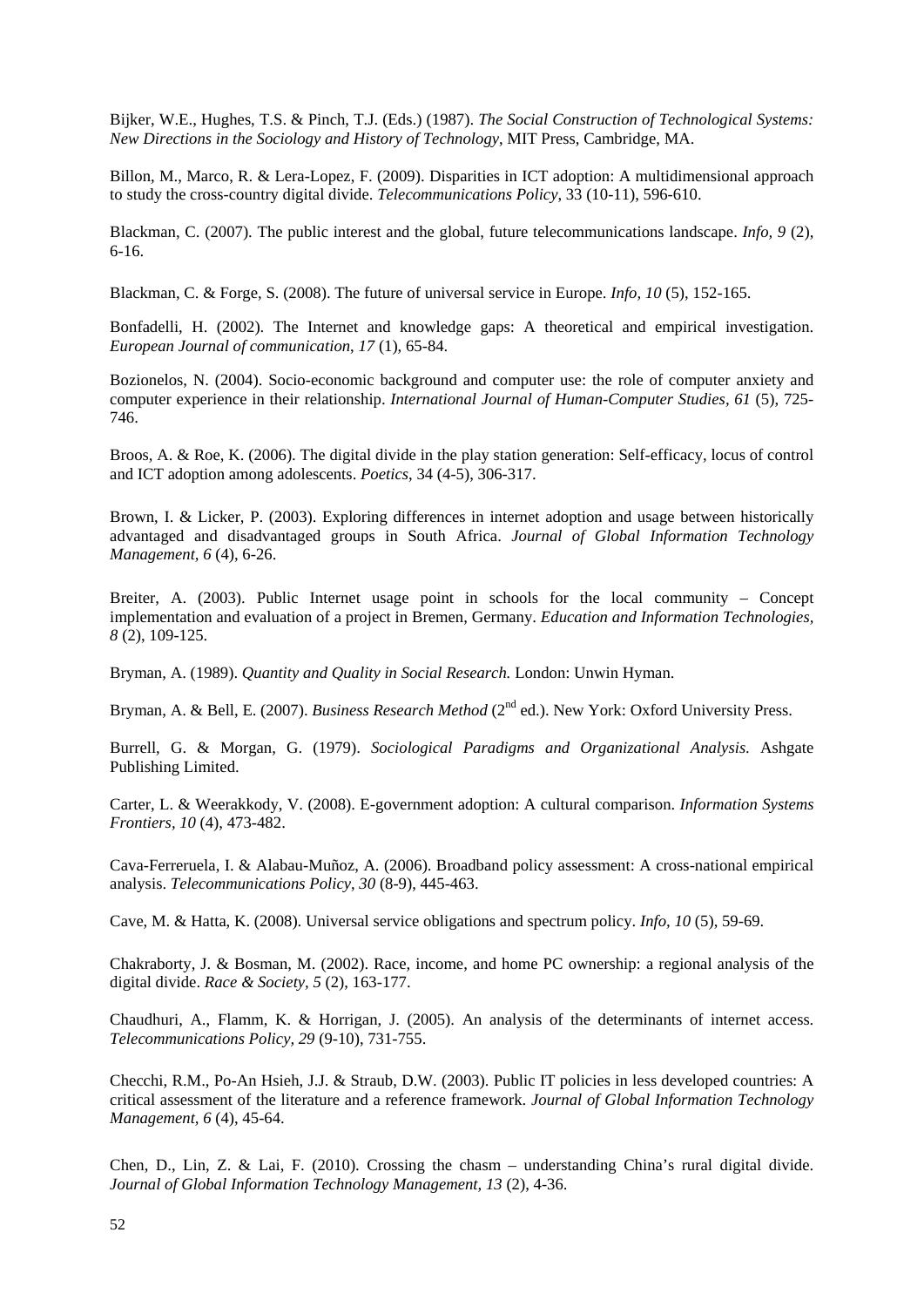Chin, S.Y. (2005). Diverging information societies of the Asia Pacific. *Telematics and Informatics, 22* (4), 291-308.

Choudrie, J., Weerakkody, V. & Jones, S. (2005). Realising e-government in the UK: rural and urban challenges. *Journal of Enterprise Information Management, 18* (5), 568-585.

Chowdary, T.H. (2002). Diminishing the digital divide in India. *Info, 4* (6), 4-8.

Çilan, Ç.A., Bolat, B.A. & Coskun, E. (2009). Analyzing digital divide within and between member and candidate countries of European Union. *Government Information Quarterly*, *26* (1), 98-105.

Cooke, L. & Greenwood, H. (2008). "Cleaners don't need computers": bridging the digital divide in the workplace. *Aslib Proceedings, 60* (2), 143-157.

Corrocher, N. & Ordanini, A. (2002). Measuring the digital divide: A framework for the analysis of crosscountry differences. *Journal of Information Technology, 17* (1), 9-19.

Crandall, R.W. & Waverman, L. (2000). *Who Pay for Universal Service? When Telephone Subsidies Become Transparent*. USA: Brookings Institution Press.

Cullen, R. (2003). The digital divide: a global and national call to action. *The Electronic Library*, *21* (3), 247-257.

Das, J., DiRienzo, C. & Burbridge, J. (2009). Global E-government and the role of trust: A cross country analysis. *International Journal of Electronic Government Research, 5* (1), 1-18.

de Koning, J. & Gelderblom, A. (2006). ICT and older workers: no unwrinkled relationship. *International Journal of Manpower, 27* (5), 467-490.

Deichmann, J.I., Eshghi, A., Haughton, D. & Masnghetti, M. (2006). Exploring break-points and interaction effects among predictors of the international digital divide. *Journal of Global Information Technology Management, 9* (4), 47-47-71.

Demoussis, M. & Giannakopoulos, N. (2006). The dynamics of home computer ownership in Greece. *Information Economics and Policy, 18* (1), 73-86.

DiMaggio, P.J., Hargittai, E., Neuman, W.R. & Robinson, J. (2001). Social implications of the Internet. *Annual Review of Sociology,* 27, 307-336.

Dobransky, K. & Hargittai, E. (2006). The disability divide in Internet access and use. *Information, Communication and Society, 9* (3), 313-334.

Dutta, S. & Mia, I. (2011). *The Global Information Technology Report 2010-2011*. World Economic Forum and INSEAD. Switzerland: Geneva. Retrieved 24 April 2011 from http://www.ifap.ru/library/book494.pdf

Dwivedi, Y. & Lal, B. (2007). Socio-economic determinants of broadband adoption. *Industrial Management & Data Systems, 107* (5), 654-671.

Eastman, J. & Iyer, R. (2004). The elderly's uses and attitudes towards the Internet. *Journal of Consumer Marketing*, *21* (3), 208-220.

Economist Intelligence Unit (EIU) (2008). Closing Europe's digital divide. Retrieved 22 August 2011 from [http://graphics.eiu.com/upload/Intel\\_Digital\\_Divide.pdf](http://graphics.eiu.com/upload/Intel_Digital_Divide.pdf)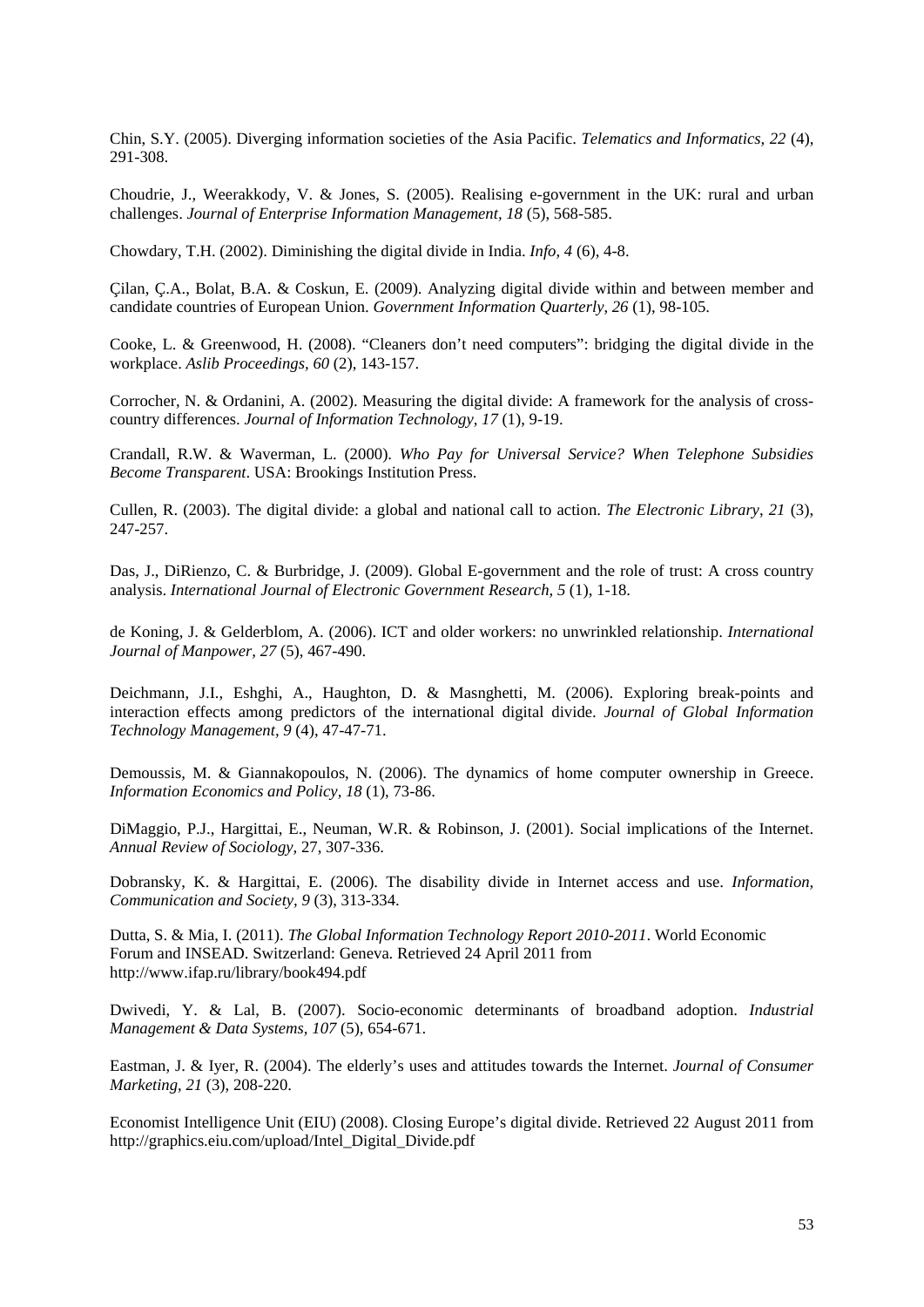Emrouznejad, A., Cabanda, E. & Gholami, R. (2010). An alternative measure of the ICT-Opportunity Index. *Information & Management, 47* (4), 246-254.

Engelbrecht, H.-J. (2008). Internet-based "social sharing" as a new form of global production: The case of SETI@home. *Telematics and Informatics, 25* (3), 156-168.

Evans, D. & Yen, D.C. (2005). E-government: An analysis for implementation: Framework for understanding cultural and social impact, *Government Information Quarterly, 22* (3), 354-373.

Fairlie, R.W. (2005). The effects of home computers on school enrollment. *Economics of Education Review, 24* (5), 533-547.

Fink, C. & Kenny, C.J. (2003). W(h)ither the digital divide? *Info, 5* (6), 15-24.

Fisher, Y. & Bendas-Jacob, O. (2006). Measuring Internet usage: The Israeli case. *International Journal of Human-Computer Studies, 64* (10), 984-997.

Flamm, K. & Chaudhuri, A. (2007). An analysis of the determinants of broadband access. *Telecommunications Policy, 31* (6-7), 312-326.

Freese, J., Rivas,S. & Hargittai, E.(2006). Cognitive ability and Internet use among older adults. Poetics, *34* (4-5), 236-249.

Fuchs, C. & Horak, E. (2008). Africa and the digital divide. *Telematics and Informatics, 25* (2), 99-116.

Gamage, P. & Halpin, E.F. (2007). E-Sri Lanka: bridging the digital divide. *The Electronic Library, 25* (6), 693-710.

García-Jiménez, M.C. & Gómez-Barroso, J.L. (2009). Universal service in a broader perspective: The European digital divide. *Informatica Economică, 13* (2), 155-165.

Gauld, R., Goldfinch, S. & Horsburgh, S. (2010). Do they want it? Do they use it? The "Demand-Side" of e-Government in Australia and New Zealand. *Government Information Quarterly, 27* (2), 177-186.

Gebremichael, M.D. & Jackson, J.W. (2006). Bridging the gap in Sub-Saharan Africa: A holistic look at information poverty and the region's digital divide. *Government Information Quarterly, 23* (2), 267-280.

Glass, V. & Stefanova, S.K. (2010). An empirical study of broadband diffusion in rural America. *Journal of Regulatory Economics, 38* (1), 70-85.

Gibbons, J. & Ruth, S. (2006). Municipal Wi-Fi: Big wave or wipeout? *IEEE Internet Computing*, 10 (3), 66-71.

Godfrey, M. & Johnson, O. (2009). Digital circles of support: Meeting the information needs of older people. *Computers in Human Behavior*, *25* (3), 633-642.

Goldfarb, A. & Prince, J. (2008). Internet adoption and usage patterns are different: Implications for the digital divide. *Information Economics and Policy, 20* (1), 2-15.

Gomez, R. & Gould, E. (2010). The "cool factor" of public access to ICT. *Information Technology & People, 23* (3), 247-264.

Goth, G. (2005). Digital-divide efforts are getting more attention. *IEEE Internet Computing*, 9 (4), 8-11.

Gómez Barroso, J.L. & Pérez Martínez, J. (2007). ADSL deployment in the Community of Madrid: Investigating the geographical factors of the digital divide. *Telematics and Informatics, 24* (2), 101-114.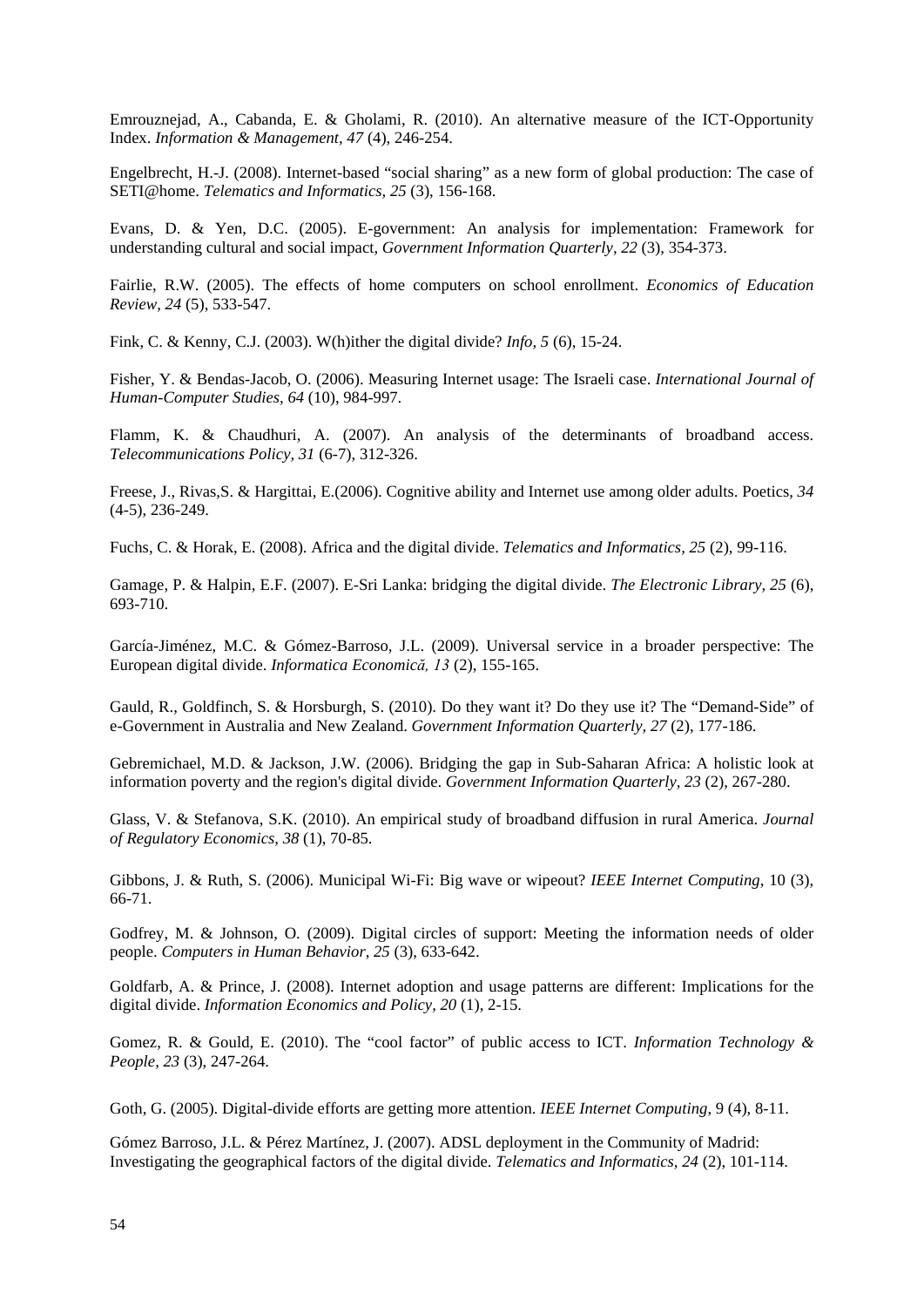Gómez-Barroso, J.L. & Robles-Rovalo, A. (2008). Wireless hopes for universal service in developing countries: An assessment in the Mexican context. *Info, 10*(5), 83-91.

Greco, G.M. & Floridi, L. (2004). The tragedy of the digital commons. *Ethics and Information Technology, 6* (2), 73-81.

Gruber, H. & Verboven, F. (2001). The evolution of markets under entry and standards regulation – The case of Global Mobile Telecommunications. *International Journal of Industrial Organization,* 19 (7), 1189-1212.

Guasch, J.C. & Ugas, L. (2007). The digital gap in Maracaibo city in Venezuela. *Telematics and Informatics*, *24* (1), 41-47.

Gunasekaran, V. & Harmantzis, F.C. (2007). Emerging wireless technologies for developing countries. Technology in Society, 29(1) 23-42.

Haßler, B. & Jackson, A.M. (2010). Bridging the bandwidth gap: Open educational resources and the digital divide. *IEEE Transactions on Learning Technologies*, 3 (2), 110-115.

Hanafizadeh, P., Hanafizadeh, M.R. & Khodabakhshi, M. (2009a). Taxonomy of e-readiness assessment measures. *International Journal of Information Management, 29* (3), 189-195.

Hanafizadeh, M.R., Saghaei, A. & Hanafizadeh, P. (2009b). An index for cross-country analysis of ICT infrastructure and access. *Telecommunications Policy, 33* (7), 385-405.

Hardy, A.P. (1980). The role of the telephone in economic development. *Telecommunications Policy*, *4* (4), 278-286.

Hargittai, E. (2002). [Second-level digital divide: Differences in people's online skills.](http://webuse.org/p/a08) *First Monday,* 7 (4).

Hargittai, E. (2003a). [Informed web surfing: The social context of user sophistication,](http://webuse.org/p/c02) in P. Howard and S. Jones (Eds.), *Society Online I*, pp. 257-274. Thousand Oaks, CA: Sage Publications, 257-274.

Hargittai, E. (2003b). Serving citizens' [needs: Minimizing hurdles to accessing government information](http://www.webuse.org/serving-citizens-needs-minimizing-hurdles-to-accessing-government-information-online/index.html)  [online.](http://www.webuse.org/serving-citizens-needs-minimizing-hurdles-to-accessing-government-information-online/index.html) *IT & Society,* 1 (3), 27-41.

Hargittai, E. (2005). Survey measures of web-oriented digital literacy. *Social Science Computer Review, 23*(3), 371-379.

Hargittai, E. (2008). Whose space? Differences among users and non-users of social network sites. *Journal of Computer-Mediated Communication, 13 (1),* 276-297.

Hargittai, E. & Hinnant, A. (2008). Digital inequality: Differences in young adults' use of the Internet. *Communication Research*, *35* (5), 602-621.

Hargittai, E. (2010). Digital na(t)ives? Variation in Internet skills and uses among members of the "Net Generation". *Sociological Inquiry,* 80(1), 92-113.

Harrison, T.M., Zappen, J.P. & Adali, S. (2005). Building community information systems: The connected kids case. *Computer*, *38* (12), 62-69.

Hassani, S.R. (2006). Locating digital divides at home, work, and everywhere else. *Poetics, 34* (4-5), 250- 272.

Hartviksen, G., Akselson, S. & Eidsvik, A.K. (2002). MICTS: Municipal ICT schools – A means for bridging the digital divide between rural and urban communities. *Education and Information Technologies*, *7* (2), 93-109.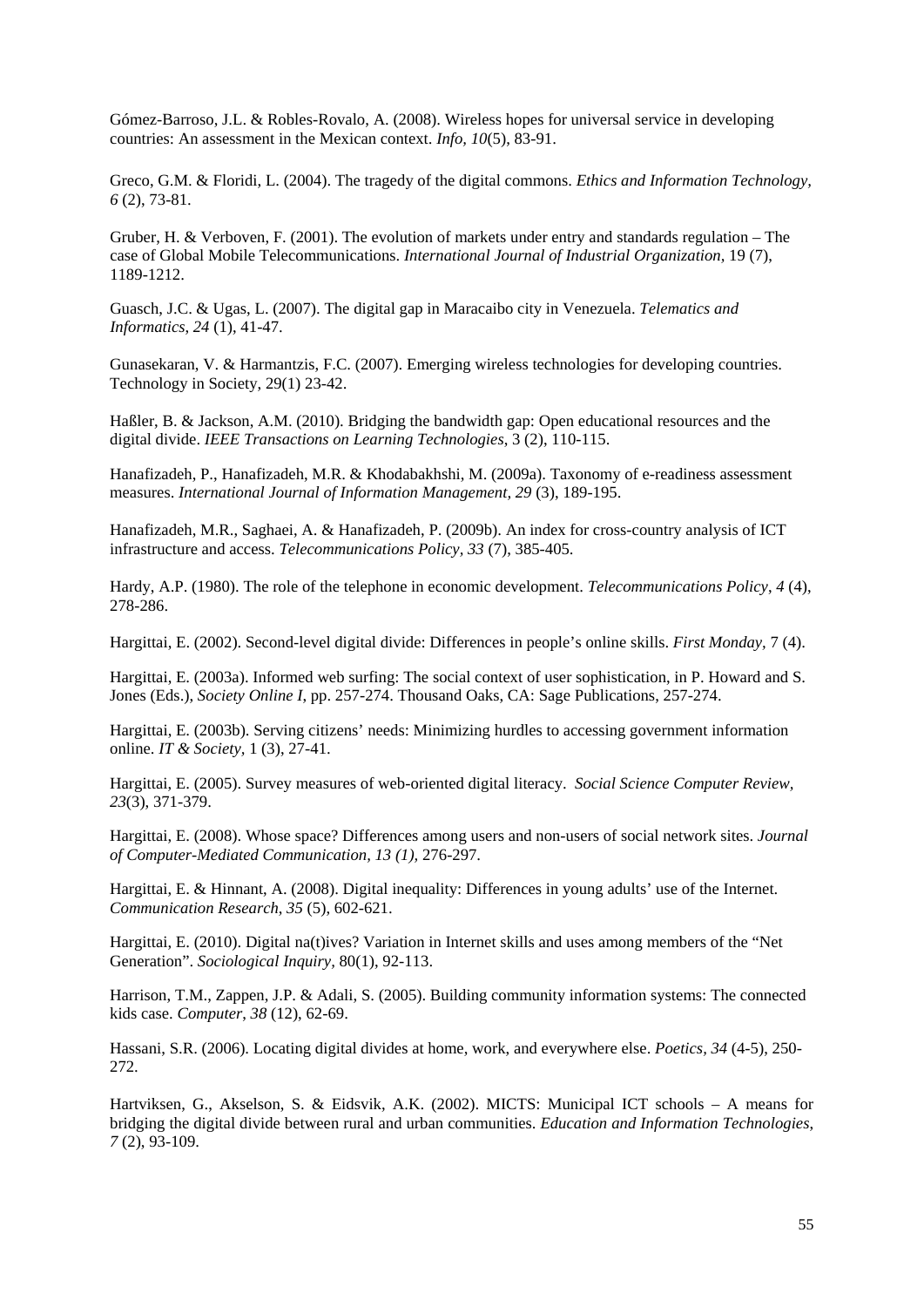Hausman, J. (1997). Valuing the effect of regulation on new services in telecommunications. Brookings Papers on Economic Activity, *Microeconomics*, 1-54.

Hawkins, E.T. (2005). Creating a national strategy for Internet development in Chile. *Telecommunications Policy, 29* (5-6), 351-365.

Hazlett, T. (1998). Assigning property rights to radio spectrum users: Why did FCC license auctions take 67 years? *Journal of Law and Economics, 41,* 529-575.

Helbig, N., Gil-Garcia, J.R. & Ferro, E. (2009). Understanding the complexity of electronic government: Implications from the digital divide literature. *Government Information Quarterly, 26*(1), 89-97.

Hill, R., Beynon-Davies, P. & Williams, M.D. (2008). Older people and internet engagement: Acknowledging social moderators of internet adoption, access and use. *Information Technology & People, 21* (3), 244-266.

Hinson, R. & Sorensen, O. (2006). E-business and small Ghanaian exporters: Preliminary micro firm explorations in the light of a digital divide. *Online Information Review, 30* (2), 116-138.

Hitt, L. & Prasanna Tambe, P. (2007). Broadband adoption and content consumption. *Information Economics and Policy, 19* (3-4), 362-378.

Hohlfeld, T.N., Ritzhaupt, A.D., Barron, A.E. & Kemker, K. (2008). Examining the digital divide in K-12 public schools: Four-year trends for supporting ICT literacy in Florida. *Computers & Education, 51* (4), 1648-1663.

Hohlfeld, T.N., Ritzhaupt, A.D. & Barron, A.E. (2010). Connecting schools, community, and family with ICT: Four-year trends related to school level and SES of public schools in Florida. *Computers & Education, 55* (1), 391-405.

Hollifield, C.A. & Donnermeyer, J.F. (2003). Creating demand: influencing information technology diffusion in rural communities. *Government Information Quarterly, 20* (2), 135-150.

Huang, J. & Russell, S. (2006). The digital divide and academic achievement. *The Electronic Library, 24*  (2), 160-173.

Hori, N. (2003). *Developments of the IT Revolution and Informatization in East Asia*. Economic and Social Research Institute Working Paper. Retrieved 24 May 2009 from http://www.esri.go.jp/en/tie/ea/ea6-e.pdf

Hubregtse, S. (2005). The digital divide within the European Union. *New Library World, 106* (3-4), 164- 172.

Igun, S.E. & Olise, F.P. (2008). Unified Licensing: Facilitator for ICT Empowerment and National Development in Nigeria. *Library Hi Tech News, 25* (2-3), 8-10.

Ishmael, J., Bury, S., [Pezaros, D.](http://eprints.gla.ac.uk/view/author/5079.html) & Race, N.J.P. (2008). *Deploying Rural Community Wireless Mesh Networks*. *[IEEE Internet Computing](http://eprints.gla.ac.uk/view/journal_volume/IEEE_Internet_Computing.html)*, *12* (4), 22-29.

International Telecommunication Union (ITU). (2009). *Information Society Statistical Profiles 2009 – Asia and the Pacific*. Retrieved 26 September 2011 from <http://www.itu.int/pub/D-IND-RPM.AP-2009/en>

International Telecommunication Union and the World Bank (ITU-infoDev). (2012). ICT Regulation Toolkit. Retrieved 01March 2012 fro[m http://www.ictregulationtoolkit.org/en/section.3126.html](http://www.ictregulationtoolkit.org/en/section.3126.html)

Jackson, L.A., von Eye, A., Barbatsis, G., Biocca, F., Zhao, Y. & Fitzgerald, H.E. (2003). Internet attitudes and Internet use: some surprising findings from the HomeNetToo project. *International Journal of Human-Computer Studies, 59* (3), 355-382.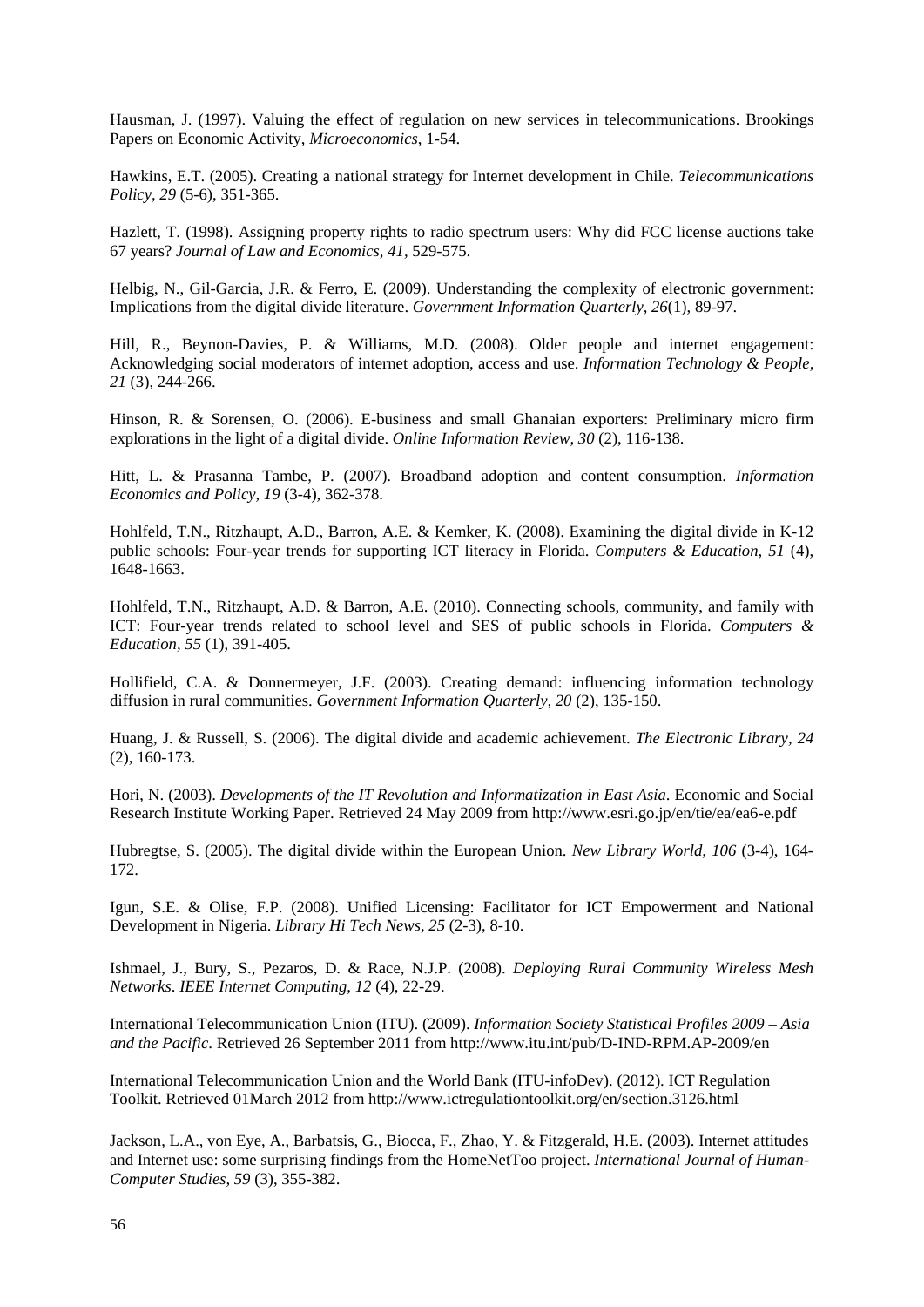Jacobsen, K.F.L. (2003). *Telecommunications – A Means to Economic Growth in Developing Countries? Development Studies and Human Rights, Chr*. Michelsen Institute Report.

James, J. (2002). Low-cost information technology in developing countries: current opportunities and emerging possibilities, *Habitat International, 26* (1), 21-31.

James, J. (2003). Sustainable Internet access for the rural poor? Elements of an emerging Indian model. *Futures, 35* (5), 461-472.

James, J. (2004). Reconstructing the digital divide from the perspective of a large, poor, developing country. *Journal of Information Technology, 19* (3), 172-177.

James, J. (2009). Information technology use among individuals in rich and poor countries: The disappearing divide. *Telematics and Informatics, 26* (4), 317-321.

Jayakar, K.P. (2004). Reforming the e-rate. *Info, 6* (1), 37-51.

Jayakar, K.P. & Harmeet Sawhney, H. (2004). Universal service: beyond established practice to possibility space. *Telecommunications Policy, 28*(3-4), 339-357.

Kalusopa, T. (2005). The challenges of utilizing information communication technologies (ICTs) for the small-scale farmers in Zambia. *Library Hi Tech, 23* (3), 414-424.

Kanungo, S. (2004). On the emancipatory role of rural information systems. *Information Technology & People, 17* (4), 407-422.

Kasusse, M. (2005). Bridging the digital divide in Sub-Saharan Africa: The rural challenge in Uganda. *The International Information & Library Review, 37* (3), 147-158.

Ke, W. & Wei, K.K. (2006). Understanding E-government project management: A positivist case study of Singapore. *Journal of Global Information Technology Management, 9*(2), 45-61.

Keane, J. (2000). Structure transformations of the public sphere, in K.L. Hacker and J. van Dijk (Eds.), *Digital Democracy: Issues of Theory and Practice*, pp. 70-79. Thousand Oaks, CA: Sage.

Kebede, G. (2004). The information needs of end-users of Sub-Saharan Africa in the digital information environment. *The International Information & Library Review, 36*(3), 273-279.

Kendra, S. & Albright, K.S. (2005). Global measures of development and the information society. *New Library World, 106* (7-8), 320-331.

Klecun, E. (2008). Bringing lost sheep into the fold: questioning the discourse of the digital divide. *Information Technology & People*, *21* (3), 267-282.

Kim, D. (2008). Widening universal service in Korea to include broadband and mobile communications. *Info, 10* (5), 70-70-82.

Kim, E., Lee, B. & Menon, N.M. (2009). Social welfare implications of the digital divide. *Government Information Quarterly*, *26* (2), 377-386.

Kim, Y- C., Jung, J-Y. & Ball-Rokeach, S.J. (2007). Ethnicity, place, and communication technology: Effects of ethnicity on multi-dimensional internet connectedness. *Information Technology & People, 20*  (3), 282-303.

Klimaszewski, C. & Nyce, J. (2009). Does universal access mean equitable access? What an information infrastructure study of a rural Romanian community can tell us. *New Library World, 110* (5-6), 219-236.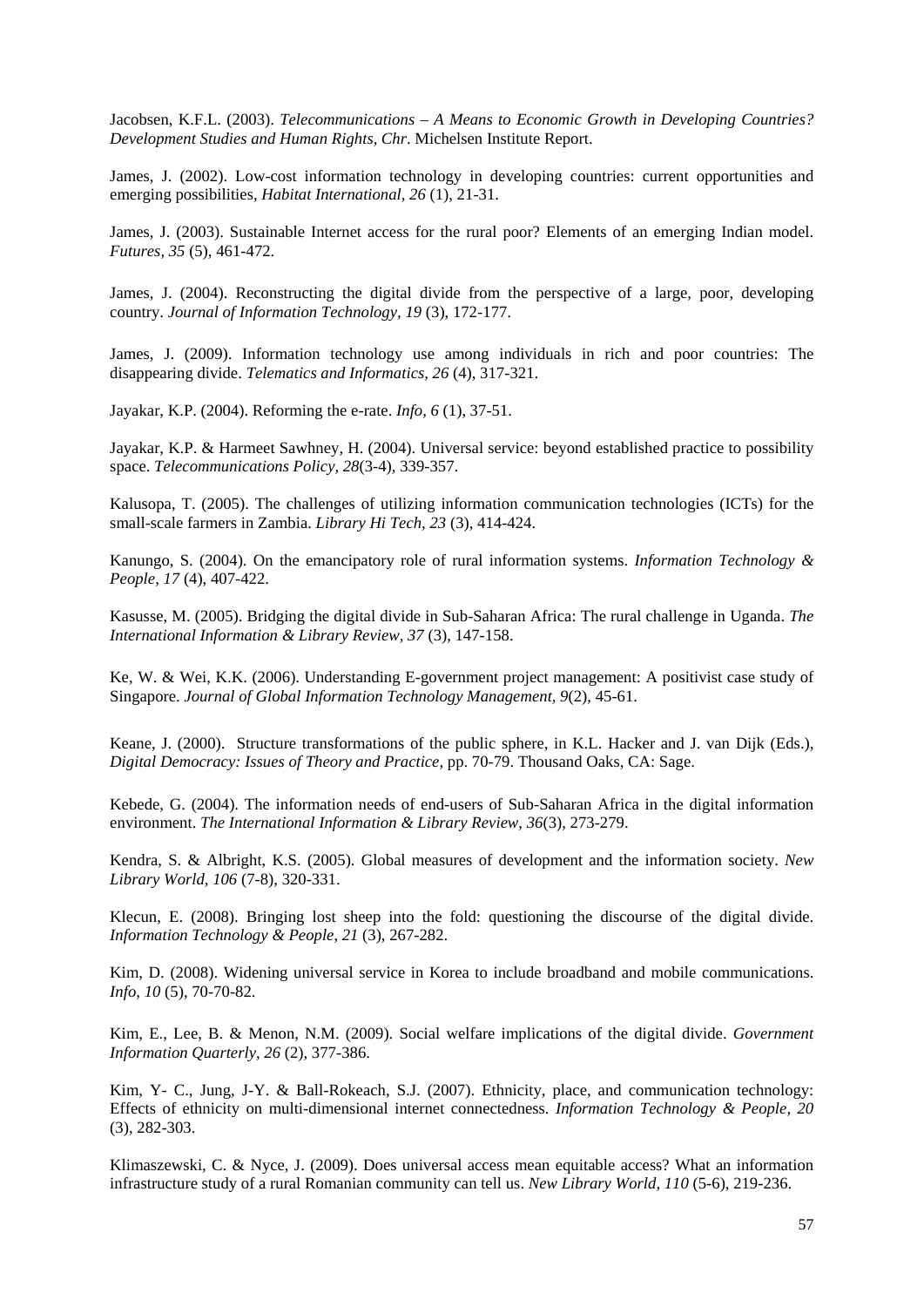Kuk, G. (2002). The digital divide and the quality of electronic service delivery in local government in the United Kingdom. *Government Information Quarterly, 20* (4), 353-363.

Lai, B. & Brewer, G.A. (2006). New York City's broadband problem and the role of municipal government in promoting a private-sector solution. *Technology in Society, 28*(1-2), 245-259.

Lattemann, C., Stieglitz, S., Kupke, S. & Schneider, A.-M. (2009). Impact of PPPs to broadband diffusion in Europe. *Transforming Government: People, Process and Policy, 3* (4), 355-374.

LaRose, R., Gregg, J.L., Strover, S., Straubhaar, J. & Carpenter, S. (2007). Closing the rural broadband gap: Promoting adoption of the Internet in rural America. *Telecommunications Policy, 31* (6-7), 359-373.

Lentz, R.G. & Oden, M.D. (2001). Digital divide or digital opportunity in the Mississippi Delta region of the US. *Telecommunications Policy, 25* (5), 291-313.

Letch, N. & Carroll, J. (2008). Excluded again: Implications of integrated e-government systems for those at the margins. *Information Technology & People, 21*(3), 283-299.

Levy, B. & Spiller, P. (1996). *Regulations, Institutions and Commitment: Comparative Studies of Telecommunications*. Cambridge: Cambridge University Press.

Liao, C. H. & Chang, H.-S. (2010). Explore the influences to Taiwan students' information literacy with the urban-rural differences from the perspective of globalization. *Procedia Social and Behavioral Sciences, 2* (2), 3866-3870.

Lim, J. (2002). East Asia in the information economy: Opportunities and challenges. *Info, 4* (5), 56-63.

Madden, G. & Savage, S.J. (1998). CEE telecommunications investment and economic growth. *Information Economics and Policy*, *10* (2), 173-195.

Malecki, E.J. (2003). Digital development in rural areas: potentials and pitfalls. *Journal of Rural Studies, 19* (2), 201-214.

Mariscal, J. (2005). Digital divide in a developing country. *Telecommunications Policy, 29* (5-6), 409-428.

Martinez, C. A. & Williams, C. (2010). National institutions, entrepreneurship and global ICT adoption: A cross-country test of competing theories. *Journal of Electronic Commerce Research, 11* (1), 73-91.

Mason, S. M. & Hacker, K.L. (2003). Applying communication theory to digital divide research. *IT & Society, 1*(5), 40-55.

Mathur, A. & Ambani, D. (2005). ICT and rural societies: Opportunities for growth. *The International Information & Library Review, 37* (4), 345-351.

Mavichak, V. (2004). *Telecommunication Sector: Moving Towards Free Competition*. Retrieved 24 May 2009 from <http://www.thailandoutlook.com/thailandoutlook1/download/special/> telecom.pdf

McSorley, K. (2003). The secular salvation story of the digital divide. *Ethics and Information Technology, 5 (2),* 75-87.

Meng, Q. & Li, M. (2002). New economy and ICT development in China. *Information Economics and Policy, 14* (2), 275-295.

Middleton, K.L. & Chambers, V. (2010). Approaching digital equity: Is Wi-Fi the new leveler? *Information Technology & People, 23*(1), 4-22.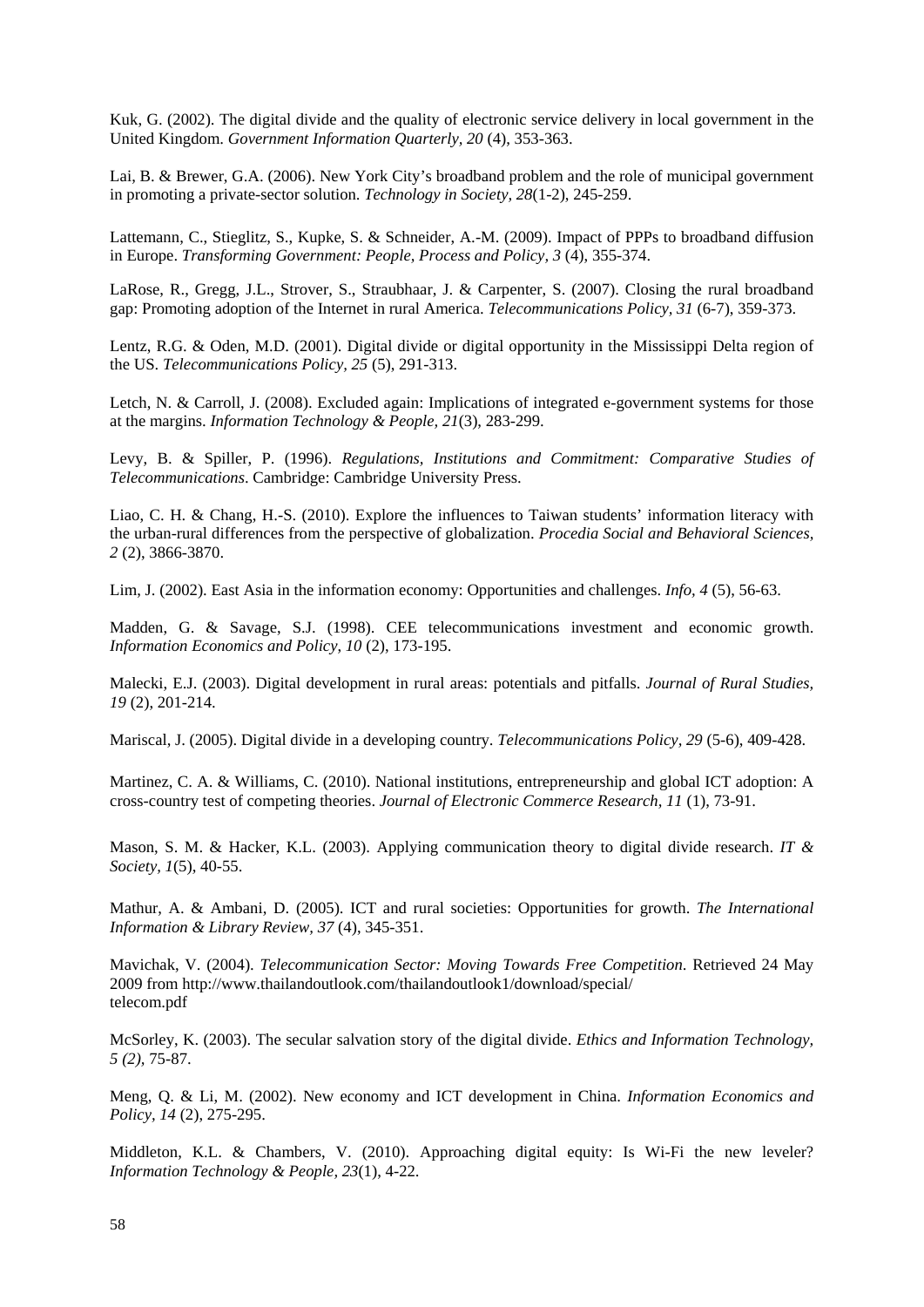Mistry, J.J. (2005). A conceptual framework for the role of government in bridging the digital divide. *Journal of Global Information Technology Management, 8*(3), 28-46.

Moon, J., Park, J., Jung, G.H. & Choe, Y.C. (2010). The impact of IT use on migration intentions in rural communities. *Technological Forecasting & Social Change, 77* (8), 1401-1411.

Moss, J. (2002). Power and digital divide. *Ethics and Information Technology, 4* (2)*,* 159-165.

Mutula, S.M. (2004). Making Botswana an information society: Current developments. *The Electronic Library, 22* (2), 144-153.

Mutula, S.M. & van Brakel, P. (2006). E-readiness of SMEs in the ICT sector in Botswana with respect to information access. *The Electronic Library, 24* (3), 402-417.

Mutula, S.M. & van Brakel, P. (2006). An evaluation of e-readiness assessment tools with respect to information access: Towards an integrated information rich tool. *International Journal of Information Management, 26* (3), 212-223.

Mwesige, P.G. (2004). Cyber elites: a survey of Internet cafe users in Uganda. *Telematics and Informatics, 21* (1), 83-101.

Ngini, C.U., Furnell, S.M. &. Ghita, B.V. (2002). Assessing the global accessibility of the Internet. *Internet Research, 12* (4), 329-338.

Noce, A.A. & McKeown, L. (2008). A new benchmark for Internet use: A logistic modeling of factors influencing Internet use in Canada, 2005. *Government Information Quarterly, 25*(3), 462-476.

Noh, Y.-H. & Yoo, K. (2008). Internet, inequality and growth. Journal of Policy Modeling, *30*(6), 1005- 1016.

Niehaves, B., Plattfaut, R., Gorbacheva, E. & Vages, P.H. (2010). Analysis of e-inclusion projects in Russia, Austria and Switzerland. *Interactive Technology and Smart Education*, *7* (2), 72-84.

Norris, P. (2001). *Digital Divide: Civic Engagement, Information Poverty, and the Internet Worldwide.* New York: Cambridge University Press.

NSO (2011). *ICT Household Survey 2010.* Online. Retrieved 05 January 2012 from http://service.nso.go.th/nso/nsopublish/download/files/ICThouseRep54.pdf

NTC. (2010). *Thai Telecommunications Indicators Yearbooks*. Online. Retrieved 05 January 2012 from http://www.nbtc.go.th/index.php?option=com\_content&view=article&id=344:2011-06-29-07-00-11&catid=32:2011-05-31-04-11-31&Itemid=56

NTC. (2011). *Telecommunications Market Report Quarter 2, 2011*. Online. Retrieved 05 January 2012 from http://www.nbtc.go.th/index.php?option=com\_content&view=article&id=235&Itemid=1

NTIA. (1995). *Falling Through the Net: A Survey of the "Have Nots" in Rural and Urban America*. U.S. Department of Commerce, Washington DC, 1995.

NTIA. (1998). *Falling Through the Net II: More Data on the Digital Divide*. U.S. Department of Commerce, Washington DC, 1998.

NTIA. (1999). *Falling Through the Net III: Defining the Digital Divide*. U.S. Department of Commerce, Washington DC, 1999.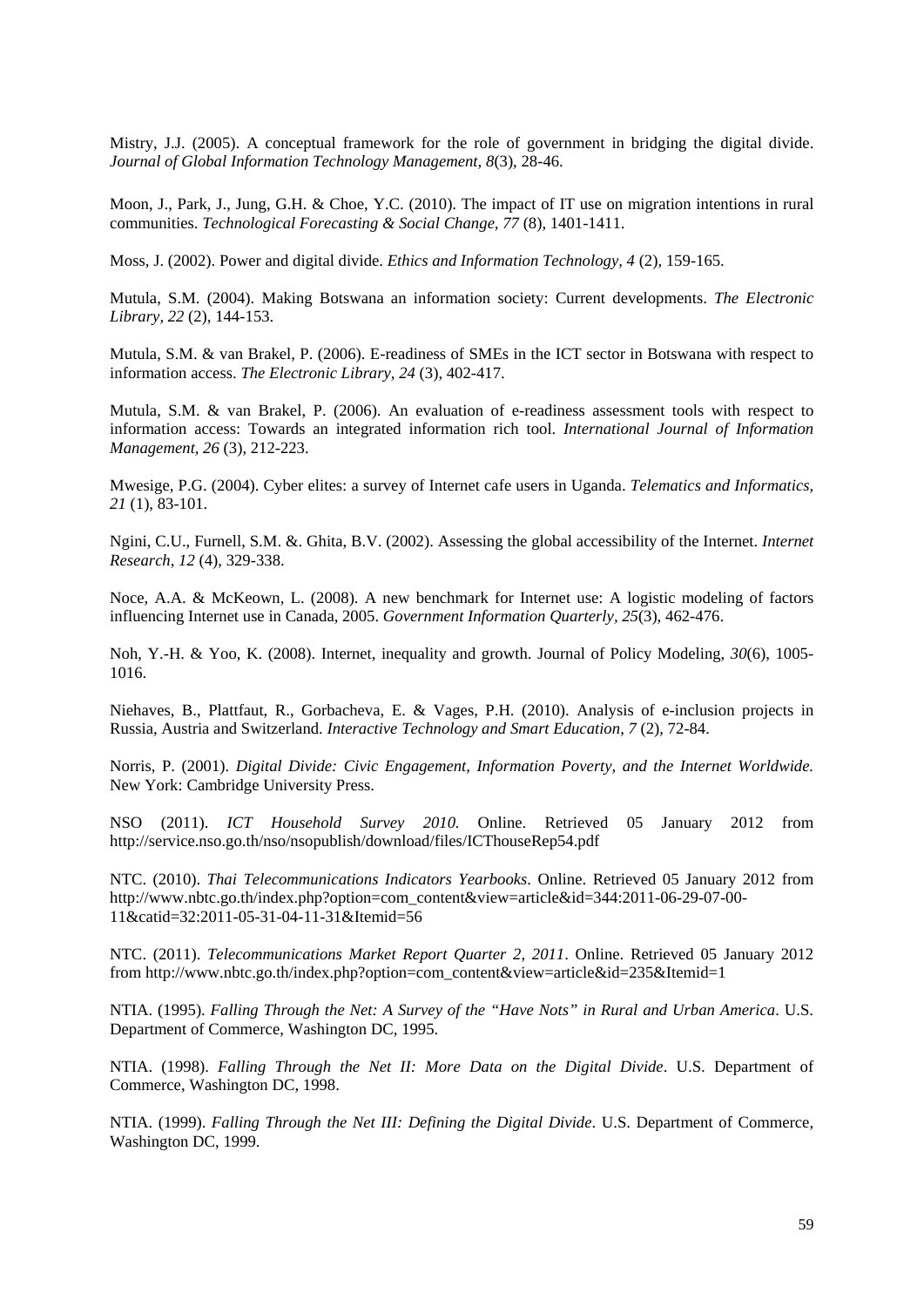NTIA. (2000). *Falling Through the Net IV: Towards Digital Inclusion*. U.S. Department of Commerce, Washington DC, 2000.

Ono, H. & Zavodny, M. (2007). Digital inequality: A five country comparison using microdata. *Social Science Research, 36* (3), 1135-1155.

Organisation for Economic Co-operation and Development (OECD). (2001). *Understanding the Digital Divide*. Paris: OECD. Online. Retrieved 14 April 2009 from http://www.oecd.org/dataoecd/38/57/1888451.pdf

Orviska, M. & Hudson, J. (2009). Dividing or uniting Europe? Internet usage in the EU. *Information Economics and Policy, 21* (4), 279-290.

Oxendine, A., Borgida, E., Sullivan J.L. & Jackson, M.S. (2003).The importance of trust and community in developing and maintaining a community electronic network. *International Journal of Human-Computer Studies, 58* (6), 671-696.

Oyelaran-Oyeyinka, B. & Lal, K. (2005). Internet diffusion in sub-Saharan Africa: A cross-country analysis. *Telecommunications Policy, 29* (7), 507-527.

Pal, J. (2009). If the state provided free computer literacy, would it find takers? Evidence and propositions from the Akshaya project in India. *Information Systems Frontiers, 11*(2), 105-116.

Papazafeiropoulou, A. (2004). Inter-country analysis of electronic commerce adoption in South Eastern Europe: Policy recommendations for the region. *Journal of Global Information Technology Management, 7* (2), 54-69.

Park, E.-A. & Jayakar, K. (2010). Patterns of e-rate funding to school districts: An eight state comparison. *Info, 12* (3), 46-58.

Peter, J. & Valkenburg, P.M. (2006). Adolescents' internet use: Testing the "disappearing digital divide" versus the "emerging digital differentiation" approach. *Poetics, 34* (4-5), 293-305.

Pieri, M. & Diamantinir, D. (2010). Young people, elderly and ICT. *Procedia Social and Behavioral Sciences, 2* (2), 2422-2426.

Pook, L.A. & Pence, N.E. (2004). Evaluation of information infrastructures and social development among the Visegrad-four countries of Central Europe. *Journal of Global Information Management, 12* (2), 63-83.

Powell, A.H. (2007). Access(ing), habits, attitudes, and engagements: Re-thinking access as practice. *Computers and Composition, 24* (1), 16-35.

Praboteeah, D., Parboteeah, K.P., Cullen, J.B. & Basu, C. (2005). Perceived usefulness of information technology: A cross-national model. *Journal of Global Information Technology Management, 8* (4), 29-48.

Prager, R.A. (1989). Policies on the cost of debt for electric utilities: An empirical investigation. *Journal of Business, 62* (1), 33-53.

Prieger, J.E. (2001). Telecommunications regulation and new services: A case study at the state level. *Journal of Regulatory Economics, 20* (3), 285-305.

Prieger, J.E. (2002a). A model for regulated product of innovation and introduction with application to telecommunications. *Applied Economics Letters, 9* (10), 625-629.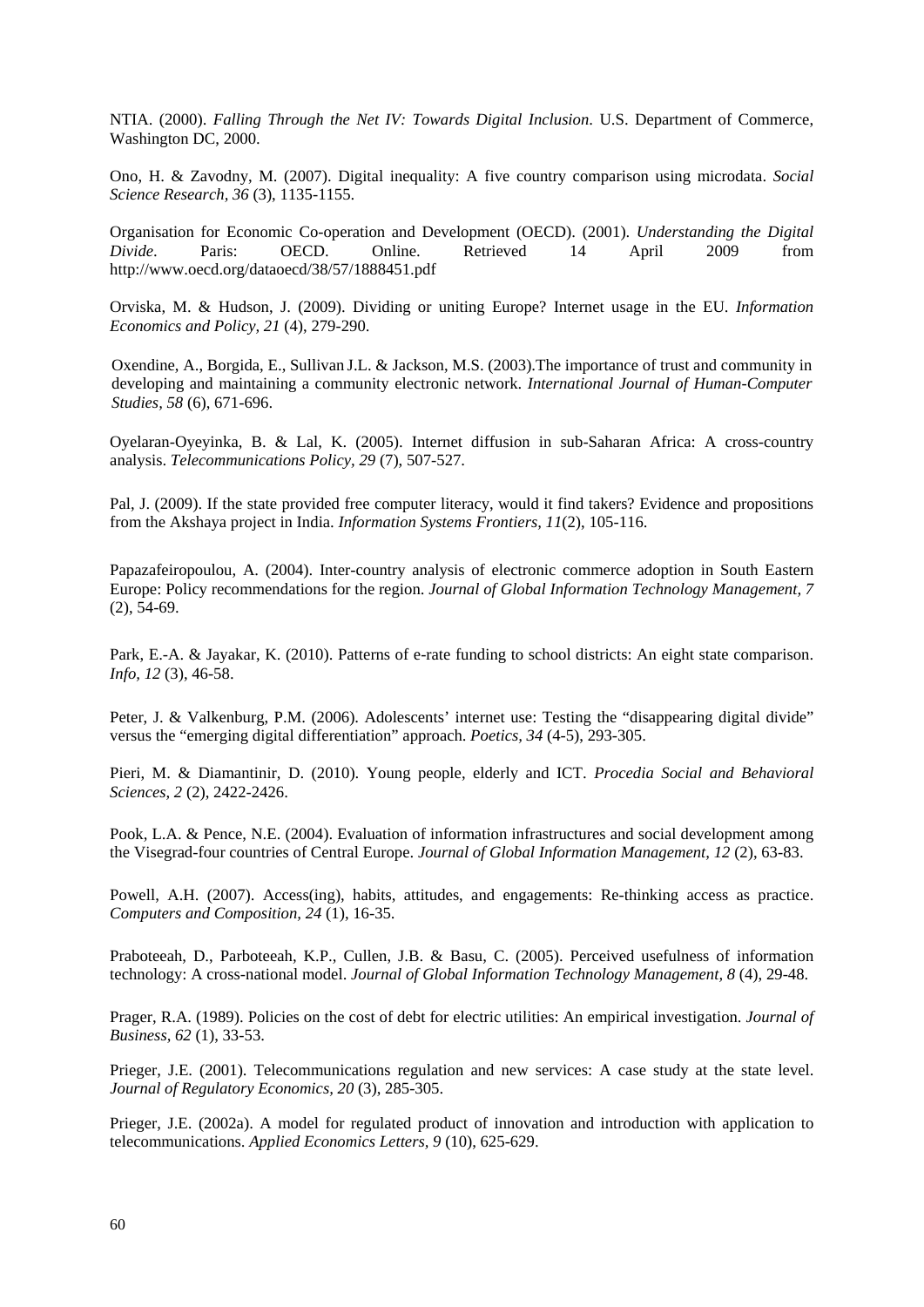Prieger, J.E. (2002b). Regulation, innovation, and the introduction of new telecommunications services. *Review of Economics and Statistics*, *84* (4), 704-715.

Prieger, J.E. (2007). Regulation delay and timing of product innovation. *International Journal of Industrial Organization, 25* (4), 219-236.

Prieger, J.E. & Hu, W.-M. (2008). The broadband digital divide and the nexus of race, competition, and quality. *Information Economics and Policy, 20* (2), 150-167.

Puga, P., Cardoso, G., Espanha, R. & Mendonça, S. (2009). Telecommunications for the needy: How needed are they? *Informatica Economică, 13* (2), 175-188.

Reisenwitz, T., Iyer, R., Kuhlmeier, D. & Eastman, J. (2007). The elderly's internet usage: an updated look. *Journal of Consumer Marketing, 24* (7), 406-418.

Quibria, M.G., Ahmed, S.N., Tschang, T. & Mari-Len Reyes-Macasaquit, M.L. (2003). Digital divide: Determinants and policies with special reference to Asia. *Journal of Asian Economics, 13* (6), 811-825.

Rao, S.S. (2005). Bridging digital divide: Efforts in India. Telematics and Informatics, 22(4), 361-375.

Recabarren, M., Nussbaum, M. & Leiva, C. (2008). Cultural divide and the Internet. *Computers in Human Behavior. 24* (6), 2917-2926.

Rice, R.E. & Katz, J.E. (2003). Comparing internet and mobile phone usage: Digital divides of usage, adoption, and dropouts. *Telecommunications Policy*, *27* (8-9), 597-623.

Rice, R.E. & Katz, J.E. (2008). Assessing new cell phone text and video services. *Telecommunications Policy, 32* (7), 455-467.

Robertson, A., Soopramanien, D. & Fildes, R. (2007). A segment-based analysis of Internet service adoption among UK households. *Technology in Society, 29* (3), 339-350.

Robinson, J., DiMaggio, P.J. & Hargittai, E. (2003). New social survey perspectives on the digital divide. *IT & Society, 1* (5), 1-22.

Rogers, E. M. (1995). *Diffusion of Innovations* (4th ed.). New York: Free Press.

Rooksby, E., Weckert, J. & Lucas, R. (2002). The rural digital divide. Rural Society, *12* (3), 197-209.

Roseman, D. (2003). The digital divide and the competitive behaviour of Internet backbone providers: Part 2 – a way forward. *Info, 5*(6), 34-44.

Rowe, B. (2003). Rural technology deployment and access: Successes upon which to build. *Government Information Quarterly, 20* (2), 85-93.

Roycroft, T.R. & Anantho, S. (2003). Internet subscription in Africa: Policy for a dual digital divide. *Telecommunications Policy, 27* (1-2), 61-74.

Röller, L. &Waverman, L. (2001).Telecommunications infrastructure and economic development: A simultaneous approach. *American Economic Review, 91* (4), 909-923.

Ryder, G. (2007). Debunking the optimists: An evaluation of conventional wisdom about the digital divide and e-government in the British Isles. *Transforming Government, 1* (2), 112-130.

Salajan, F.D., Schonwetter, D.J. & Cleghorn, B.M. (2010). Student and faculty inter-generational digital divide: Fact or fiction? *Computers & Education, 55* (3), 1393-1403.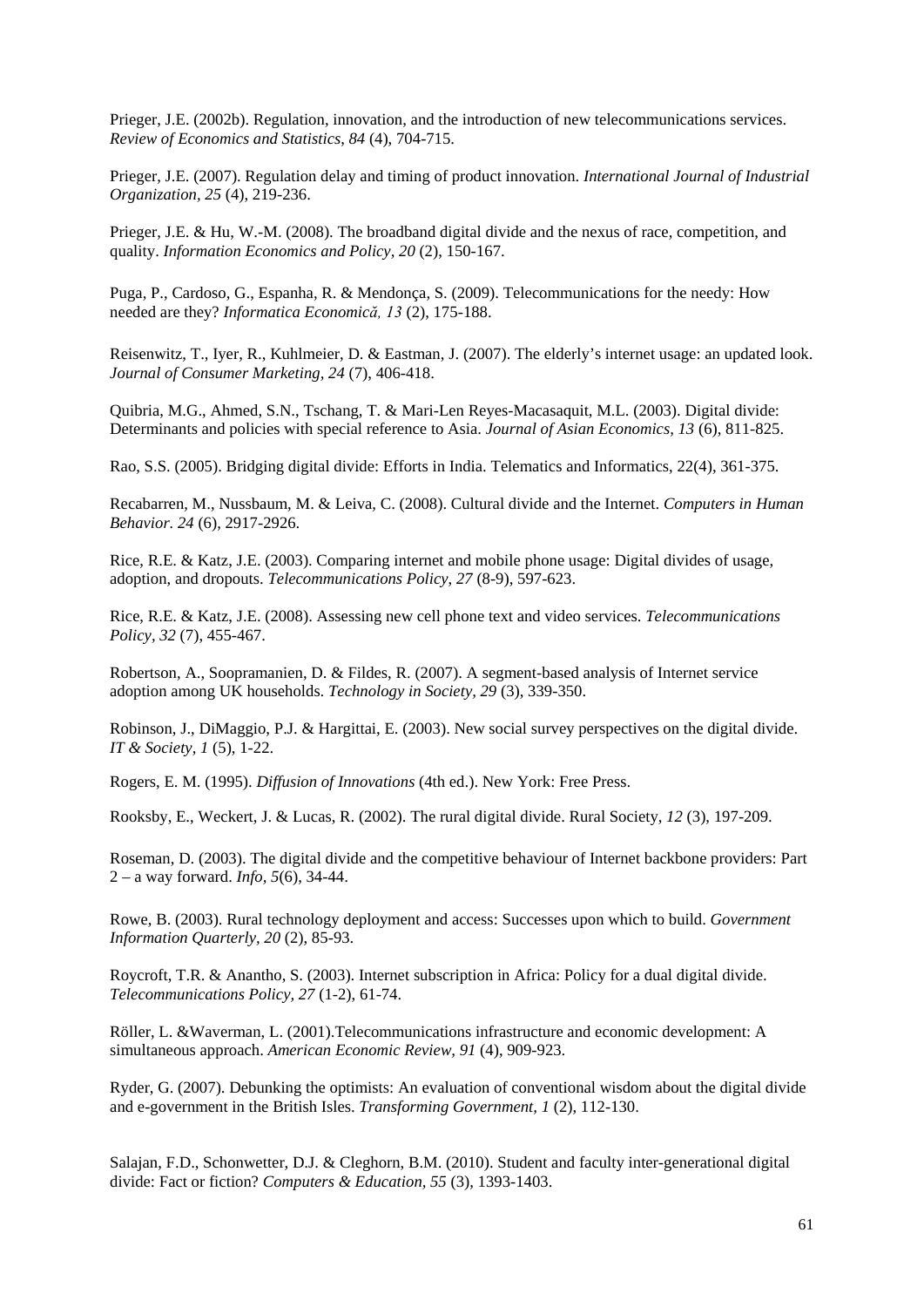Salinas, A. & Sanchez, J. (2009). Digital inclusion in Chile: Internet in rural schools. *International Journal of Educational Development, 29* (6), 573-582.

Sang, S., Lee, J-D. & Jongsu Lee, J. (2009). E-government adoption in ASEAN: The case of Cambodia. *Internet Research, 9* (5), 517-534.

Savage, S.J. & Waldman, D.M. (2009). Ability, location and household demand for Internet bandwidth. *International Journal of Industrial Organization, 27* (2), 166-174.

Schleife, K. (2010). What really matters: Regional versus individual determinants of the digital divide in Germany. *Research Policy, 39* (1), 173-185.

Selwyn, N. (2003). Apart from technology: understanding people's non-use of information and communication technologies in everyday life. *Technology in Society, 25* (1), 99-116.

Selwyn, N. (2006). Digital division or digital decision? A study of non-users and low-users of computers. *Poetics, 34* (4-5), 273-292.

Sexton, R.S., Richard, A., Johnson, R.A. & Hignite, M.A. (2002). Predicting Internet/ e-commerce use. *Internet Research, 12* (5), 402-410.

Singh, A.K. & Sahu, R. (2008). Integrating Internet, telephones, and call centers for delivering better quality e-governance to all citizens, *Government Information Quarterly, 25* (3), 477-490.

Smith, M.J. (1998). *Social Science in Question*. London: Sage Publications.

Smith, M. & Marx, L. (1996). *Does Technology Drive History? The Dilemma of Technological Determinism*. Cambridge, Mass: MIT Press.

Sharma, S.K. & Gupta, J.N.D. (2003). Socio-economic influences of e-commerce adoption. *Journal of Global Information Technology Management, 6* (3), 3-21.

Shim, Y., Lee, H. & Yun, K. (2006). The growth of broadband Internet in Sweden: Contributing factors. *International Advanced Media and Communication, 1* (2), 122-138.

Shirazi, F., Gholami, R. & Higon, D.A. (2009). The impact of information and communication technology (ICT), education and regulation on economic freedom in Islamic Middle Eastern countries. *Information & Management, 46* (8), 426-433.

Shirazi, F., Ngwenyama, O. & Morawczynski, O. (2010). ICT expansion and the digital divide in democratic freedoms: An analysis of the impact of ICT expansion, education and ICT filtering on democracy. *Telematics and Informatics, 27* (1), 21-31.

Simpson, L., Daws, L. & Pini, B. (2004). Public internet access revisited. *Telecommunications Policy, 28* (3-4), 323-337.

Srinuan, C. (2011). Private costs of delayed privatization of TOT Public Company Limited. *Info*, *13* (1), 74-91.

Srinuan, C., Srinuan, P. & Bohlin, E. (2012). An analysis of mobile Internet access in Thailand: Implications for bridging the digital divide. *Telematics and Informatics*, *29* (3), 254-262.

Srite, M., Thatcher, J.B. & Galy, E. (2008). Does within-culture variation matter? An empirical study of computer usage. *Journal of Global Information Technology Management, 16* (1), 1-25.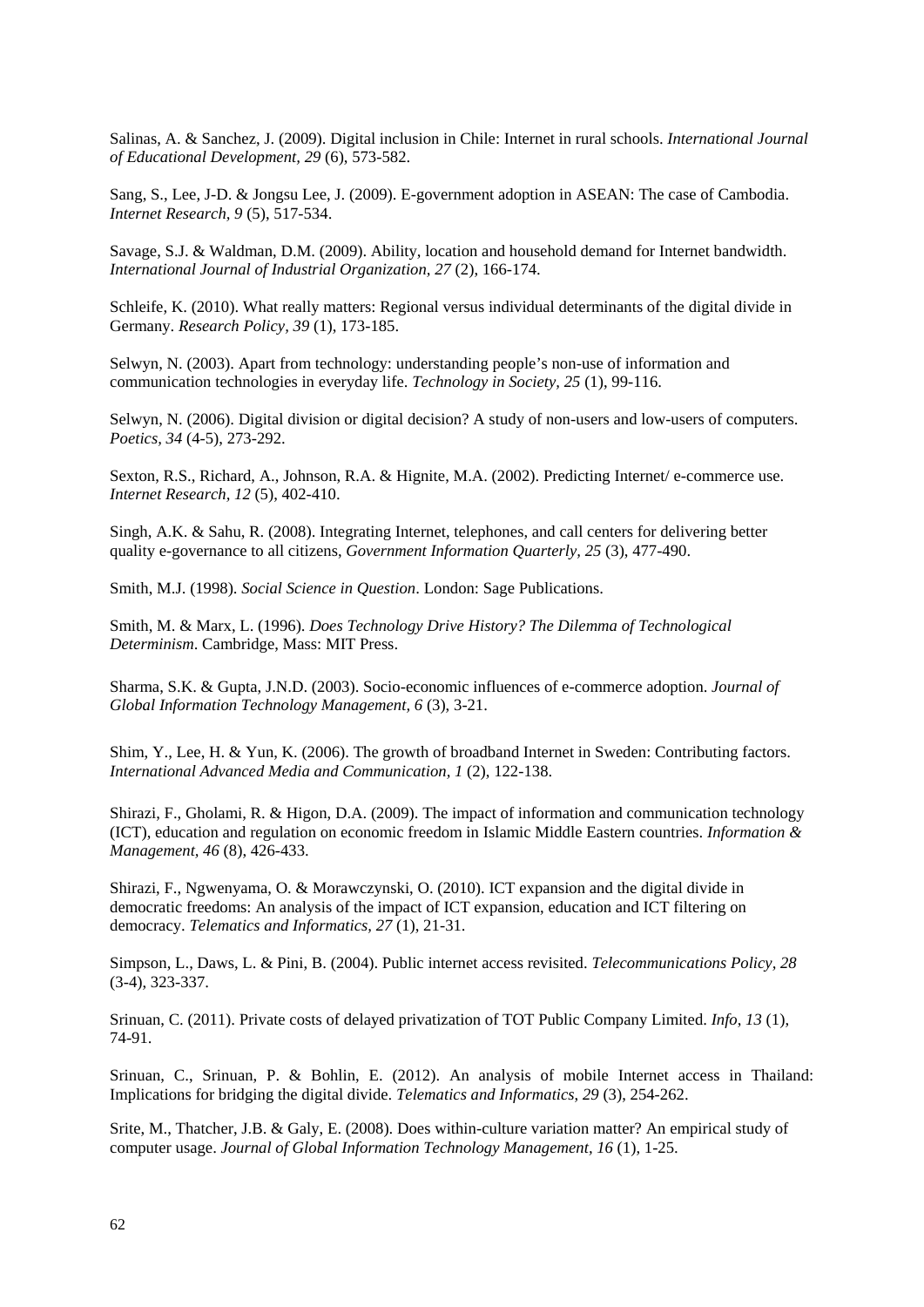Sun, Y. & Wang, H. (2005). Does Internet access matter for rural industry? A case study of Jiangsu, China. *Journal of Rural Studies, 21* (2), 247-258.

Suriyasarn, B. (2002). *Analysis of Thai Internet and Telecommunications Policy Formation during the period 1992-2000*. PhD Thesis. Ohio University. Retrieved 06 January 2011 from http://etd.ohiolink.edu/send-pdf.cgi/Suriyasarn%20Busakorn.pdf?ohiou1020103463

Szabó, C., Farkas, K. & Horváth, Z. (2008). Motivations, design and business models of wireless community networks. *Mobile Networks and Applications, 13* (1-2), 147-159.

Teo, T.S.H. (2007). Organizational characteristics, modes of internet adoption and their impact: A Singapore perspective. *Journal of Global Information Technology Management, 15* (2), 91-117.

Tichenor, P.J., Donohue, G.A., & Olien, C.N. (1970). Mass media flow and differential growth in klowldge. *Public Opinion Quarterly, 34* (2), 159-170.

Tien, F.F. & Fu, T.-T. (2008). The correlates of the digital divide and their impact on college student learning, *Computers & Education, 50* (1), 421-436.

The Nation. (2011). 3G battle set to begin as real move and CAT are poised to launch service. Retrieved 12 January 2012 from http://www.nationmultimedia.com/2011/07/18/business/3G-battle-set-to-begin-as-realmove-and-CAT-are-po-30160467.html

Trauth, E.M. (2002). Odd girl out: An individual differences perspective on women in the IT profession, Information Technology & People, *15* (2), 98-118.

Van Dijk, J. (2000). Widening information gaps and polices of prevention. In: Hackers, K., van Dijk, J. (Eds.) *Digital Democracy: Issue of Theory and Practice* (pp.166-183), London: Sage Publications.

[van Dijk, J. \(2002\). A](http://www.gw.utwente.nl/vandijk/Framework-Digital-Divide.htm) framework for digital divide research. *[The Electronic Journal of Communication/](http://www.gw.utwente.nl/vandijk/Framework-Digital-Divide.htm)  Revue de Communication Electronique*, *12* (1), 1-6. Retrieved 10 August 2011 http://www.cios.org/EJCPUBLIC/012/1/01211.html

van Dijk, J. & Hacker, K. (2003). The digital divide as a complex and dynamic phenomenon. *The information Society, 19* (4), 315-326.

van Dijk, J. (2006). Digital divide research, achievements and shortcomings. *Poetics, 34*(4-5), 221-235.

van Deursen, A. & van Dijk, J. (2009a). Improving digital skills for the use of online public information and services. *Government Information Quarterly, 26* (2), 333-340.

van Deursen, A. & van Dijk, J. (2009b). Using the Internet: Skill related problems in users' online behavior. *Interacting with Computers, 21* (5-6), 393-402.

Vicente Cuervo, M.R. & López Menéndez, A.J. (2006). A multivariate framework for the analysis of the digital divide: Evidence for the European Union-15. *Information & Management, 43* (6), 756-766.

Vie, S. (2008). Digital divide 2.0: "Generation M" and online social networking sites in the composition classroom. *Computers and Composition, 25* (1), 9-23.

Vogelwiesche, U., Grob, A. & Winkler, B. (2006). Improving computer skills of socially disadvantaged adolescents: Same-age versus cross-age tutoring. *Learning and Instruction, 16* (3), 241-255.

Whaley, K. (2004). America's digital divide: 2000-2003 Trends. *Journal of Medical Systems, 28(2)*, 183- 195.